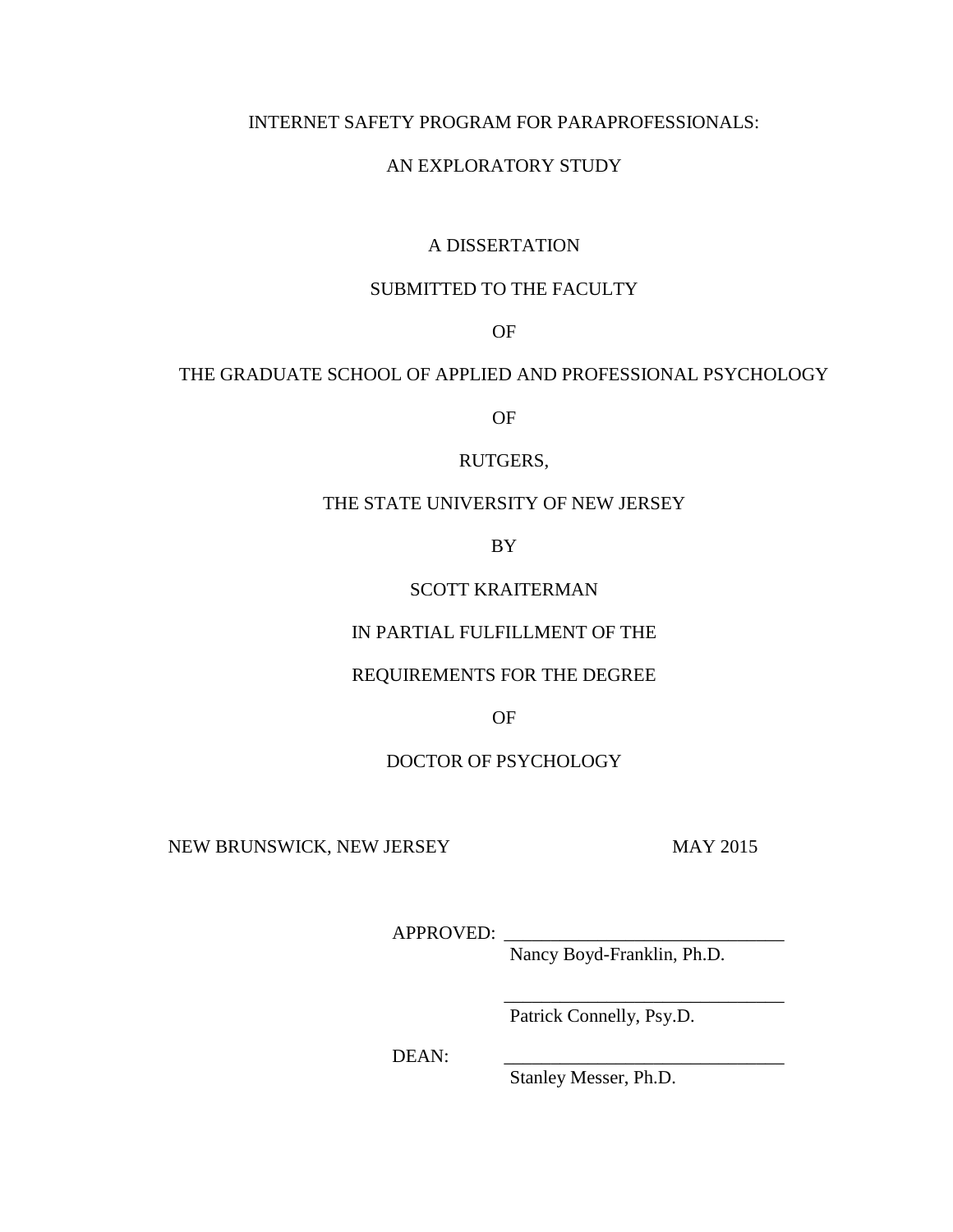Copyright 2015 by Scott Kraiterman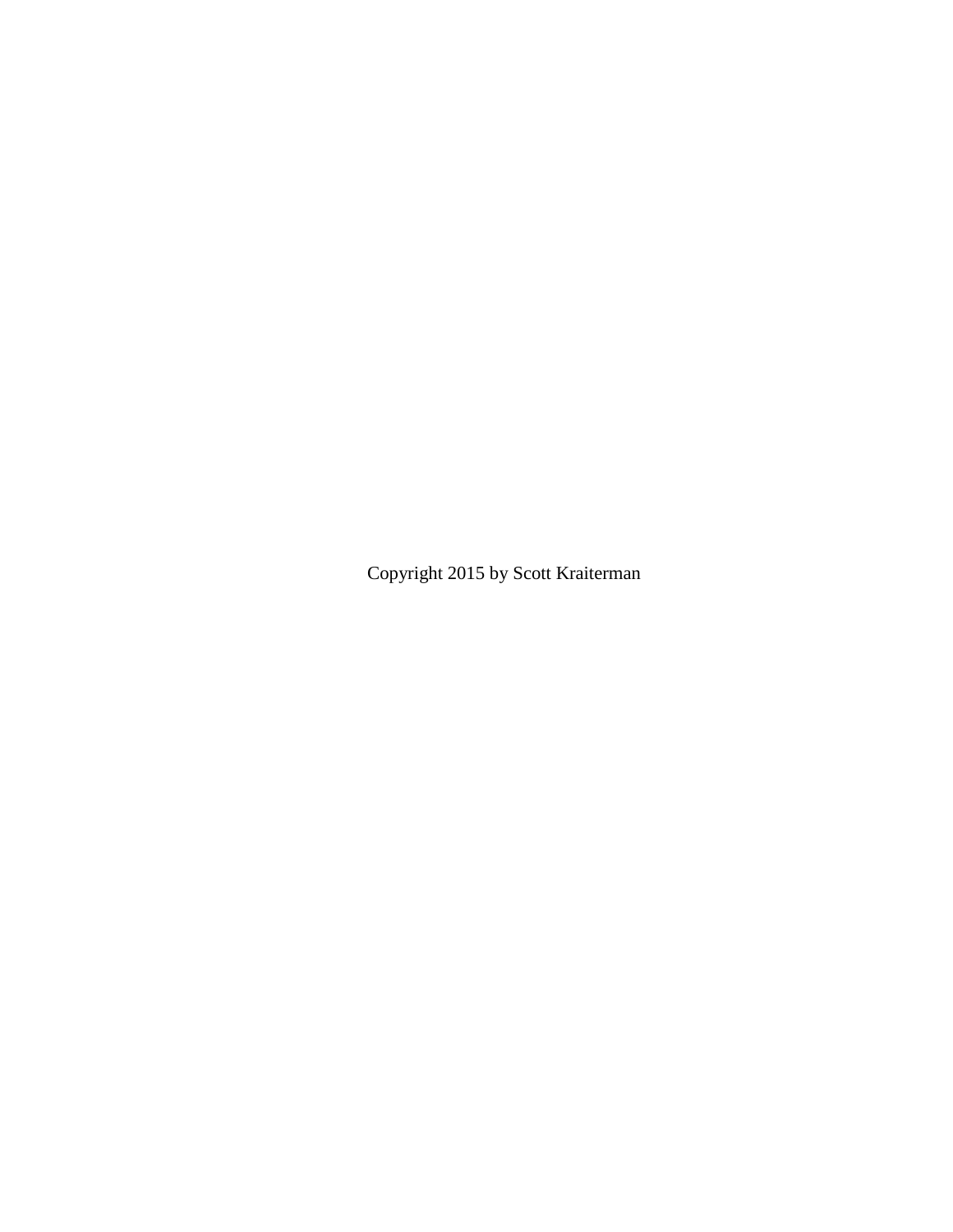# ABSTRACT

As the Internet increases its dominant influence in American life, the need for valuable Internet safety training becomes ever greater, especially in the nation's schools. This exploratory study examined the development, presentation, and evaluation of an Internet Safety Program in a New Jersey public school district. Through adapting publicly available programs to reflect current online trends, behavior and web tools, and incorporating an extensive knowledge of technology, an Internet Safety Program was delivered to a population of paraprofessionals identified by the district's administration as in need of improved awareness of issues disproportionately impacting students, specifically in the areas of cyberbullying, nonutilization of website security features, and the existence of online dangers, such as predators who target adolescents. Identical preand post-Program assessments were administered to ascertain both knowledge possession and attainment of targeted content relating to nine goals which exemplified best practices with respect to cyberbullying, utilizing online security, and reducing risk of exposure to online predators. The use of descriptive statistics to explore the program's value indicated that more than half (57%) of the goals were met. Goals relating to specific dangers and predators saw relatively high levels of attainment (62%), the primary cyberbullying goal of reporting to a superior was met by all participants, and goals relating to online security were met by half. However, measurements of value through capturing knowledge attainment fluctuated considerably, as many participants indicated previous knowledge in the areas of cyberbullying and predator avoidance. Although the program's exploratory nature involved a small, non-randomized sample and one administration, expanded usage would raise issues concerning the need for a standardized needs assessment, challenges in creating programs effective across age groups, the need to address emotional responses to

ii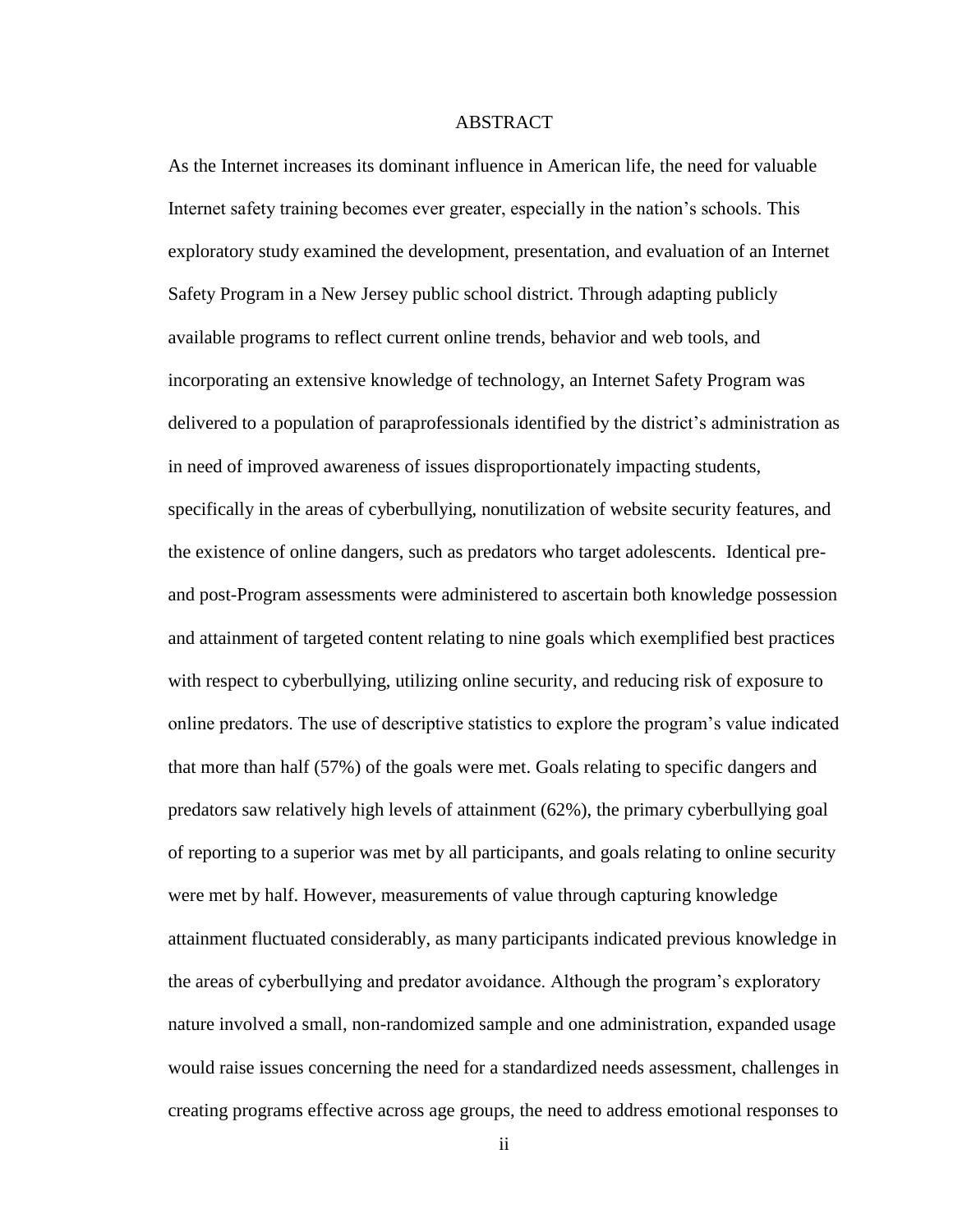sensitive content, and consistency when the program is delivered by a presenter other than the developer.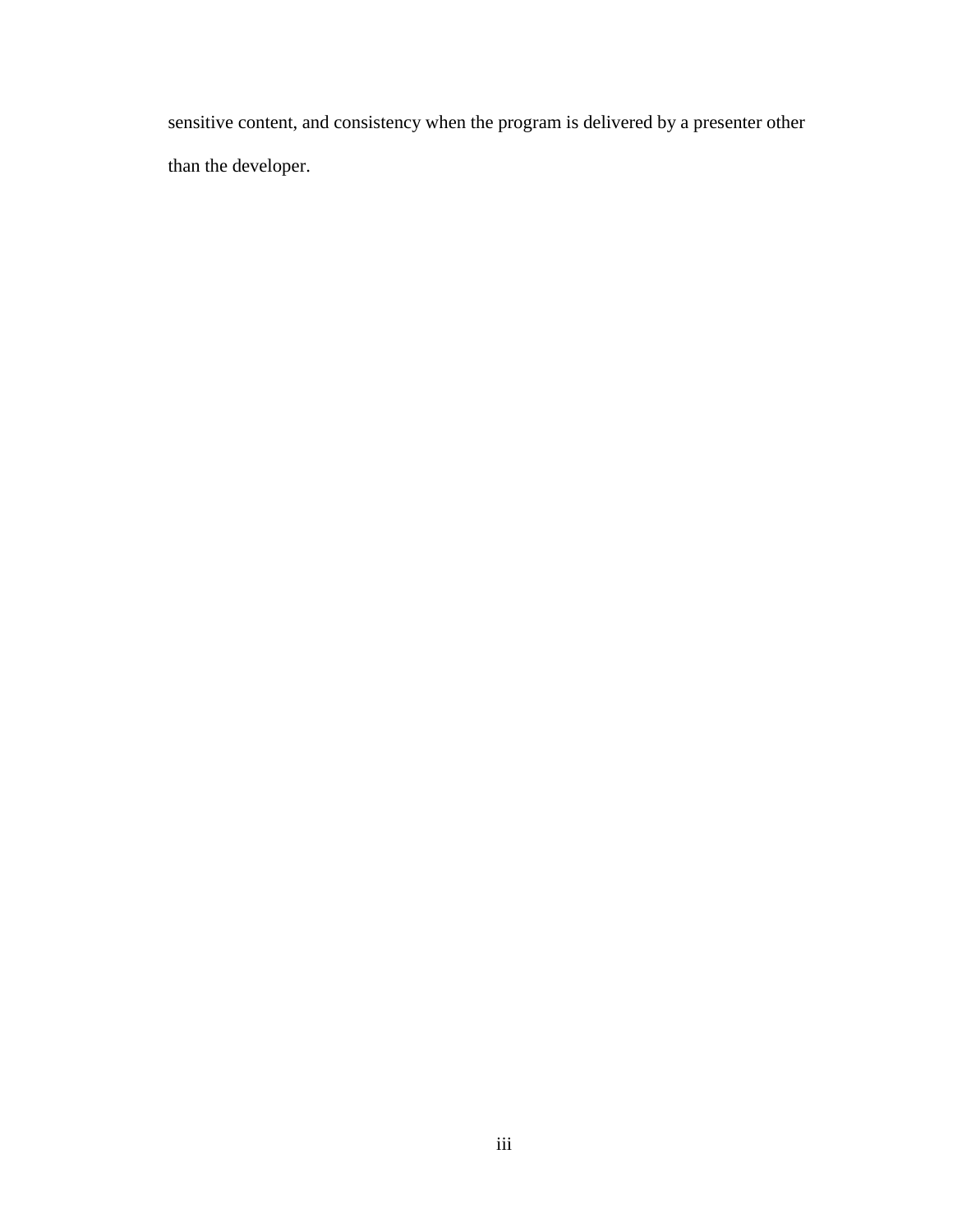#### ACKNOWLEDGMENTS

This dissertation has been a long journey, and I could not have possibly made it through without the help of a few amazing people in my life. I would first like to thank my dissertation committee for their incredible guidance and support. Dr. Nancy Boyd Franklin, you have been a constant source of guidance, knowledge, and support for me since I started graduate school and I am so thankful for everything that you've done for me. From our class discussions on race, religion, and family dynamics to your guidance through every step of the dissertation process, I cannot thank you enough. Dr. Pat Connelly, you've been a mentor for me since my earliest days at the Teen Center and I've been trying to emulate your masterful therapeutic style ever since. Thank you for being a part of my dissertation committee and I look forward to our continued time together as colleagues. Sylvia Krieger and Kathy McLean, thank you for keeping me on task through the years and for all your encouragement. I would also like to say thank you to Dr. Susan Forman, who has always been supportive of me throughout my years at GSAPP.

To my family, your unconditional support, patience, and love has been an invaluable source of strength throughout my graduate school career and I would not be here without your help. Mom, Dad, and Robin, thank you so much and please know that I appreciate you more than I could ever say. Elisa, your encouragement over the past year and a half has sustained me through the toughest times, and this final completed work is dedicated to you.

iv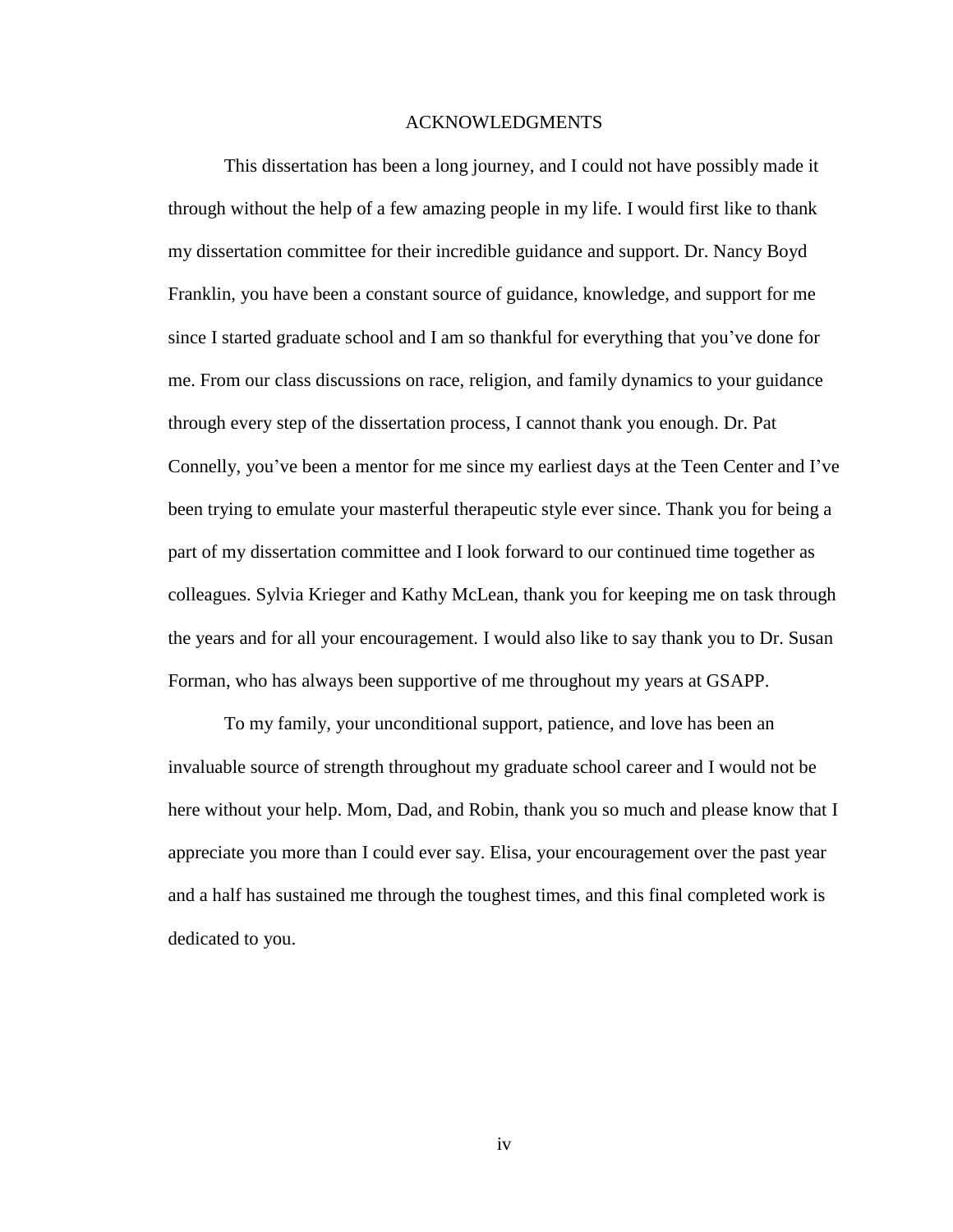# **TABLE OF CONTENTS**

| <b>CHAPTER</b> |                                                               |    |
|----------------|---------------------------------------------------------------|----|
| I.             |                                                               |    |
|                |                                                               |    |
|                |                                                               |    |
|                |                                                               |    |
|                |                                                               |    |
|                |                                                               |    |
|                |                                                               |    |
|                |                                                               |    |
|                |                                                               |    |
| II.            |                                                               |    |
|                |                                                               |    |
|                | Safe Online Behavior and Best Practices in Internet Safety 13 |    |
|                |                                                               |    |
|                |                                                               | 20 |
| Ш.             |                                                               |    |
|                |                                                               | 24 |
|                |                                                               |    |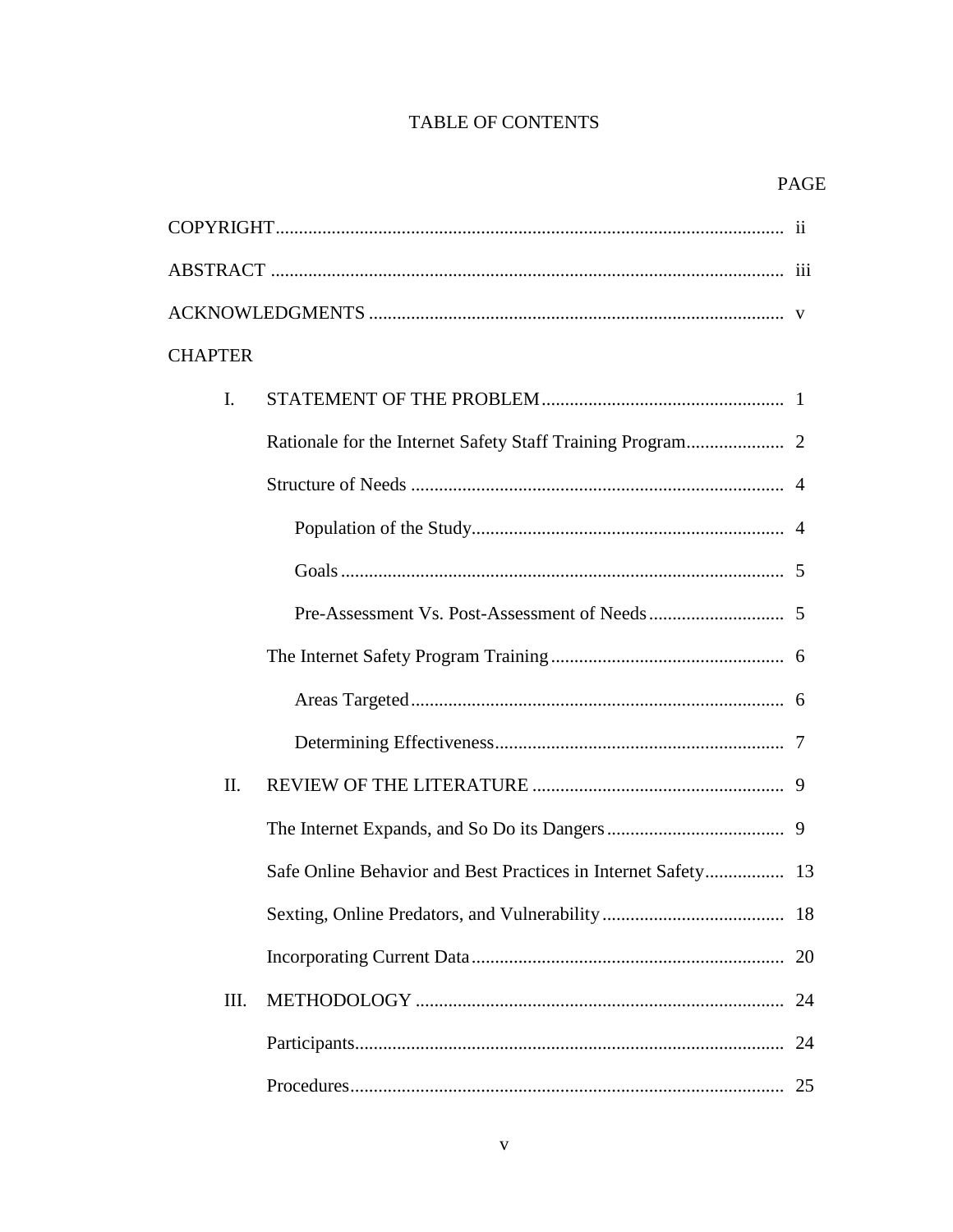| "Incoming Knowledge" Indicated Desired Knowledge      |  |
|-------------------------------------------------------|--|
| Possessed by a Participant Prior to the Training That |  |
| Was Also Imparted by the Training, as Was             |  |
|                                                       |  |
| "Learned Responses" Indicated Desired Knowledge       |  |
| Gained During the Training Not Present Prior to the   |  |
| Training, as Was Reflected in the Post-Assessment     |  |
|                                                       |  |
| "Measured Responses" Indicated Participants Possessed |  |
| Desired Knowledge Contained in the Training,          |  |
| Reflected in Pre-Assessment Surveys as "Incoming      |  |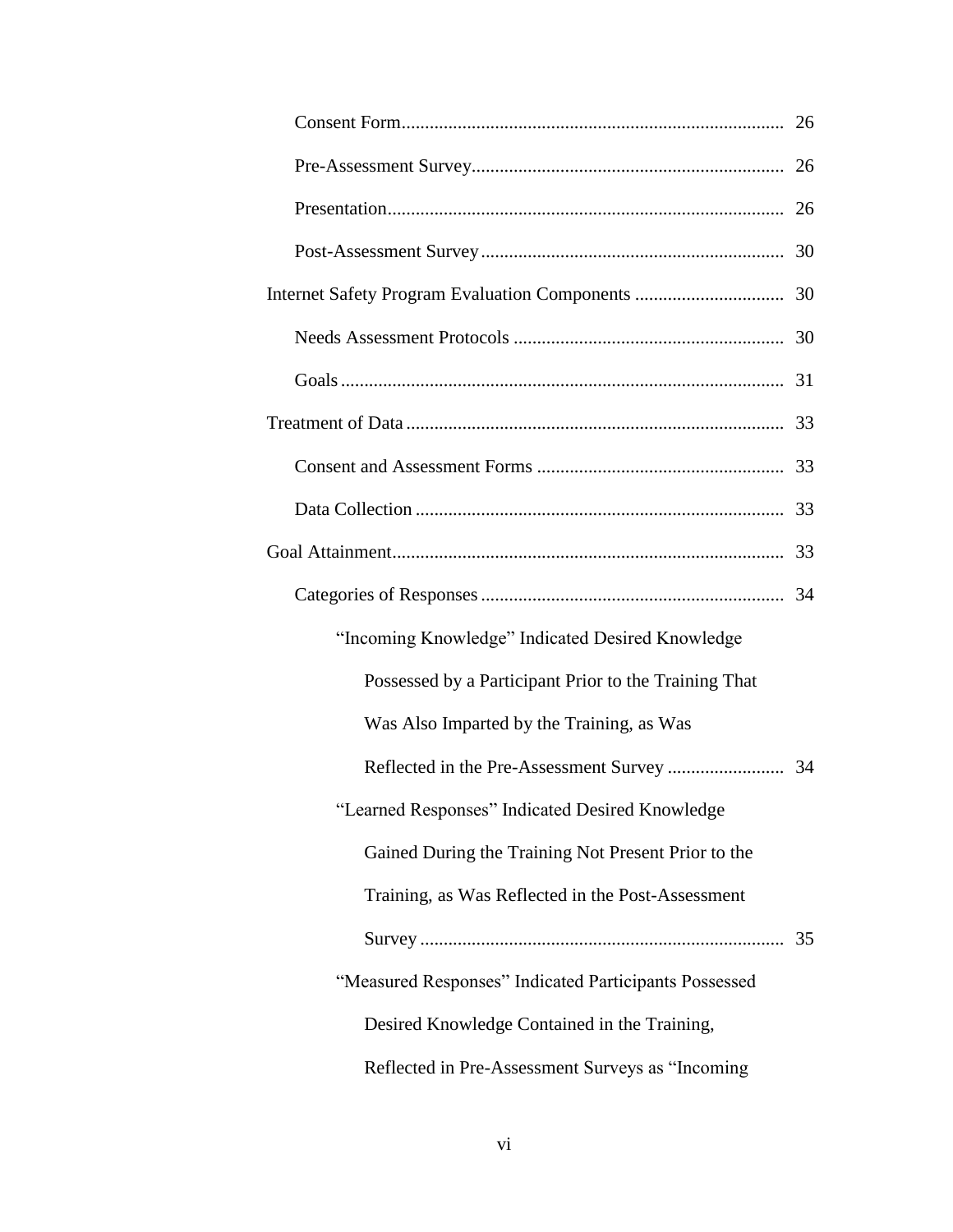|     | Knowledge" or Post-Assessment Surveys as                 |  |
|-----|----------------------------------------------------------|--|
|     |                                                          |  |
|     |                                                          |  |
|     |                                                          |  |
| IV. |                                                          |  |
|     |                                                          |  |
|     |                                                          |  |
|     | Goal 1: Reporting Incidents of Cyberbullying to a        |  |
|     |                                                          |  |
|     | Goal 2: Saving Any and All Information From the          |  |
|     |                                                          |  |
|     | Goal 3: Refer the Cyberbullying Victim to the Proper     |  |
|     |                                                          |  |
|     |                                                          |  |
|     | Goal 4: Effective Use of Privacy Controls on Facebook 43 |  |
|     | Goal 5: Username/Password Generation Across a Social     |  |
|     |                                                          |  |
|     | Goal 6: Improving Their Own Safety and That of Their     |  |
|     |                                                          |  |
|     | Goals 7-9: Addressing Specific Dangers in the Online     |  |
|     |                                                          |  |
|     | Goal 7: Knowledge of Websites Frequented by Online       |  |
|     |                                                          |  |
|     |                                                          |  |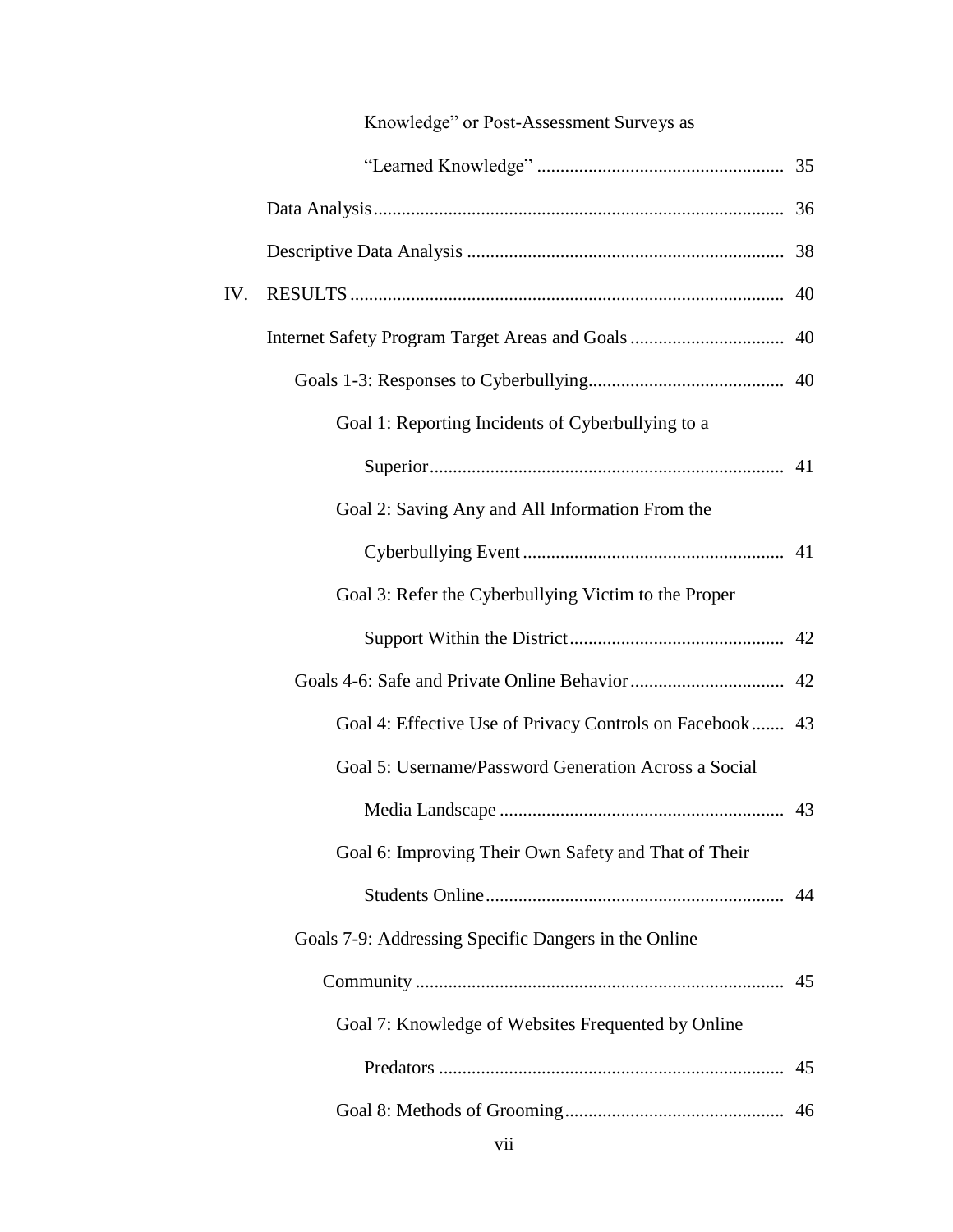| V. |                                                                  |  |
|----|------------------------------------------------------------------|--|
|    |                                                                  |  |
|    |                                                                  |  |
|    | Measuring Value: "Learned Responses" and Goal Attainment 55      |  |
|    |                                                                  |  |
|    |                                                                  |  |
|    |                                                                  |  |
|    |                                                                  |  |
|    |                                                                  |  |
|    |                                                                  |  |
|    |                                                                  |  |
|    |                                                                  |  |
|    | Implications for Future Internet Safety Program Dissemination 69 |  |
|    |                                                                  |  |
|    |                                                                  |  |

# Goal 9: Actions Students Can Take to Decrease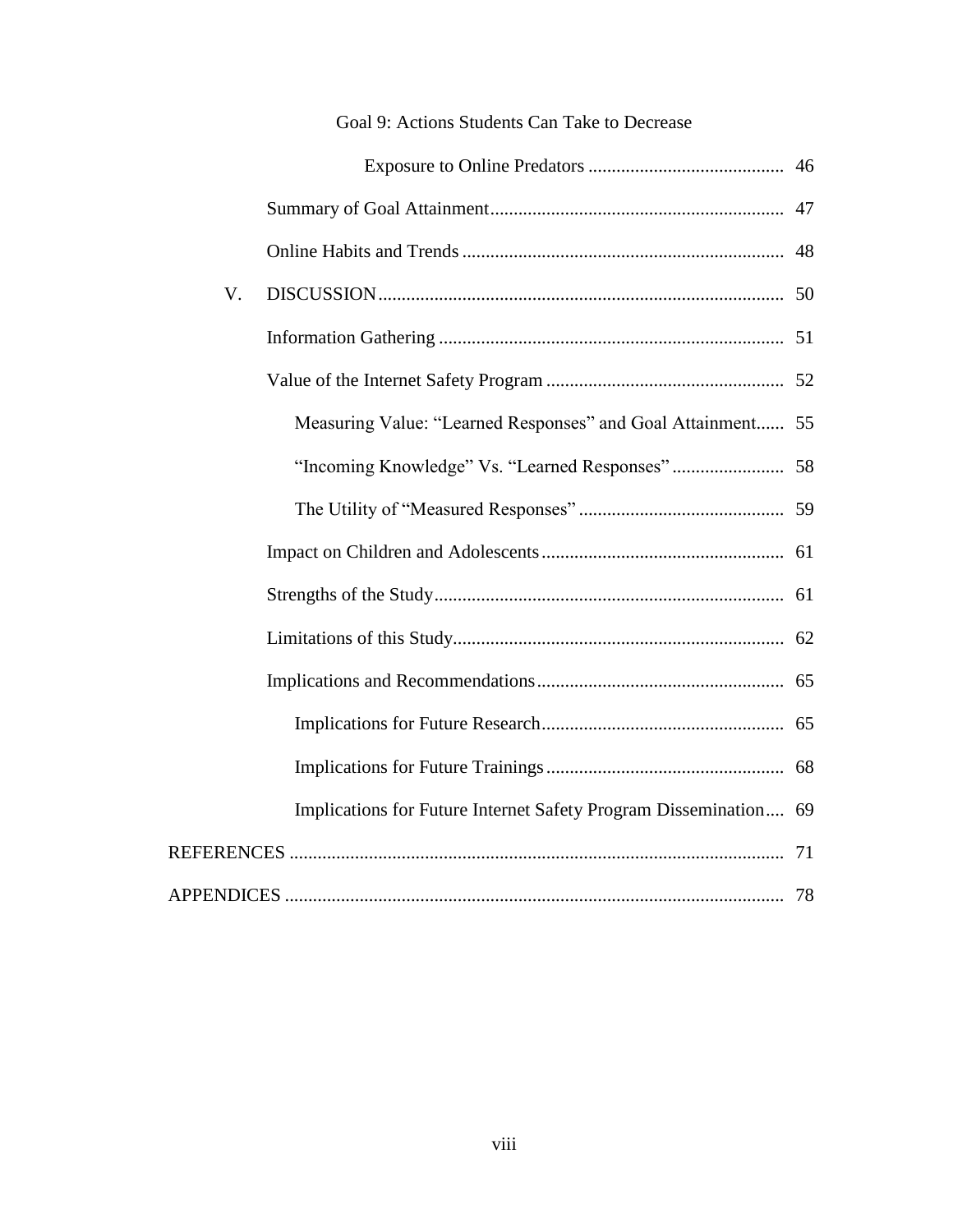#### Chapter I

#### **Statement of the Problem**

The rapid advances in, and widespread access to, communication, particularly with respect to the Internet, has drastically altered the ways in which people interact with and view the world. Technological progress has come at a price, however. When abuses occur, the lawmakers, service providers and parents who seek to address them confront a moving target. A further complication arises from the disparity in the familiarity and ability of Internet users and those who wish to limit abuses. This is especially evident in the school environment. Children, particularly adolescents, grasp concepts related to technological advances and master new tools at a much faster rate than adults. In addition, children often lack the judgment to discern the nature of the Internet as a public space, which impedes an evaluation of the appropriateness and possible consequences of their behavior. Schools are thus in a unique position to confront the challenges of the evolving digital landscape, as those in authority struggle to breach the significant disconnect between youth and adults with respect to knowledge of the dynamic nature of Internet technology, changes in digital cultural trends, and attitudes toward safety and propriety.

A school official in the district of R in New Jersey (the "District"), the Director of Pupil Services (the "Director"), became aware of online student behavior which subjected them to multiple risks, among them cyberbullying, identity intrusion as a result of oversharing, and potential exposure to Internet predators, among others, which was exacerbated by the nonutilization of Internet software security tools. Devising a method by which the dangerous activity might be identified and responded to, however, presented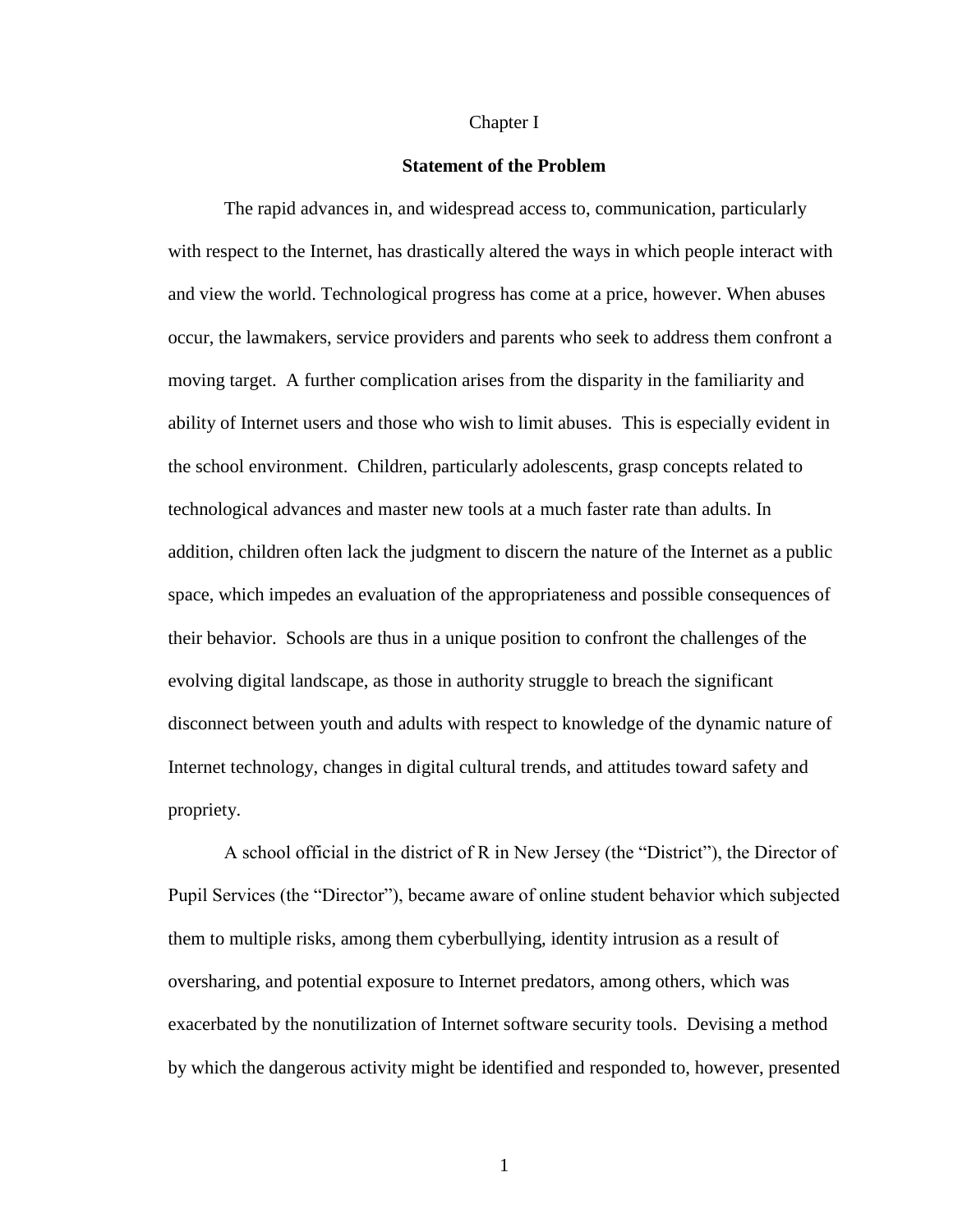a considerable challenge given the "digital divide," i.e., the Internet sophistication of students versus the knowledge deficiencies of staff.<sup>1</sup>

### **Rationale for the Internet Safety Staff Training Program**

Although discussions of Internet safety were a component of the health class curriculum for students, the presentation was superficial and did not offer a consistent and valuable means of learning about this important issue. In addition, there were no district-wide Internet safety programs nor official policies on the delivery of content related to Internet safety. As incidents arose, they were responded to in an ad hoc, piecemeal fashion. Further evidence of the need for an Internet safety program was corroborated by alarming findings in a survey: approximately 22% of girls and 18% of boys between the ages of 13 to 19 have posted sexually provocative and/or nude pictures or videos of themselves online (National Campaign to Prevent Teen and Unwanted Pregnancy, 2008). In addition, the administration was concerned with oversharing on social media as well as cyberbullying. While incidents of cyberbullying had not been fully documented, the past decade had seen complaints escalate each school year with no coordinated response. Urgency was also indicated as a result of recent state legislation (Anti-Bullying Bill of Rights Act, 2010) which added a legal dimension to the District's need to address this issue.

Prior Internet safety programs for staff and parents (to be discussed more fully below) had been offered and had received significantly positive responses as having been informative and valuable, but were available only on a few occasions to very limited

 $\overline{a}$ 

<sup>&</sup>lt;sup>1</sup> The name of the district and all of the parties involved have been changed in order to protect their confidentiality.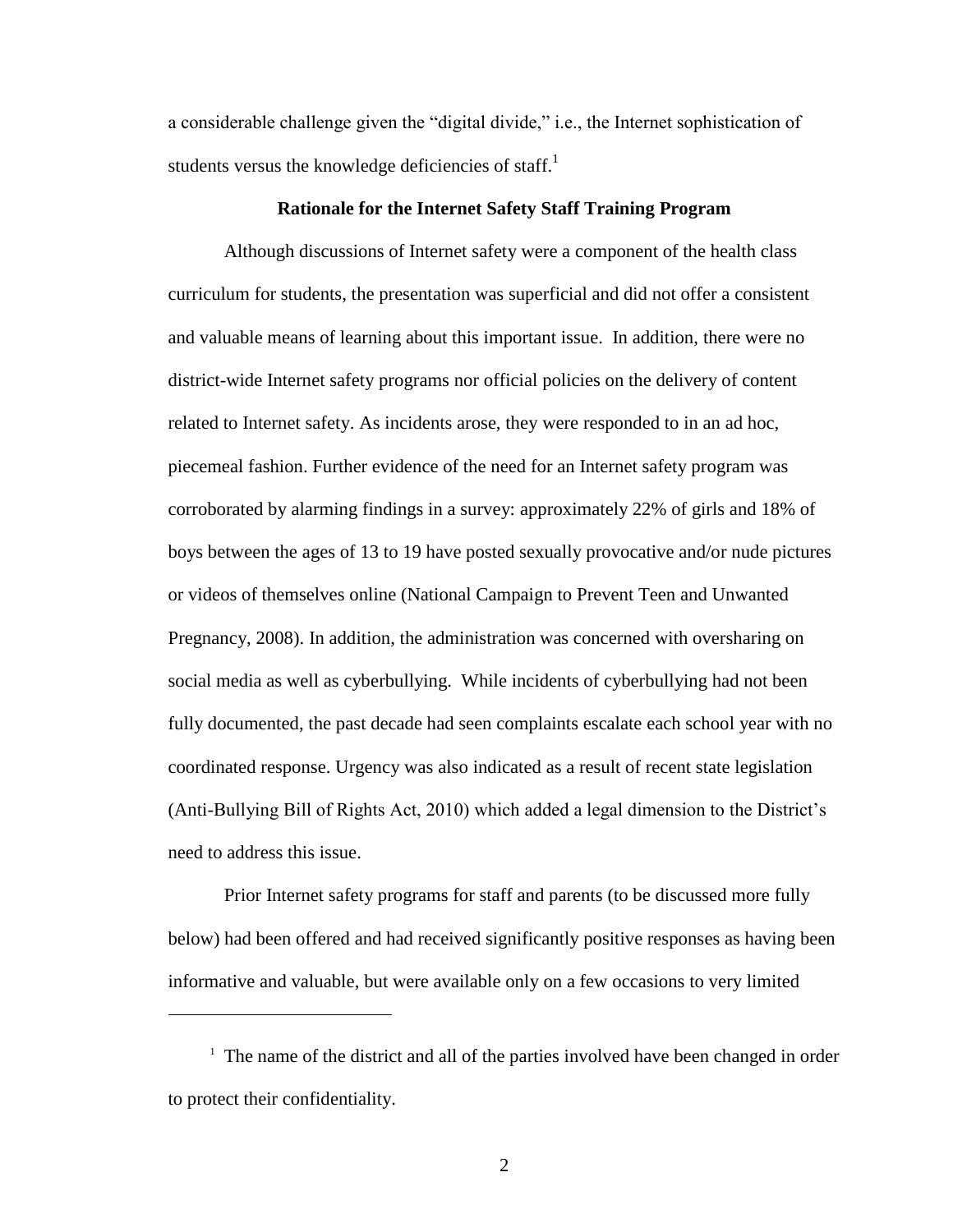groups, such as child study team members, health and physical education teachers, and a small number of parents of special education students. The Director had requested that the author of this study, who had served in several capacities in the District as a component of his graduate level studies in psychology at a nearby university, be responsible for the delivery of the programs, the details of which are as follows: On November 1, 2010, a federally-funded Internet safety program called *NetSmartz*, developed by the National Center for Missing & Exploited Children (National Center for Missing & Exploited Children, 2012a), was adapted for use and delivered to District members of child study teams during the course of an in-service training day. On March 25, 2011, another adapted version of *NetSmartz* was delivered to 45 District high school health and physical education teachers during an in-service training day. On the evening of May 4, 2011, a more heavily modified version of *NetSmartz* was presented to 12 parents of special education students as part of a series of presentations done four times a year for such families.

As the need for a standardized Internet safety program had been identified, the reaction to the targeted programs in the past had been favorable and administrative support within the District existed, the Director decided that an Internet safety program, adapting elements of the programs offered previously to limited populations, be developed and delivered to educators in the District. In developing an Internet safety program ("Internet Safety Program" or the "Program"), it was important to evaluate (a) what had been effective in the past, (b) what was currently available in existing programs, and (c) those topics missing from existing programs which would be valuable for inclusion. Internet Safety Program planning, development, implementation, and evaluation services were initiated and then presented to the Director at the District Board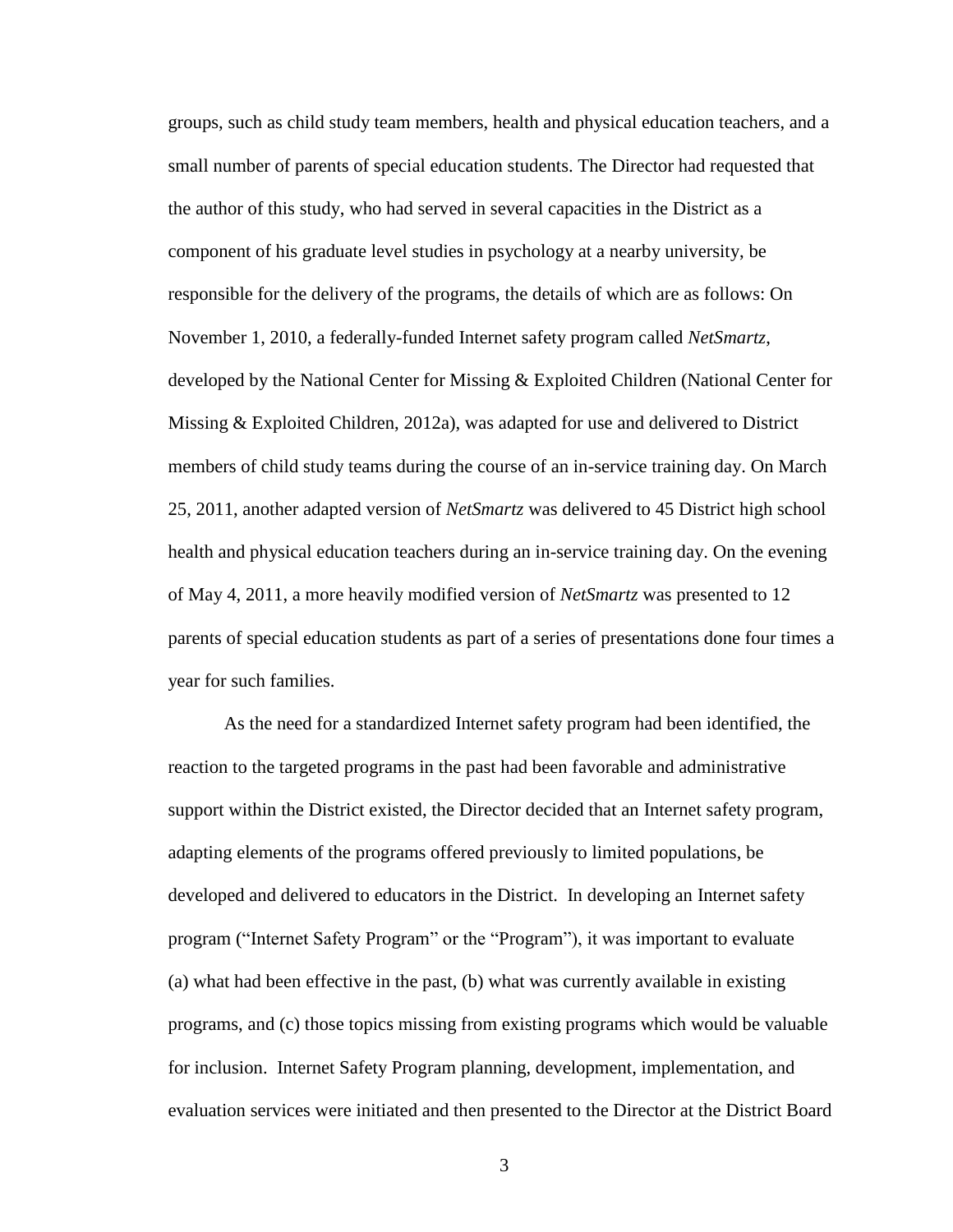of Education administration headquarters. Although she had overseen the implementation and evaluation of programs previously provided to students in the district, these had been limited to classified students receiving special education services.

### **Structure of Needs**

#### **Population of the Study**

The Internet Safety Program was designed for currently employed paraprofessionals or "teacher's aides" working in the District (a total of 83 adults). Such paraprofessionals are required to be college-educated adults with substitute teaching certificates whose responsibilities include assisting with classroom instruction, behavior management, and student work. In-service professional development days were earmarked for the purpose.

The target population of paraprofessionals had been identified by the Director as often unfamiliar with the social media outlets and mobile sharing applications popular with students; hostile to technology usage both for themselves and their children, with many staff members reporting that they did not permit their children access to the Internet; poorly informed about Internet safety; and without the knowledge or skill to help students—many of whom were relative experts in new technology, Internet tools, and web efficiency—maintain an online life that did not put them at risk.

Informal examinations of the responses to ever-increasing reports of cyberbullying (as discussed above), and other threats to online safety, revealed that these situations had been handled inappropriately, which often resulted in frustrated misunderstanding rather than resolution. As paraprofessional duties encompassed proficiency in the areas or domains of student academic support, student behavioral support and teacher instructional support, the Director maintained that exhibiting a lack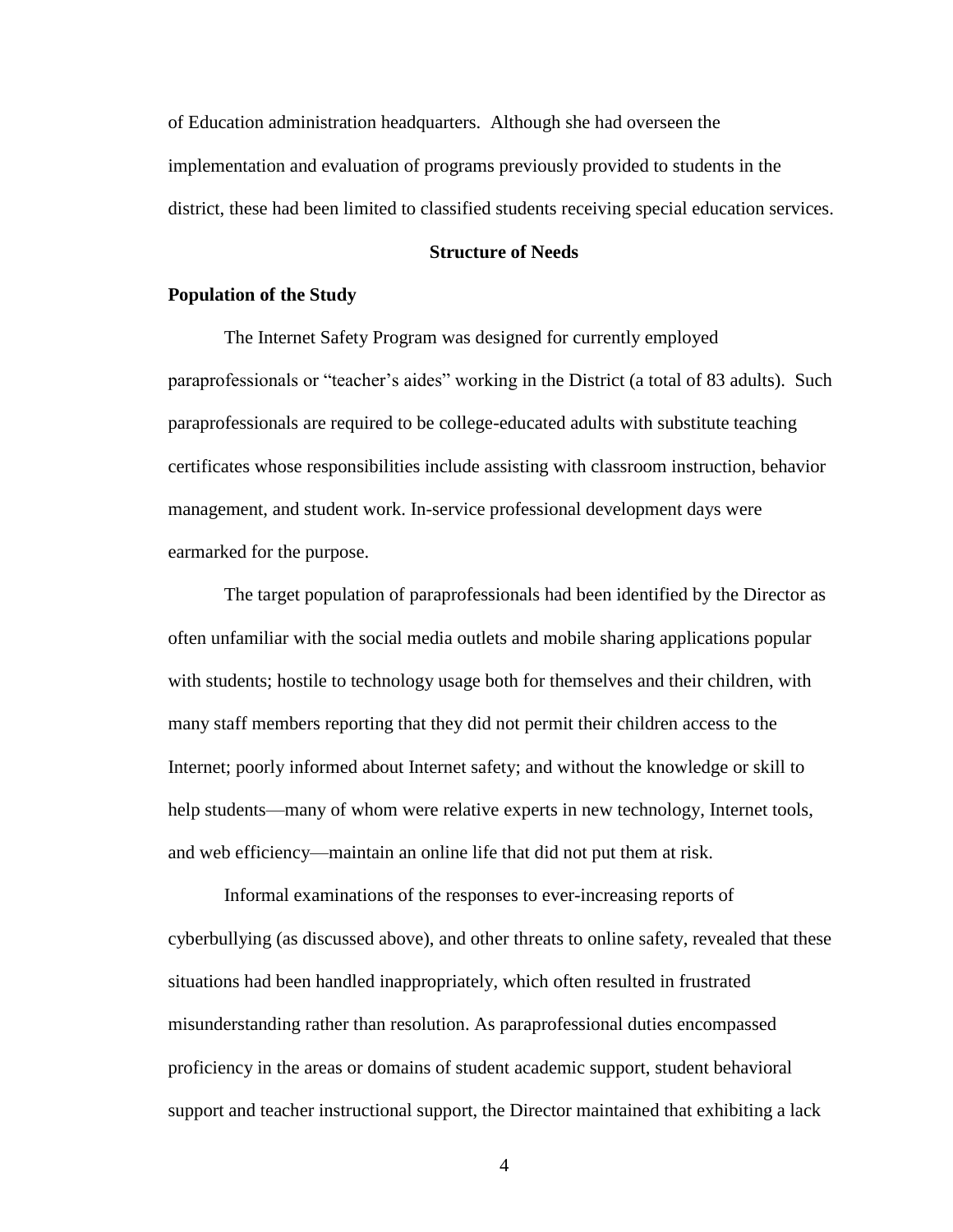of knowledge of healthy and safe Internet safety practices fell under the domain of "teacher instructional support," and thus required remediation.

#### **Goals**

The Internet Safety Program's intention was that increased instructor knowledge about the realm of Internet safety would enable them to better offer guidance, support and instruction to students, and thus improve student behavior to correspond with standards of safety and privacy. After the identification of the domain as behavior on the Internet with regard to Internet safety skills and knowledge and the support paraprofessionals could provide to students, three specific questions were designed which would serve as the structure of program development:

1. What information do paraprofessionals need to learn to deal effectively with instances of cyberbullying?

2. How can paraprofessionals help their students learn to practice safe and private online behavior?

3. What information do paraprofessionals need to possess awareness of specific dangers that exist in the online community?

#### **Pre-Assessment Vs. Post-Assessment of Needs**

The structure of needs, identified by the Director as reasonable to address in the developed program, were determined as a result of her experiences as an administrator in the District and further clarified with the author of this study through an interview.

After an analysis of the paraprofessionals' responses to the three questions listed above, their current status was identified as follows: Paraprofessionals did not possess knowledge of effective responses to cyberbullying, were not aware of practices that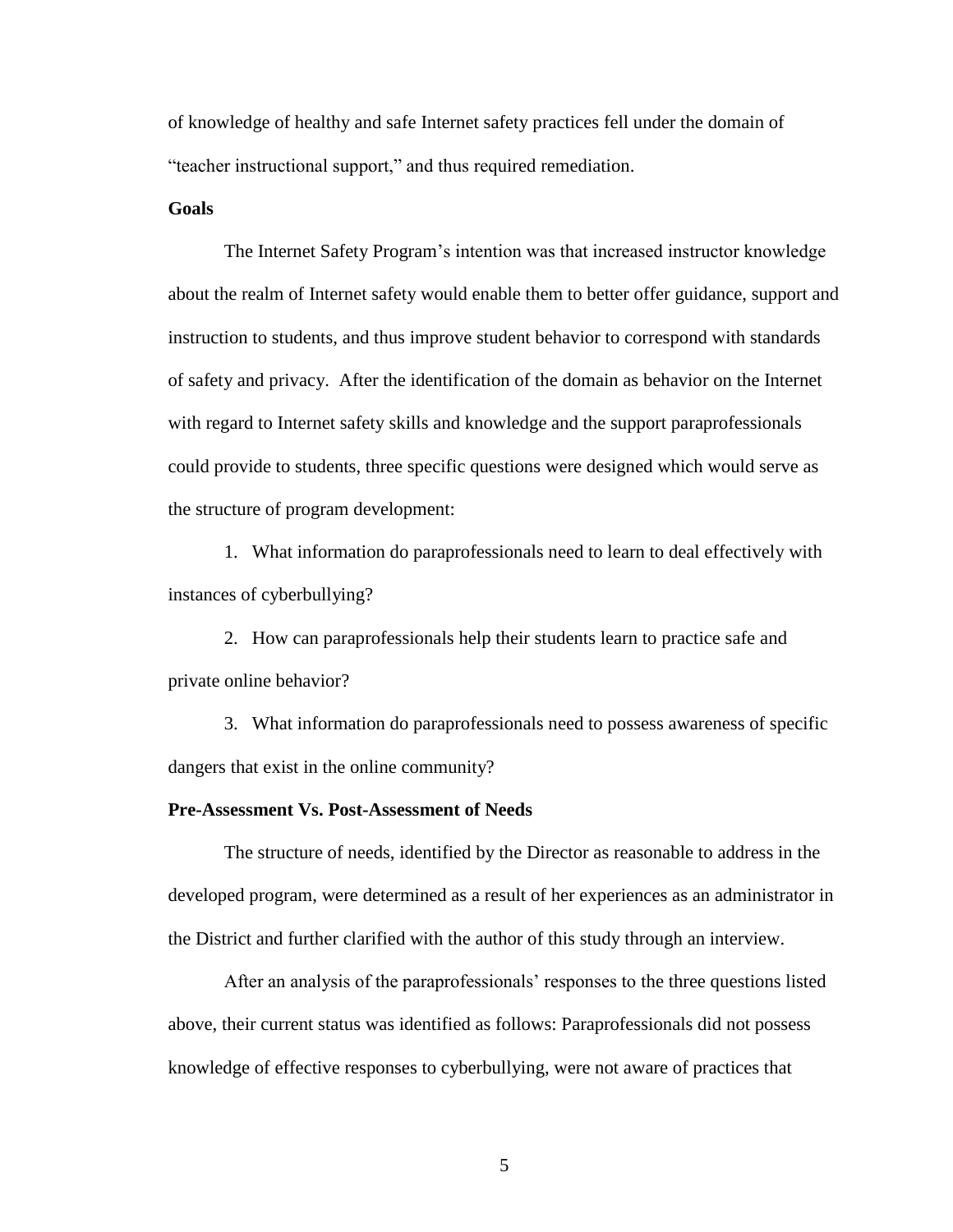facilitate safe online behavior for students, and could not identify specific dangers inherent in online activity.

This general overview of paraprofessionals' level of knowledge provided clarification for program development and guided development of a survey to target those areas. Such survey would clarify the level of knowledge paraprofessionals had prior to the Internet Safety Program (pre-assessment) and their level of knowledge after Program exposure (post-assessment). The two states could then be captured and compared through descriptive analysis (see Appendix C).

## **The Internet Safety Program Training**

## **Areas Targeted**

Training provided during the Internet Safety Program included the following three broad categories, with accompanying subtopics, which had been targeted for improvement in the developed program:

1. *Effective response to cyberbullying.* This area included (a) alerting study participants to the need to report instances of cyberbullying as soon as they became aware of them; (b) explaining the context of the recent legislation, the New Jersey "Harassment/Intimidating/Bullying" law (Anti-Bullying Bill of Rights Act, 2010) with respect to cyberbullying; (c) informing participants of the obligation to save evidence; (d) educating participants about the school resources that students could utilize to help them to cope and heal after being victimized; (e) clarifying official school policy on appropriate responses to cyberbullying; and (f) acquainting participants of resources provided by the school for use with students and parents.

2. *Safe and private online behavior.* This area included instructing participants (a) of the importance that identifying information not be incorporated into online profiles,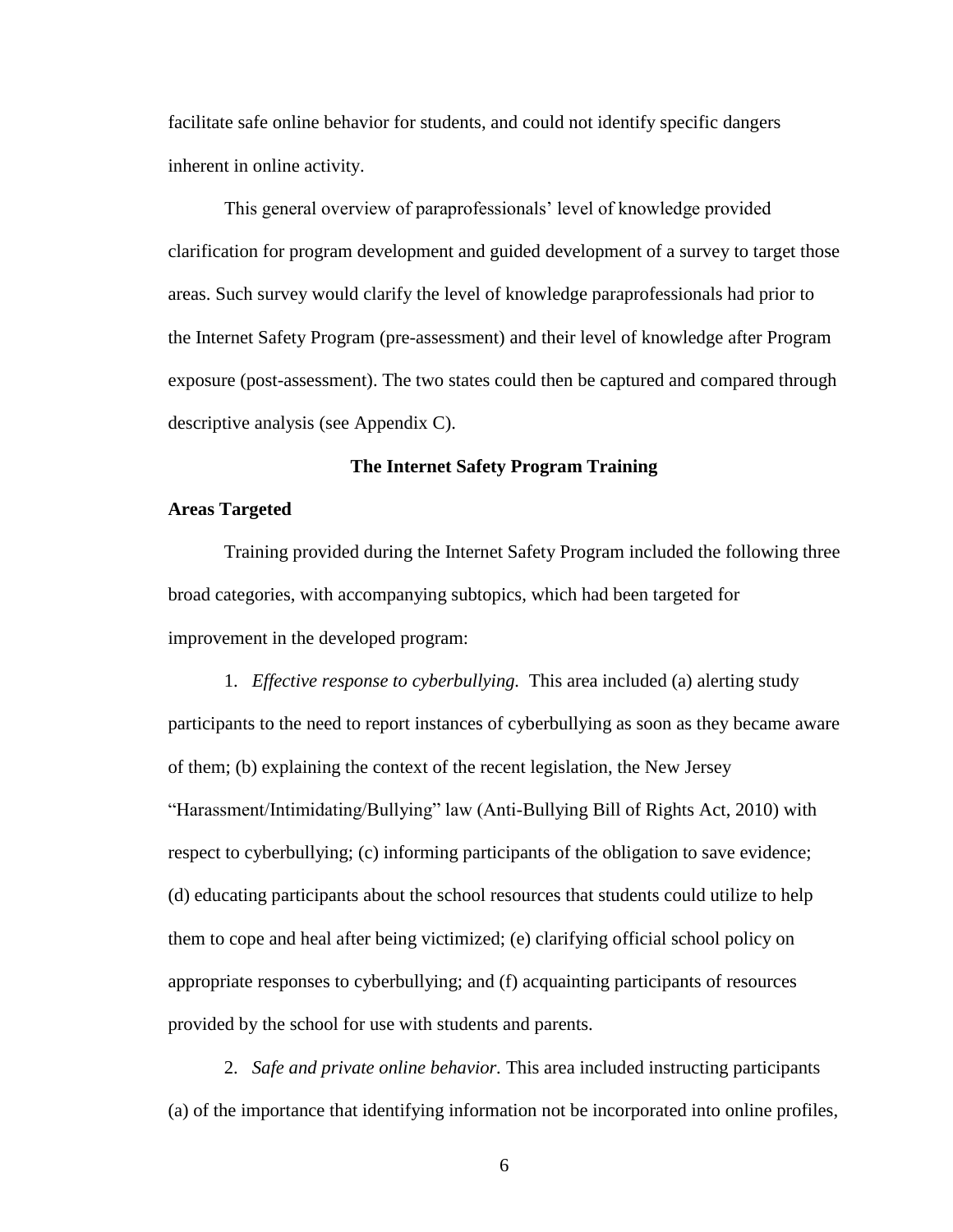and if such information had been already posted, to remove it promptly; (b) that privacy features of websites and Internet service delivery be utilized effectively; and (c) of all of the possible consequences resulting from the public nature of posted material on the Internet. Paraprofessionals were taught about how easily information could be accessed without knowledge of usernames and passwords, despite a user's belief that such information was "private," how material posted on many different websites could be pieced together to create full profiles on social networking users, and the potential consequences of posting or proliferating provocative material online. Participants were also informed about resources that websites provided to end-users for privacy protection.

3. *Awareness of specific dangers that exist in the online community.* This area included educating the participants as to knowing the methods by which Internet stalkers and predators (a) court and/or track victims, (b) trade in sensitive or private information, and (c) coordinate efforts to combine information and share advice. Paraprofessionals were taught about specific websites dedicated to Internet predators, the large numbers of predators present in some online communities, and how easy it is for predators to track and/or groom adolescents online. Legal and undetectable ways in which predators could gather information were demonstrated.

## **Determining Effectiveness**

An effective program would help to address and remedy the identified problem of Internet safety, conveying to paraprofessionals within the district: (a) the knowledge to deal effectively with instances of cyberbullying, (b) a mastery of the practice of safe and private online behavior, and (c) a comprehensive awareness of the specific dangers that exist in the online community. The paraprofessionals, in turn, would utilize the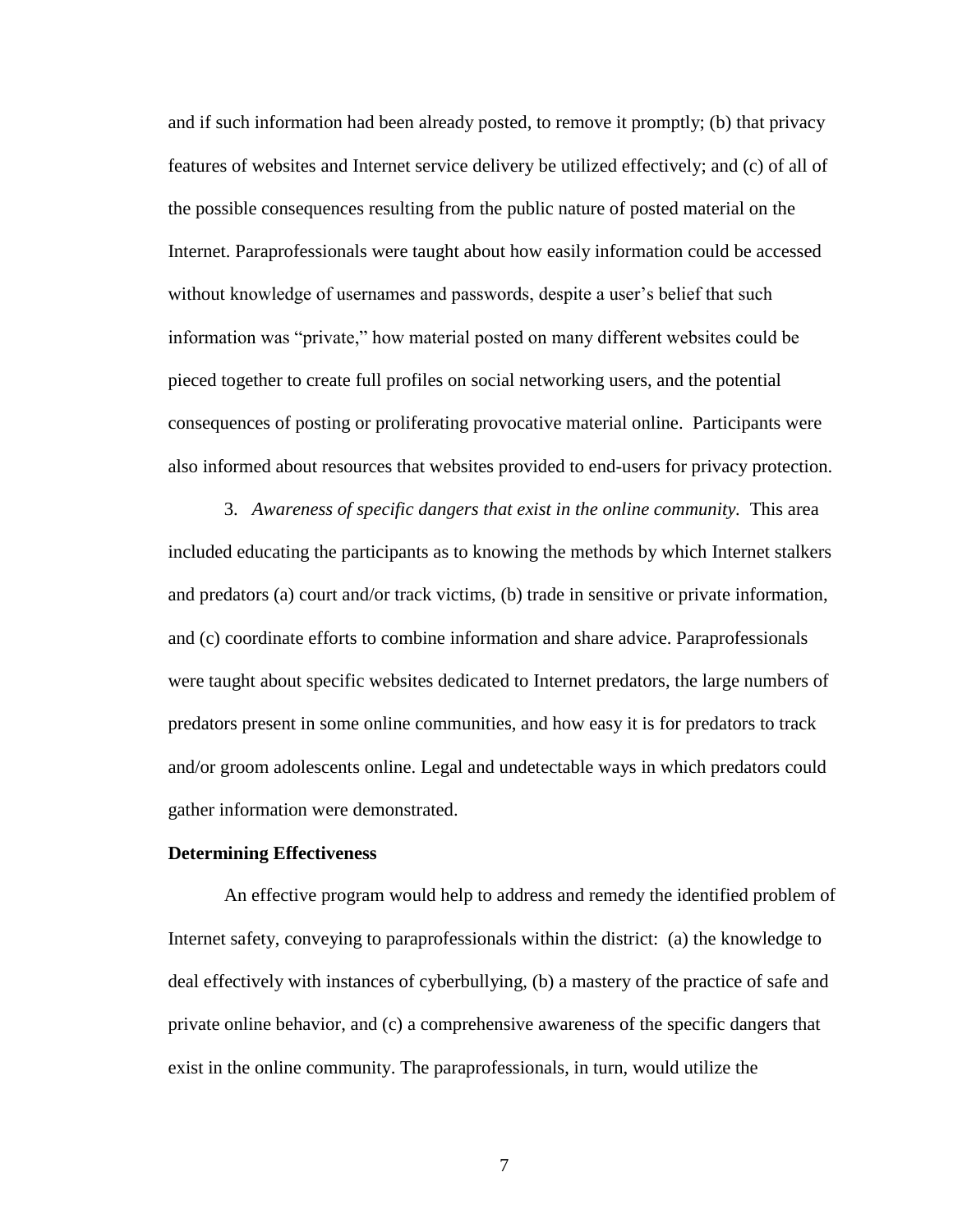knowledge gained in the Internet Safety Program and pass that knowledge on in interactions with students.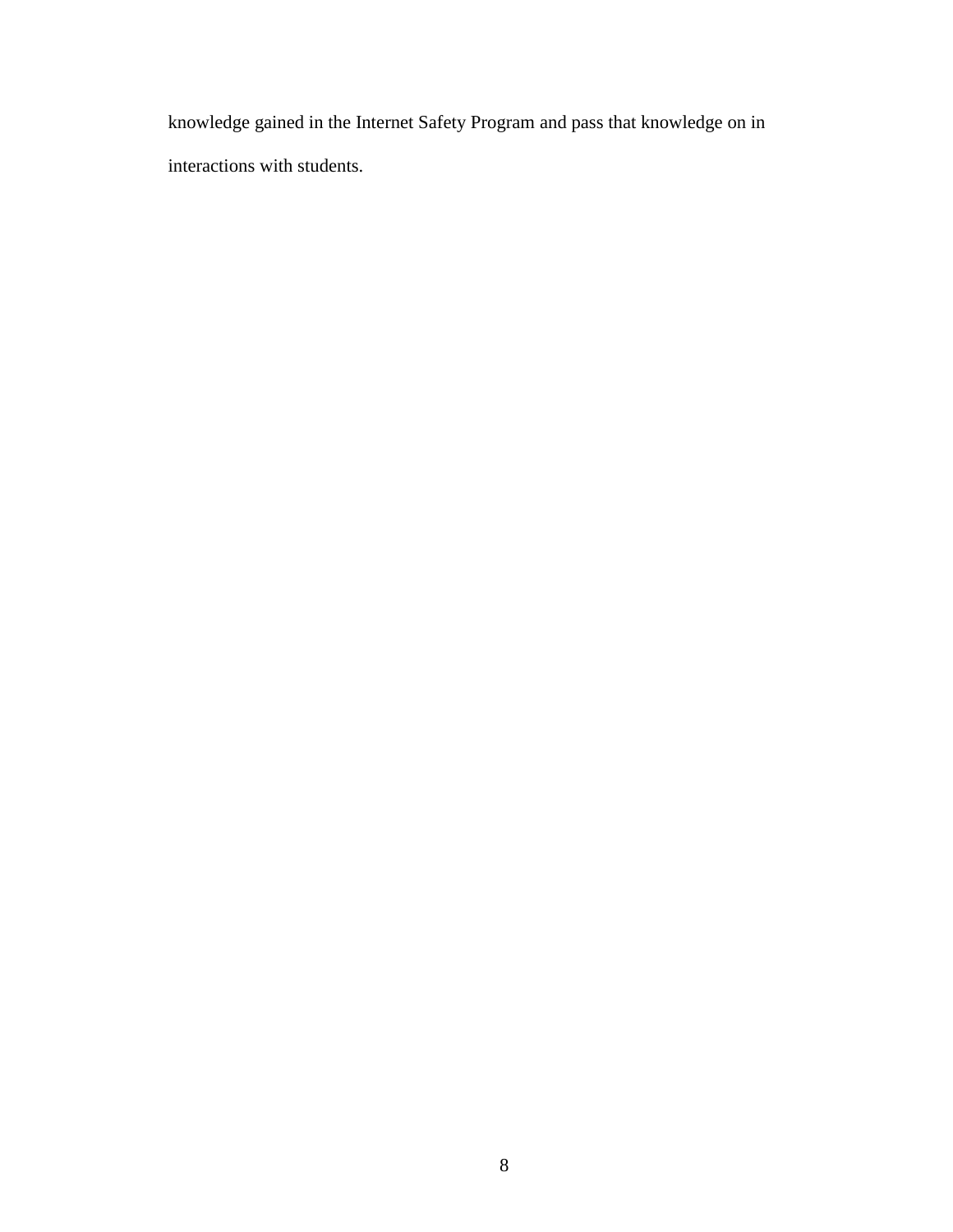#### Chapter II

#### **Review of the Literature**

### **The Internet Expands, and So Do its Dangers**

As a result of the widespread proliferation of Internet use starting in the mid-1990s and continuing improvements in technology, Internet safety has become an increasing challenge. Significant empirical gaps exist in the research in the field of Internet safety, complicated by the mercurial nature and exponential developments in technological discovery. In a comprehensive review of 40 years of Internet technology and how the consistently changing landscape affects risks to children, Atkinson and Newton (2010) reviewed the lack of available research pertaining to discrepancies between need, perceptions, empirical study, and legislation (Atkinson & Newton, 2010). They highlighted how the incredible speed at which the medium evolves frustrates the ability of empirical study to keep pace (2010). They recommended further study focusing on the specific vulnerability of youth, with reference to changing behaviors and dangers alongside rapid online technological advances (2010).

The Internet safety issue is exacerbated by the fact that so much Internet content is accessible at no financial cost to users, forcing web developers and other Internet-based technology companies to look to other methods of generating income. The most effective method has proven to be advertising, which is especially lucrative as websites such as Facebook and Google compile profiles on their users that span virtually every possible domain imaginable (Acohido, 2011) (Miller & Sengupta, 2013), allowing advertisers to narrowly target their audience and customize their advertising. If a topic, trait, belief, or common interest can be tracked and collected, it will, and this increasingly valuable demographic information is sold to advertisers. As a result, websites, particularly social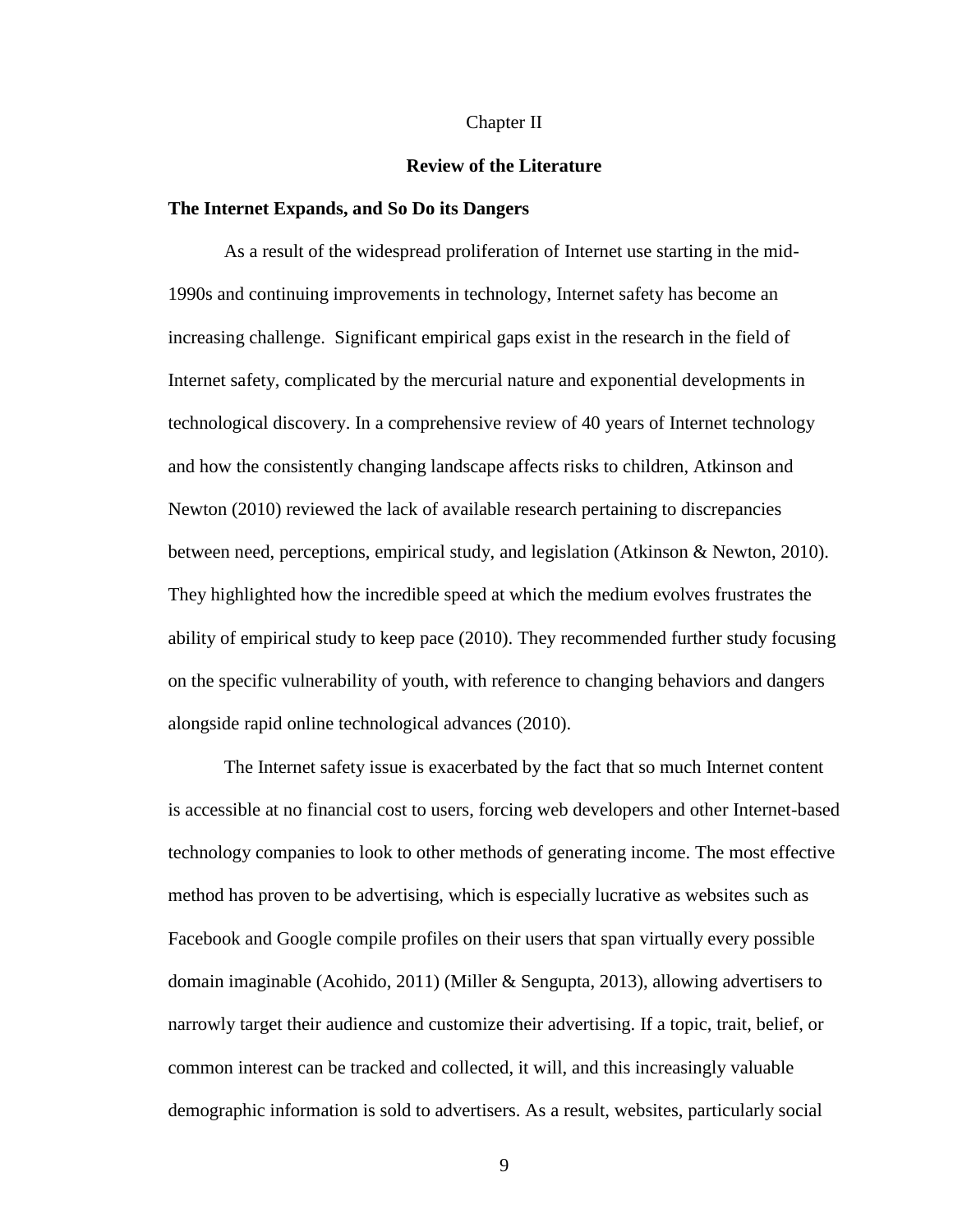networking websites, constantly push their users to share greater amounts of information—information that then becomes part of the public domain.

The public availability of this otherwise private information results in many problems for individuals, and is especially threatening to children and adolescents. Social networking websites, designed to maximize their ability to create advertising profiles on their users, have become a vital component in the lives of many children and adolescents. They are encouraged to share ever greater amounts of private information on the Internet while their profiles become increasingly accessible to the public.

Children and adolescents are not only lucrative targets for advertisers, but also for predators and hackers who capitalize on the open nature of social networking. Technology advances at a faster rate than regulators and lawmakers can keep pace with. This situation has become a "perfect storm" of threat as children and adolescents use the Internet more and more, buy into technology companies' business model and open up their lives in public, and expose themselves to an endless source of predators whose bad intentions are made more capable of realization with enhanced technical skill. Without knowledge of safe Internet practices and the dangers that exist on the Internet, children are exposed to bullying, harassment, predators who seek to exploit and endanger them, and other forms of personal harm. Internet safety programs seek to address these threats.

Among the responsibilities of government is to protect the vulnerable from harm. After several high profile cases of missing children highlighted the absence of any nationwide organization addressing this issue, Congress passed the Missing Children's Assistance Act in 1984, which established a national database for the tracking and investigation of missing children under the auspices of the concurrently created National Center for Missing & Exploited Children (National Center for Missing & Exploited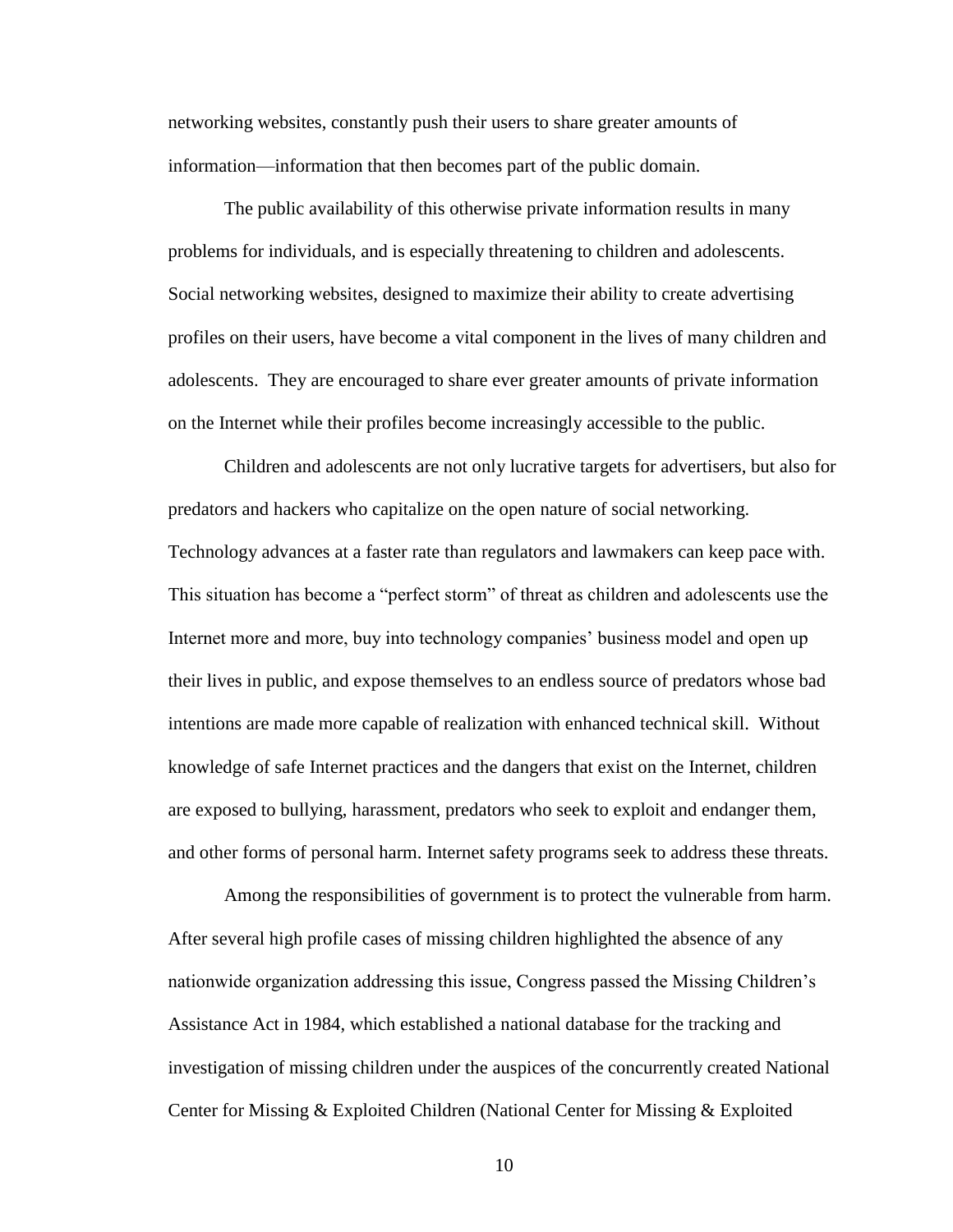Children, 2012). This organization, while private and non-profit in nature, continues to be funded in part by the United States federal government. Its role has expanded from a national resource center and clearinghouse on missing and exploited children to encompass many other threats faced by children and adolescents, among them Internet safety (National Center for Missing & Exploited Children 2012).

The United States government, acknowledging the federal role in addressing the need for Internet safety training for children across the country, has funded the development of various programs for public use designed to accomplish this goal, the most popular of which is *NetSmartz* (National Center for Missing & Exploited Children, 2012). Intended for children from the ages of 5-17, their parents or guardians, law enforcement, and educators (National Center for Missing & Exploited Children, 2012), *NetSmartz* provides "age-appropriate resources to help teach children how to be safer onand offline" (National Center for Missing & Exploited Children, 2012a). The Internet Safety Program has three stated goals: (a) educating children on potential risks; (b) engaging parents and students together in discussions of Internet risks; and (c) empowering children to protect themselves, prevent exposure to predators, and report incidents to the correct adult (National Center for Missing  $\&$  Exploited Children, 2012).

Considering that *NetSmartz* is currently one of the most widely used Internet safety programs in the country, the lack of empirical support for its effectiveness, especially recently, is a cause for concern. At the request of *NetSmartz*, George Washington University conducted a 2005 study of the program with a limited number of public school students in Maine and found that exposure to the *NetSmartz* program for students aged 9-14 resulted in more responsible online behavior (Brookshire & Maulhardt, 2005). Although the investigators had hoped to expand the study school-wide,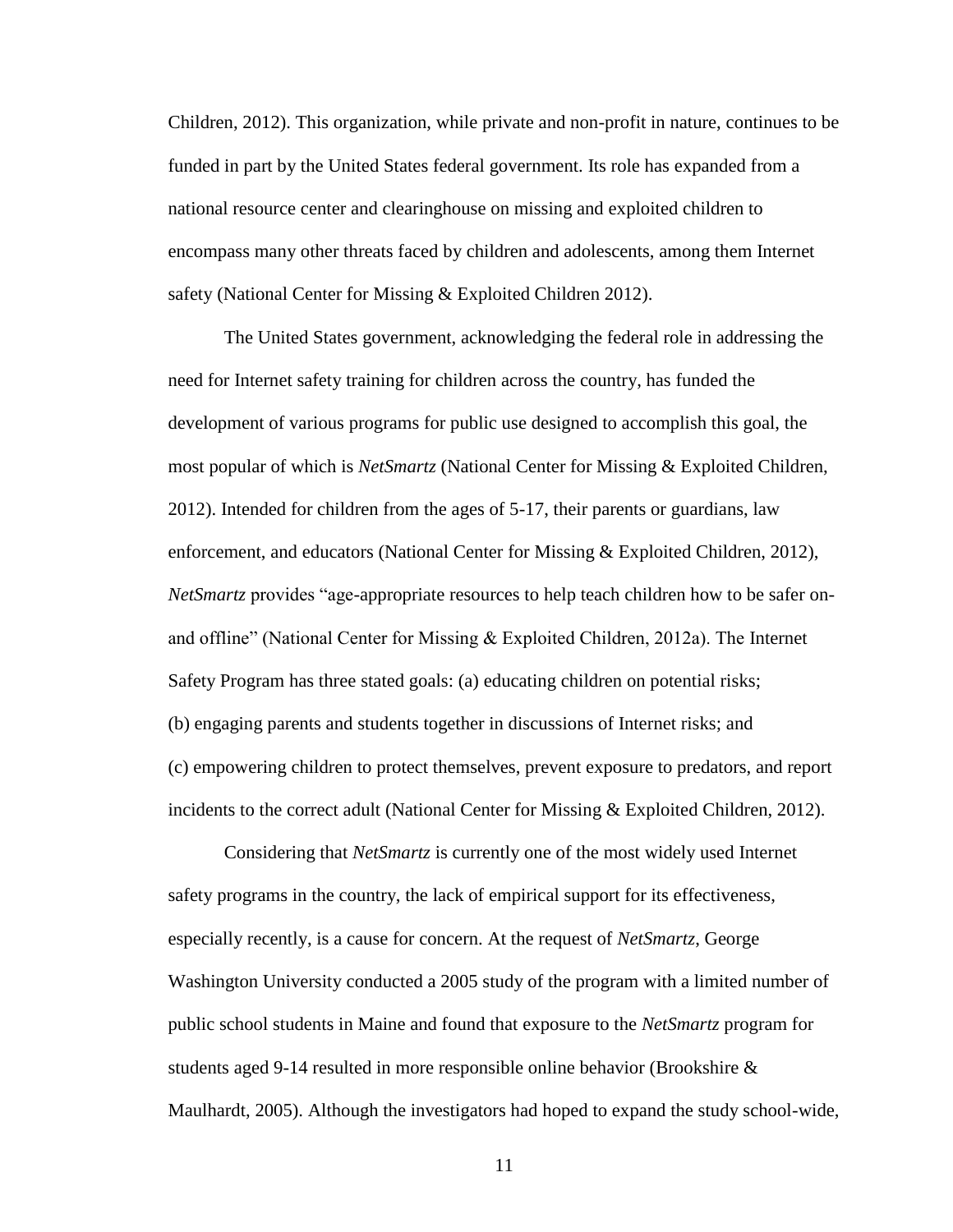and received Institutional Review Board approval, timing issues intervened to prevent such expansion and, thus, the findings were restricted to individual students who had gone through the program (Brookshire & Maulhardt, 2005). Given the limited population of the study, the lack of any subsequent empirical support, the nature of the Internet and how far technology has progressed in the past ten years, it is questionable whether these findings are applicable to the current version of *NetSmartz*.

Another Internet safety program, available across the country as well as at many Department of Defense schools located around the world, is i-SAFE. i-SAFE, a recipient of federal funding since 2002, is the product of a  $50(c)(3)$  non-profit foundation created in 1998. Its goal is "educat[ing] students on how to avoid dangerous, inappropriate, or unlawful online behavior" (i-SAFE, 2012a). The program, although also designed to be used in schools as well, offers a contrast with *NetSmartz* in terms of program delivery. While *NetSmartz* demands a dedicated block of time, i-SAFE's programs are "ondemand" and spread into dozens of mini-lessons (i-SAFE, 2012). While lacking the national penetration and acceptance of *NetSmartz*, i-SAFE features a greater breadth of empirical support for its programming, despite also lacking recent evaluations (in this case, eight years). The United States Department of Justice ordered an evaluation by the consulting firm, Caliber Associates, in 2003 that was completed in 2006 (Chibnall, Wallace, Leicht, & Lunghofer, 2006). While the evaluation noted "positive and significant changes" (p. 59) in their knowledge of what constituted safe online activity, it was not shown to be effective in changing behavior of those who received i-SAFE programming (Chibnall et al., 2006).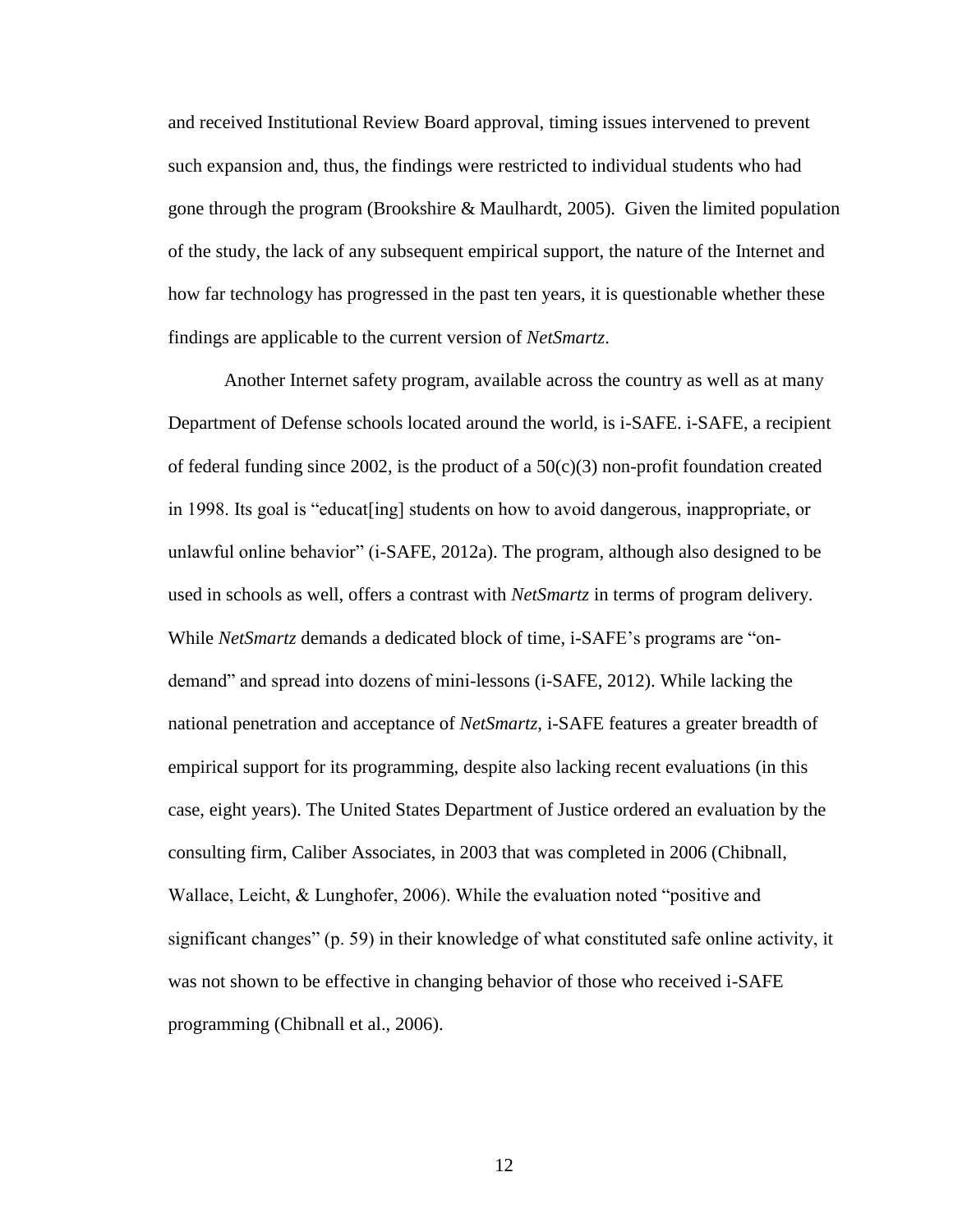#### **Safe Online Behavior and Best Practices in Internet Safety**

Researchers have begun to look at the contrast in attitudes, knowledge, behavior, and patterns of interaction between adults and children as it relates to the digital universe. Terms, such as "digital immigrants" versus "digital natives" (Prensky, 2001), are frequently used to delineate those born before or after the dawn of the "computer world," approximately 1964 (Zur  $& Zur, 2011$ ). "Digital natives" adapt to technology at a much faster rate and with more skill than "digital immigrants" born in a precomputer world. The divide between the two populations threatens to become even more stark as access to technology and cultural acceptance of online normalcy increase (Zur & Zur, 2011).

This growing divide may often be found in the relationship between parents and adolescents relating to online attitudes and behaviors with regard to what parents believe their children to be doing online and their children's true behavior, according to the Family Online Safety Institute (Hart Research Associates, 2012). For example, while 91% of parents report being "very or somewhat well informed" of their adolescent children's online activities and with their mobile devices, their teenage children report greater skepticism, with only 62% according their parents such knowledge (2012). A similar discrepancy exists (93% to 61%) with respect to expectations of time spent online, but the greatest gaps between the two exist in the areas of social networking and media sharing sites (2012). The study also reported that 43% of adolescents regretted having posted something online (2012).

Many websites and organizations in the private sector are devoted to providing adults with information and support about safe online behavior for their children. Common Sense Media, among the most popular of these websites, details their mission as "dedicated to helping kids thrive in a world of media and technology" by providing to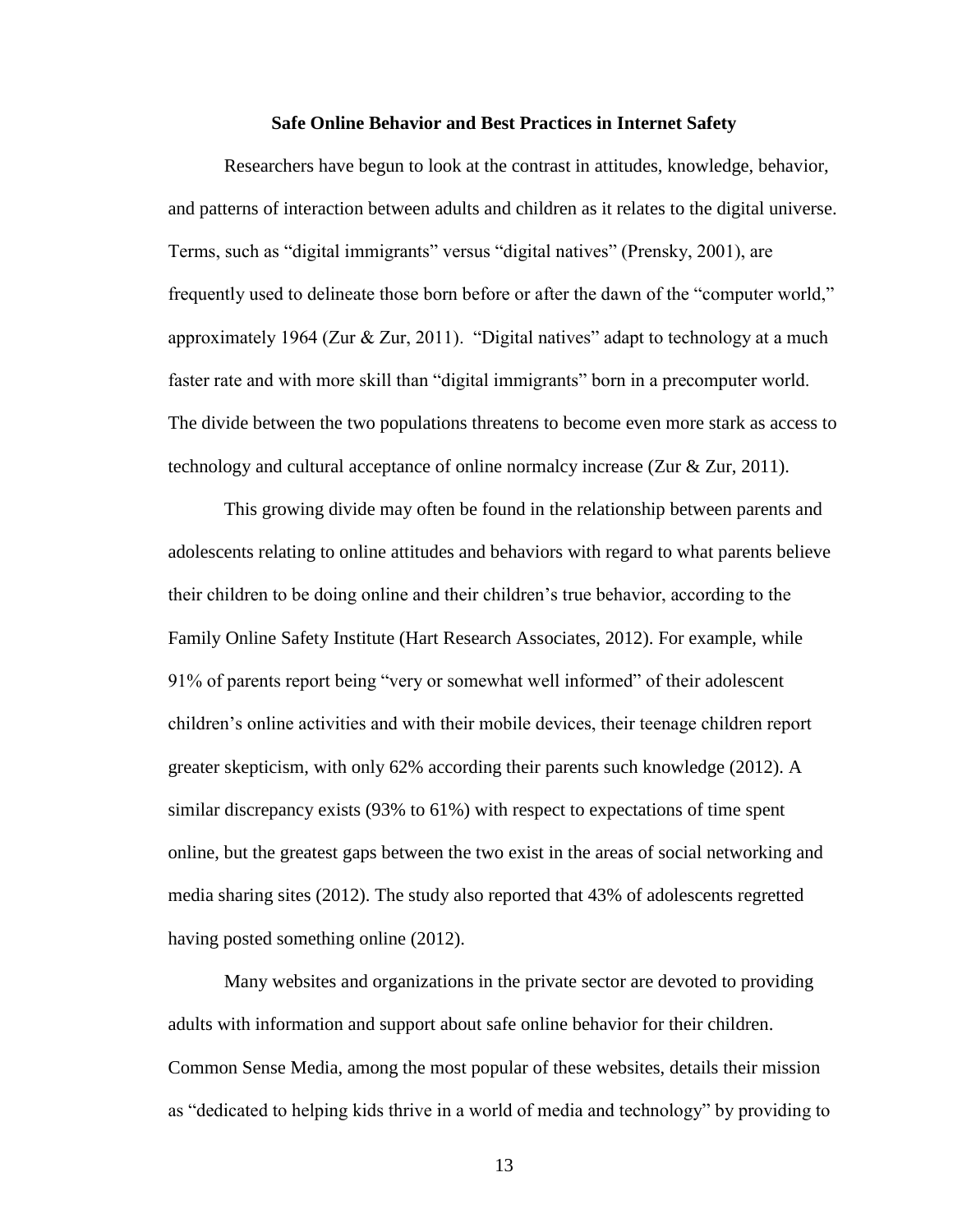adults, including parents, teachers, and policymakers, "unbiased information, trusted advice, and innovative tools to help them harness the power of media and technology as a positive" in their children's lives (Common Sense Media Inc., 2015). Instead of providing targeted and specific Internet safety programming, Common Sense functions as an aggregator of information concerning advances in technology, current topics about Internet safety, summaries of studies and news reports relating to Internet safety, and instructional videos for school-age children (Common Sense Media Inc., 2012). While there does not seem to be any available empirical support for its value to children in the realm of Internet safety, it does provide a very current (more so than other websites with a similar mission) and extensive resource of issues relating to youth Internet use (Common Sense Media, 2012, 2015). Interestingly, unlike many other organizations whose mission is the protection of children, Common Sense Media receives no federal funding, nor does it wish to, so as to insure its continued existence as independent and nonpartisan (Common Sense Media Inc., 2012).

Researchers in the United Kingdom currently seem to be leading the empirical charge in understanding and developing best practices for Internet safety. In the past few years, many of the major qualitative and longitudinal studies looking at cyberbullying, dangers specific to the Internet and online predators have been conducted in the United Kingdom.

The European Commission in the United Kingdom has partnered with three leading Internet and technology organizations in Great Britain (UK Council for Child Internet Safety, 2013a) in order to create a diverse, comprehensive, and current evidencebased research summary and compendium for youth Internet safety (UK Council for Child Internet Safety, 2013c). This guide provides empirical support for best practices in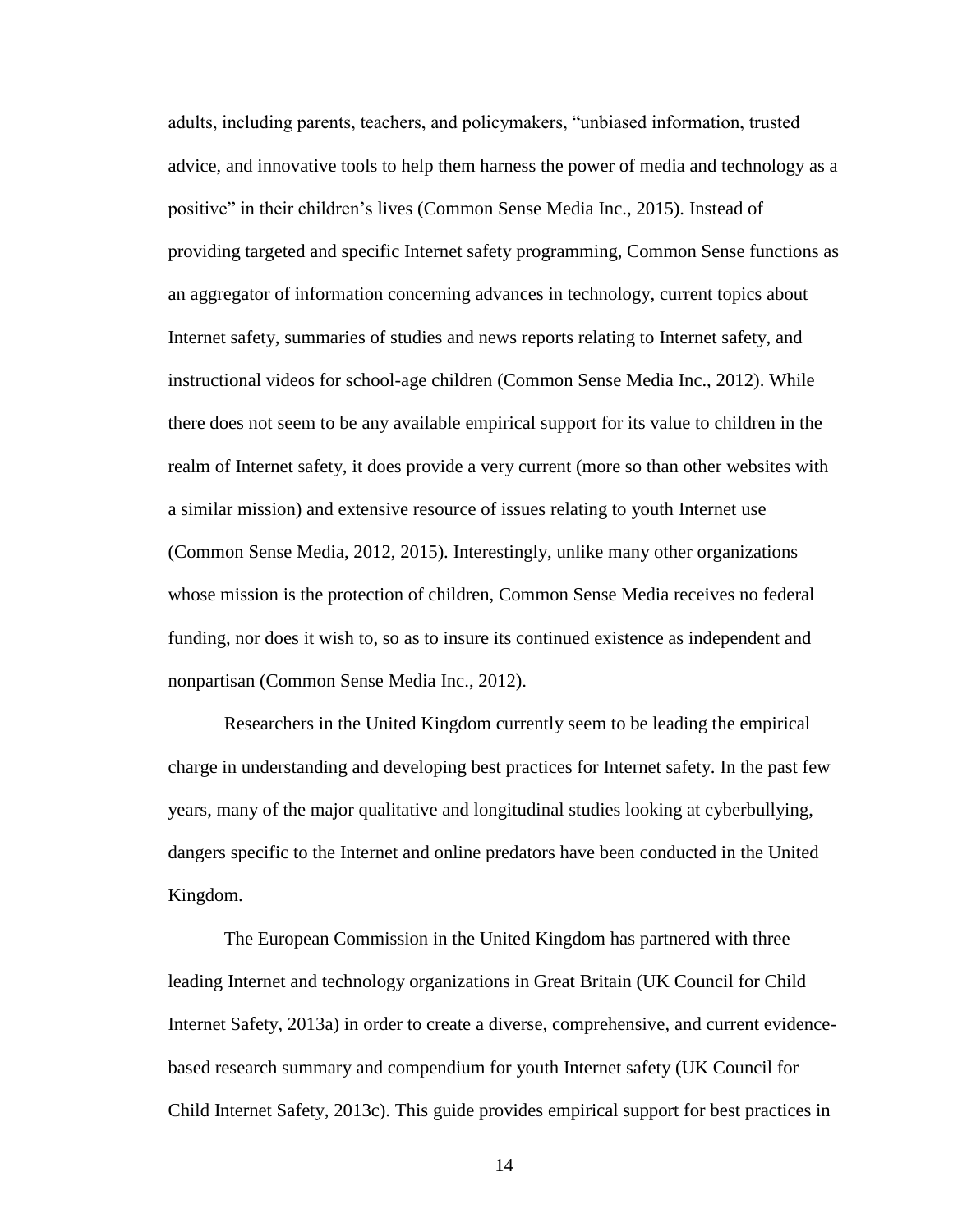the areas of social networking, Internet moderation, Internet searching, and chatting/instant messaging (2013c). Its guide, representing publications from academia, government, nongovernmental organizations (UK Council for Child Internet Safety, 2013b), and the technology industry, seeks to "identify, evaluate, and commission new research relevant to child Internet safety" (UK Council for Child Internet Safety, 2013c).

The above organization's 2013 analysis of the state of the field, submitted for the Child Internet Safety summit (Livingstone & Davidson, 2013), discussed six significant findings. These included: (a) children's Internet use is largely dependent on a range of contextual factors; (b) Internet use varies greatly across different ages, genders, and socioeconomic factors; (c) better quality Internet access leads to more diverse and dynamic Internet behavior; (d) children engage in a wide variety of risky behavior online, often within the realm of social networking; (e) resiliency of children seems to be related to risk and risk impact; and (f) it emphasized the importance of identifying effective safety strategies in an effort to develop future prevention programs (Livingstone & Davidson, 2013).

One of the most recent and comprehensive studies, featured by the group and completed by the London Grid for Learning Esafety Board, encompassed 17,000 students in the London public school system, grades 3 to 9 (Smith & Warner, 2013). The study concluded that while most children report "having fun" (p. 2) online, and do not regard themselves as in danger in the online space, United Kingdom Internet safety initiatives are having a positive impact in the schools for younger children in the early grades. One compensating factor is that most dangerous situations arise from home use, where children have greater unrestricted Internet access and encounter less supervision, than in schools—the locus of Internet training programs. One key finding of this publication is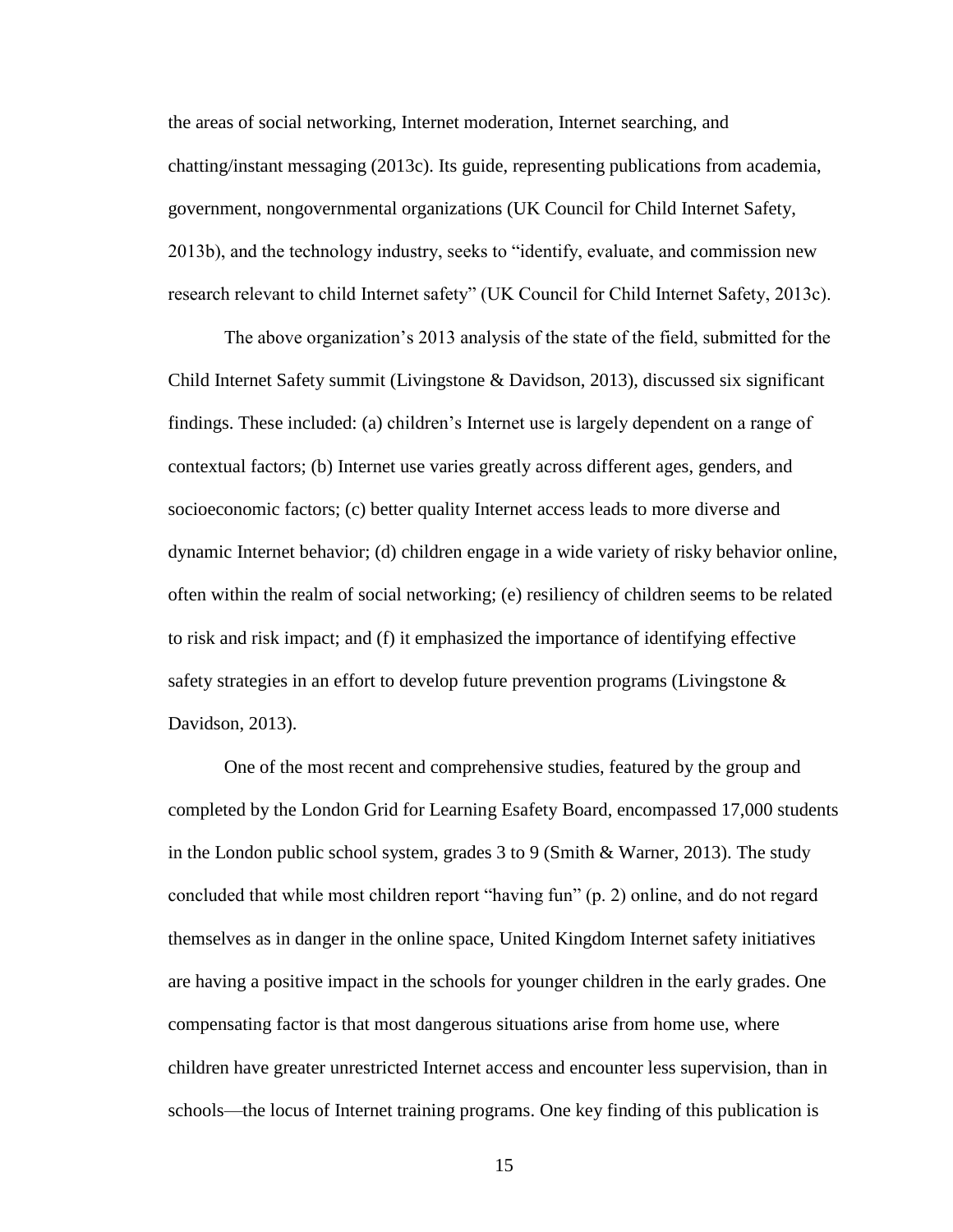that while grades 5 to 6 were considered a "watershed period" (p. 2), the older the students were, the less of an impact their evaluated programs had on their online behavior. Thus, there seems to be a greater need for programs that are effective for adolescents, rather than younger students (2013).

Current research seems to indicate that incidents of cyberbullying have been increasing in recent years. An online poll by leading Internet security firm McAfee, of upwards of 2,000 children and 2,000 adults with at least one child, found that 35% of children between the ages of 11-17 had experienced cyberbullying and 87% had witnessed cyberbullying (McAfee, 2014). This was an alarming increase from 2013, where they found 16% to have been victims and 27% to have witnessed an event (2014). Thus, within the span of a year, cyberbullying victimization more than doubled, and witnessing more than tripled. Their recommendations for best practices for parents included fostering open communication between themselves and their children, having access to their children's accounts, staying current with new technological trends, using social networks to learn what their children are doing, and helping to manage their children's online reputation (2014). Research in the past few years has highlighted the importance of open communication between children, their parents, and school personnel, and how important collaborative education and standardized response to cyberbullying can have a significant impact on victims (Snakenborg, Acker, & Gable, 2011).

In 2014, the University of New Hampshire's Crimes Against Children Research Center published two studies concerning the Internet safety sphere. The first, which dealt specifically with the longitudinal impact of cyberbullying, examined increases in incidents of reported youth harassment over a ten-year span in an attempt to create better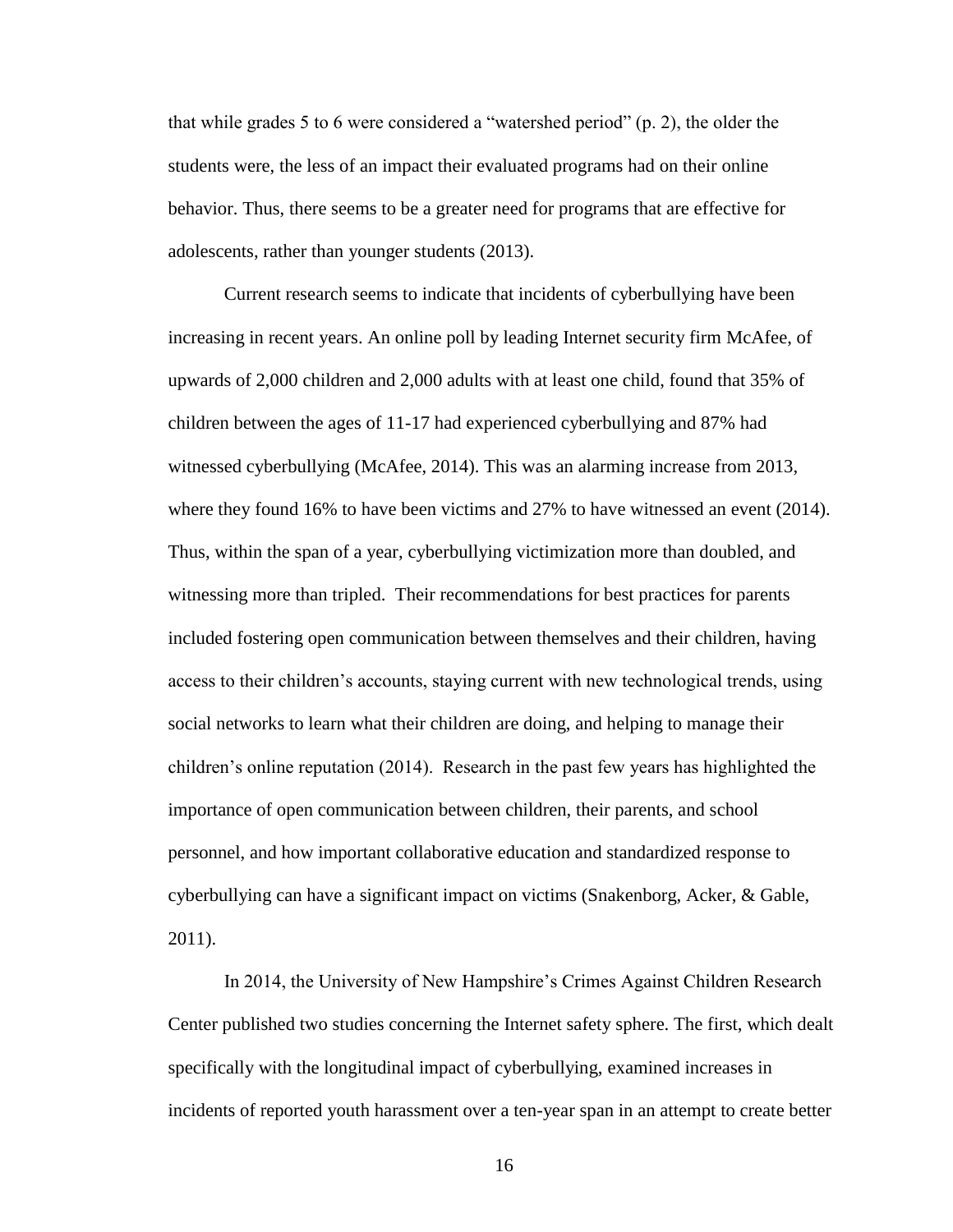prevention programs. They found that this increase was largely driven by "indirect harassment" (Jones, Mitchell, & Finkelhor, 2013, p. 64), or cyberbullying by two or more people targeting a third party. This is purported to be facilitated by changes in the way youths access the Internet as ease of access increases and online social interactions permeate the offline social space (2013), with victims of this activity experiencing greater social anxiety and being less willing to engage with others.

The second study, a telephone survey of over 1,500 students in the United States ages 10 to 17, and their guardians (Priebe, Mitchell, & Finkelhor, 2013), which targeted online predatory behavior, investigated whether a child responded to "unwanted Internet experiences" by reporting the occurrence to others (p. 1), such as teachers, parents, or friends. These experiences included "unwanted sexual solicitations" (p. 1) and exposure to online pornography, as well as online harassment (2013). They found incidents of harassment reporting to be significantly higher than sexual solicitation, with the lowest reporting numbers representing unwanted exposure to pornography. Perhaps most telling about the findings was what they indicated about the effectiveness of established Internet safety programs: When reporting does occur, only 15% tell a teacher, while between 60- 70% disclose to a friend or parent. The researchers stated that their findings seemed to indicate no correlation between increased disclosure rates on the part of the child and parental access to Internet safety information and involvement in their child's Internet behavior (2013). In fact, in the area of unwanted exposure to pornography, youths actually disclosed less information when their parents had been provided access to Internet safety information (2013). It seems apparent from these findings that existing programs were not persuading children to report offenses. Thus, the need remained for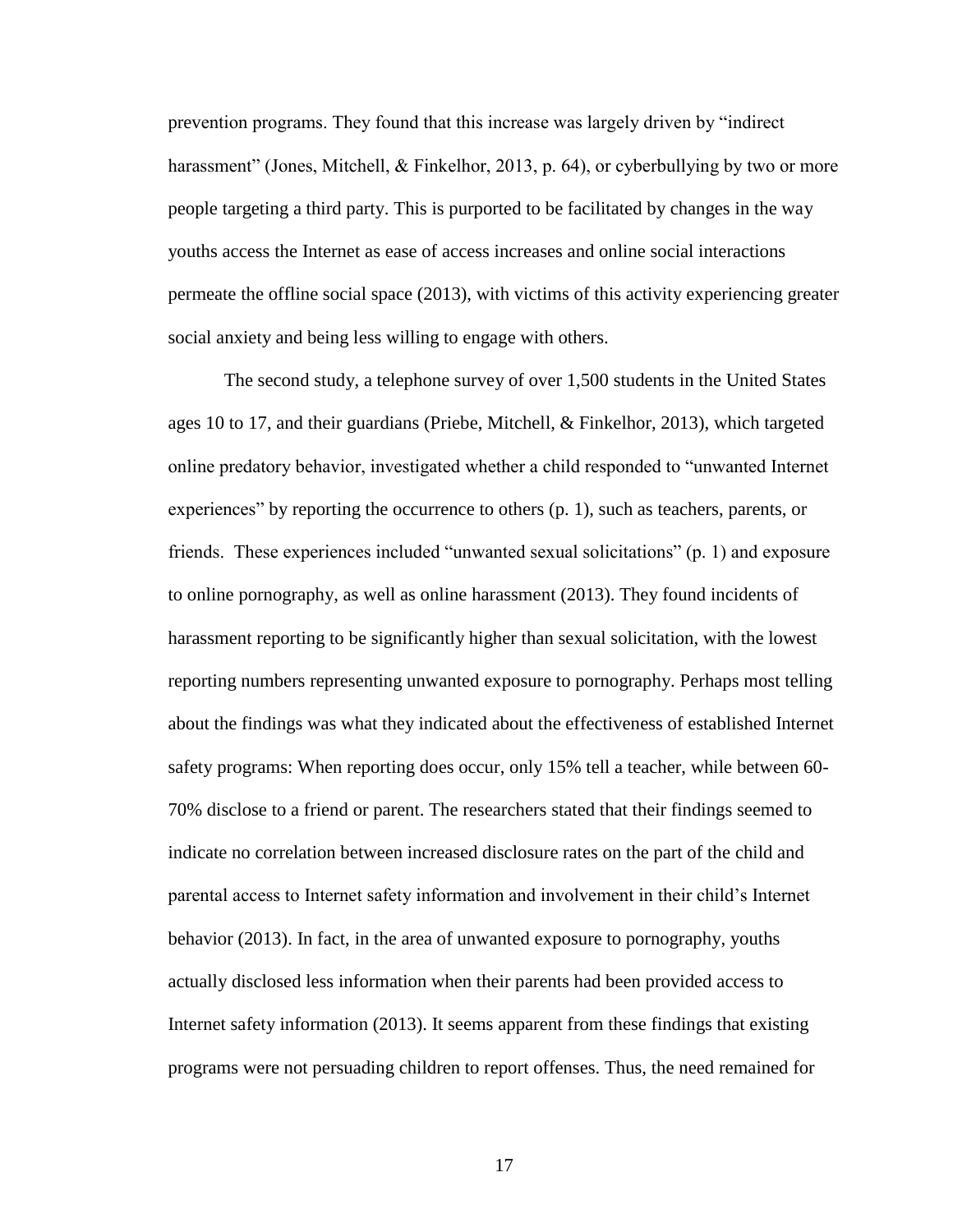the development and implementation of programs more effective at increasing child-adult online communication and harassment reporting.

### **Sexting, Online Predators, and Vulnerability**

Recognizing a gap in the research regarding "sexting," a practice primarily associated with sharing sexually explicit images or videos through text messages, London's National Society for the Prevention of Cruelty to Children in 2012 commissioned several major universities in London to conduct a qualitative study examining the nature of sexting, why adolescents engage in the practice, the specific dangers involved and, lastly, to produce recommendations for best practices with regard to working with children about the behavior (Ringrose, Gill, Livingstone, & Harvey, 2012). Key findings were as follows: (a) the "primary technology-related threat" (p. 5) comes from peers, i.e., youth use peer pressure to coerce others to engage in the practice; (b) advances in technology accelerate the objectification of girls; and (c) schools must play a role in confronting, easing and compensating for "the gendered sexual pressures on youth" (p. 8) (2012). Recommendations are consistent with those of many other studies in the area of Internet safety, i.e., facilitating open lines of communication both in the school and at home, but goes further in encouraging that the dialogue in schools be more collaborative and that discussions be conducted in a less instructional manner so that ease with what may be a very uncomfortable topic for both students and teachers alike might be increased. They also discussed the importance of including sexting as part of a larger conversation about cyberbullying, addressing teacher embarrassment and the use of small groups for discussion of this issue whenever possible (2012).

Current research concerning the trends in and prevalence of sexting has revealed troubling developments. A major anonymous study of undergraduates at Northeastern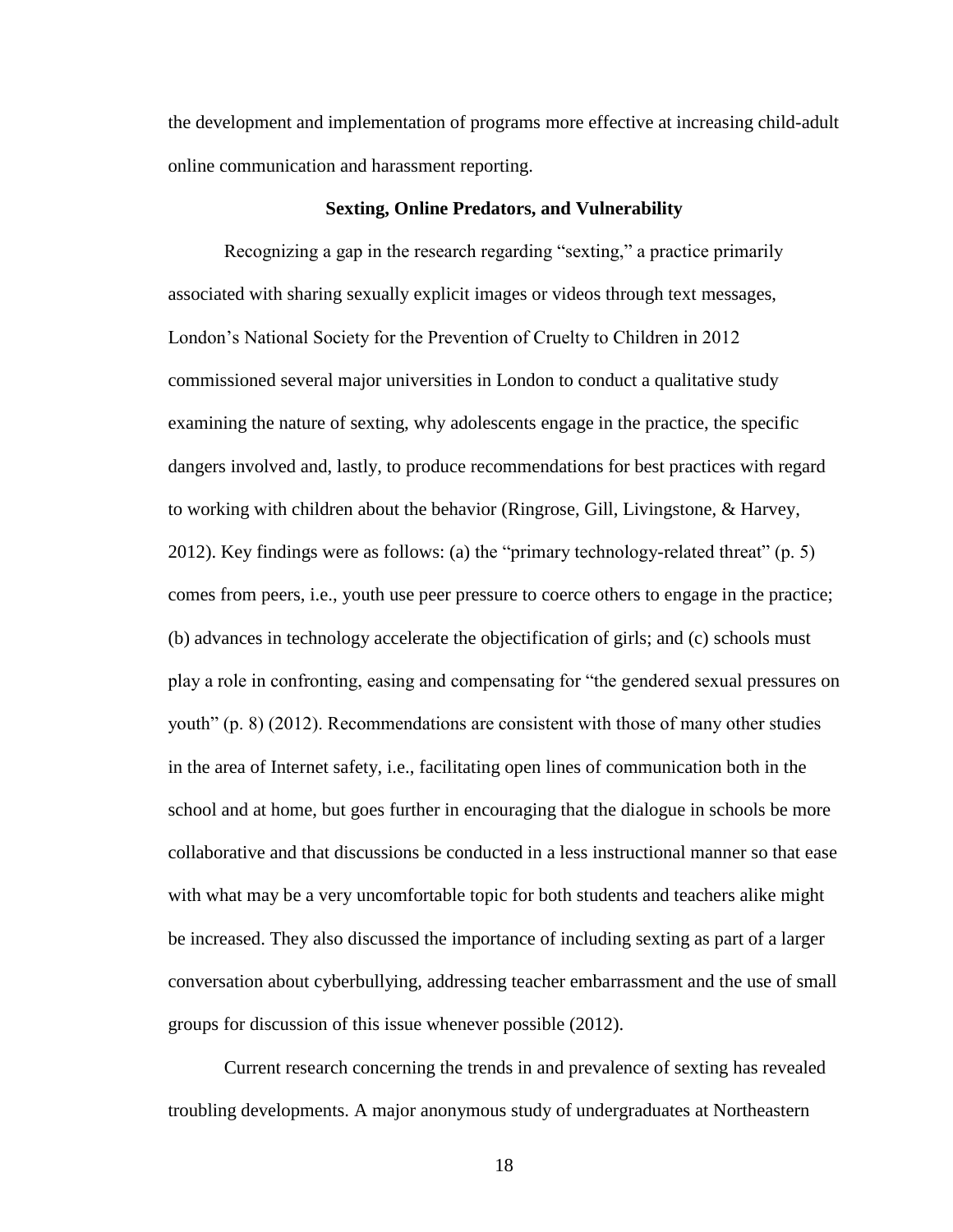University found that over half of minors had reported sexting before the age of 18 (Strohmaier, Murphy, & DeMatteo, 2014), with approximately 28% of them involving transmission of photographic images (2014). In addition, although most (61%) were unaware that sending images of minors posing in such fashion could constitute "child pornography," and thus subject the sender to legal consequences, such knowledge resulted in only a modest deterring effect (2014). Researchers discussed how a major shift in adolescent perceptions of privacy and sharing may be indicated by such results, as questionable online behavior, like sexting, may now be considered by teens to be a normal part of adolescent development (2014).

Another study considered the impact on actual incidents of sexual abuse of children of an online behavior known as "grooming" (p. 59), whereby predators cultivate youth over a period of time, using deceptive means to manipulate them into improper relationships (Whittle, Hamilton-Giachritsis, & Beech, 2013). Research on grooming and online predators has identified several risk factors that identify children who might be vulnerable to victimization and, as with cyberbullying, emphasize open communication between children and adults in their lives, as well as encourage a conceptual shift in attitude in today's use toward Internet life (Dombrowski, Gischlar, & Durst, 2007; Livingston & Palmer, 2012).

Researchers found that the level of childhood "vulnerability" (p. 67) correlated with the impact of the sexual abuse on the victim, as well as on the victim's experience with professionals after the abuse (2013). Protection, in the forms of both parental support and effective professional intervention, was found to be one of the most important factors in producing more positive outcomes with victims. Recommendations included fostering positive connections between parents and children, especially for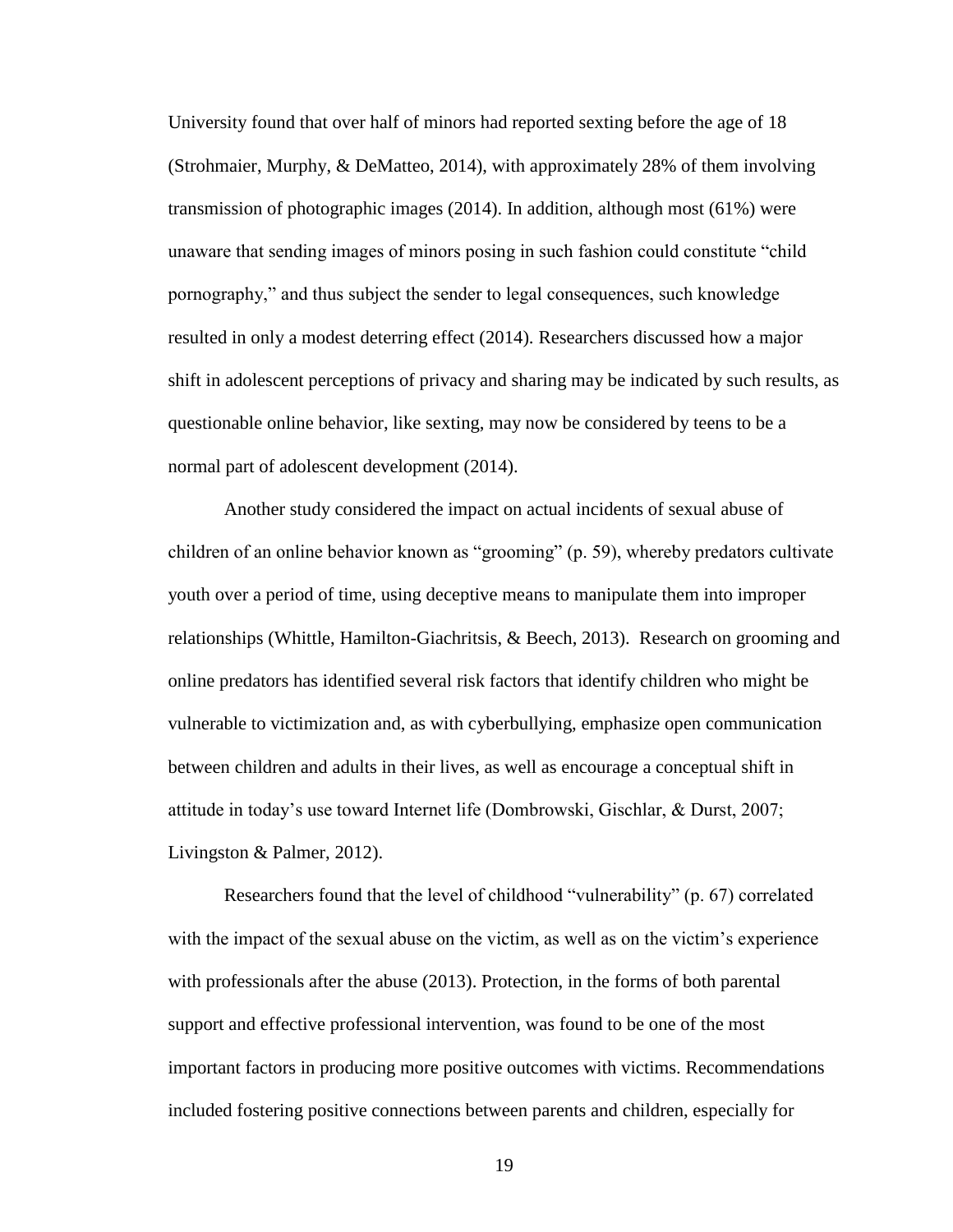youth considered at-risk and thus vulnerable, i.e., those with a history of depression or self-harm, for example; improving police response so as to make it consistent with best evidence practices; and encouraging victims to have greater involvement with mental health professionals (2013).

A commonly cited 2012 report from the London School of Economics examined the need to clarify the risk factors which contributed to childhood vulnerability online (Livingston & Palmer, 2012). The report resulted in a follow-up effort, a major summit hosted by the UK Council for Child Internet Safety (UKCCIS), in which relevant elements, such as (a) the current state of empirical study, (b) understanding risk and protective factors for children in online activity, and (c) identifying the factors which lead to childhood vulnerability, were discussed. Conclusions suggested that online vulnerability is associated with the types of online services used, the nature of online contacts, the type of content regularly viewed, personal risky behavior, and exposure to advertising (2012). The consensus to which the summit arrived was that the area of most current concern involved the lack of a "holistic model/matrix" to outline the content to which children are vulnerable, the methods by which they are exposed to that content, and the genesis of vulnerability in the spectrum of childhood development (2012).

#### **Incorporating Current Data**

Given the fluid nature of media-device, i.e., smartphone, ownership and Internet use, effective Internet safety programs must constantly adapt so that the most recent information available on the Internet and patterns of media device use of children is incorporated. Childwise, a British organization which works closely with the United Kingdom government, releases a comprehensive qualitative survey every January concerning Internet access and use, media ownership and use, and social networking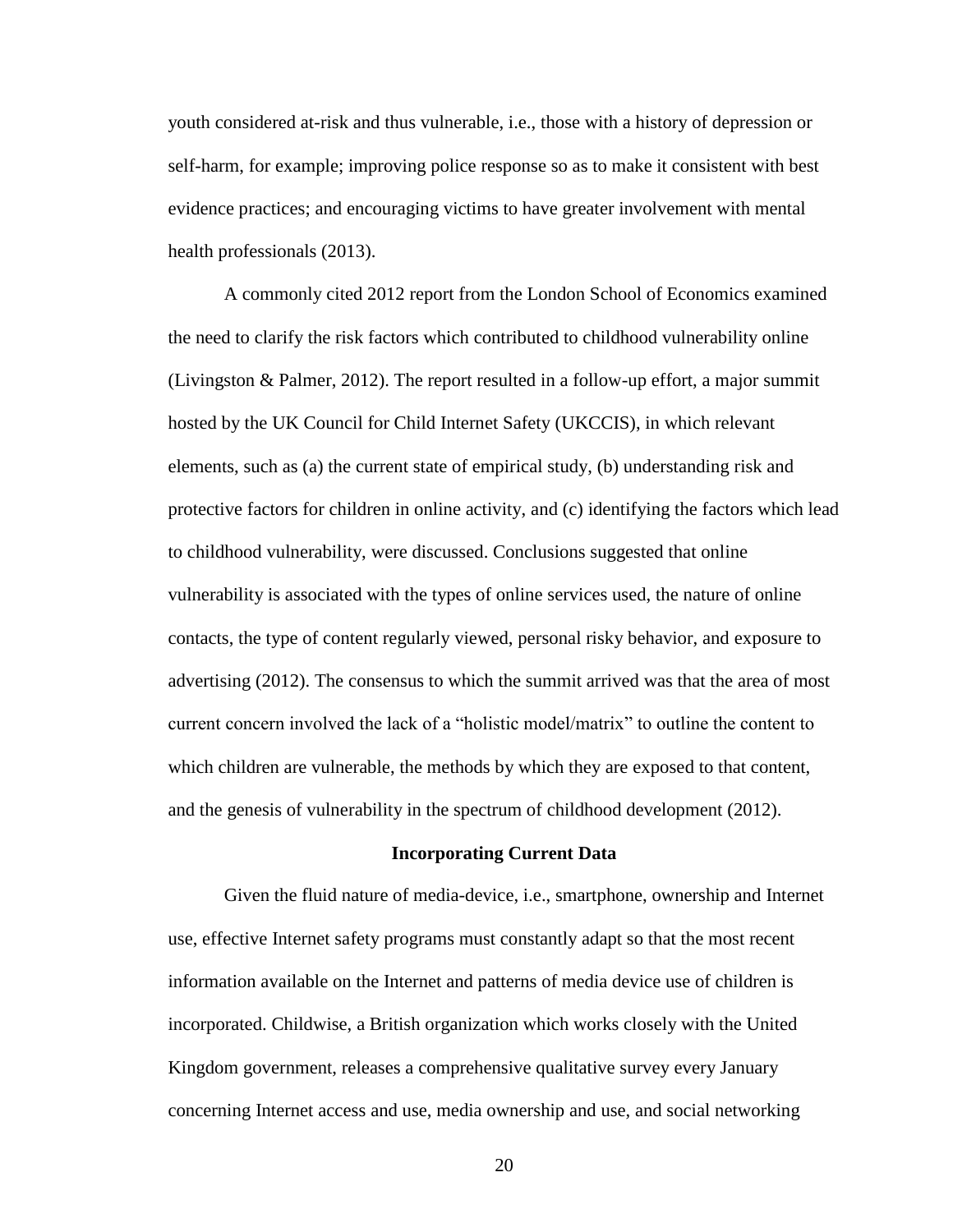membership (Duff & Leggett, 2014). This consistently current snapshot of youth between the ages of 5 to 16 examines multiple components of online life, ranging from music downloads, gaming, television viewing, mobile phone usage and application, Internet usage and logistics, and the ways in which children interact between all the above media platforms (2014). The annual updates prove invaluable in assisting Internet safety program developers to target content in a relevant and useful manner.

While the primary focus of research studies concerning Internet safety is, understandably, children, a 2012 study of 1,300 American teachers was published by the National Foundation for Educational Research. This study investigated teachers' Internet safety knowledge, their attitudes toward Internet safety and whether they considered their own online behavior to be safe, and their impact on students (Aston  $\&$  Brzyska, 2012). Major findings were that most teachers feel their students are safe online at school. Most, however, also expressed concern about smartphone availability, which allowed students to access inappropriate content at school easily, and the extreme challenge such use presents to teachers. Fewer reported confidence that the levels of online safety at school extended to student behavior at home. Lastly, cyberbullying was found to be a major concern for teachers, and many did not know how to respond effectively when it was reported to them or they were otherwise made aware of its occurrence (2012).

WebMD, among the Internet's most often consulted health-oriented websites, published an online guide to help educate parents about Internet safety and facilitate healthy communication with their children. They identified four major "danger" areas of the Internet: cyberbullying, sexual predators, pornography, and damaged reputations (Kam, 2014).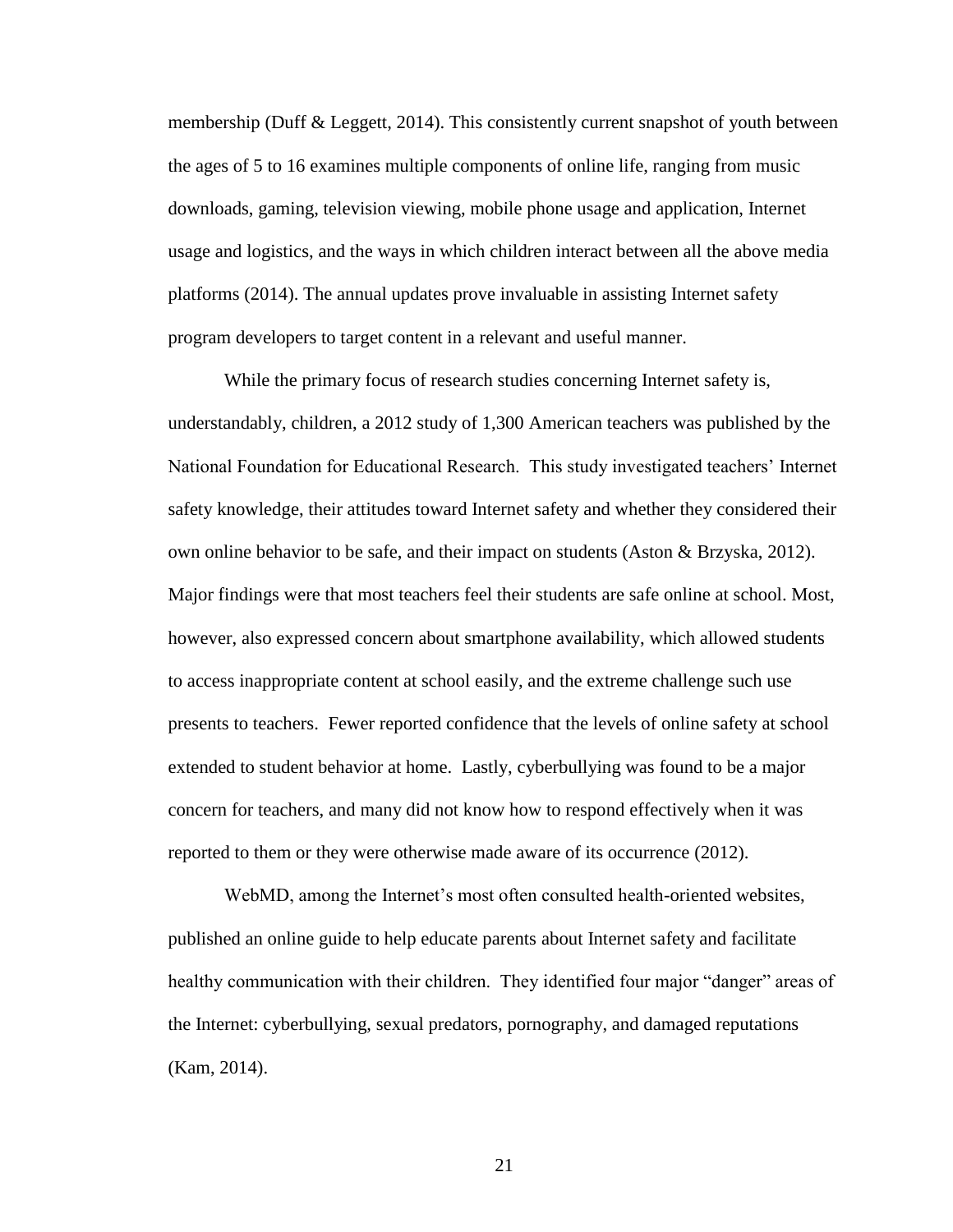The London-based National Society for the Prevention of Cruelty to Children (NSPCC) has created Safenetwork.org, an online database providing parents with advice on recognizing and preventing cyberbullying, utilizing online security measures, and identifying grooming behavior (NSPCC, 2011). In addition, the organization conducts workshops throughout the United Kingdom on Internet safety, provides assistance for individuals looking to start support groups or training sessions, and recently (January 2015) started a new e-learning course, Child Protection, which is available on their website (NSPCC, 2015a).

Another popular Internet safety program, an e-learning course entitled Keeping Children Safe Online (NSPCC, 2015), is a product of the many recent United Kingdom research efforts and also was released under the auspices of the NSPCC. Available online through the NSPCC's website, the course covers (a) how children currently use the Internet, (b) dangers they face from both their peers and online predators, (c) behavior that puts children at risk for victimization, (d) appropriate responses to cyberbullying and grooming, (e) improving existing online communities, and (f) methods by which current research can impact policy (NSPCC, 2015). Despite the program's comprehensive nature, important components of Internet safety have been largely unaddressed, such as full descriptions of the tools available to online predators; how to evaluate the effectiveness of social networking safety measures; and the ease of which an offender, possessing cursory knowledge of the Internet and available search tools, can target a child and share this easily retrieved information with others. Despite the volume of Internet safety material this organization offers, no information documenting the development of their programs is currently available (2015).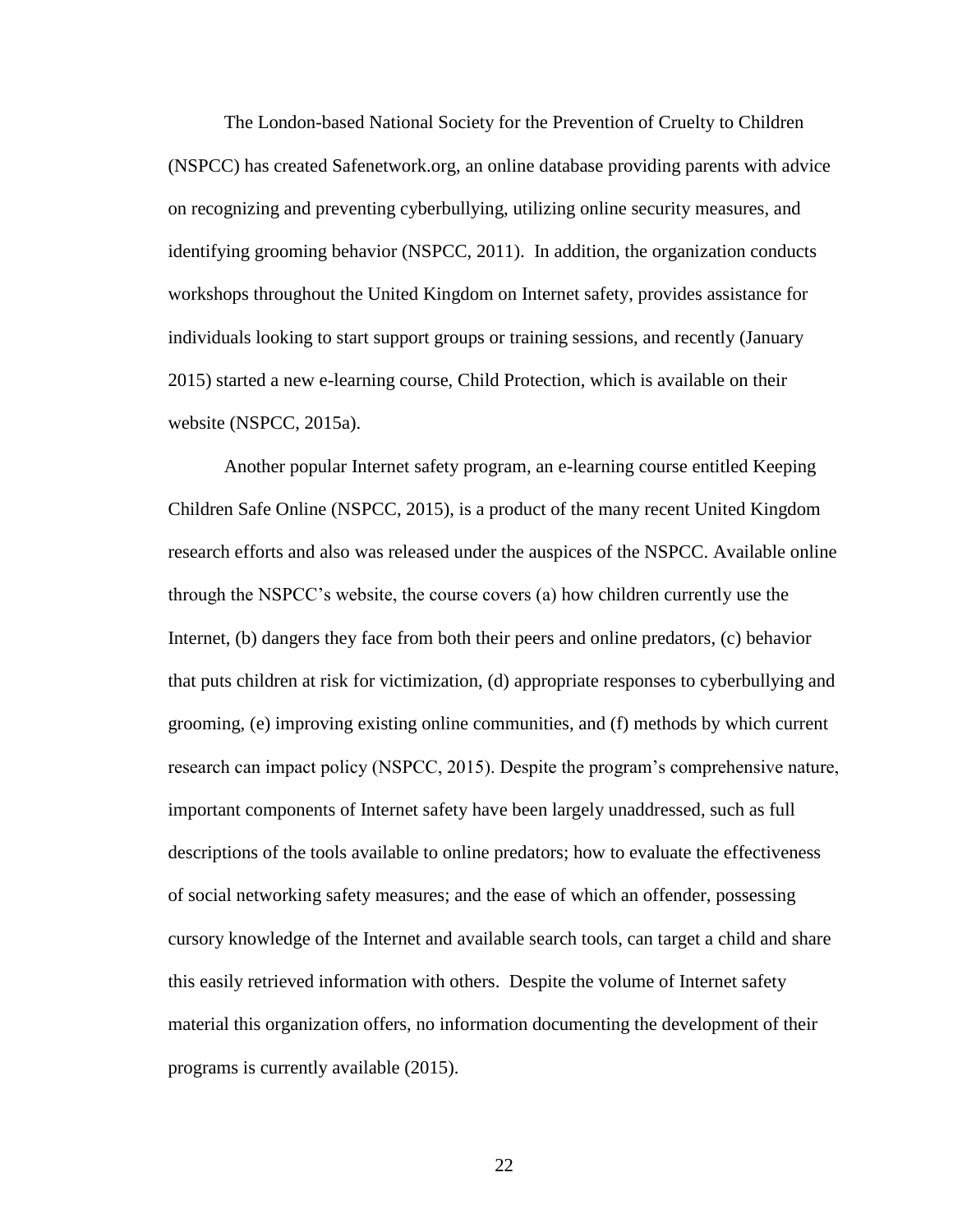Technology blogs and file sharing websites frequently report on the cutting edge of issues dealing with Internet safety, but the lag between the information being in the public domain—albeit not in widely popular websites—and its inclusion into Internet safety programs is glaring, despite disclosing real and dangerous threats to children who regularly use the Internet. Information that may only be obtained by accessing somewhat obscure sources may prove invaluable in the development of effective Internet safety programs at the forefront of current practices and new technology.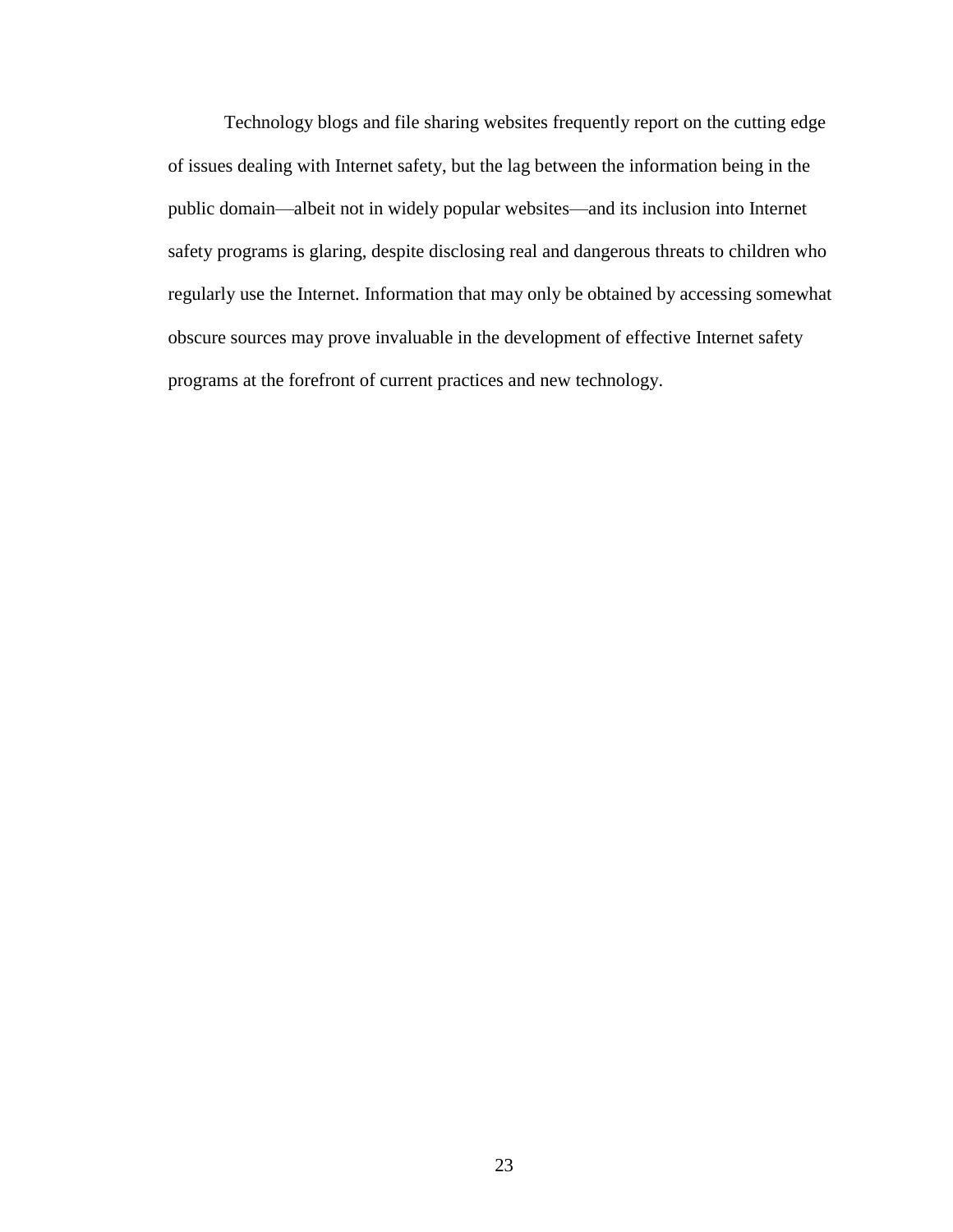#### Chapter III

#### **Methodology**

## **Participants**

The R Township School District in New Jersey comprises one high school, three middle schools and six elementary schools serving almost 7,000 students. The student-tofaculty ratio is 14.0 and the high school is highly ranked, classified among the top 50 in the state as measured by the New Jersey High School Proficiency Assessment (HSPA) testing and college acceptance rates, according to information provided by the high school guidance office. The target population of the Internet Safety Program was the 83 paraprofessionals employed in the District, all of whom had college undergraduate degrees and substitute teaching certificates and were English-speaking, although some were multilingual (English and Spanish) as well. Paraprofessionals who had no current assignment to a team, school or program, a total of 15, were directed by the District's administration to attend the Program. Participants included nine women and six men between the ages of 25 and 70. All had worked as paraprofessionals for the District for at least one full school year prior to the current one. While paraprofessionals customarily are required by the administration to provide proof of attendance for in-service activity, participants retained confidentiality for the purposes of this Internet Safety Program.

There is no specific demographic information available about the subjects of the study, although they live in the community and are representative of its larger population. According to 2010 United States Census data, the population of R Township is 48.81% White, 24.80% Asian, 20.31% African American, 7.93% Hispanic or Latino of any race, 0.21% Native American, 0.03% Pacific Islander, 3.08% from other races, and 2.77% from two or more races. The median household income in R was \$68,721 and the median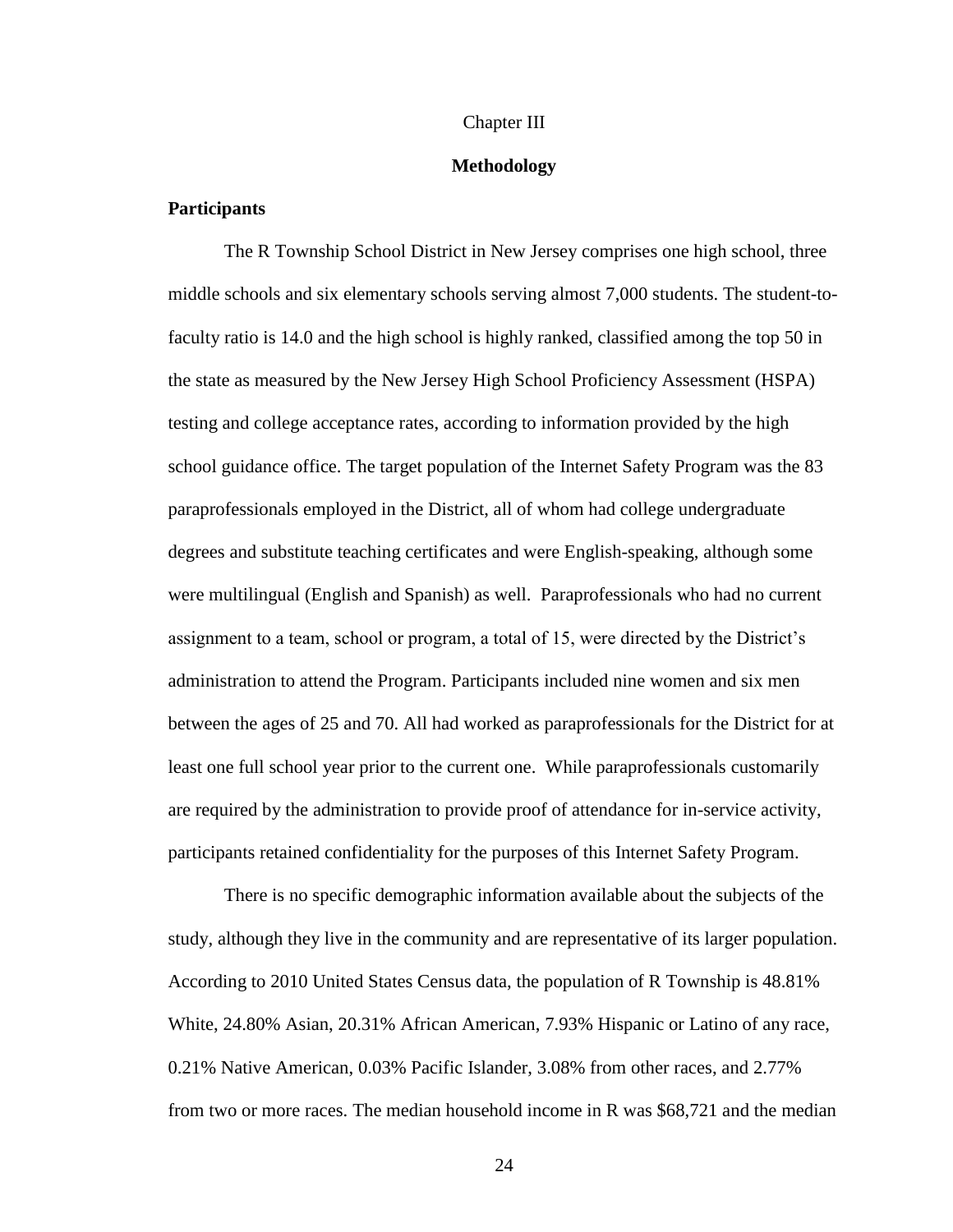income for a family was \$75,218. Males had a median income of \$47,188; females, \$36,271; the per capita income was \$26,321. A small percentage, 3.8%, was below the poverty line. This included about 2.7% of families, 3.3% of those under age 18, and 4.3% of those aged 65 or over. The poverty level was a weighted average of \$11,137 for a single individual, and a weighted average of \$22,315 for a family of four (United States Census Bureau, 2010).

#### **Procedures**

One week before the presentation, an email was sent out to all paraprofessionals in the District announcing the scheduled in-service training and notifying them of the topic of the Internet Safety Program, the logistics of its delivery, and a brief summary of its content. This information was also posted on the District website. For confidentiality purposes, paraprofessionals were asked not to respond to the email announcement; however, consistent with administration policy, as discussed above, the District needed to be aware of the identity of staff members attending in-service training. Participants would be paid their regular salary for the day, as was the custom for in-service training on workdays, with no additional compensation. The administration dedicated a full day for in-service training, February 18, 2013, of which this Program constituted a component. This would allow all subjects to attend at one time and remain for the entire Program duration.

The presentation was given in a lecture hall, which was also, on occasion, used as a cafeteria at the District high school. After a brief introduction by the Presenter (also the researcher), two forms were distributed to participants, a consent form and a preassessment survey. Once the completed forms were collected, the researcher introduced the Internet Safety Program. He cautioned participants about the sexually provocative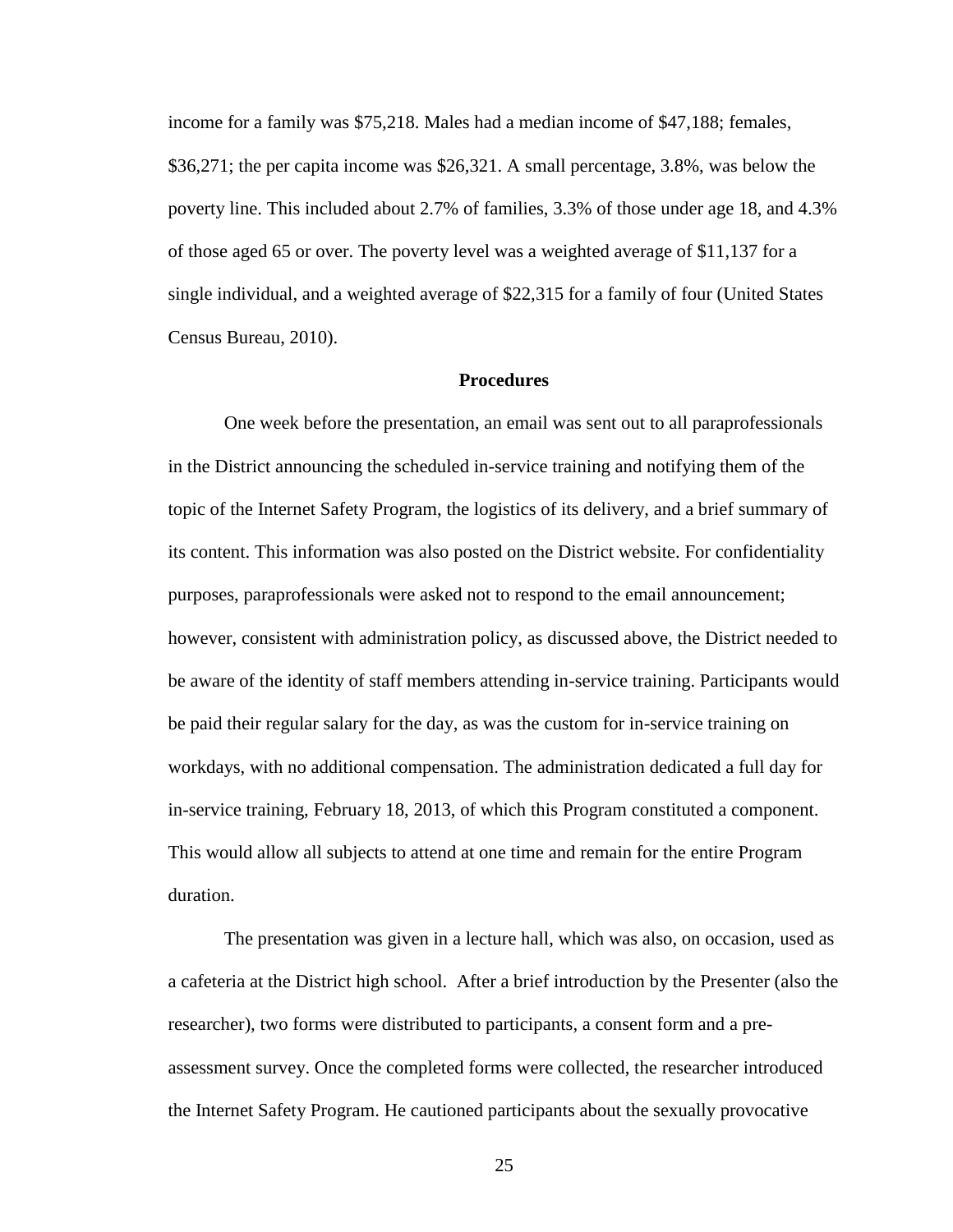nature of its verbal and visual content, and notified them that they had the option of being excused from participation if they considered the material offensive or upsetting. None of the participants left.

## **Consent Form**

The consent form (see Appendix B) explained the purpose of the research, the procedures to be undertaken by participants, a description of the Internet Safety Program, information about the in-service component, and the benefits of the study. The form also explained confidentiality provisions, and gave contact information for the researcher and the Institutional Research Board at the university whose oversight includes protection of research participants. In addition, given the provocative nature of Program content, participants were given contact information for sources of support if they experienced any adverse effects resulting from participation. They were instructed that they had the option to decline participation with no penalty and that they would receive a copy of the form for their records.

#### **Pre-Assessment Survey**

The pre-assessment survey (see Appendix C) was a questionnaire consisting of five primary questions and 14 related ones designed to assess knowledge relating to the three domains applicable to the presentation, i.e., effective responses to cyberbullying, safe and private online behavior, and knowledge of specific online dangers. Their responses constituted the pretest to determine baseline data about the pre-existing level of knowledge of the Internet Safety Program participants.

## **Presentation**

The Internet Safety Program was delivered as a series of PowerPoint slides, with accompanying commentary, video, graphs, and handouts over the course of two hours.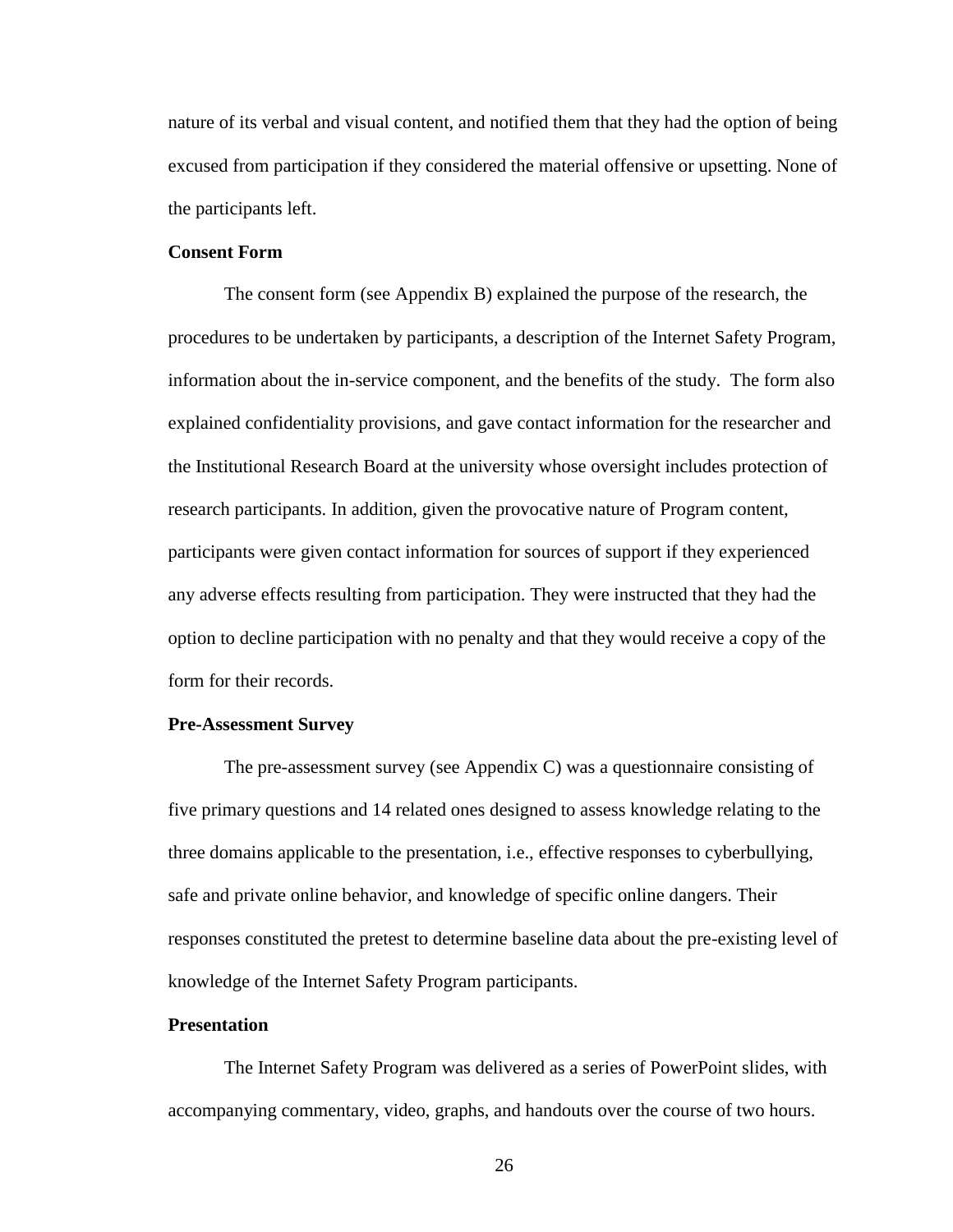(See Appendix D for a reproduction of slide content. For the full presentation, see [https://drive.google.com/file/d/0B0c5GnsUFUJDQ1RBanBkVzhBUWM/view?usp=shari](https://drive.google.com/file/d/0B0c5GnsUFUJDQ1RBanBkVzhBUWM/view?usp=sharing) [ng.](https://drive.google.com/file/d/0B0c5GnsUFUJDQ1RBanBkVzhBUWM/view?usp=sharing)) Sources for presentation content included: (a) the concise, familiar, graphical, and comprehensive framework of the *NetSmartz* program (National Center for Missing & Exploited Children, 2012), supplemented by current statistical information provided by Common Sense Media (Common Sense Media, 2013); (b) Internet predator research from the National Society for the Prevention of Cruelty to Children (NSPCC, 2012); (c) a bullying prevention program created by Dan Olweus (Olweus, 1994), (d) the state of New Jersey's Anti-Bullying law (2010, amended 2012); (e) Hinduja and Patchin's cyberbullying research from their work at the Cyberbullying Research Center (Hinduja & Patchin, 2012) and from their own publication (Hinduja & Patchin, 2009); (f) additional cyberbullying research from David-Ferdon and Hertz (David-Ferdon & Hertz, 2007); and (g) personal knowledge of the researcher and his experience with the Internet.

The researcher utilized a microphone amplified by a speaker at the front of the room, and was assisted by a District school psychologist. The Internet Safety Program targeted the three major domains identified as needs by the Director, i.e., responses to cyberbullying, utilizing safety tools and protection, and specific online dangers. Topics covered included cyber bullying; Internet privacy, safety and security; online sharing; and proliferation of sexually provocative pictures and videos; and specific dangers that exist for adolescents on the Internet. Participants were urged to retain the presented information regarding effective responses to instances of cyberbullying, utilizing online safety features, removing identifying information from online profiles, refraining from engaging in the creation and sharing of sexual content on the Internet, learning new ways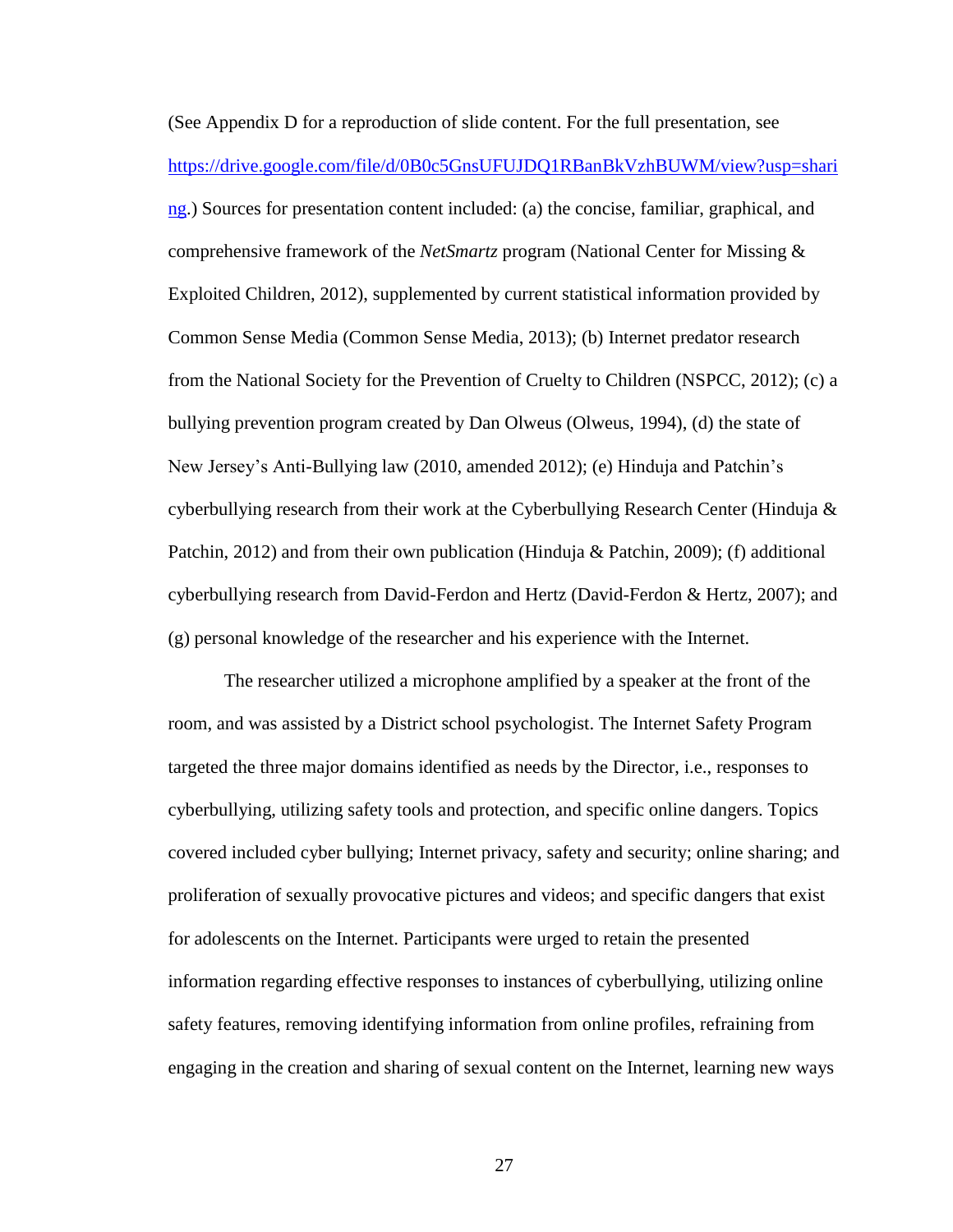of protecting against specific dangers on websites popular with adolescents, and strategies for talking about these topics with students and their children.

The Internet Safety Program content began with an introduction of the researcher who served as presenter (slide 1), an overview of the Program (slide 2), an explanation of specific jargon and terms that were used throughout the presentation (slide 3), and a description of the different levels of public websites referenced over the course of the Program which are rife with unsafe opportunities (slide 4). The Program then proceeded with a discussion of the different ways of accessing the Internet, social media options, and types of video sharing (slides 5-7), followed by "risky online behaviors" (slide 8). Significant time was devoted to the next unit of the Program, bullying. After an introduction (slides 9-10), topics discussed (slides 11-24) included: (a) an explanation of New Jersey cyberbullying reporting laws; (b) differentiating cyberbullying from other types of bullying; (c) identifying incidents of cyberbullying; (d) a description of how information is shared; (e) how to recognize signs in victims or perpetrators; (f) appropriate responses to incidents of cyberbullying, including the reporting responsibilities of staff members; (g) identifying behaviors; and (h) the consequences of cyberbullying, both for victims and perpetrators.

The need for active communication with children was then introduced (slides 25- 26). Because of Facebook's popularity, it was discussed in detail (slides 27-30) and used to represent social media as a backdrop for discussions concerning online behavior and privacy. The researcher then explained how other sites can differ (slide 29). Appropriateness of online sharing and screen name creation followed (slides 30-31).

The next unit contained a component referred to as the live hunt (the "Live Hunt"), a real, saved demonstration of how information can be pulled together across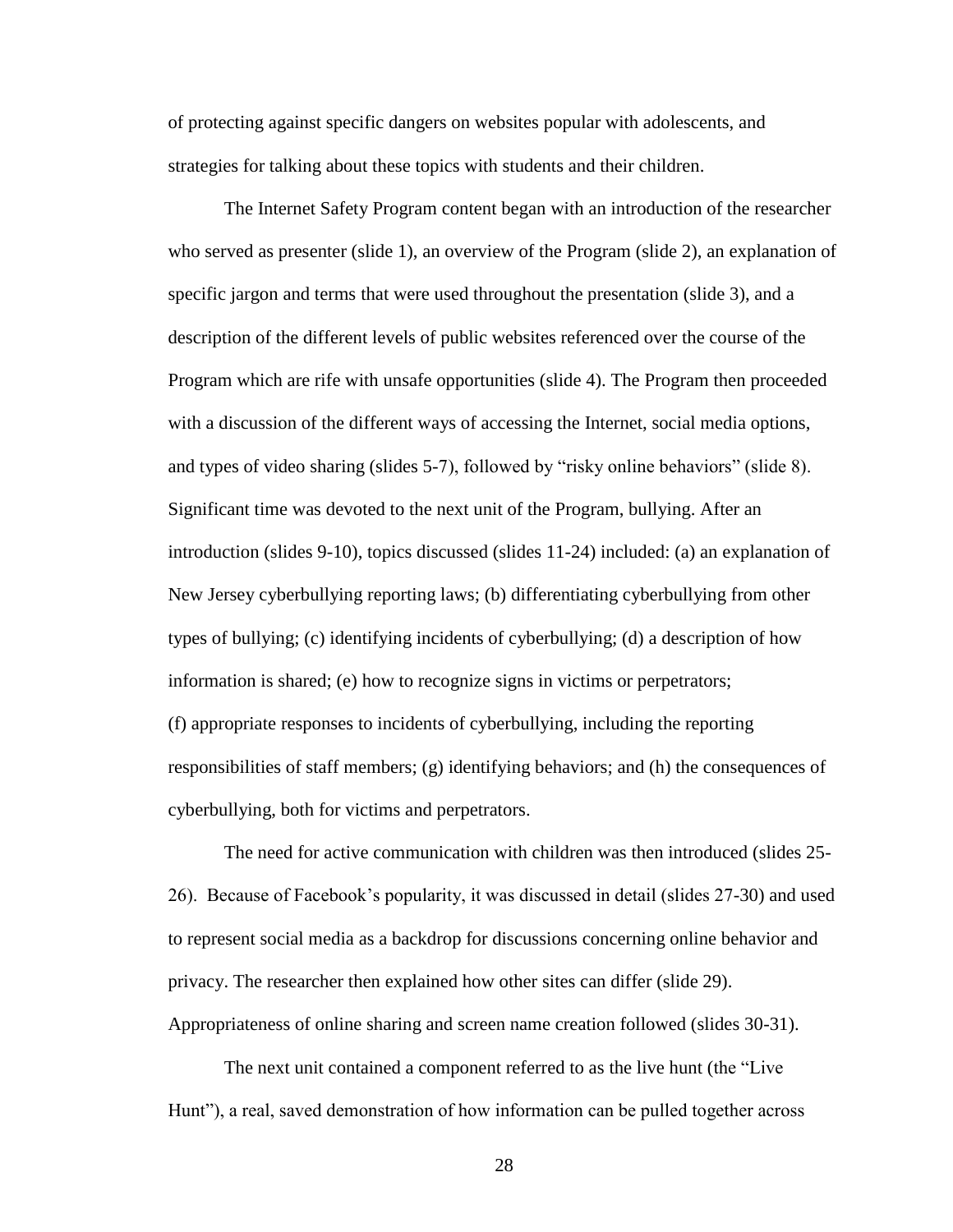different social networking sites through general online searching and limited knowledge of the Internet to create personal profiles of anyone on the Internet (slides 32-58). In addition to providing the user with knowledge about predator techniques and approaches, these slides, with their accompanying commentary, referenced the utilization of Internet protection and security to protect against such dangers. The Internet Safety Program then tackled the use of privacy settings and discussed best practices in that area (slide 59). The discussion on sexting ensued (60-65) which encompassed definitions, prevalence, growing social and cultural acceptance of the practice, and tips on communication to promote safe and appropriate online behavior.

Online predators, the last major content area (slides 66-74), covered identifying online predators; descriptions of predatory behavior; identifying at-risk behavior; testimonials from victims; information on the practice of "grooming"; and best practices in responding to incidents of interaction, including improving communication. The remainder of the Internet Safety Program discussed how to report incidents of behavior presented in the study (slide 75), more tips on fostering open communication and promoting technological responsibility (slides 76-77), an overview of Internet tools facilitating safe use (slide 78), suggestions on establishing rules for student or child Internet use and monitoring (slides 79-82), a discussion about where to find further resources online (slide 83), and information about talking to the community members about best online practices (84). Contact information for the researcher was provided at the conclusion of the presentation (slide 85).

After the slide show portion concluded, a 25-minute question and answer session was held, after which postassesment surveys were completed and collected. The participants then left for their subsequent professional development in-service trainings.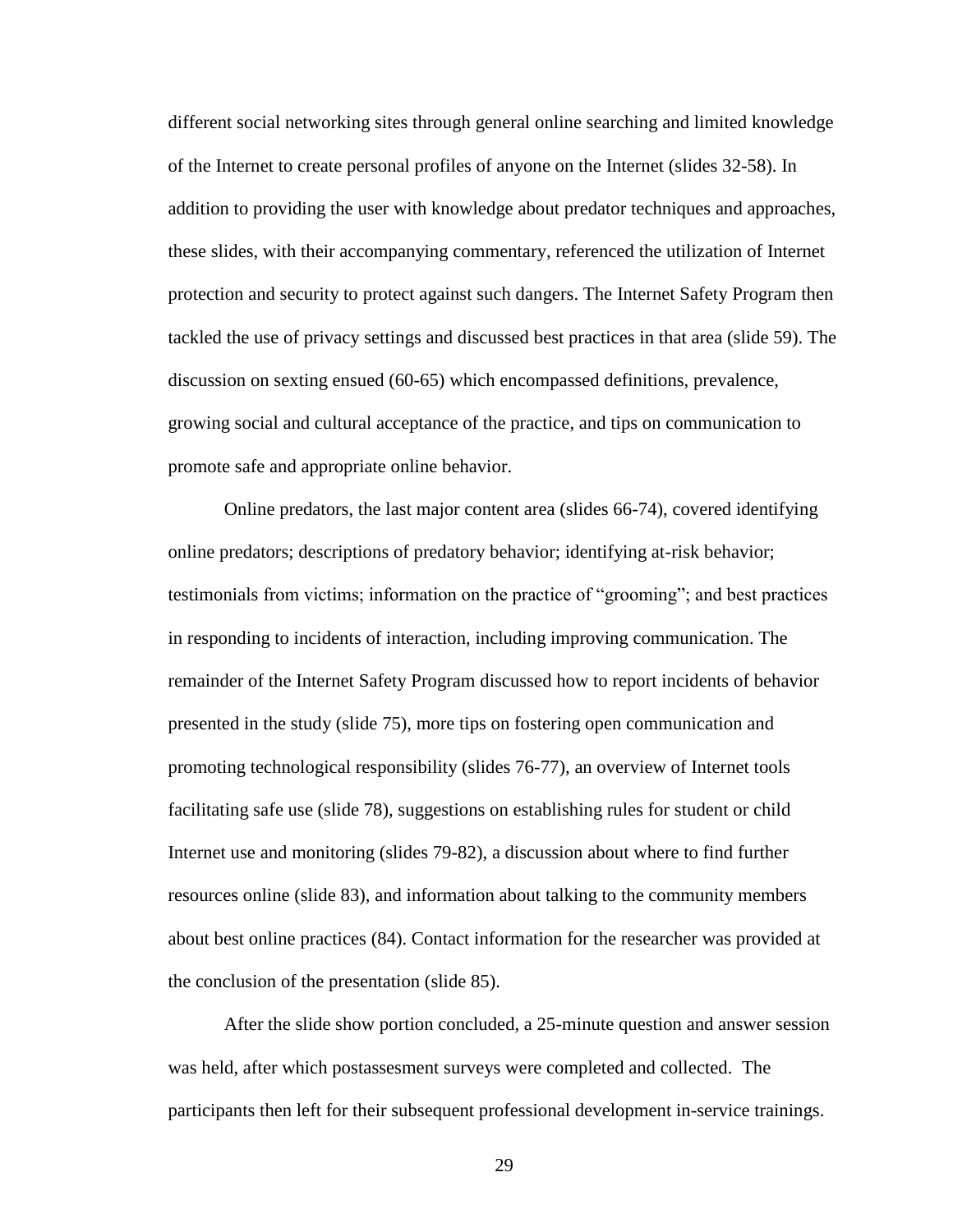#### **Post-Assessment Survey**

Following Internet Safety Program completion, participants were asked to complete a blank survey containing the same questions they had been asked prior to Program presentation. (See Appendix C.) When participants' answers in this postassessment survey corresponded with content presented during the Program, and those answers had not been present in the pre-assessment survey, they were categorized as "learned responses," i.e., responses attributable to content learned during the Program. Such "learned responses" also constituted "measured responses," indicating that those answers would be included as a component of goal attainment.

### **Internet Safety Program Evaluation Components**

#### **Needs Assessment Protocols**

The Director, concerned with what she perceived to be the discrepancies between paraprofessionals' current and desired knowledge and instructional capacity about safe Internet practice, scheduled an interview with the author to identify the targeted needs of a program to be developed to remediate the situation and discuss the topics to be covered in such program. An outcome of this interview was the development of a questionnaire (or survey), designed to both target the identified areas of need and, later, to assess the Internet Safety Program's effectiveness. Thus, the two directives to be achieved were to: (a) establish a baseline of their knowledge about the target area, and (b) reveal the level of knowledge gained as a result of the Program. The questionnaire would be distributed twice: immediately prior to receiving the Program (the Pretest), and then upon the Program's completion (the Posttest). (See Appendix B.)

An outcome of this interview was the development of a questionnaire (or survey), designed to both target the identified areas of need and, later, to assess the Internet Safety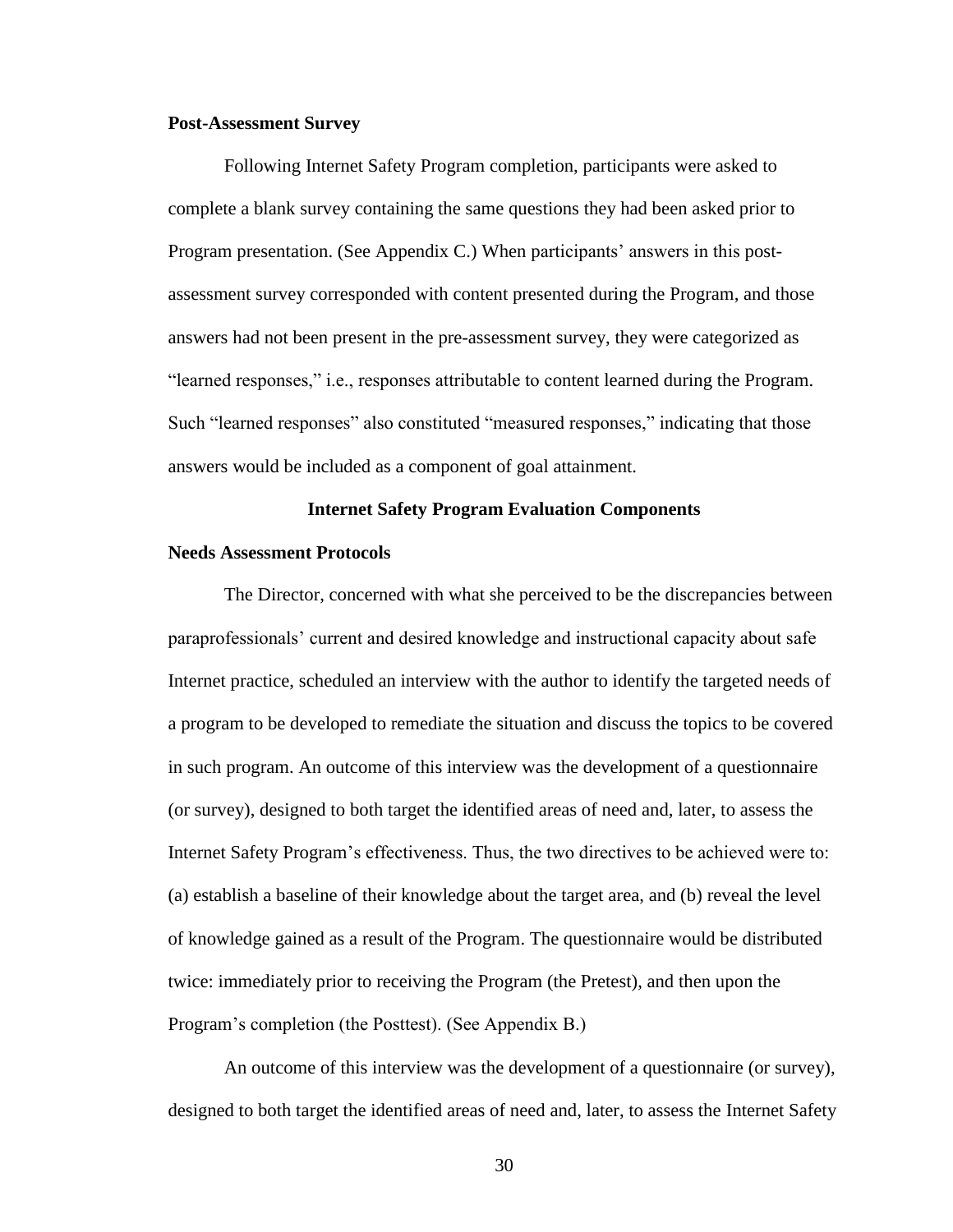Program's effectiveness. Through the development and presentation of the Program, these needs would form the basis of the instructional support domain of the target population and, as they were addressed, the target population could gain the knowledge necessary to meet such needs. Thus, the two directives to be achieved were to: (a) establish a baseline of their knowledge about the target area, and (b) reveal the level of knowledge gained as a result of the Program. The questionnaire would be distributed twice: immediately prior to receiving the Program (the pre-assessment), and then upon the Program's completion (the post-assessment). (See Appendix B.)

Topics discussed for inclusion were: (a) time spent online, (b) the types of social networking sites visited and used, (c) access to computers at home and in the classroom, (d) personal information shared across social networking sites, (e) behavior surrounding creation or dissemination of sexually explicit images or videos shared with others on the Internet, (f) webcam use and broadcasting, (g) knowledge about effective responses to cyberbullying, (h) knowledge of privacy settings online, and (i) communication styles when speaking to students about their online use. A comparison of survey responses preand post-Internet Safety Program would reveal knowledge gained and, thus, could be used to determine how effective the Program had been. If the Program was shown to have had value in targeting the identified areas, it would then be implemented with other populations, such as teachers, parents, and students in the District.

## **Goals**

Goals, identified through determination of the District, as represented by the Director, addressed the three specific areas delineated as identified needs in the domain of instructional support. Goals 1-3 requested a single response from paraprofessionals, whereas for goals 4-9, the district had determined that at least two learned responses were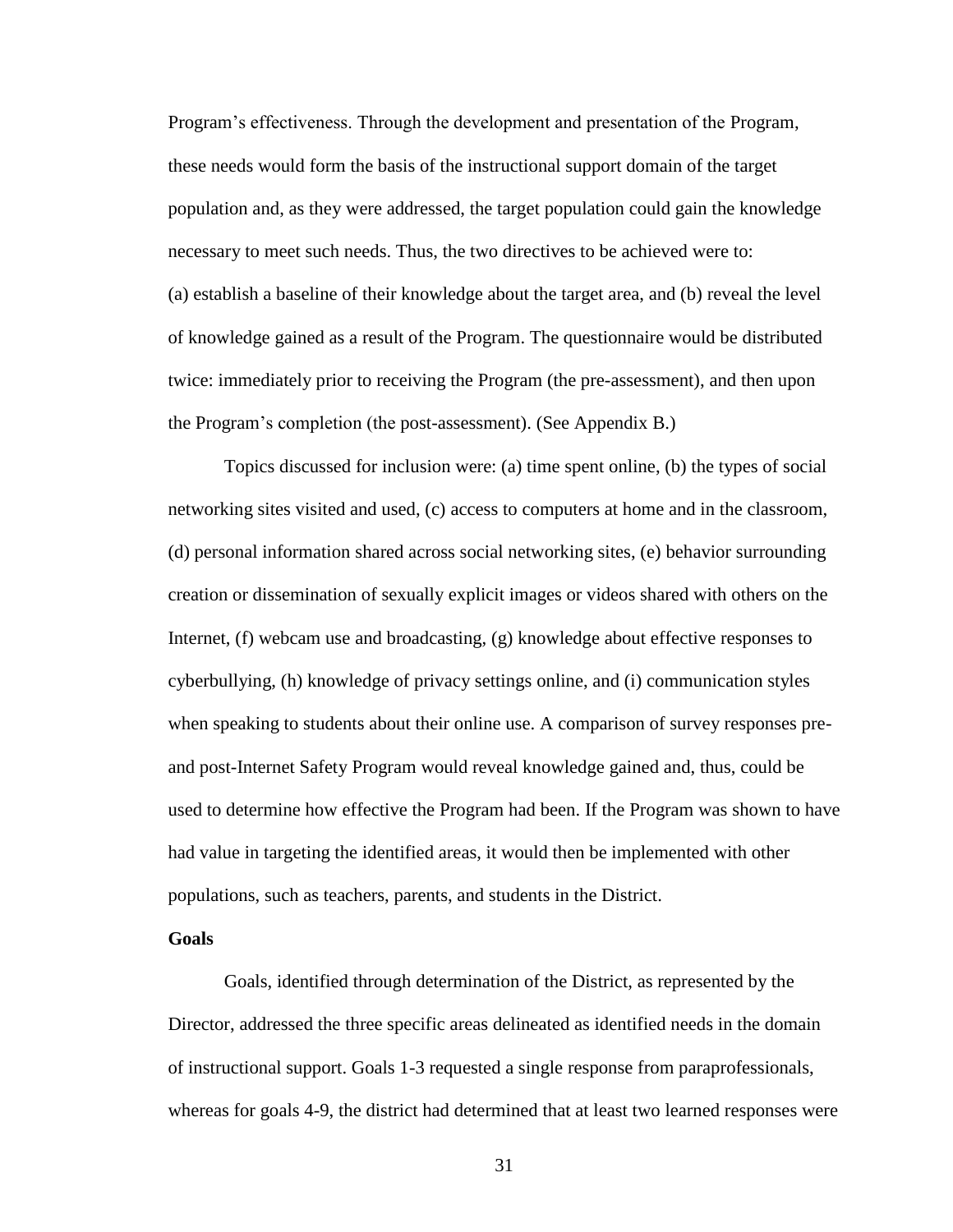appropriate. Listed below are the areas to be addressed (in italics) along with their accompanying goals.

 *What information did paraprofessionals need to learn to deal effectively with instances of cyberbullying?*

1. Paraprofessionals would be able to identify the response of reporting incidences of cyberbullying to a superior.

2. Paraprofessionals would be able to identify the responsive act of saving any and all information from the cyberbullying event.

3. Paraprofessionals would be able to identify the responsive procedure of referring the victim to the correct support.

 *How could paraprofessionals help their students learn to practice safe and private online behavior?*

4. Paraprofessionals would be able to list two safe practices as outlined in the presentation about effective use of privacy controls on Facebook.

5. Paraprofessionals would be able to list two safe practices as outlined in the presentation about username/password generation as it pertains to behavior across frequented social networking sites.

6. Paraprofessionals would be able to name two safe practices as outlined in the presentation about action they can take immediately to improve their own safety and that of their students online.

 *What information did paraprofessionals need to possess awareness of specific dangers that exist in the online community?*

7. Paraprofessionals would be able to name two websites that are frequented by online predators.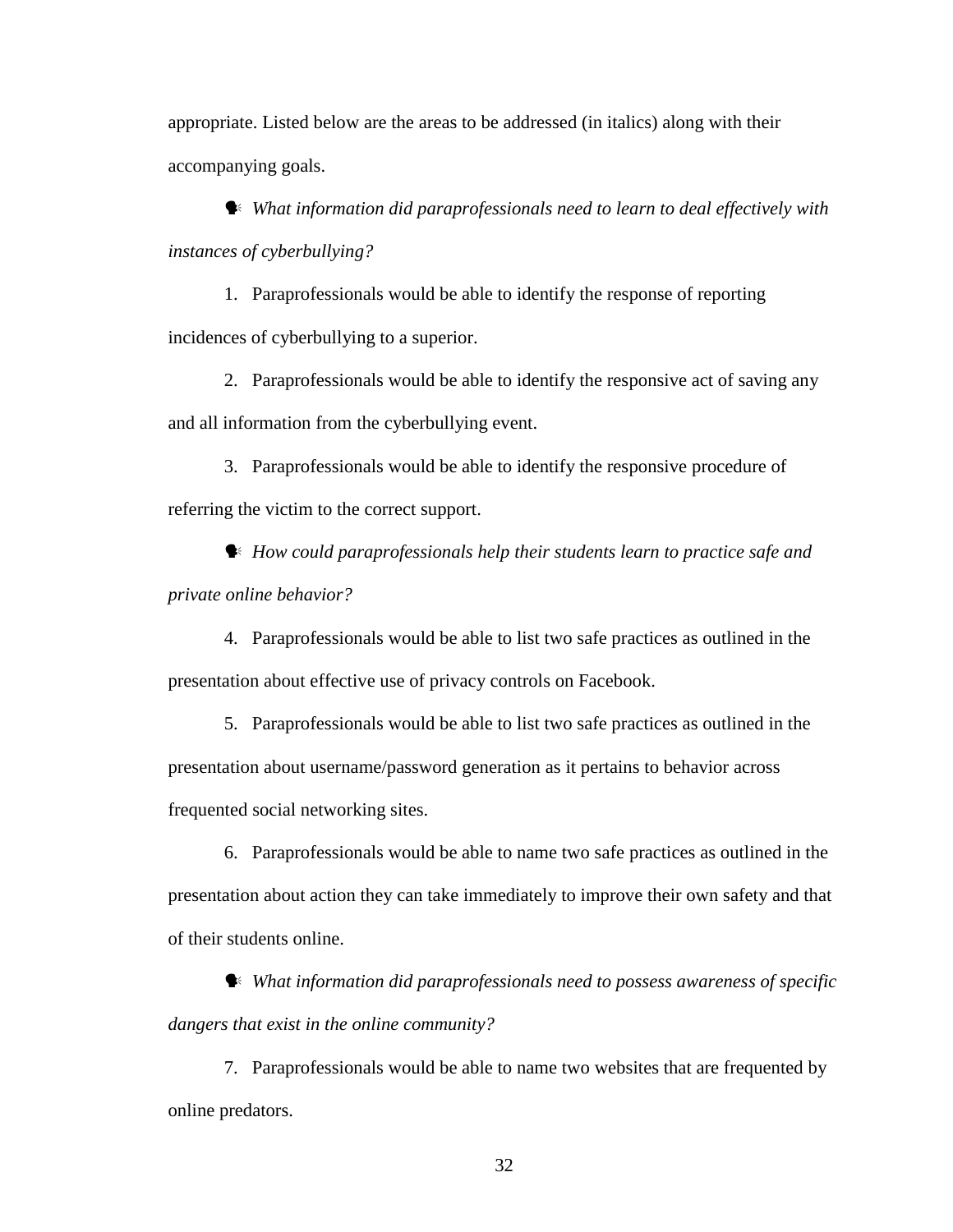8. Paraprofessionals would be able to name two methods that online predators use to groom children.

9. Paraprofessionals would be able to name two actions a typical student can take immediately to decrease their exposure to online predators.

### **Treatment of Data**

### **Consent and Assessment Forms**

The consent and survey forms were kept in a locked file cabinet at the home of the researcher. No one other than the researcher has access to this information. Each participant was assigned a code in order to keep his/her name confidential.

# **Data Collection**

This study utilized survey questionnaires as the method for obtaining data from subjects directed by the District administration to participate. Each subject received the same survey questions. The questions were both closed and open ended and, at the conclusion of the Presentation, participants had the opportunity to address any related issues.

# **Goal Attainment**

Goals were constructed pursuant to the purpose of the Internet safety program: that paraprofessionals in the District respond to students' online behavior issues in a coordinated and appropriate manner. Goals 1-3 relating to cyberbullying were straightforward—the goal was the same as the desired response. For goal 1, both the goal and the desired response was that cyberbulling incidents be reported to a superior. For goal 2, both the goal and the desired response was that all information from the cyberbulling attack be saved. For goal 3, both the goal and the desired response was that the victim be referred to the proper source of support within the school district. Thus, for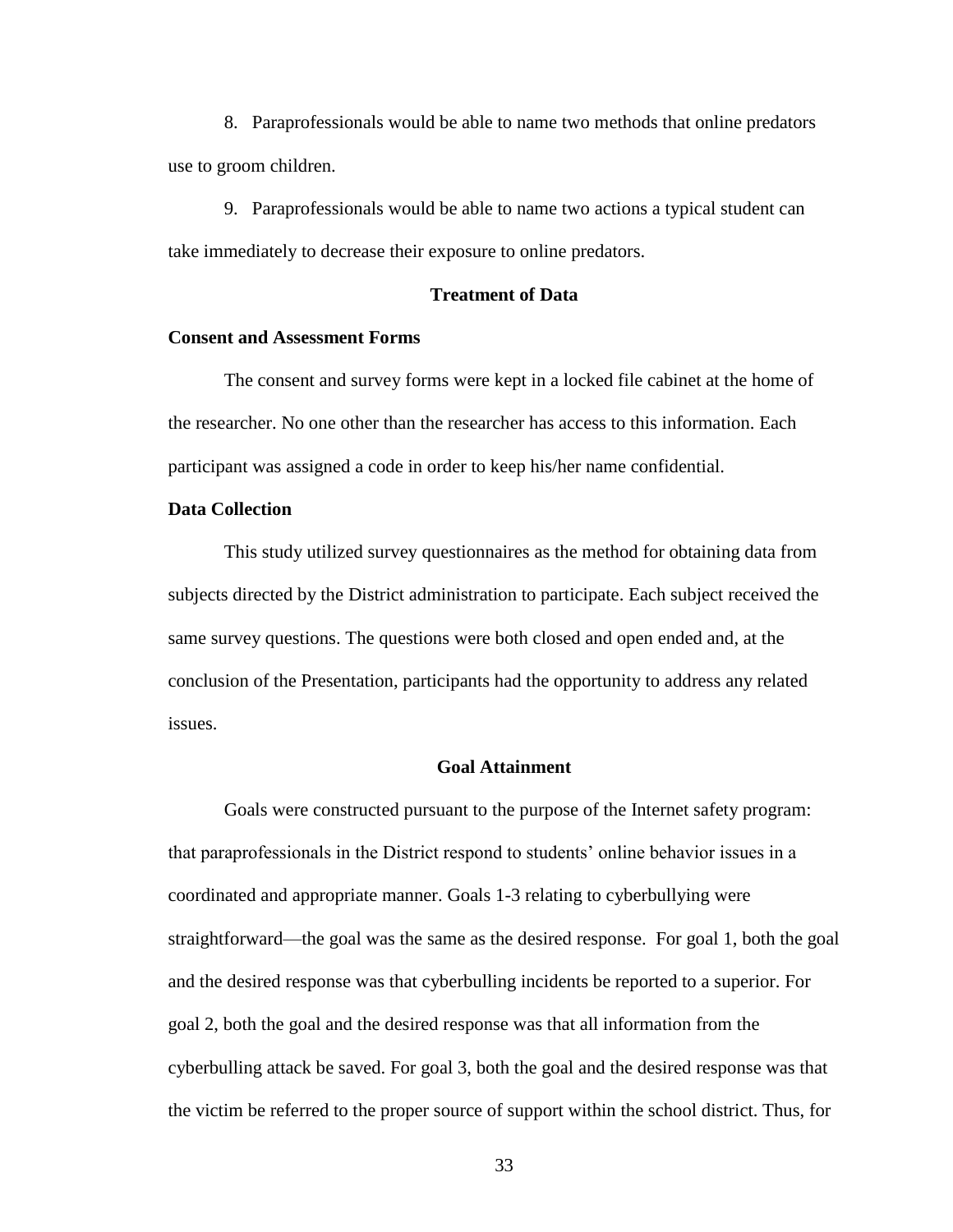the first three goals, **one response reflecting specific program content, or one "measured response," would constitute goal attainment for goals 1-3**.

The goal and the desired response were not equivalent for the next series of goals, goals 4-6, involving safe and private online behavior (goal 4: effective use of privacy controls on Facebook, goal 5: username/password generation across a social media landscape, and goal 6: improving their own safety and that of their students online), and goals 7-9, involving specific dangers in the online community (goal 7: knowledge of websites frequented by online predators, goal 8: methods of grooming, goal 9: actions students can take to decrease exposure to online predators). Rather, training content offered multiple suggestions for responses. Given those circumstances, **two responses reflecting specific program content, or two "measured responses," would constitute goal attainment for goals 4-9**.

### **Categories of Responses**

Two categories of responses, "incoming knowledge," and "learned responses" constituted "measured responses." Both reflected Program content, counted equally as "measured responses," and were distinguished as follows:

**"Incoming knowledge" indicated desired knowledge possessed by a participant prior to the training that was also imparted by the training, as was reflected in the pre-assessment survey**. Prior to the training, participants possessed varying levels of knowledge about Internet safety as was indicated in the pre-assessment survey. When a response in the pre-assessment survey was also a desired response in the post-assessment survey, such pre-assessment response was classified as "incoming knowledge."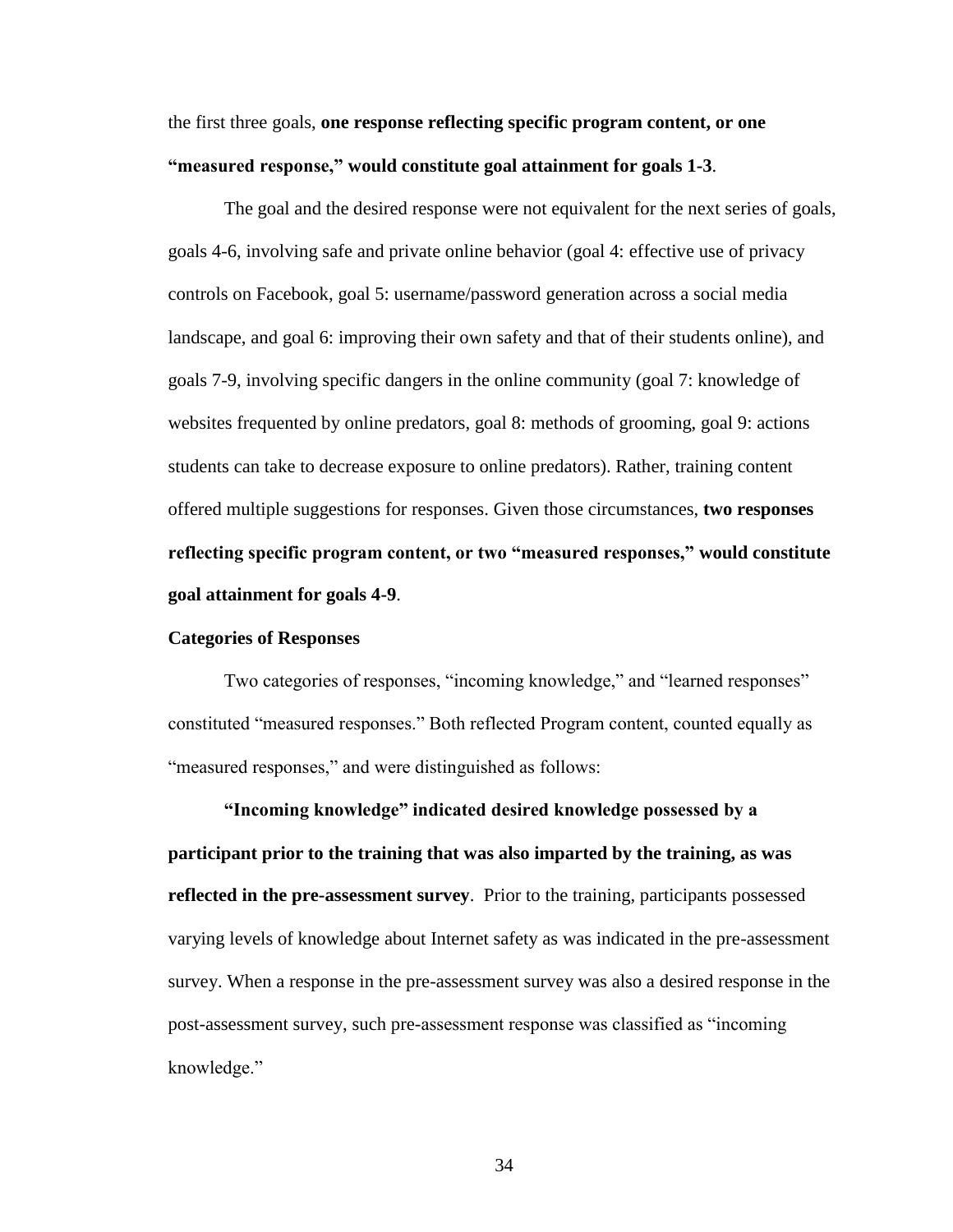**"Learned responses" indicated desired knowledge gained during the training not present prior to the training, as was reflected in the post-assessment survey.** When a desired response that had not been given in the pre-assessment survey was given in the post-assessment survey, this knowledge was deemed to have been gained as a result of the training and was thus classified as a "learned response."

**"Measured responses" indicated participants possessed desired knowledge contained in the training, reflected in pre-assessment surveys as "incoming knowledge" or post-assessment surveys as "learned knowledge."** The Director's primary concern was that paraprofessionals possess the desired knowledge of Internet safety as demonstrated by achieving the nine goals listed above. If content was included, defined, or explained in the body of the Program, any survey responses from participants reflective of that targeted information was considered to be a "measured response." Thus, when a participant responded to a question in the pre-assessment survey reflecting content also present in the training, this "incoming knowledge" constituted a "measured response." Similarly, when a participant responded to a question in the post-assessment survey reflecting content present in the training, this "learned response," constituted a "measured response."

There were some instances in which participants' responses were not reflective of Program content but may very well have been appropriate, and may have even contributed to better Internet safety health. However, as they had not been arrived at as a result of the Program or been contained within Program content, they were not included as a "measured response." For example, the researcher described how to identify cyberbullying and instructed participants to report incidents to a superior. One of the survey questions concerned how to respond to an incident. The measured response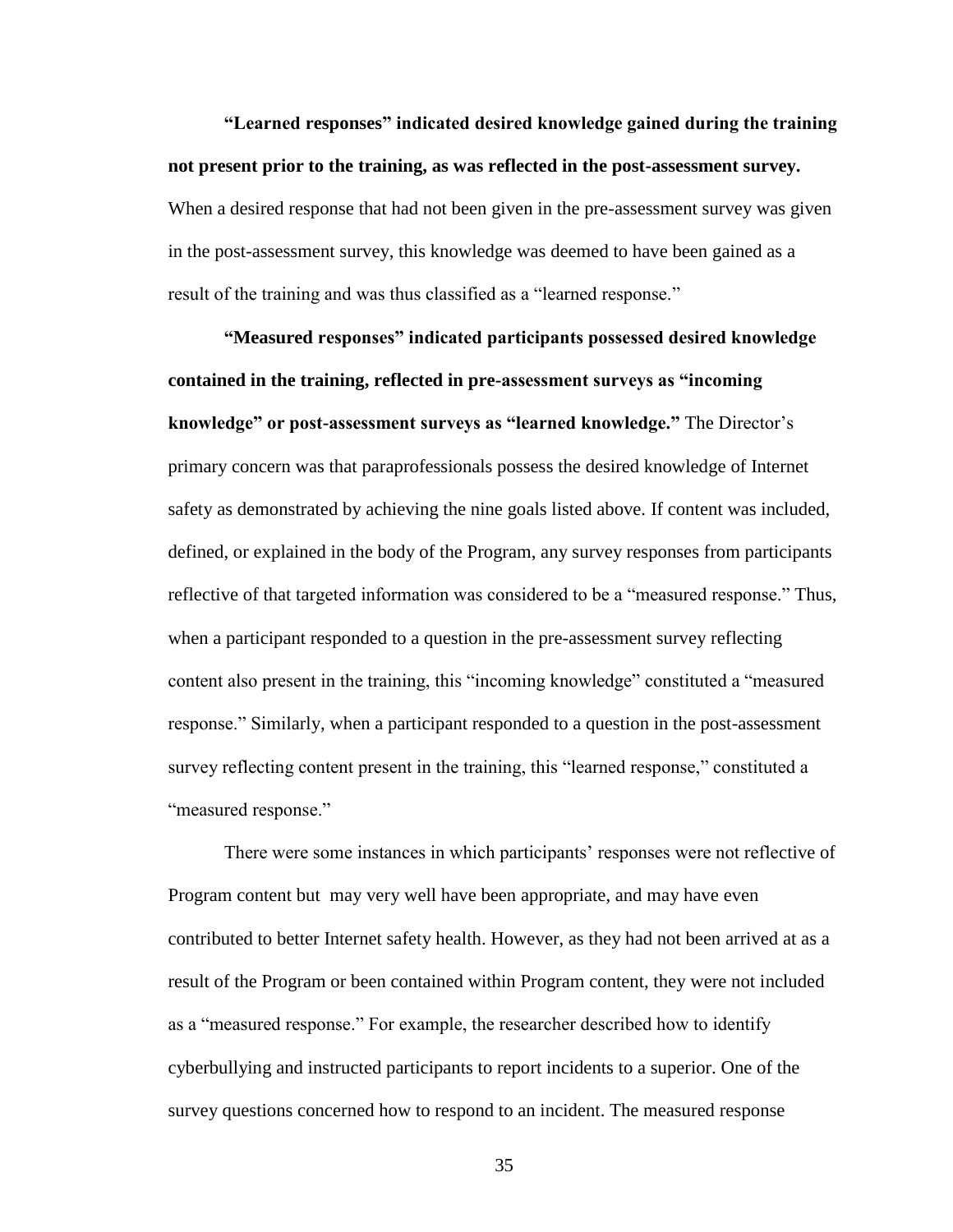reflected the Internet Safety Program content, i.e., "report the incident to a superior." However, some participants also listed additional responses such as "talk to the victim to make them feel better," and "refer them for counseling." Whereas both responses could be considered appropriate and could be especially helpful methods of assisting a victim process and heal from an incidence of cyberbullying, neither qualified as "measured responses" and only "measured responses" captured knowledge contained in the Program, and thus counted toward goal attainment.

Because of the nature of the questions, the topic area, and the emotional impact the information presented may have had on the participants with personal experiences related to Internet safety, it was not unreasonable to expect responses to vary from Program content. For example, the section about online predators resonated in an emotionally striking and personalized way with some of the participants, eliciting responses such as "Deactivate my son's Facebook account!" or "Monitor all of my students' behavior all the time!" Again, these answers, albeit reactionary, could be considered effective responses at limiting exposure to online predators; however, as they were not included in the Program's content, they were not considered to be "measured." In this case, as in the case above, only "measured responses" could be counted toward goal attainment.

#### **Data Analysis**

The data analysis served to describe and summarize the data obtained through the surveys, identify relationships between the variables (receiving the Internet Safety Program and knowledge attainment), and forecasted outcomes of the Program. Data included knowledge captured in the pre-assessment and post-assessment surveys. The pre-assessment survey (see Appendix C), delivered to subjects before exposure to the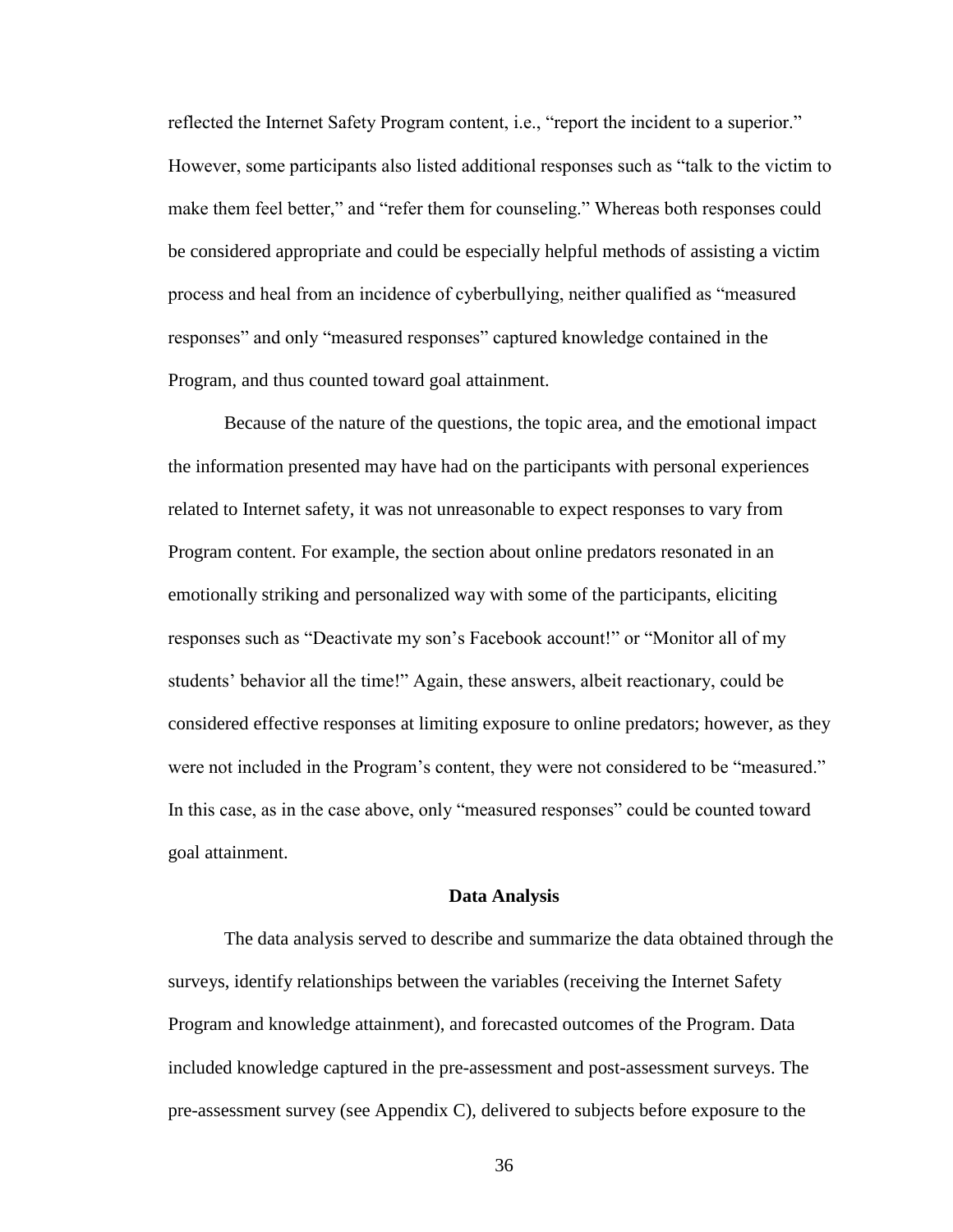Program, was meant to capture any knowledge related to the identified domains that subjects possessed before exposure to the Internet Safety Program. The post-assessment survey (see Appendix C), delivered to subjects after the Program, was meant to capture knowledge gained as a result of the training and measured the extent to which the presented information had been retained by the participants.

The requirements for inclusion in the study were as follows: (a) participants were paraprofessionals working in the District; (b) they were present during the in-service event in which the Internet Safety Program was delivered; and (c) they completed surveys prior to the Program and upon its completion. All 15 paraprofessionals completed the pre-assessment survey, but one failed to complete the post-assessment survey. Thus, the results included the 14 paraprofessionals who had completed both tests  $(n=14)$ .

Pre-assessment information analyzed the number of valid responses as "incoming knowledge" as well as "measured responses," as participants who had not yet been exposed to the Program had pre-existing awareness of information in the Program's targeted knowledge base. Post-assessment analysis referred to "measured responses" provided by participants which indicated the absorption of new knowledge as a result of the Program. "Measured responses" listed for each individual participant were tallied and separated by survey.

Each of the nine goals, described above, were measured separately. Chapter IV, Results, provides an analysis of participant responses that correlated with information contained in the Internet Safety Program, i.e., "measured responses," and whether a number of measured responses given by individual participants was sufficient for goal attainment, as some goals required one measured response and others required two.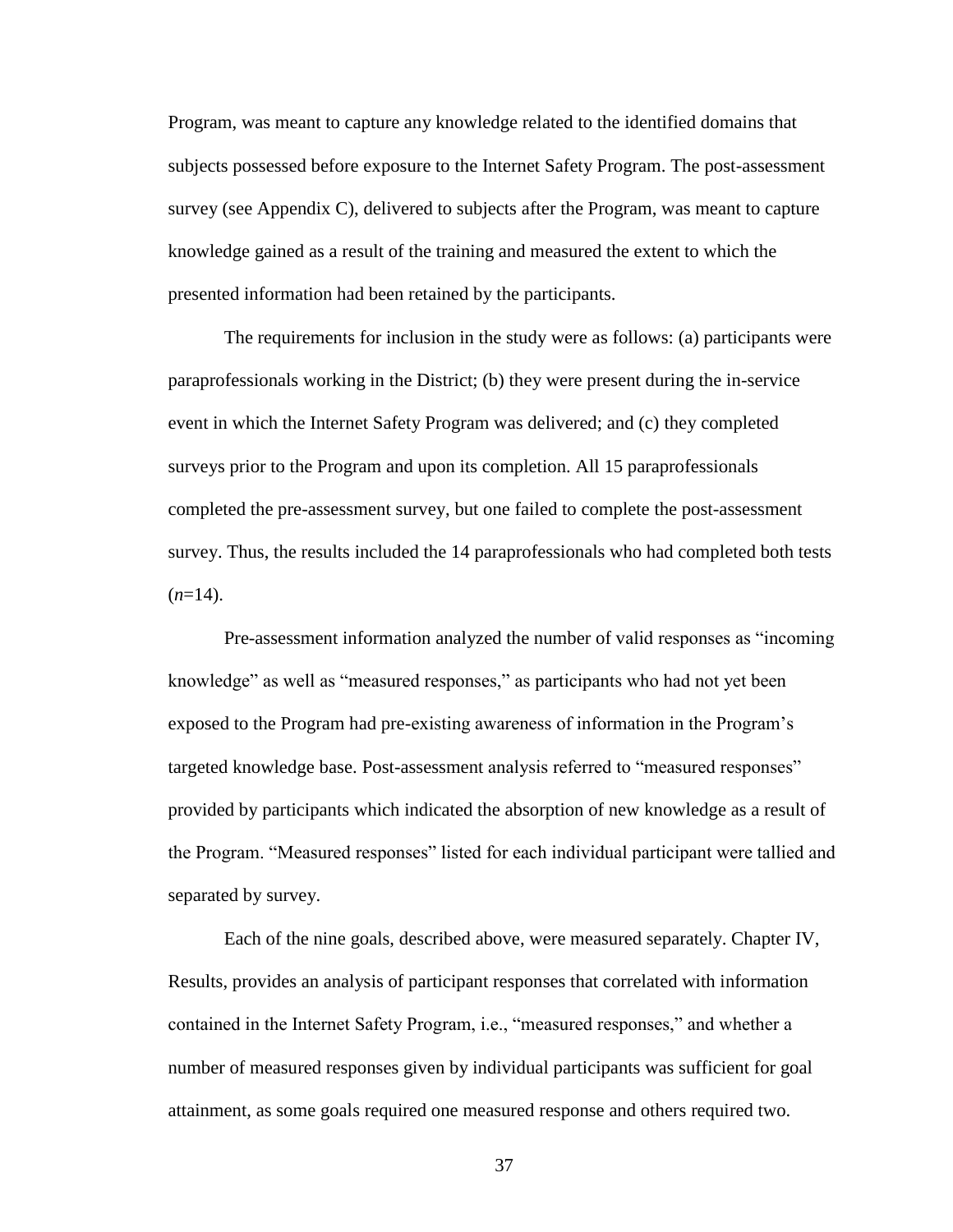Descriptive data analysis was used to describe the results after comparison.

Percentages of subjects satisfying the individual goal areas were compared to provide a simple assessment of how the subjects performed in each of the nine goal areas.

# **Descriptive Data Analysis**

As indicated above, two types of valid "measured responses" were counted in the descriptive analysis: "incoming knowledge" and "learned responses." "Incoming knowledge" pertained to "measured responses" present in the pre-assessment survey, i.e., a participant was previously aware of targeted information before exposure to the Internet Safety Program. "Learned responses" pertained to "measured responses" presented in the post-assessment survey, i.e., a participant was aware of targeted information after the Program's completion.

For each of the nine goals, three percentage scores were calculated in each area of analysis. Firstly, the percentage of participants who responded with "measured responses" on the pre-assessment survey, reflective of previous knowledge in an area, or "incoming knowledge," was tallied. Secondly, the percentage of participants who answered with "measured responses" on the post-assessment survey was tallied, reflecting gained knowledge in an area, or "learned responses." Next, the percentage of participants whose responses corresponded to the individual goals set with the client was tallied. This figure, provided for the client's use, was used to determine whether the Internet Safety Program was successful in meeting the District's indicated need. Lastly, an overall percentage score was obtained, indicating a combined score of how many of the nine goals were achieved by all of the participants.

In conclusion, for each individual goal, the three percentages were described and listed. "Learned responses" or "measured responses," as provided in the post-assessment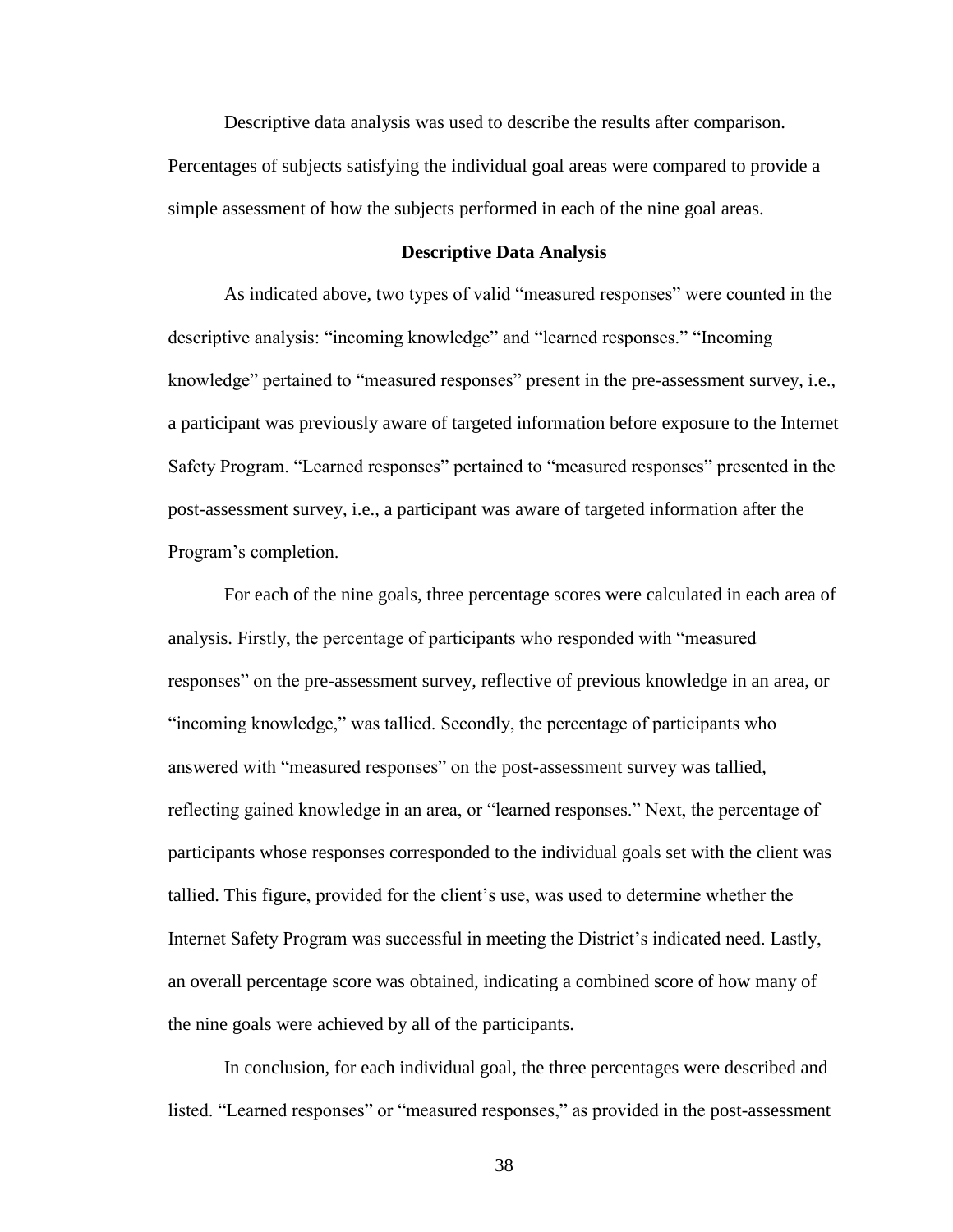survey, were considered to be an important measure related to the Internet Safety Program's value, as it was an indication of the level of information assimilated by participants. "Incoming knowledge," captured by the pre-assessment survey, was a measure of what participants already knew. The level of "incoming knowledge" had no bearing on goal attainment. Goal attainment was judged on the basis of the knowledge criteria provided by the Director, and determined only after completion of the Program presentation.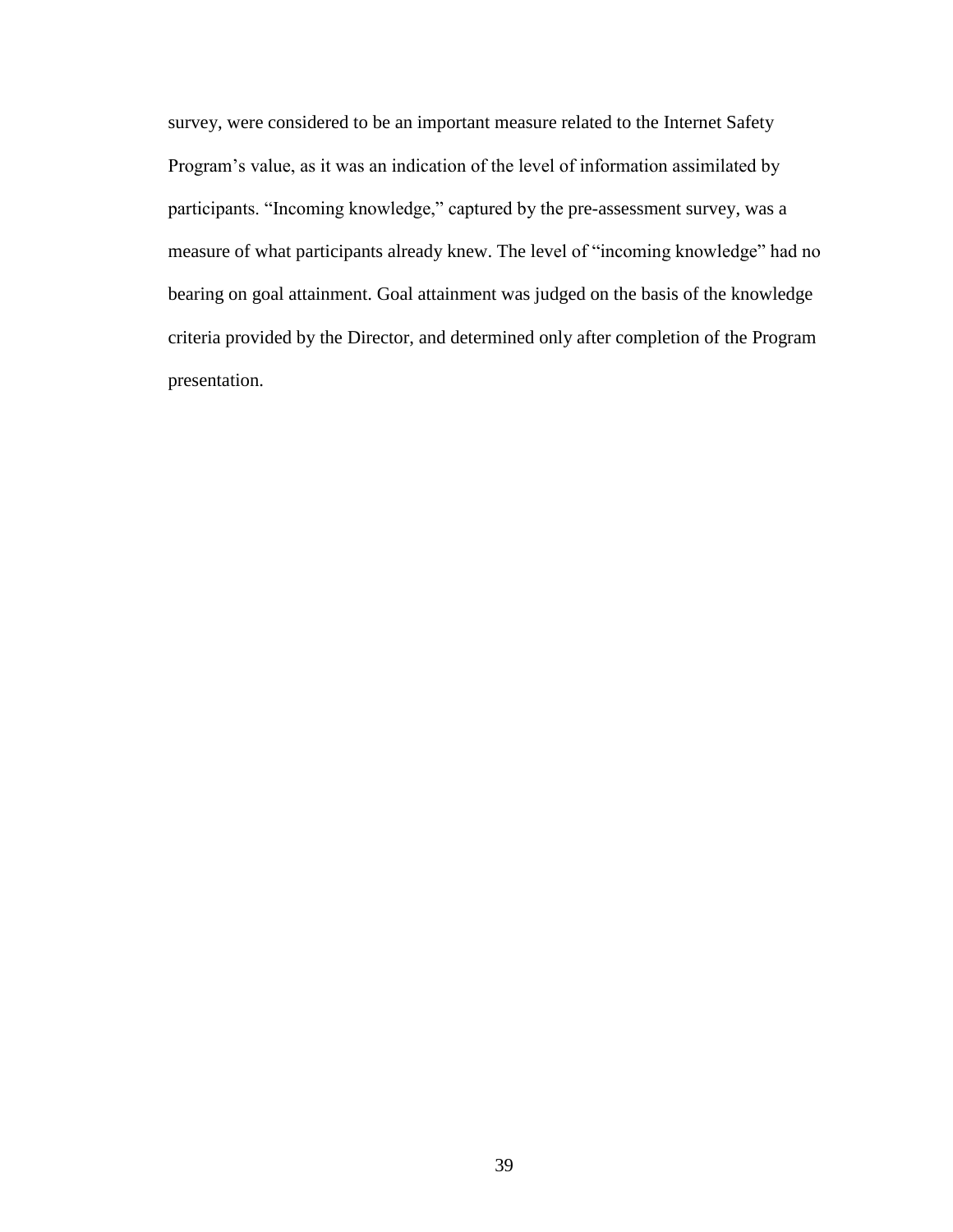#### Chapter IV

### **Results**

## **Internet Safety Program Target Areas and Goals**

The Internet Safety Program was designed to deliver content and knowledge in nine target areas that corresponded to the specific goals, as discussed above in Chapter III, Methodology. Each area, measured separately, was matched with slides which delivered corresponding content. Post-assessment surveys were intended to capture "learned responses." "Measured responses" were "learned responses" only when such responses reflected information acquired during the Program's presentation that had not been known prior to presentation.

Discussions of identified need with the Director had been based on best practices in the area of responses to cyberbullying, exemplified in programs developed from *NetSmartz* (National Center for Missing & Exploited Children, 2012) and in information presented by the Cyberbullying Research Center (Hinduja & Patchin, 2009, 2010, 2015).

### **Goals 1-3: Responses to Cyberbullying**

Slides 9-25 described cyberbullying and presented numerous methods of identifying, responding to, and processing events both as they occurred and when witnessed by, or reported to, a school staff member. (See Appendix D for a reproduction of slide content. For the full presentation, see:

[https://drive.google.com/file/d/0B0c5GnsUFUJDQ1RBanBkVzhBUWM/view?usp=shari](https://drive.google.com/file/d/0B0c5GnsUFUJDQ1RBanBkVzhBUWM/view?usp=sharing) [ng.](https://drive.google.com/file/d/0B0c5GnsUFUJDQ1RBanBkVzhBUWM/view?usp=sharing)) Cyberbullying was distinguished from general bullying, and the recent New Jersey state law on harassment, intimidation, and bullying (Anti-Bullying Bill of Rights, 2010) (New Jersey Department of Education, 2015), enacted in part, in response to the prevalence of incidents of cyberbullying, was described in detail. Several slides focused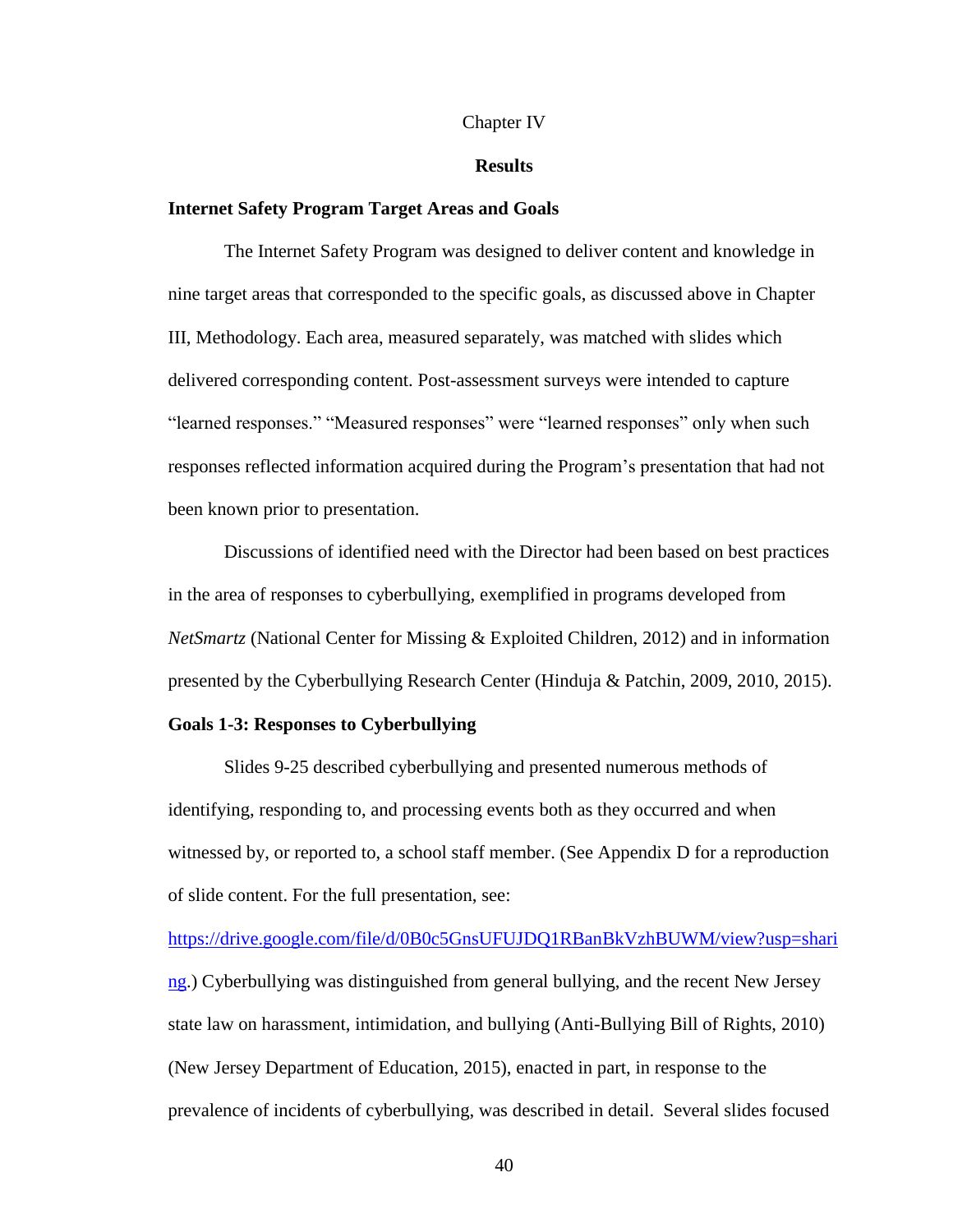on the speed at which cyberbullying threats can spread, the harm it can cause to victims, the legal consequences to perpetrators, and how to identify victims of cyberbullying.

**Goal 1: Reporting incidents of cyberbullying to a superior**. In accordance with New Jersey law, District policy compels staff to report incidents of cyberbullying to a superior. Slide 19 presented this information to the participants, directing them to notify a superior of any and all incidents.

All of the subjects (100%) listed the identified response in both pre- and postassessment surveys, indicating that this was "incoming knowledge" for each participant. Thus, no subjects (0%) gained any knowledge in this area. One hundred percent of subjects supplied the "measured response," and every paraprofessional met the area's goal.

#### **Goal 2: Saving any and all information from the cyberbullying event**.

Beyond District policy, discussions of identification of needs with the Director with respect to cyberbullying represented the consensus of District administration, District police responders, and *NetSmartz* and Cyberbullying Research Center literature as the best practices in response to a cyberbullying incident: saving all information from the event, and encouraging the victim to seek further support by making referrals to such sources. The first best practice was exemplified in goal 2—participants were directed to save any and all digital information involved in a cyberbullying incident (slide 18). The second best practices response, i.e., referring victims for further support, became a component of goal 3, discussed below.

Of the 14 participants, only one (7%) showed "incoming knowledge" in this area in the pre-assessment survey. Two participants (14%) in the post-assessment survey showed "learned responses." Thus, there were three (21%) "measured responses." For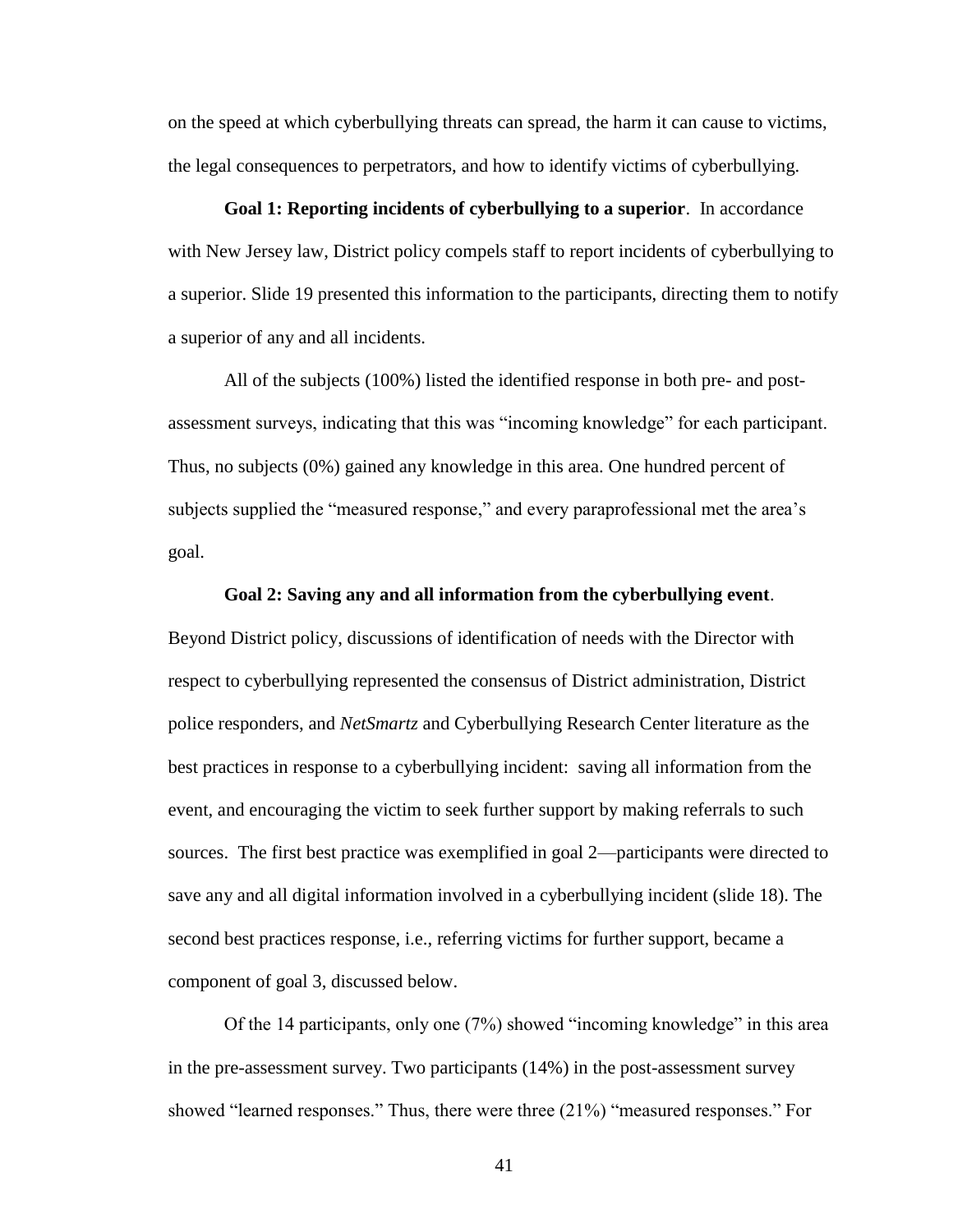this goal, only a small number of participants gained knowledge about saving information.

## **Goal 3: Refer the cyberbullying victim to the proper support within the**

**district**. As discussed above in goal 2, a referral for support was considered one of the two best practices in helping a victim respond to an incident of cyberbullying. Slide 19, in addition to providing information about reporting to a supervisor, advised the participant to direct the victim to a school staff member who could provide emotional and administrative support. (This is distinct from a referral to an outside source, which would not be in the purview of a paraprofessional's responsibilities.) Goal 3 was that the participant would gain knowledge about sources who could be of further help to cyberbullying victims within the school structure.

Of the 14 participants, six (42%) showed "incoming knowledge" on the preassessment survey, identifying the response of referring a cyberbullying victim to proper support. On the post-assessment survey, two participants (14%) indicated "learned responses." Thus, eight participants (57%), or more than half the sample, were able to provide "measured responses" and able to meet the demands of this goal.

### **Goals 4-6: Safe and Private Online Behavior**

Slides 2-8 and 26-65 presented great deal of varied, specific, and targeted information geared toward safe and private online behavior. Early slides featured definitions and descriptions of social media, online privacy terms, and methods of Internet communication. Different types of risky online behaviors were presented, as well as specifics about privacy settings and anecdotes representative of the dangers of sharing information online. This section also included the Live Hunt demonstration, as discussed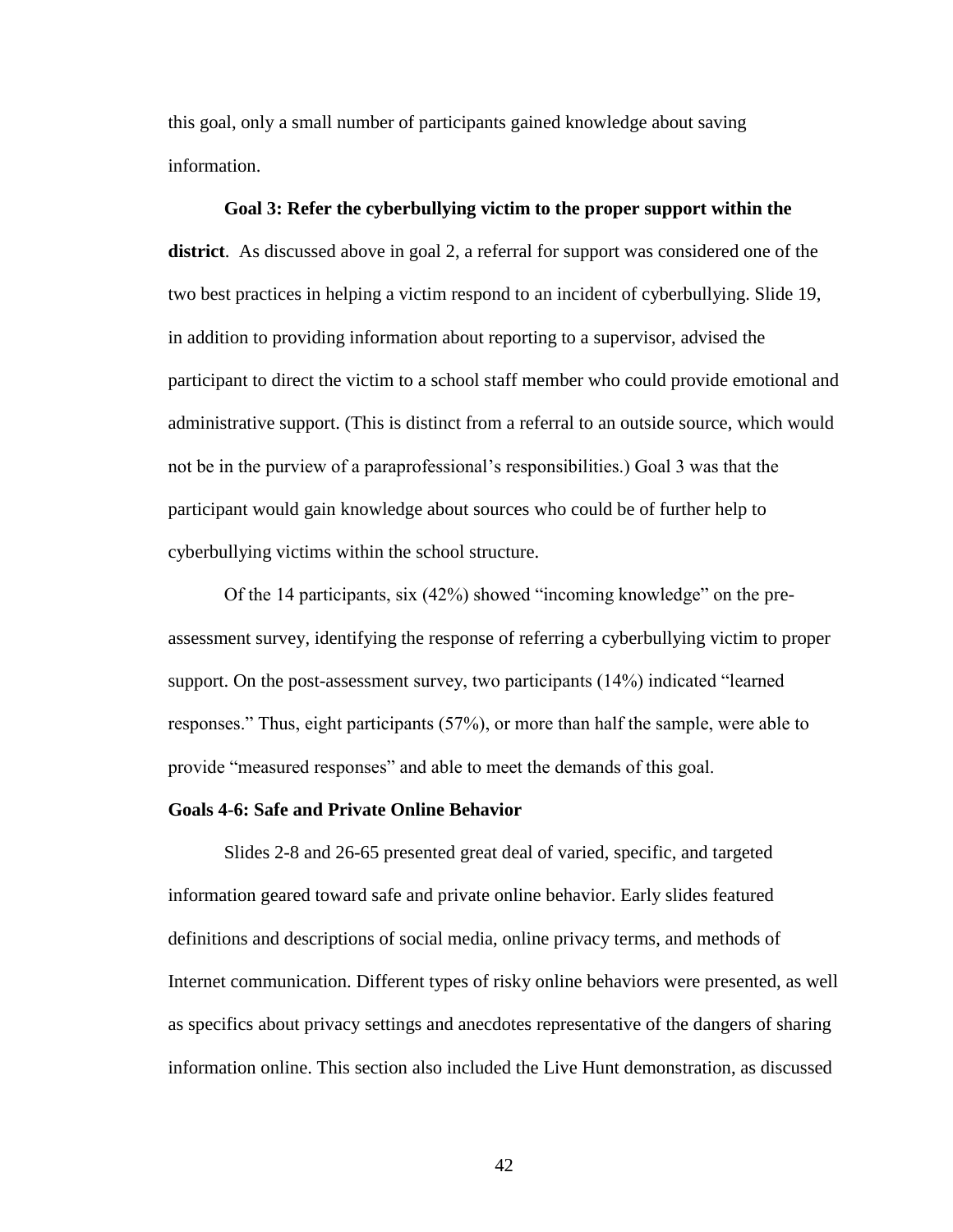above, concerning how information posted across different social media platforms can be pooled together, resulting in an extremely detailed and revealing profile of an individual.

The targeted areas upon which the goals were based were mentioned several times in the presentation. Goals in this area were looking for two "measured responses" to each question which reflected specific information presented in the Internet Safety Program.

**Goal 4: Effective use of privacy controls on Facebook**. As the most widely used and accepted form of social media on the Internet, Facebook was a major focus in this area and featured heavily in the slides with accompanying commentary. Accessing privacy controls, a recurring theme throughout this area, was discussed in detail in slide 59, and several examples of best practices were presented, including: (a) setting a profile to "friends only," (b) closing a profile to outside searches, (c) not using full names, (d) limiting post and "timeline" exposure, (e) being discriminatory about providing personal contact information, and (f) limiting the setting and nature of photos and videos shared on the website. Goal 4 was to receive two "measured responses."

Of the 14 participants, 8 (57%) reflected "incoming knowledge" in this area on the pre-assessment survey. Regarding responses on the post-assessment survey, nine participants (64%)—almost two-thirds—exhibited "learned responses" by providing unique "measured responses" in the follow-up survey that were not present in their original survey responses. Those nine participants met the goal of providing two "measured responses" in the area of knowledge of Facebook's privacy controls.

**Goal 5: Username/password generation across a social media landscape**.

While Facebook may have the most total users, numerous other social media websites are frequented by children, adolescents, and adults. The Internet Safety Program provided detailed information about how best to navigate username and password generation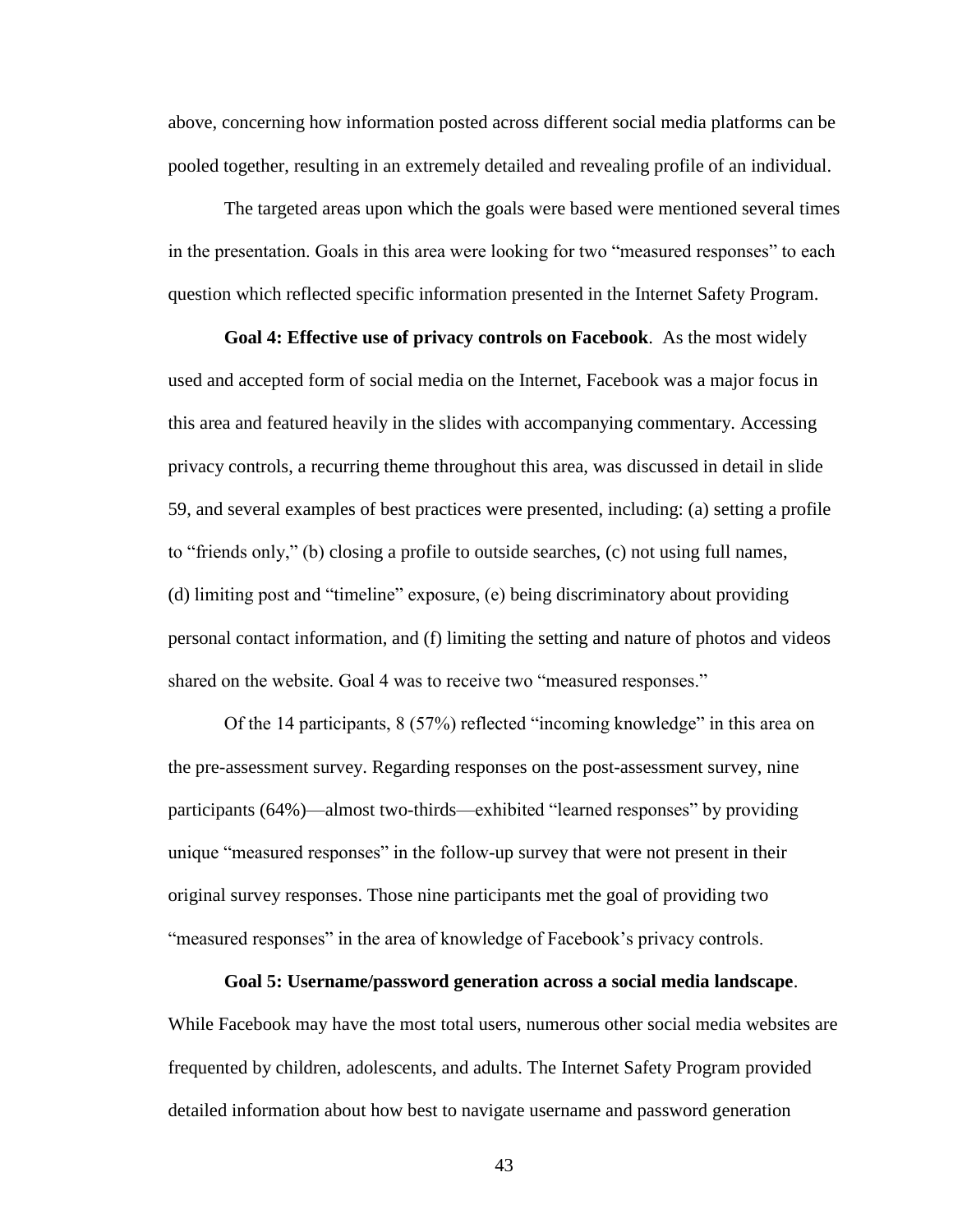across the social media landscape to avoid specific online risks (although it should be noted that the dangers listed below may be as a result of online activities other than use of social media websites). Such risks include: "phishing," defrauding an online user financially by illegally posing as a legitimate company (Oxford United States English Dictionary, 2015); malware, software meant to damage or hijack computers or networks (Oxford United States English Dictionary, 2015); and identity theft. Slide 31 primarily features information in this area.

Of the 14 participants, three (21%) provided responses that indicated "incoming knowledge" in this area on the pre-assessment survey. Subsequently, 10 (71%) offered at least one "learned response" on the post-assessment survey, and a total of five (36%) met the goal of presenting at least two "measured responses" in the area of username/password generation techniques . While approximately one-fifth of the subjects possessed some "incoming knowledge" in this area, the majority were able to offer a "learned response" in the targeted area. Despite this gain, however, the goal was to provide two responses reflecting targeted information in the presentation and fewer than half were able to meet the goal. Two participants (14%) provided no "measured responses" and five (36%) provided one.

**Goal 6: Improving their own safety and that of their students online**. Among the methods of achieving the goal of safe and private online behavior was to personalize the experience for participants by asking them to provide information on how they could improve the safety of their own online presence and that of students. "Measured responses" on the pre-assessment survey constituted the application of previously acquired knowledge about safety to their own online life and included responses that were indicated in goals 4 and 5.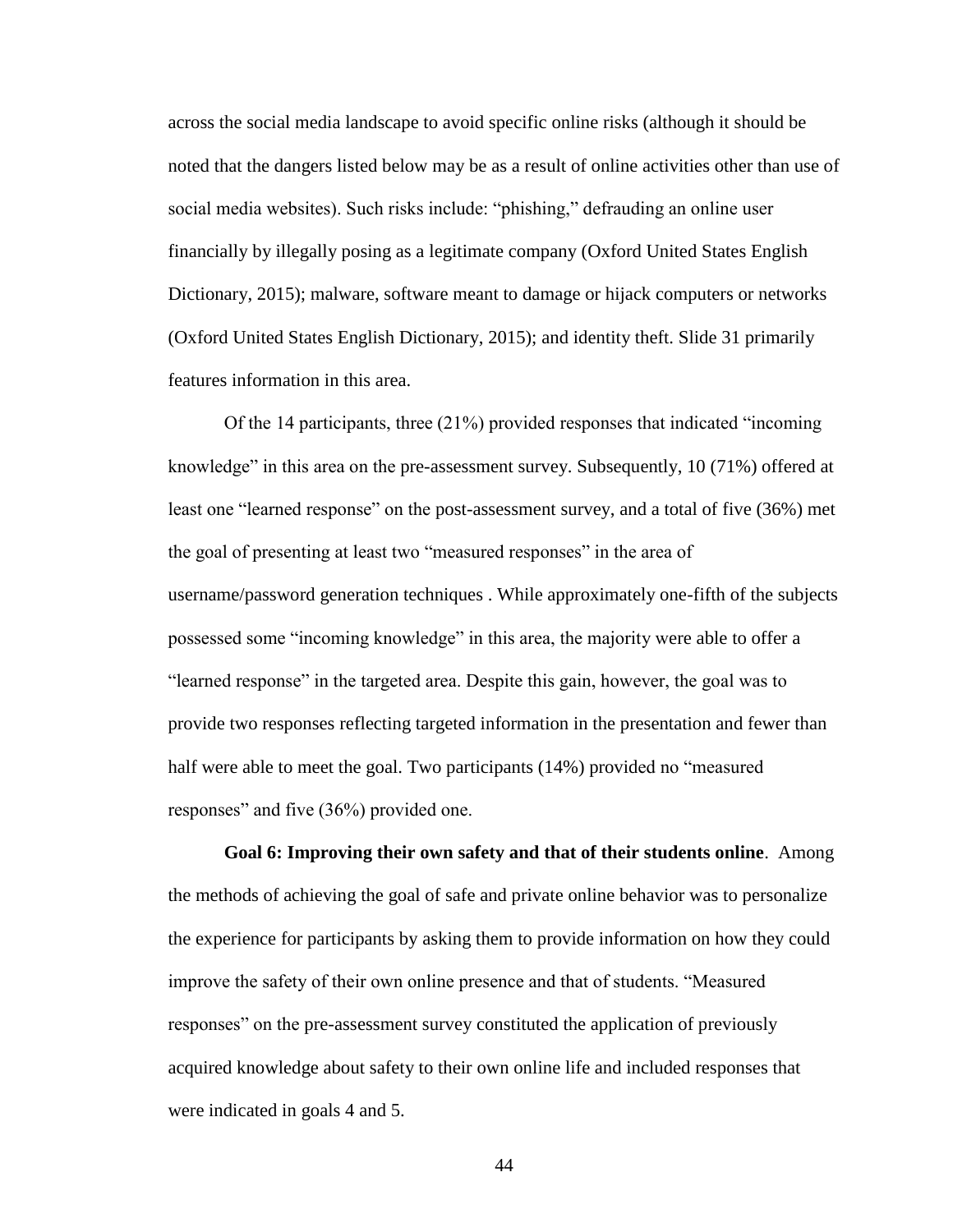Of the 14 participants, three (21%) provided responses in the pre-assessment survey indicating "incoming knowledge," and 11 (79%) responded with at least one "learned response" in the post-assessment survey. However, subjects were required to provide two answers to meet this goal and the presentation had offered dozens. Seven participants (50%) met the goal of providing two "measured responses" for the sixth goal, and five (36%) provided one "measured response" but failed to meet the goal of two.

## **Goals 7-9: Addressing Specific Dangers in the Online Community**

Slides 3-4 and 66-77 discussed dangers specific to the Internet, concentrating on online predators. Participants were alerted to the different ways in which predators groom their victims, the tools they use across social media, and the websites they frequent where information and images are shared with others. Slides, with accompanying commentary, also addressed identifying victims and prevention techniques to help students from exposing themselves to predator threats. Tools, such as reporting sources and tiplines, were also provided to assist victims in obtaining professional help (National Center for Missing & Exploited Children, 2012).

As with goals 4-5, a great deal of information was presented in these slides and targeted areas were mentioned several times in the presentation. Participants were to reference two "measured responses" for each goal.

**Goal 7: Knowledge of websites frequented by online predators**. A crucial component of the Internet Safety Program was to help educate participants about areas of the Internet that were little known and far more dangerous than the immensely popular websites with which most were familiar. Here, participants were exposed to examples of the darker sides of the Internet. Slides 3 and 4 dealt specifically with jargon used in the world of online predators, the websites which form the base of their activities, and the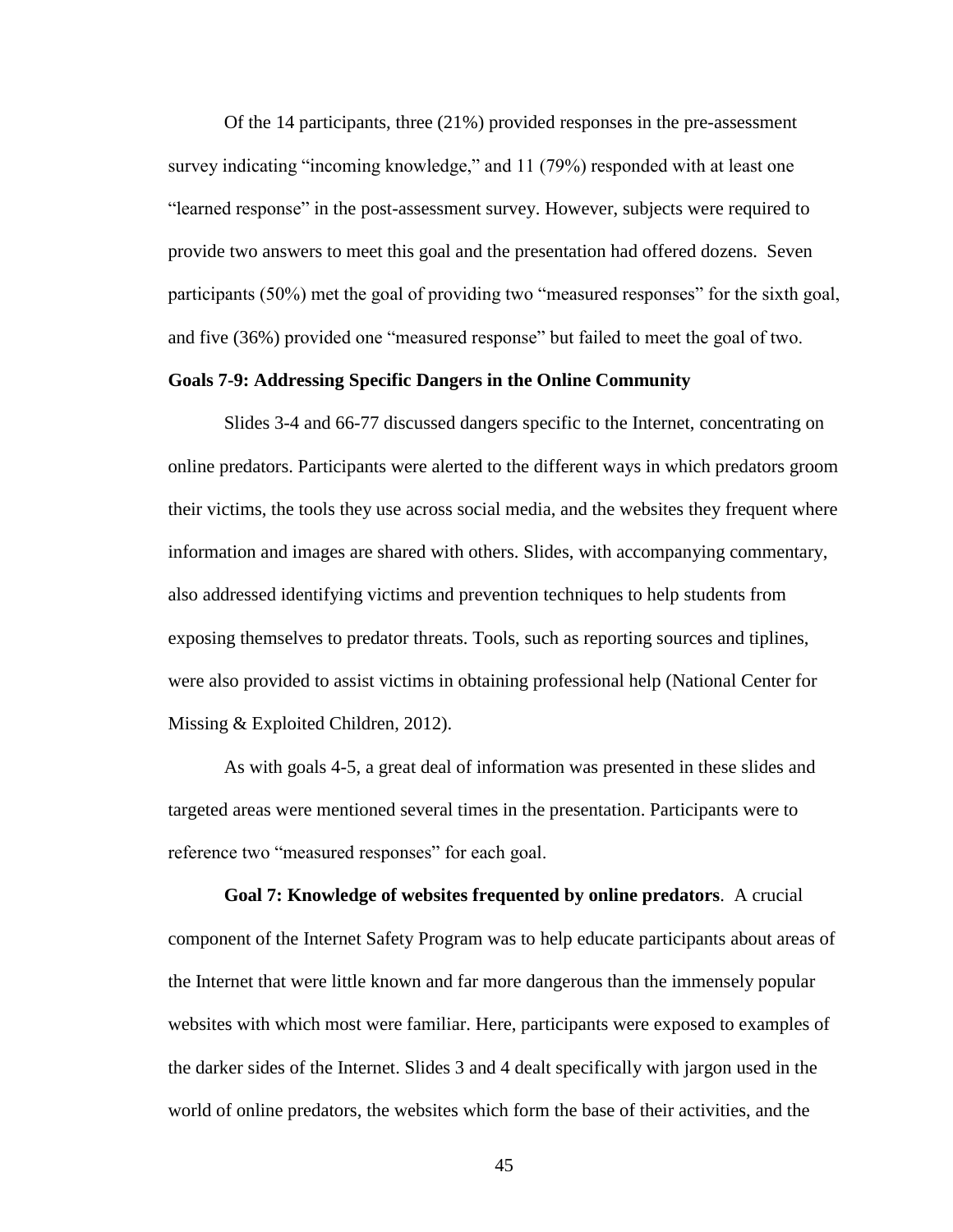skill set they possess which facilitate the ease in which children can be tracked and lured. Subjects were asked to provide examples of websites frequented by online predators, and the goal was the inclusion of two "measured responses."

Of the 14 participants, eight (57%), or more than half, provided responses on the pre-assessment survey indicating "incoming knowledge" in the area of websites frequented by online predators, and nine (64%) indicated "learned" knowledge in this area by providing information targeted in the Internet Safety Program on the postassessment survey. Across the two surveys, 11 participants (79%) met the goal of providing two "measured" responses in this area.

**Goal 8: Methods of grooming**. The practice of "grooming," i.e., luring victims, over time, into a false sense of security with the predator who then preys on that relationship to do harm, was the subject of several of the later slides about online predators, and was a main focal point of the third area of the Internet Safety Program. For this area, subjects were asked to provide examples of methods used by online predators to groom children. Answers containing two "measured responses" were considered to have met this goal.

Of the 14 participants, nine (64%) presented answers that indicated "incoming knowledge" on the pre-assessment survey. Subsequently, seven subjects indicated "learned responses" on the post-assessment (50%). Seven (50%) of the participants, were able to meet the goal of providing two "measured responses" in this area. Five participants (36%) presented one "measured response," and two (14%) were not able to provide any "measured response" in this area.

**Goal 9: Actions students can take to decrease exposure to online predators.** The last focal point of the slides relating to online predators concerned preventative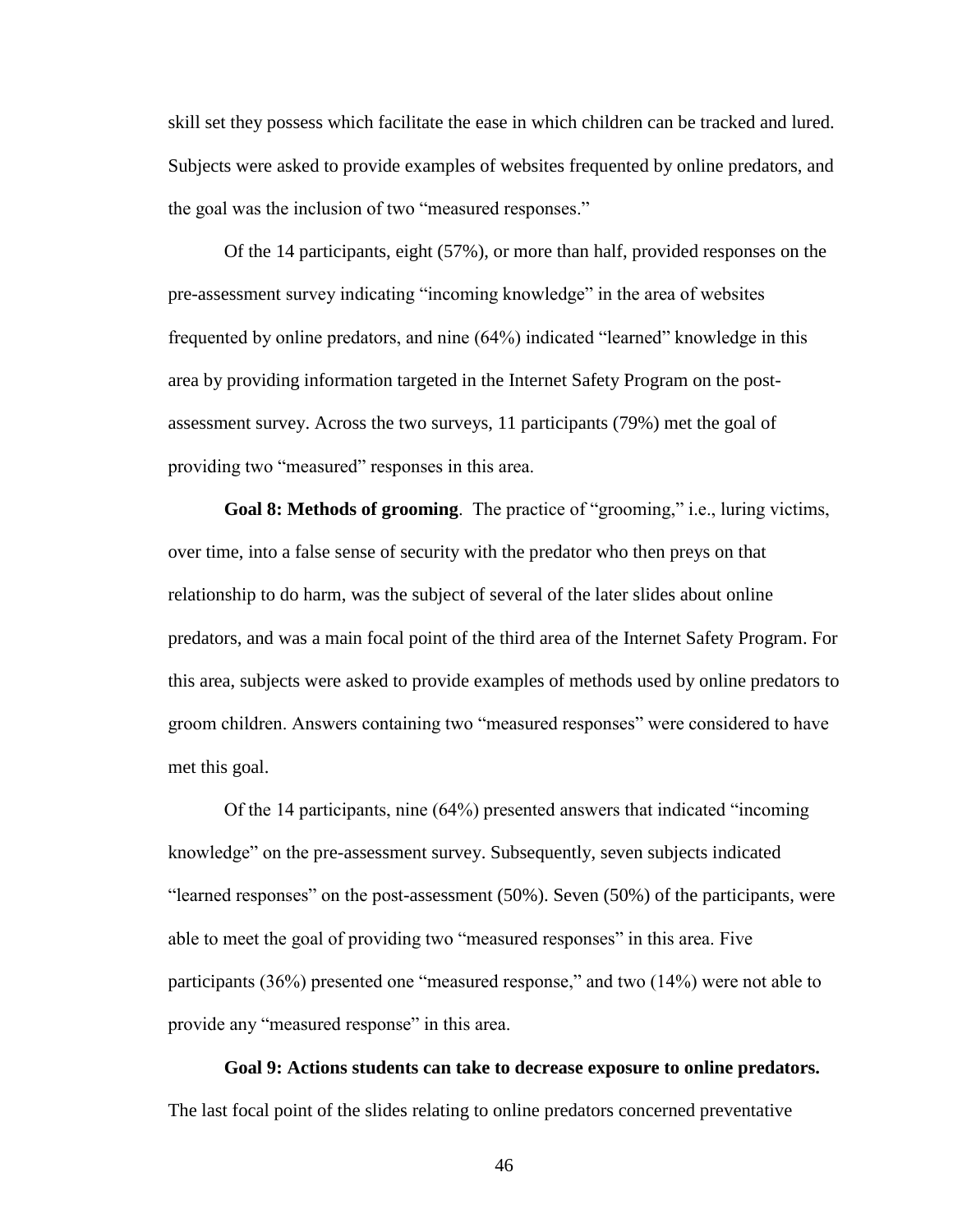actions students could take to reduce their risk of exposure. Many slides and their accompanying commentary presented examples of prevention practices that participants could discuss with students in the classroom.

Of the 14 participants, 13 (93%) presented answers that indicated "incoming knowledge" on the pre-assessment survey. In addition, six (43%) participants referenced information not known at the time of the pre-assessment survey, thus generating "learned responses" on their post-assessment survey. Eight (57%) participants met the area's goal of providing two "measured responses" in the area of actions to prevent online predator victimization.

## **Summary of Goal Attainment**

All of the 14 participants (100%) met goal 1 of reporting cyberbullying to a superior; 21% (three participants) met goal 2 of saving any and all related digital information; 57% (eight participants) met goal 3 of referring victims to their current and identified support; 64% (nine participants) met goal 4 of mentioning two safe practices on Facebook; 36% (five participants) met goal 5 of reporting two identified methods of protecting username and passwords across social media; 50% (seven participants) were able to meet goal 6 of providing two methods of improving personal safety online; 79% (11 participants) met goal 7 of naming two websites used by online predators; 50% (seven participants) were able to meet goal 8 of providing two grooming methods used against children; and 57% (eight participants) met goal 9 of naming two practices children could take to improve their protection or behavior against online predators.

Grouped by domain, 59% of participants met goals relating to cyberbullying, 50% met goals relating to privacy and security on social media, and 62% met goals relating to specific dangers in the online community and online predators. Of all the goals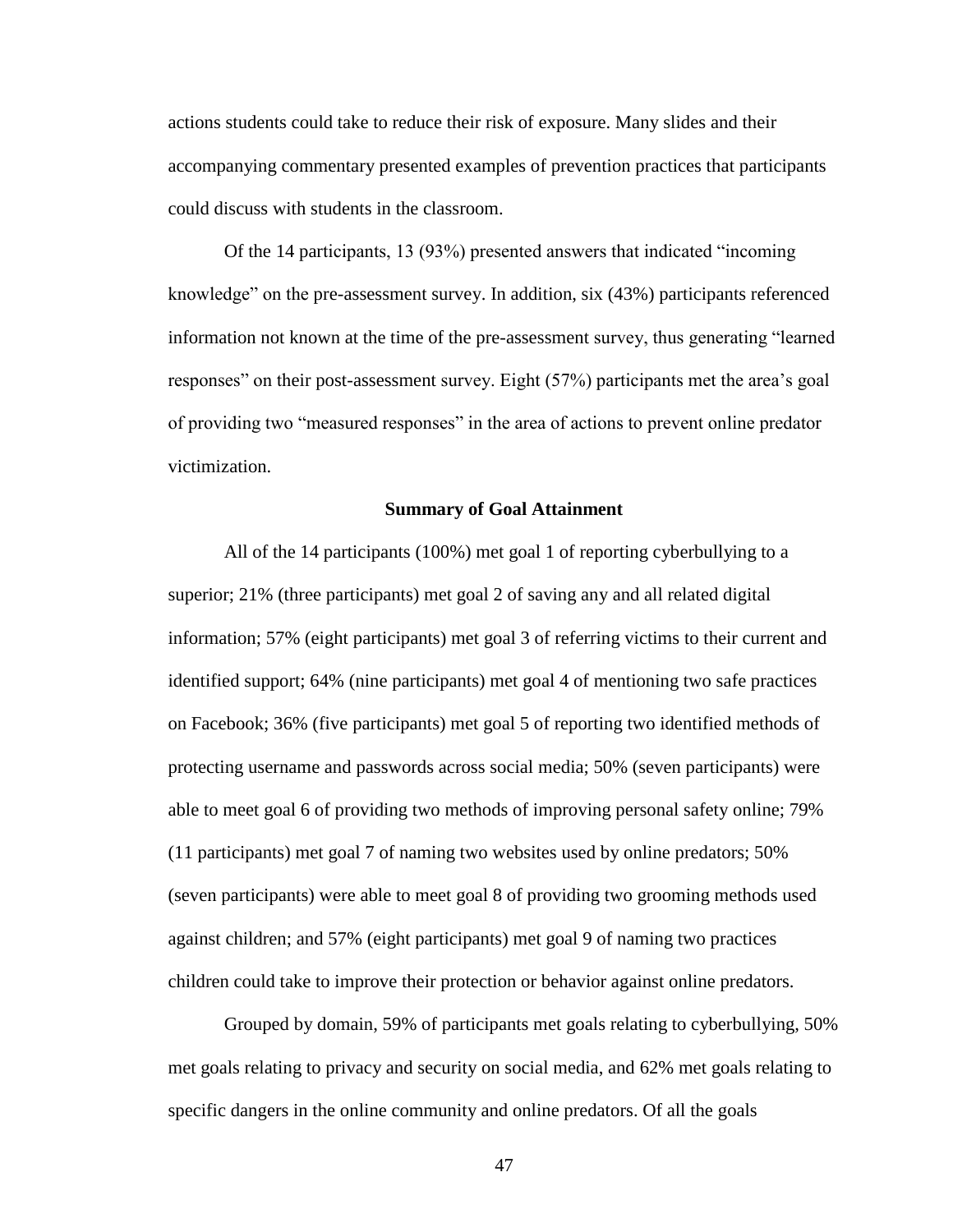combined, 57% were attained by the subjects in this survey. This figure was arrived at as follows: these subjects attained 72 out of the maximum achievable goals of 126 (nine goals for each of 14 participants), or 57%.

### **Online Habits and Trends**

In addition to the nine goals, participants were asked questions about their exposure to, and familiarity with, the Internet, such as how much time they spent online per day, what social media sites they visited, how many computers were present in the home and in what locations, and what type of information they shared online.

Five participants reported spending an hour online per day and two participants reported spending two hours per day online. None of the remaining participants gave the same answer as another participant. Their responses were, respectively, "varies, with a 2 hour limit," 1-2 hours, 1<sup>1/2</sup> hours, 40 minutes, 20-30 minutes, "occasional" use, and one reported zero use.

Regarding social media sites visited, the only two reported by subjects were Facebook and Instagram. Seven reported visiting Facebook, of the two who reported frequenting Instagram, one used Instagram alone and the other used both Facebook and Instagram. Six reported visiting no social media sites at all.

Participants provided varied answers about how many computers were present in their homes and their location within the home. Seven participants reported possessing one computer in the home, and locations were listed as in the "den," "basement," "office" and "living room," with three respondents omitting location information. Four participants responded with an answer of two computers, with locations in the "family room and laptop [i.e., no set location]," "bedroom and family room," and "family room and game room." The two participants who spent 2 hours online per day did not provide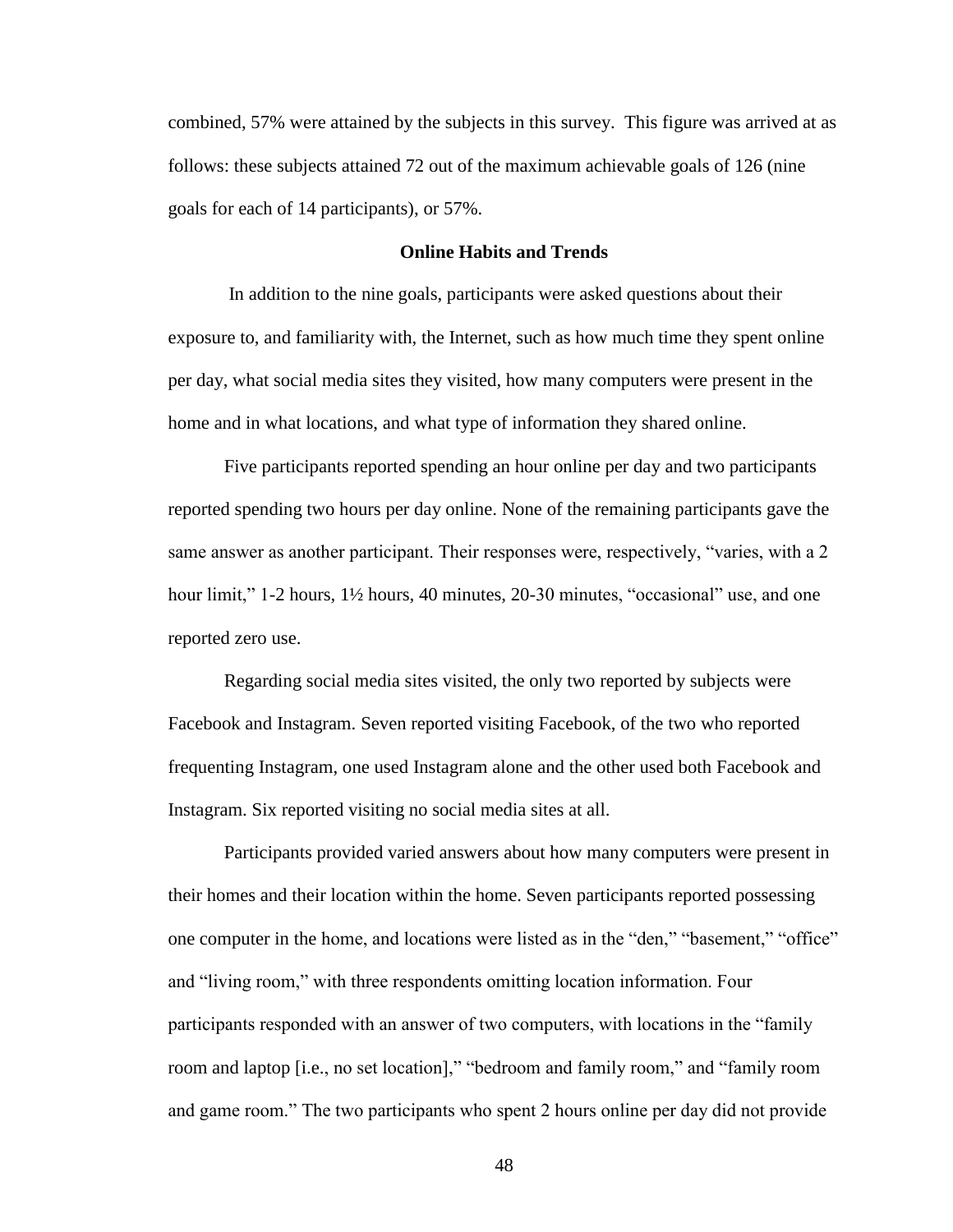information as to the number of computers in the home or their location. One participant listed five computers in the home, which were located in the "living room and bedrooms."

Regarding shared information by subjects online, eight participants answered that they do not share anything online. All who shared specifics listed their name (six participants); one listed "name and cell"; one provided "name and family"; another responded "name and places visited"; one listed "name, family, and school"; and the last reported "name, cell, address, family names, and school."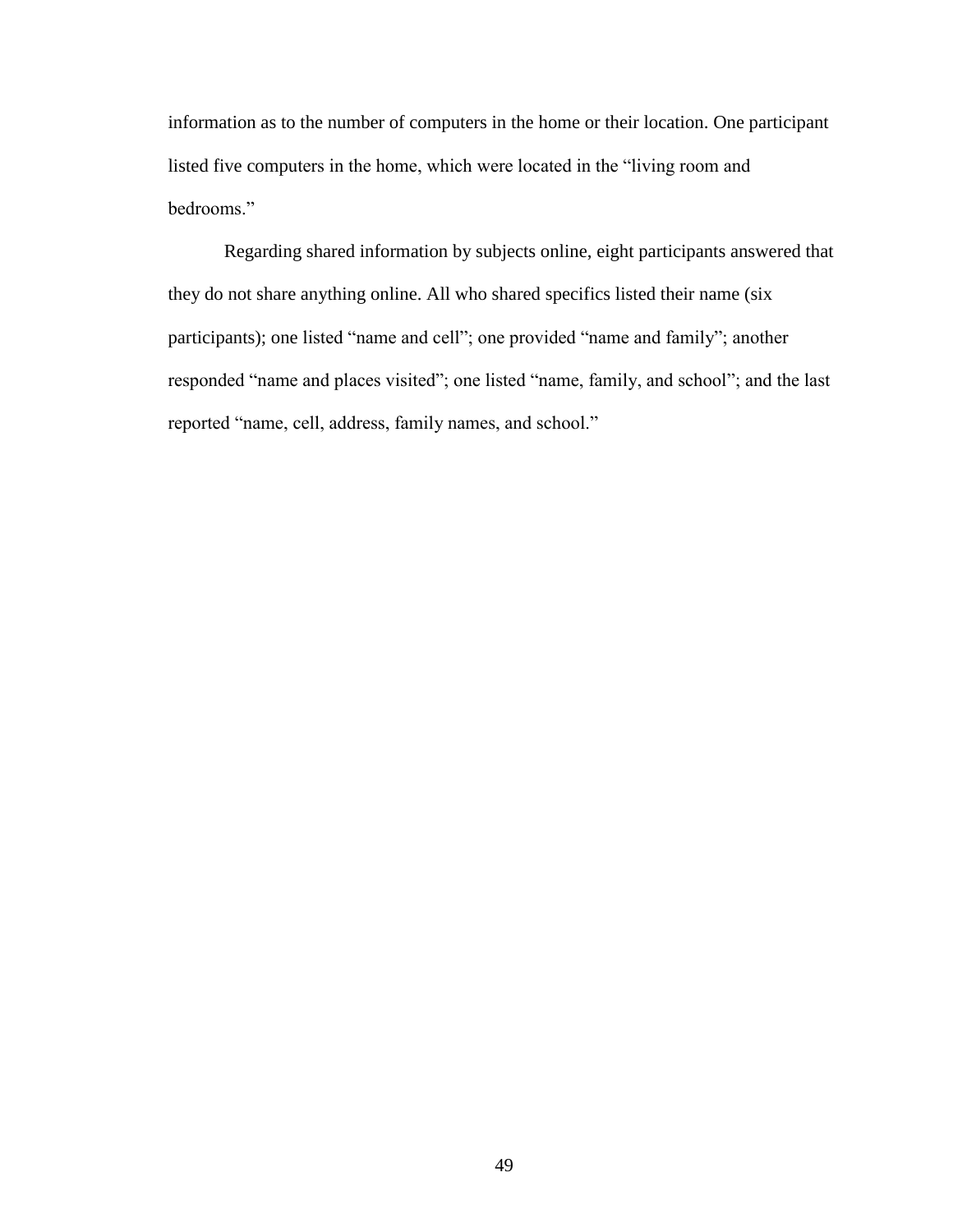#### Chapter V

## **Discussion**

The motivation for the development of any software program, such as an Internet safety program, is to address a need which is not being met adequately by existing products. The author of this study has had considerable experience with and exposure to technology, Internet security, and developing online trends both in cultural behavior and social responsibility. It was his observation that that the publicly available Internet safety programs were deficient in content and breadth. Even empirically supported existing programs, like *NetSmartz* (National Center for Missing & Exploited Children, 2012), lacked features essential to functionality.

Security controls on widely used websites, such as Facebook, can change as often as weekly. Underground networks of Internet criminals adapt readily to developing technology, cybercrime legislation, and methods of law enforcement. While *NetSmartz* provided an adequate baseline of information and structure of content delivery, rapidly changing online behavior and trends exposed its limitations, especially in the area of safe and private online behavior. In such vacuum, a program that could combine the baseline knowledge of *NetSmartz* with the nuanced depth and experience of an Internet expert, such as the author of this study, could prove exceptionally valuable. It was his intention to develop such a program.

The hallmark of the Internet Safety Program was the Live Hunt, as discussed above, a 26-slide depiction of the Internet as a powerful search and profiling tool with seemingly endless possibilities and dangers. Starting with a Google search, the demonstration explored how an Internet user, with only basic knowledge of how the Internet works, could gather information across different websites and social media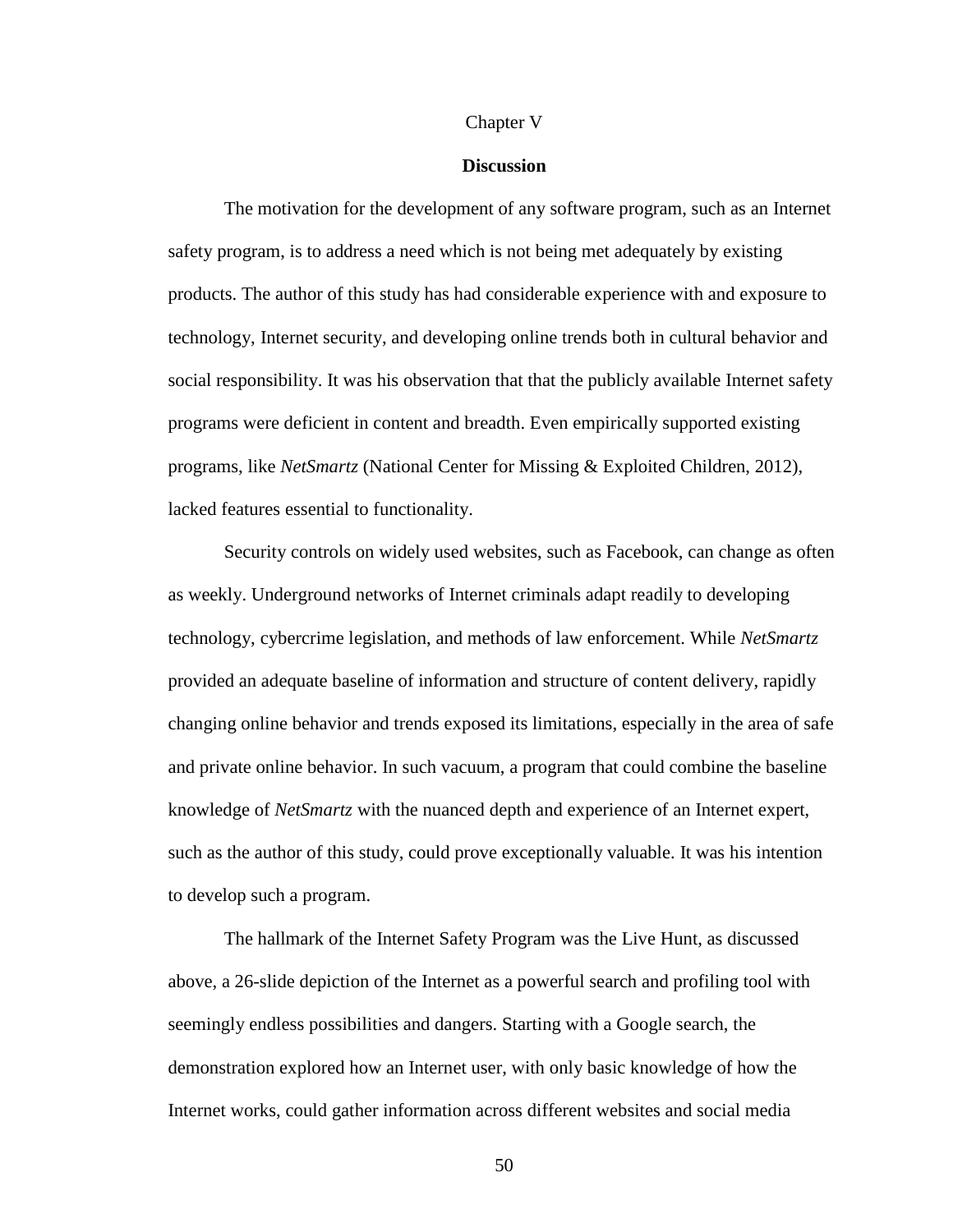outlets to create a comprehensive profile of a target. A woman, whose facial features were blocked and identifying information redacted, was selected at random to follow through a *private* and *protected* Facebook page to reveal extensive information about her, including her address, cell phone number, aerial pictures of her neighborhood, and a photograph of her house and car. Although the primary purpose of this presentation was to deliver helpful and accurate content, it was also designed to make an emotional connection with the participants and, thus, elicit a greater level of care and focus than would typically result from participation in such a program.

### **Information Gathering**

The first step in analyzing the value of any program is to set some simple goals in the areas of identified need in the target population. Once the District's administration identified the areas of need, development of goals corresponding to the identified needs began. In this case, three areas of identified need were accompanied by nine goals, as discussed above. A slide presentation containing the required content related to each area was prepared. Although slides available from the *NetSmartz* Internet safety program (National Center for Missing & Exploited Children, 2012) were source material for many of the slides, they were supplemented with content presented by the Cyberbullying Research Center (Hinduja & Patchin, 2009, 2015), the National Society for the Prevention of Cruelty to Children (NSPCC, 2014), and from the researcher's own extensive knowledge base.

As an exploratory study, descriptive statistics were employed to analyze participants' responses, delineated as reflecting "incoming knowledge," "learned responses," and "measured responses." Ascertaining "incoming knowledge" was made more difficult due to the derivation of the Internet Safety Program: it was developed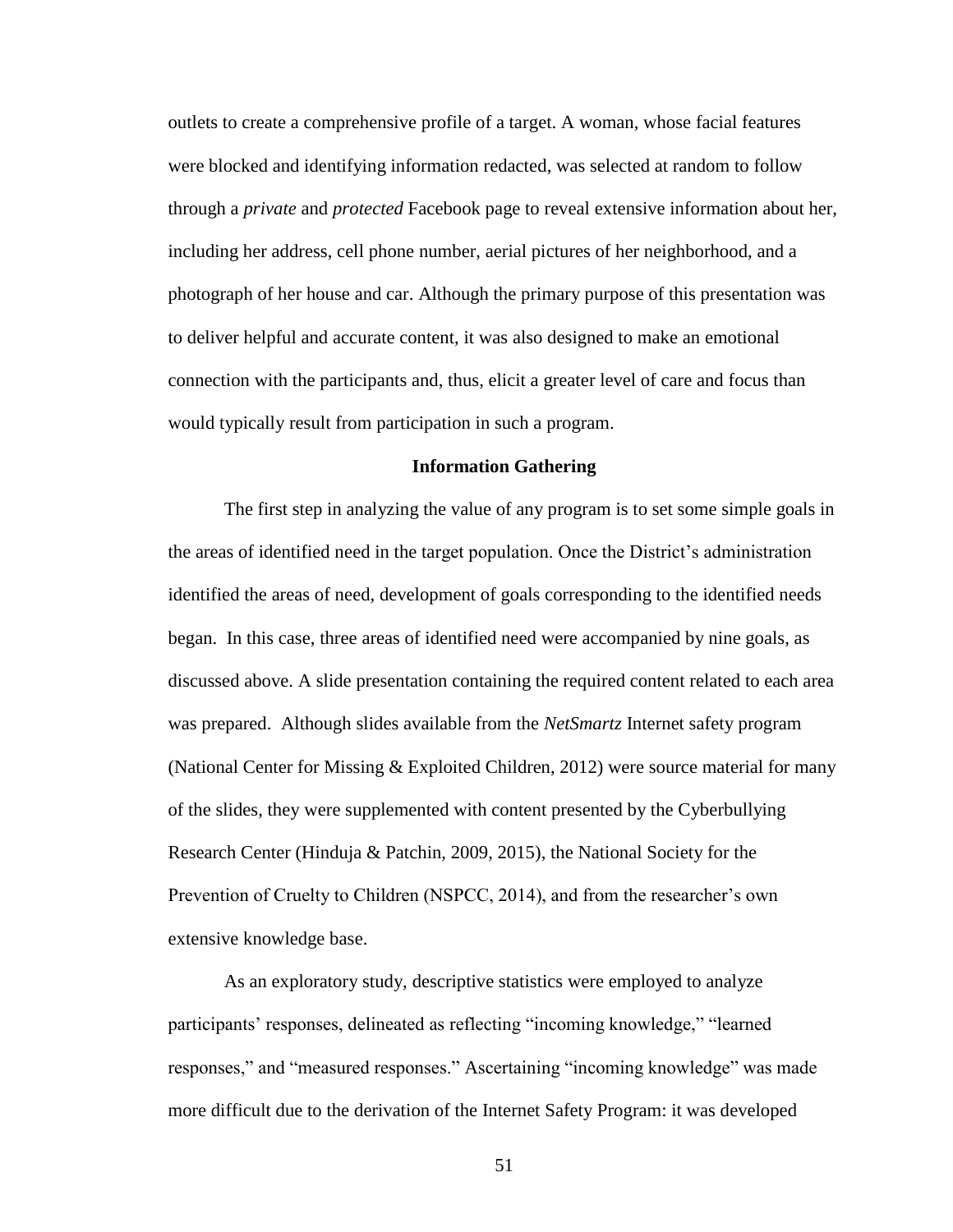during a process involving a school district administrator (the Director) and the author of this study without a formal needs assessment, and no interaction had occurred between the participants and the Program developer prior to the presentation. Constructing a needs assessment without any input from the pool of participants from whom needs could be identified may limit the effectiveness of any program delivery.

Although "incoming knowledge" was a major factor in data analysis, and the researcher had no opportunity prior to the Internet Safety Program's commencement to ascertain participant knowledge, the category of "learned responses" distinguished between information already known by a participant, as reflected in the pre-assessment survey, and information specifically acquired from the Program, as reflected in the postassesment survey. The sole input constituting goal attainment status—"measured response"—made no distinction between information known before, i.e., "incoming knowledge," and that known after Program presentation, i.e., "learned knowledge." Therefore, goal attainment could not be attributed to the effectiveness of the Program content as the participant could have gained the desired knowledge in an identified area at any prior point. "Incoming knowledge" and "learned responses" were identified and differentiated, but only insofar as "learned responses" were unique to the participant. Goals were considered to be met if the total amount of "measured responses" met or exceeded the target number.

## **Value of the Internet Safety Program**

The main focus of developing the Internet Safety Program was to create value for the participants. Value is achieved when (a) a specific need in a domain is identified, (b) those needs are addressed with developed goals, and (c) changes in knowledge with respect to the domains, reflecting needs being met, have been evaluated.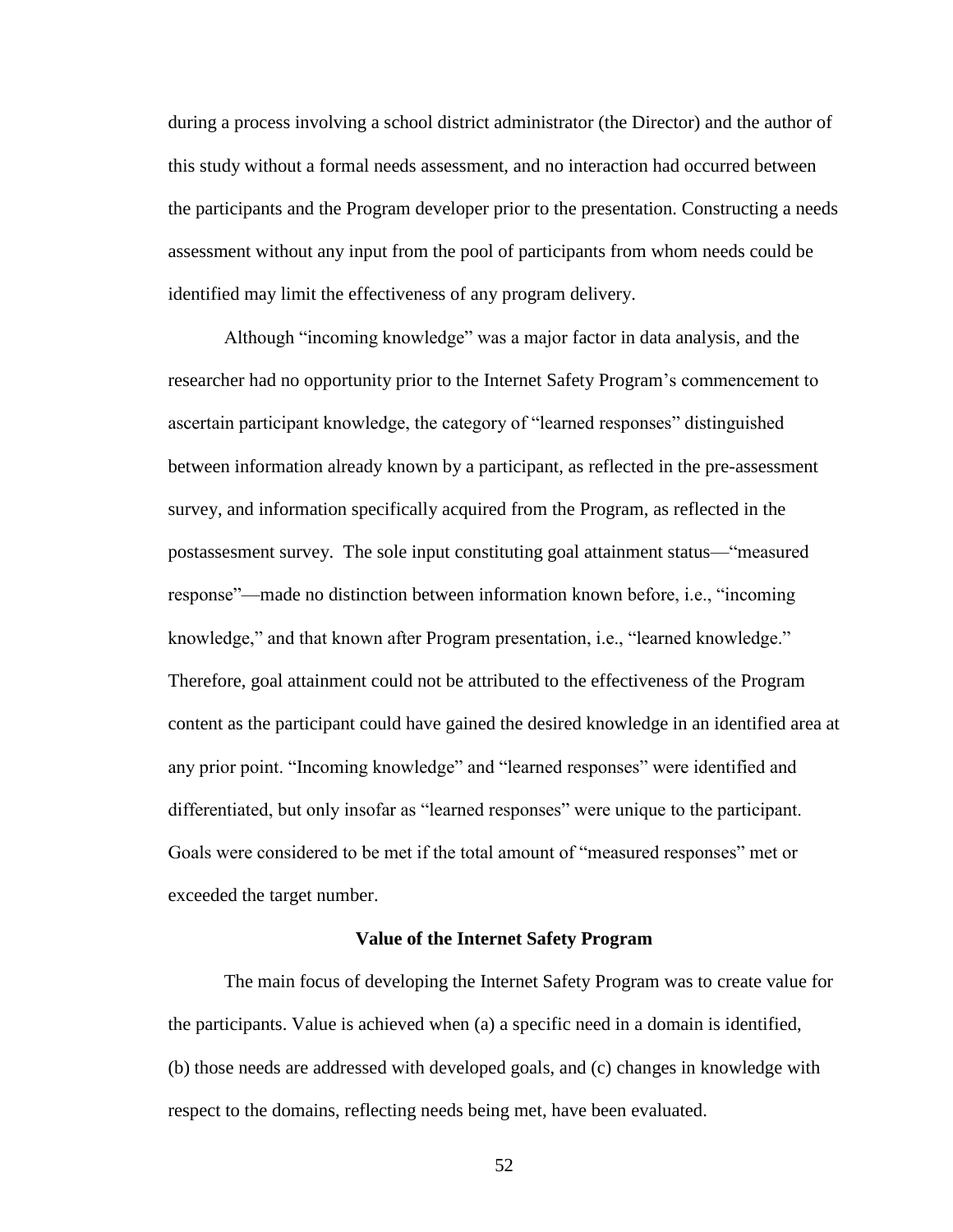A formalized needs assessment is the preferred method for identifying needs. In the case of the present study, a formalized needs assessment would have started with a survey distributed to the target population before program development. The results of the survey would then form the basis for need identification. Had this method been pursued, direct input from the pool of potential participants would have eliminated much of the guesswork and, thus, would have been ideal for capturing their specific needs. Although the Internet Safety Program developer made his preference for a formal needs assessment clear, discussions with the Director made it evident that this was not feasible, primarily due to barriers presented by District directives, as well as professional restraints and logistical challenges. The conclusion was reached that the best needs assessment method available would be a survey conducted with administration, in the person of the Director.

The Director expressed to the author of this study her interest in the professional development of staff members and sought, on previous occasions, his participation as a presenter, particularly in his area of expertise, technology. In this instance, the Director and other decision makers in the District had long been troubled by issues arising out of student activity on the Internet, among them cyberbullying; incidents of "sexting"; student reports of being targeted by anonymous harassers and predators online; and oversharing on social media sites, such as Facebook, that led to serious problems at school. Paraprofessionals, who have a great deal of contact with students, were considered by the Director to have little ability to offer assistance in the area of Internet safety because of their own lack of knowledge concerning Internet use.

As District employees, the competent and helpful work exhibited by paraprofessionals benefit not only students and their parents, but teachers, other school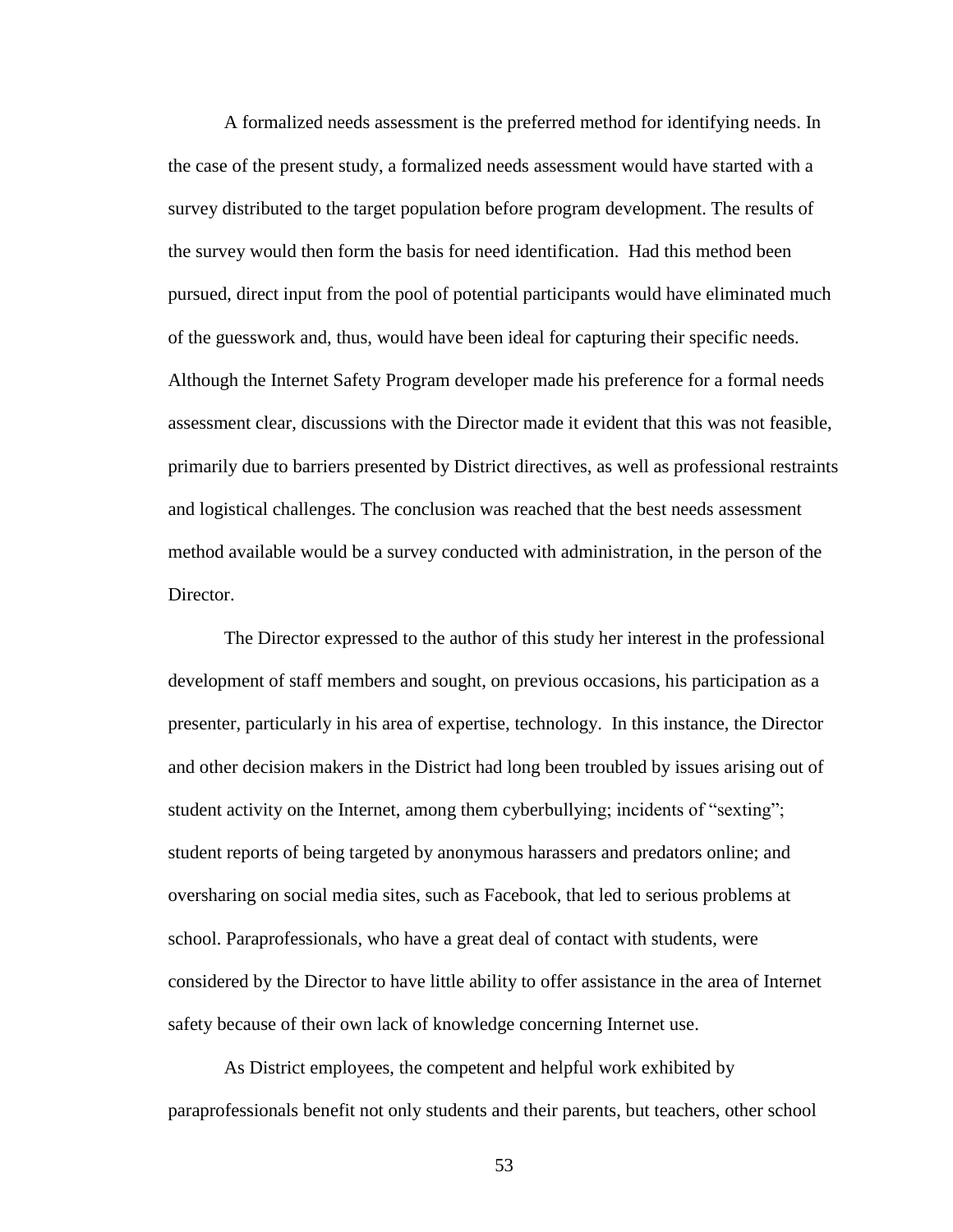and administration personnel, and members of the community. Identified need in a population of paraprofessionals in the area of Internet safety would add value for each of those groups: paraprofessionals would increase their knowledge base in a topic that is not only important for their careers but increasingly essential in today's world; the students they work with would learn appropriate practices in Internet behavior, as well as helpful intervention and effective prevention; the student body as a whole would benefit when safer behavior online results in a safer school experience; and the administration would benefit as fewer behavioral and social issues arising from online activity would diminish crisis situations.

The District administration's goals concerning the knowledge paraprofessionals should possess about domains in Internet safety corresponded with what they identified as problematic behavior among students. In addition to the offenses listed above, i.e., cyberbullying, "sexting," confrontations with anonymous harassers and predators, and oversharing on social media sites, recent state legislation (the Anti-Bullying Bill of Rights Act, 2010) made them aware of possibly serious implications for the administration were they to leave incidents of harassment, intimidation, and bullying unaddressed or improperly addressed.

The domains of response to cyberbullying, safe and private online behavior, and responding to specific dangers that exist online were developed to best address the identified need that arose from discussions with administration. Increased, measureable knowledge in those areas would have the intended effect of providing value for paraprofessional participants, the students with whom they work, and the administration as a whole. In addition, some in the administration were enthusiastic about the prospect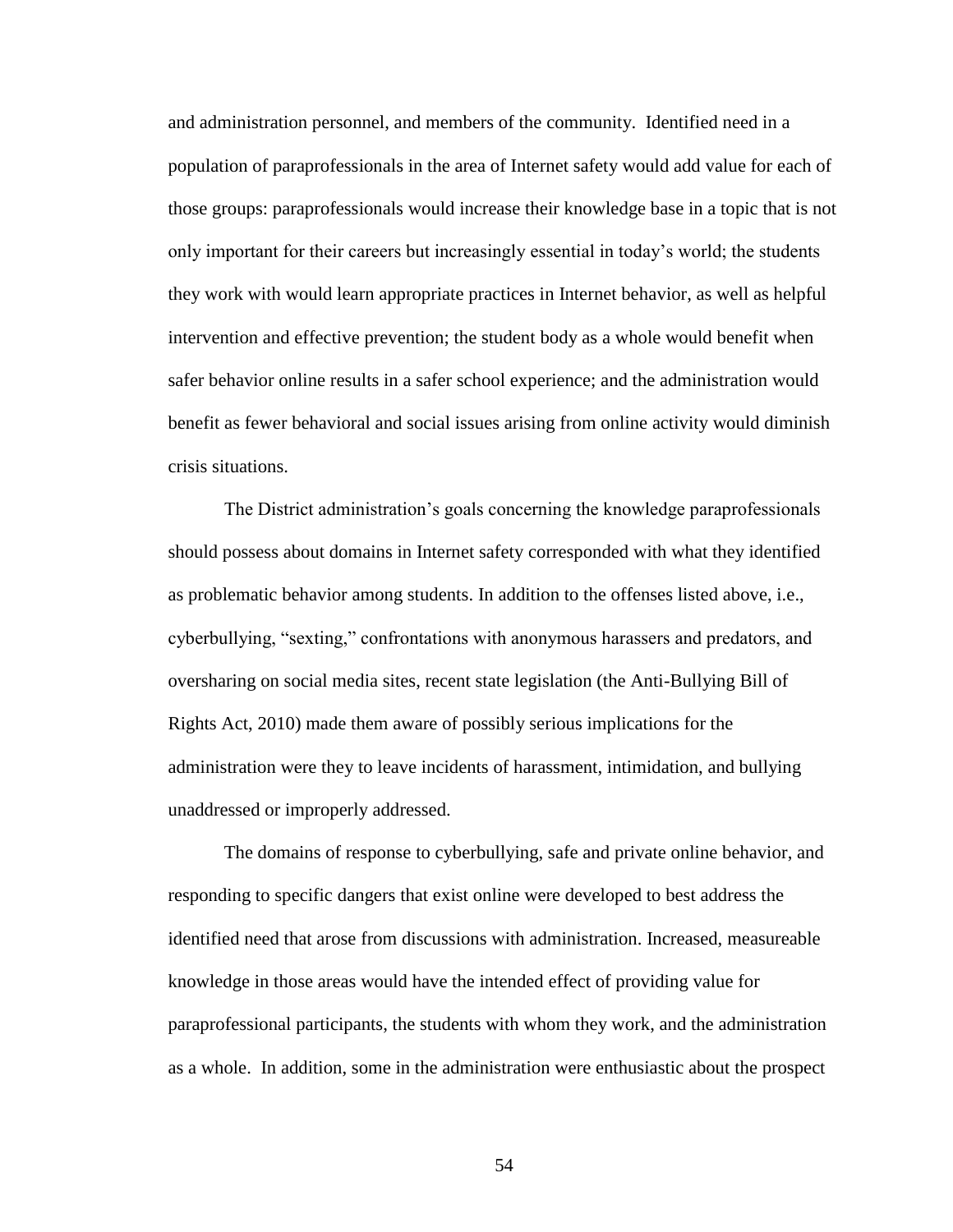of a program that could eventually be expanded and delivered to teachers, other staff members, students, and parents.

## **Measuring Value: "Learned Responses" and Goal Attainment**

As this was an exploratory study, descriptive statistics were employed in data analysis to assess for change in the identified domains. While not as comprehensive and statistically significant as a formal statistical analysis, descriptive statistics were useful in helping Internet Safety Program evaluators understand where the Program provided the most value in terms of goal attainment. There were two ways in which the Program could prove value in such manner: Either a high level of "measured responses" would demonstrate goal attainment through participant competency in the domain irrespective of the derivation of knowledge, or a high level of "learned responses" would demonstrate goal attainment through Program effectiveness in imparting knowledge in the targeted area. Goal areas that produced measurable "learned responses" indicated that the participant learned desired knowledge in a targeted domain and, as reflected in the postassesment survey, was able to transmit that specific content back to the researcher, as only unique and targeted responses were counted. Goal areas that generated higher percentages of met goals provided value as they helped ensure that participants in the study achieved the standard set by the client.

The goals individually provided varying amounts of value, assessed by the measured values of "learned responses" and goal attainment. Goals in the domain of cyberbullying offered solid value insofar as "measured" or targeted knowledge was the criterion, however, this domain did not capture many "learned responses." The first goal, reporting cyberbullying events to a superior, was met with 100% accuracy in the preassessment survey—a figure impossible to improve upon. Even though no "learned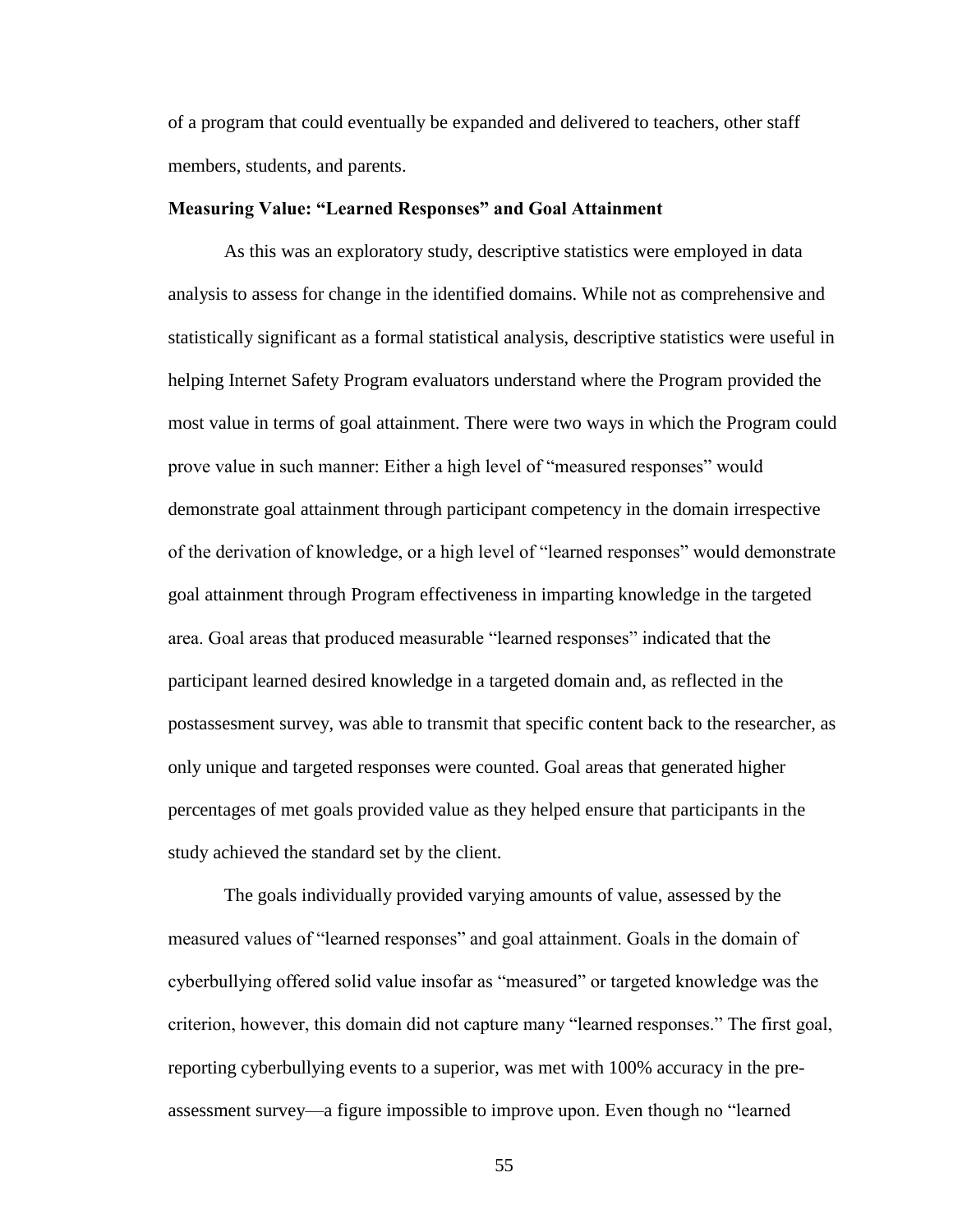responses" were capable of being achieved through Internet Safety Program delivery, such high goal attainment provided value by confirming that the target population is equipped with productive knowledge in this area. The second goal, which involved the act of urging victims to save all information related to a cyberbullying incident, had very low measures of both "learned responses" (14%) and "measured responses" (21%). The pre-assessment survey did not reveal significant incoming knowledge, nor did many participants gain the knowledge as a result of Program delivery. Thus, few participants met the goal. The third goal, referring the cyberbullying victim to the proper support within the district, fared a bit better, as 57% of participants met the goal of providing the intended "measured response"; however, the level of "learned responses" (14%) was low. This again indicated that the Program provided value here by affirming that more than half of the participants possessed the intended knowledge in this area, although not necessarily as a result of Program delivery.

The next goal area, involving safe and secure online practices, saw more consistent value across the areas of "learned responses" and goal attainment, even when accompanied by high "incoming knowledge." Almost two-thirds of participants (64%) showed "learned responses" in addition to meeting the goal of listing two "measured responses" in the area of Facebook privacy settings. This was noteworthy as more than half of the participants displayed "incoming knowledge" in this area, indicating that even when subjects had some prior knowledge in an area that aligned with targeted program information, they still were able to show growth and meet the area's goal. The next goal, involving username/password generation and safety, saw similar numbers in terms of "learned responses" (71%) but lower goal attainment (36%). This was coupled with far less "incoming knowledge" (21%), which may allow the logical conclusion to be drawn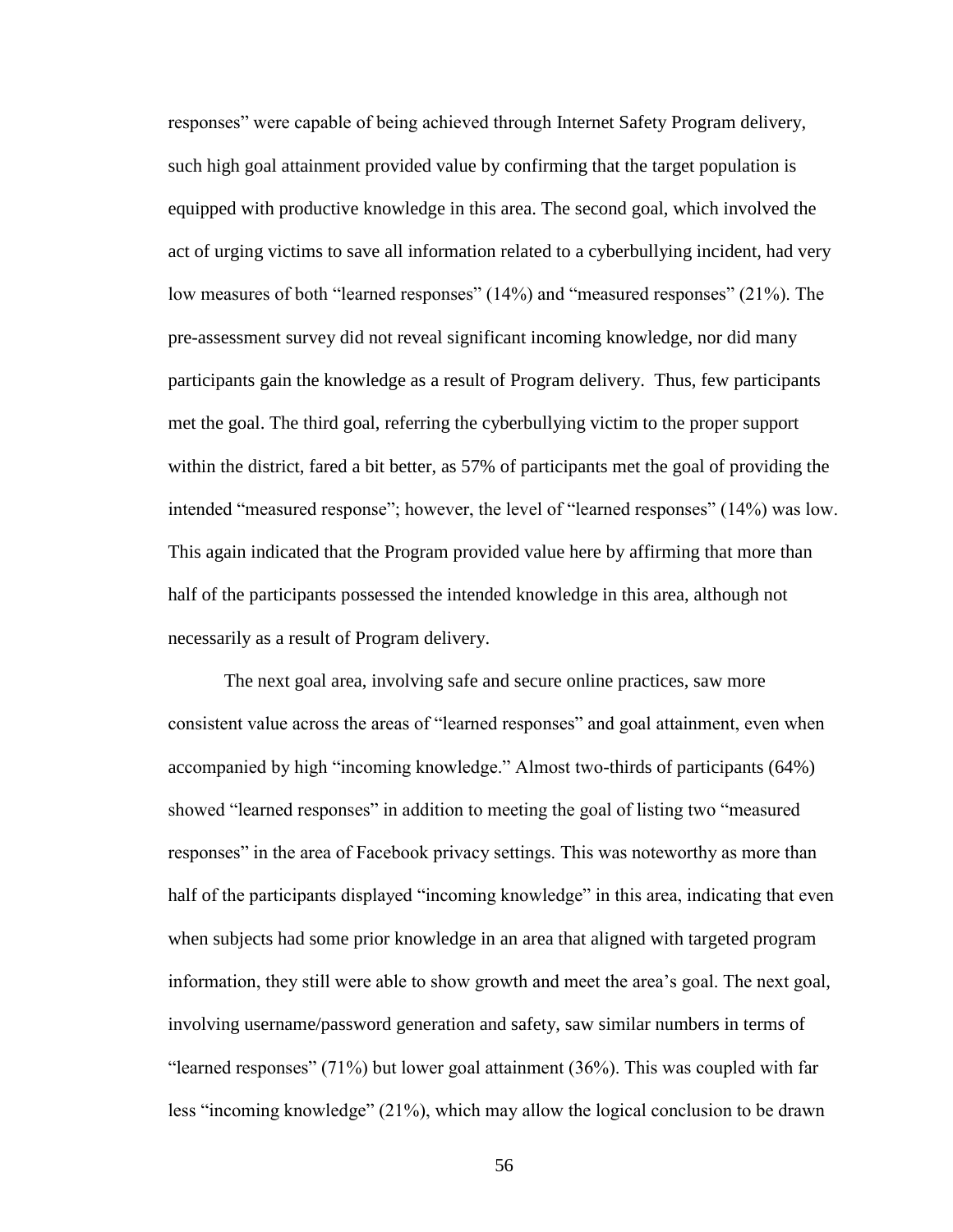that goals were more easily achieved when participants exhibited more "incoming knowledge" in an area. The third goal in this area, targeting changes a participant could make personally to improve his/her own safety and security, was again met with higher amounts of "learned responses" (79%) following lower levels of "incoming knowledge" (21%). Half of the participants (50%) achieved the goal, listing two "measured responses." This again indicated that when paraprofessionals showed little "incoming knowledge" and high numbers of "learned responses," the goal attainment numbers seemed to decrease as the criterion for meeting a goal was two "measured responses" which was less easily attainable when participants lacked prior knowledge. This goal seemingly provided good value in the area of teaching participants new information; however, when attempting to measure for a specific standard, i.e., two "measured responses," the results were mixed.

The last goal area included in the data analysis addressed dangers specific in the online community. This area saw fairly consistent levels of "learned responses" and goal attainment, but also featured the highest consistent levels of "incoming knowledge." The seventh goal asked about knowledge of websites frequented by online predators, and saw a high percentage, 64%, provide "learned responses" and an even higher number meet the goal of listing two websites (79%). More than half indicated "incoming knowledge" as well. This goal seemingly provided good value both in terms of teaching ability and ensuring a knowledge standard. The next goal, which dealt with online predator grooming methods, resulted in half of the participants gaining knowledge (50%) and half reaching the goal (50%), showing somewhat mixed results in terms of providing value as 64% possessed incoming knowledge. The last goal, addressing actions that students can take to decrease exposure to online predators, presented with an extremely high amount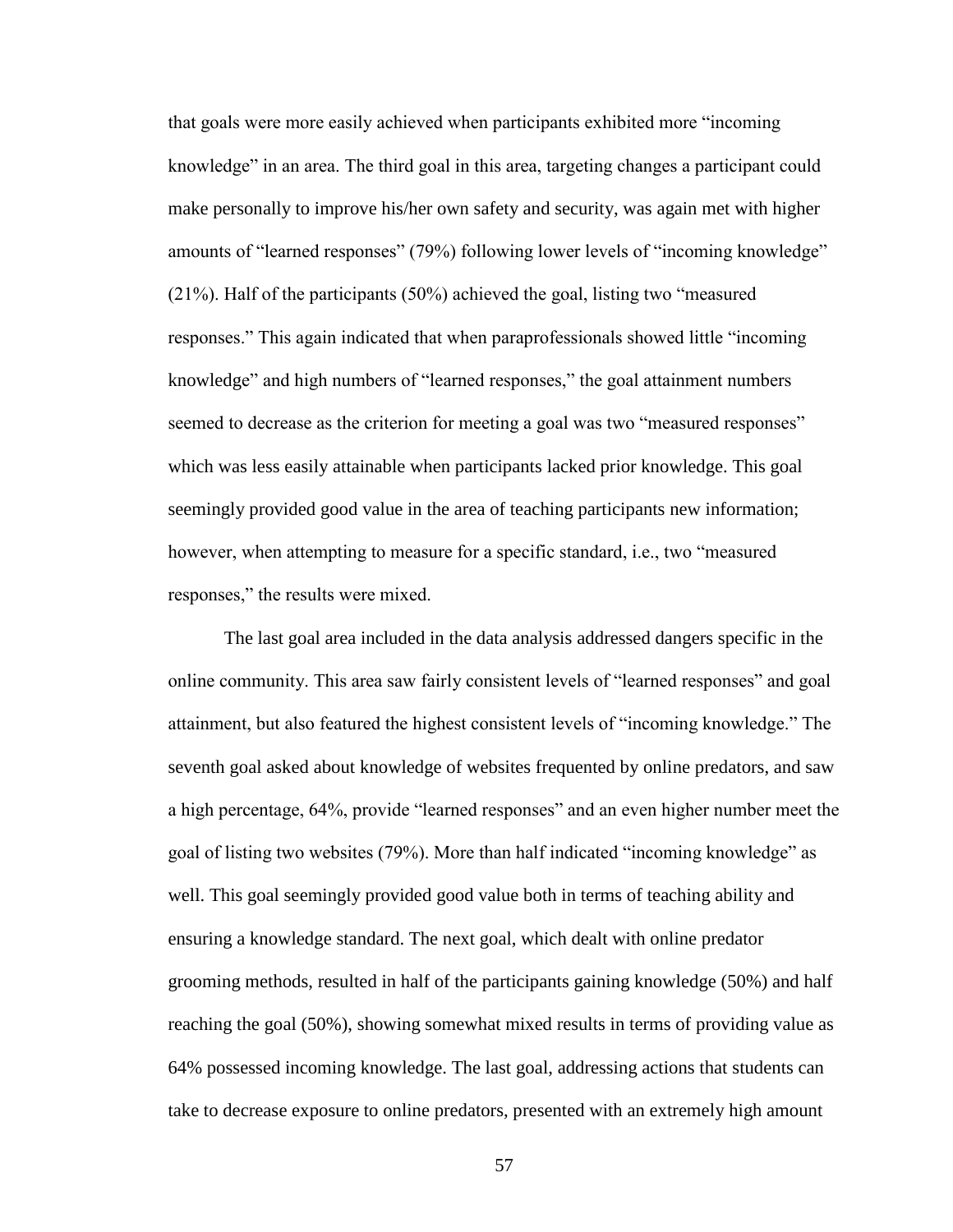of incoming knowledge (93%). While 43% provided "learned responses," 57% met the goal of providing two responses.

All areas produced varying levels of "learned responses," which indicated that the Internet Safety Program provided value in passing on targeted information to participants, other than the first goal concerning cyberbullying, wherein all participants demonstrated the desired knowledge prior to Program delivery with their performance in the preassessment survey. Regarding goal attainment, on average, about half of the participants met the intended goals per area with the exception of 100% for goal 1, as discussed above. In terms of assessing for a baseline of desired knowledge, some value was present, but the Program's effectiveness was more evident in improving the raw knowledge of participants.

### **"Incoming Knowledge" Vs. "Learned Responses"**

The dichotomy between "incoming knowledge" and "learned responses" provided some interesting insights when reviewing the effectiveness of the Internet Safety Program. Both contributed to goal attainment, as the goals developed with the District's administration measured whether or not participants possessed the targeted information. From the client's perspective, goal measurement was paramount. Consistent with such priority, no distinction was made in determining whether goal attainment was a result of "incoming knowledge" or "learned responses." Both were treated equally.

When comparing "incoming knowledge" with "learned responses" as factors in goal attainment, the results presented as unclear. Some goals seemed to depend entirely on "incoming knowledge," while others were met through high levels of "learned responses." The first goal, reporting incidents of cyberbullying to a superior, was achieved entirely through "incoming knowledge." Other goals, such as goal 2 (saving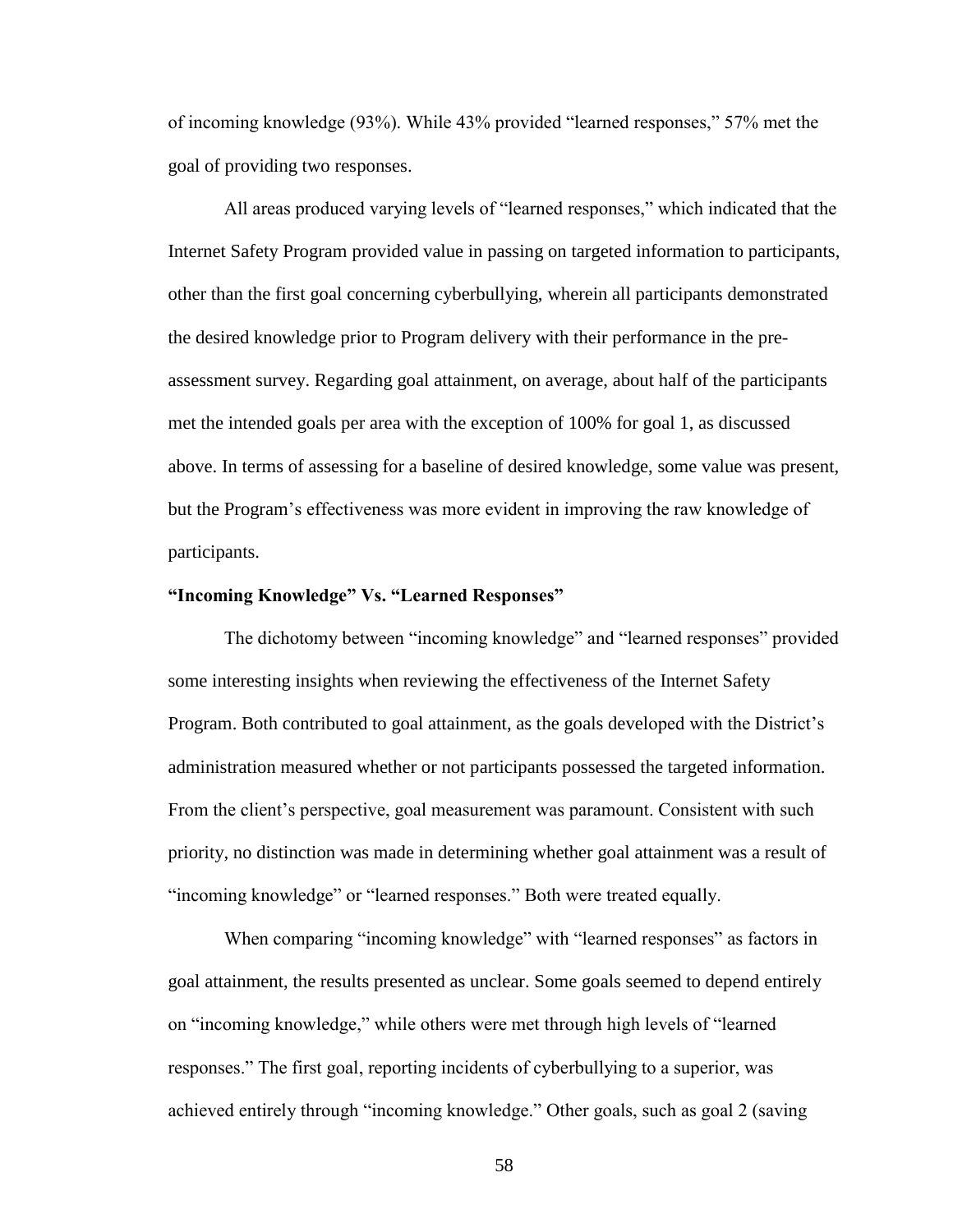information), produced very low "incoming knowledge," but also low goal attainment. These examples could indicate that, for some goals, "incoming knowledge" was the greatest indicator of goal attainment.

Other goals did not present as clearly. For example, goal 5, username/password generation, produced high "learned responses," but relatively low goal attainment. Still some subsequent goals seemed to have an additive effect: goal 7, knowledge of websites frequented by online predators, had both moderately high "incoming" and "gained" knowledge (57% and 64%, respectively), and higher goal attainment (79%). The ninth goal, actions students can take to decrease exposure to online predators, seemed somewhat anomalous: 93% presented with "incoming knowledge," 43% showed "learned responses," yet only about half (57%) met the goal of two "measured responses" with respect to actions students can take to decrease exposure to online predators.

As has been stated previously, a more comprehensive needs assessment could have greatly relieved evaluative issues. A survey of the target population could have identified "incoming knowledge" in advance, and thus refine the set of goals so that they would exclusively result from "learned responses."

## **The Utility of "Measured Responses"**

One of the key components of this Internet Safety Program was the "measured response," as discussed above. The Program contained a great deal of content across the three listed domains. The surveys were designed to measure how that information was assimilated, looking for inclusion of information, advice, and examples, unknown by participants prior to the Program, that had been drawn from the Program presentation. A response reflecting such situation would constitute not only a "learned response," but a "measured response" as well.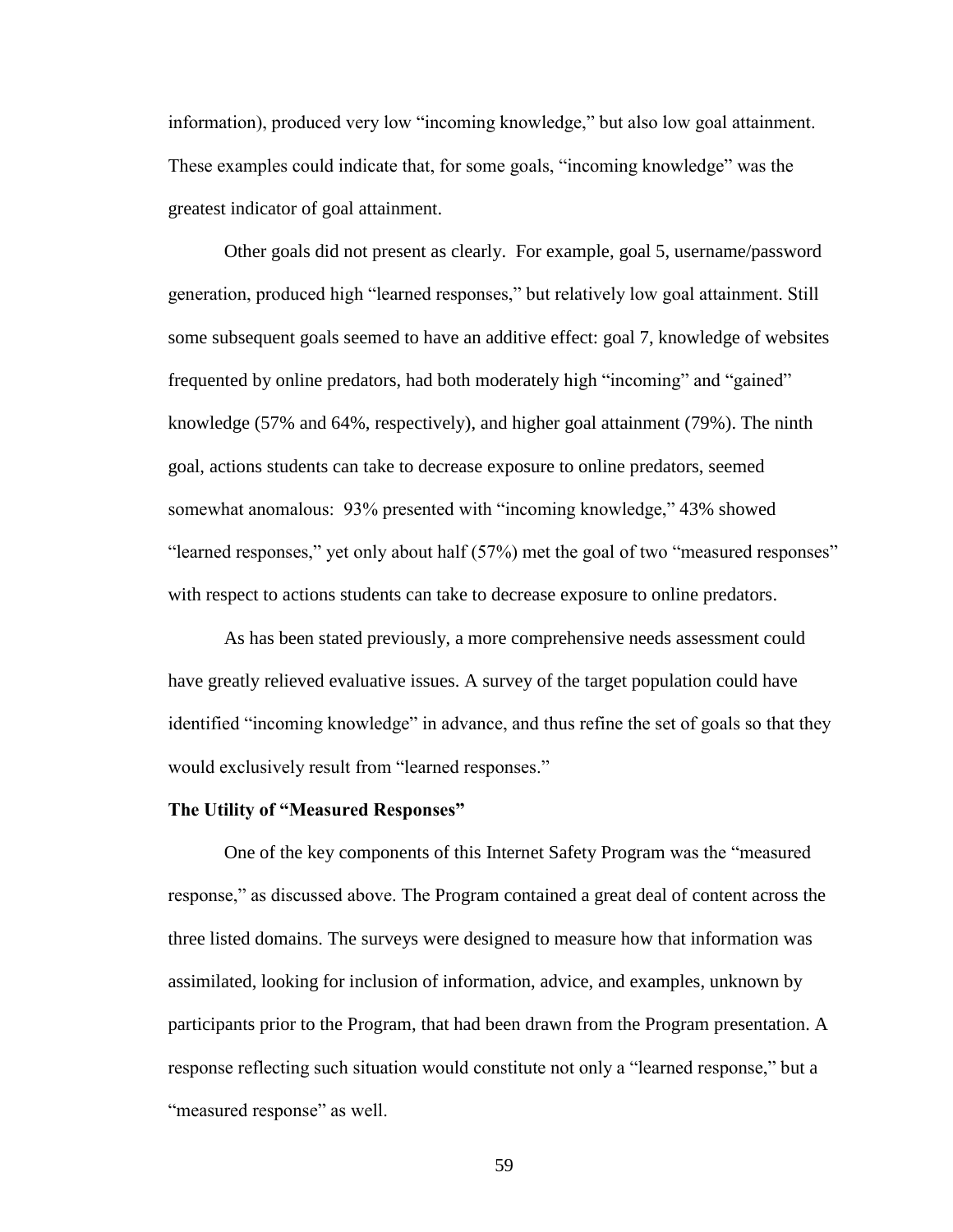Despite the breadth and comprehensiveness of the Internet Safety Program, the targeted domains of Internet safety lent themselves to far more information, much of it helpful and appropriate, than could be contained in the presentation. Participants' responses, which may very well have been correct in their real-life application, were not counted toward goal attainment as they were not "measured responses": the content was not specifically presented in the Program. This may have been a major weakness of this study given the intention of creating the Program: enable staff members who work closely with students to respond to issues arising out of online activity in an appropriate and helpful manner—qualities which may prove to be subjective and individualistic.

In addition to other possible responses, the Internet Safety Program itself tended to elicit an emotional reaction in the viewer. Some of the information presented, specifically in the Live Hunt component of the safe and private online behavior domain, visibly affected some participants and caused emotional and charged responses. For example, the question, "What are some changes you can make RIGHT now to your online behavior that could help improve your own online safety?," received answers suggesting that the techniques offered by the Program might not have been considered equal to facing the challenge. Certain participants wanted to eliminate the possibility that dangers such as those depicted in the presentation could be visited upon themselves and their families, giving responses such quitting the Internet entirely or blocking their child's access to the Internet. Those participants may very well have possessed the knowledge to answer with "measured responses" and meet the goal; however, their emotions impacted their willingness to answer with targeted responses and, instead, they chose to respond with passion.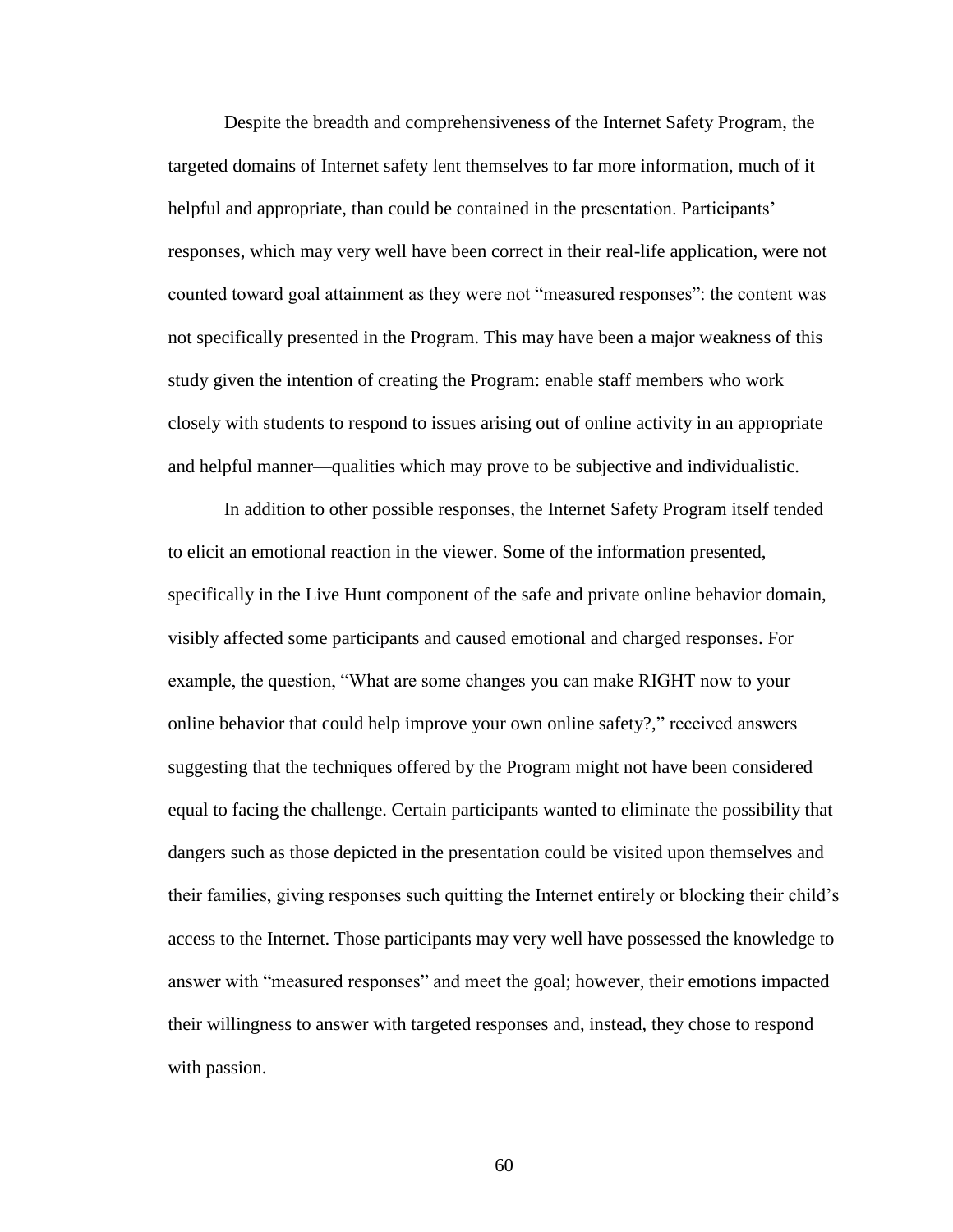#### **Impact on Children and Adolescents**

As has been stated above, the Internet Safety Program may have provided value beyond only the participants who attended the Program. Paraprofessionals, without the instructional, grading and disciplinary responsibilities of teachers, may be in a better position to offer moral, psychological and other support to children and adolescents in the classroom, and therefore be a valuable asset for disseminating knowledge about safe online behavior. A widespread expansion of this Program, coupled with a more formal evaluation system, could eventually result in the online behavior of children and adolescents in the District to be tracked and measured for value. In addition, many of the participants are parents and, during the discussion portion at the conclusion of the Program, spoke at length about their desire to increase communication about online behavior with their children. Thus, although this outcome was not tracked or evaluated in the study, it stands to reason that improving the Internet safety of the participants might have some degree of a ripple effect on the behavior of children in the community.

### **Strengths of the Study**

The Internet Safety Program developed and delivered in this study exhibited several strengths as a result of its unique design, conception, and presentation. While the majority of the participants reported having computers present in the home and had a great deal of cultural exposure to the Internet, their online usage with regard to websites popular with children and adolescents, i.e., the social media websites most likely to threaten safety and privacy, was minimal. A typical Internet "savvy" population tends to be younger than the participants, most of whom were over the age of 40. Thus, the target population, largely lacking a significant amount of "incoming knowledge," would be seemingly ripe for positive knowledge gains in the target areas. In addition, many of the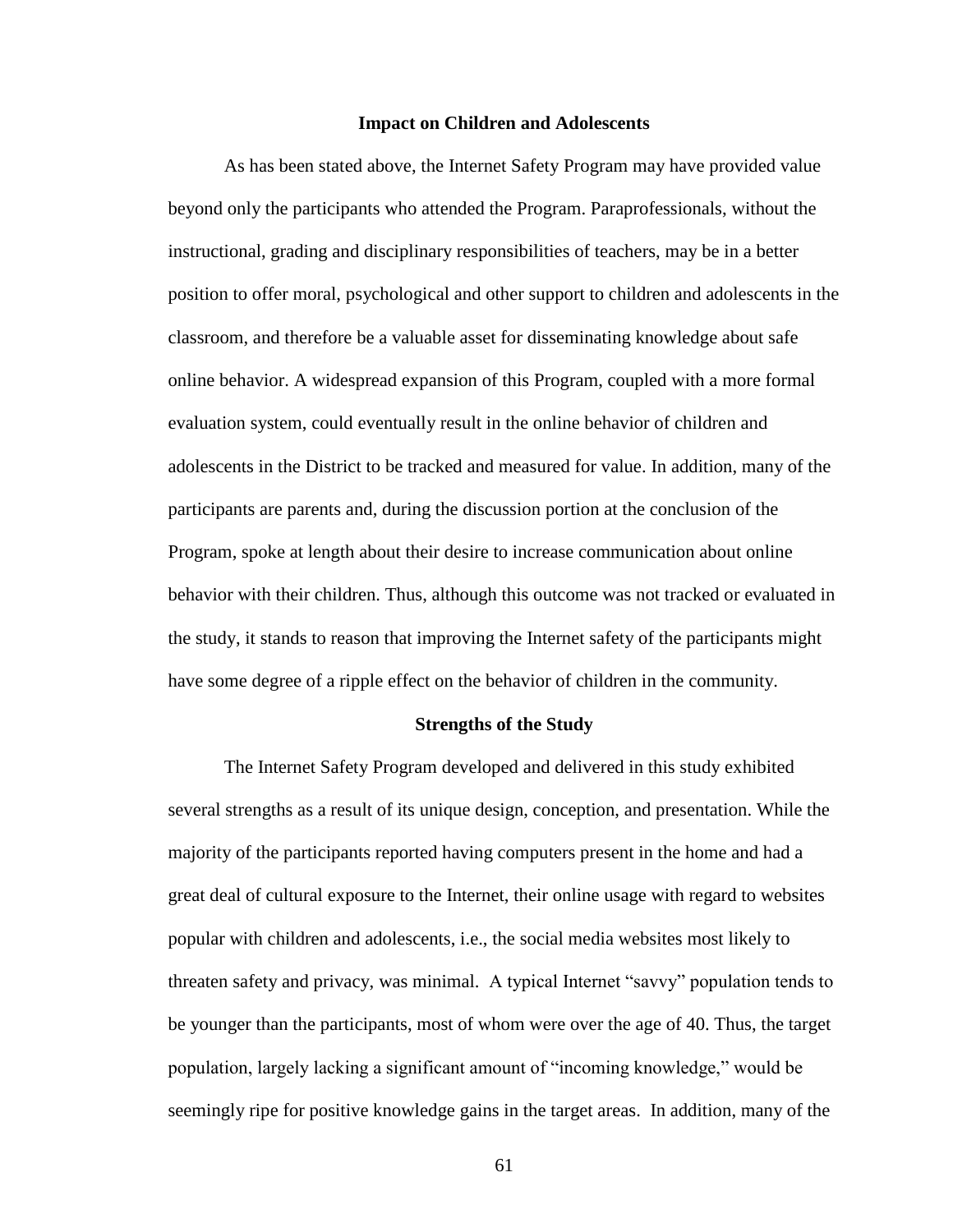participants were motivated not only because the subject matter of Internet safety related to their employment, but had resonance in their personal lives as well. Parents may have had an increased dimension of interest as learned responses may have helped to foster better communication with their children about Internet safety. All these factors all may have contributed to the strength of the study: a population ripe for knowledge attainment and extremely receptive to the content.

Another major strength was the fact that the Internet Safety Program's developer was also the Program's presenter. This provided the participants with the unique opportunity to receive content delivered by someone who possessed intimate and nuanced knowledge of Program content, flow, and message through his own experience and independent development of the Program. It is unlikely that a trained presenter, however high the standardized parameters required by the developer, could be as personally invested in the Program's effectiveness.

#### **Limitations of this Study**

While the dual developer/presenter may have been a strength of this study, it may have served as a limitation as well. While the unique qualities of the presenter, as discussed above, may have been instrumental in goal achievement, such exceptionality may have hindered the ability to ascertain Internet Safety Program effectiveness on a larger scale. To test for statistical significance and effect size of measured goals, many more presentations would have to occur, necessitating that trained presenters, who would more than likely not have the comprehensive knowledge of the Program developer, nor embody the same level of passion for the subject, be responsible for content delivery. Such substitution may introduce a variable, the impact of which is unknown, to Program evaluation.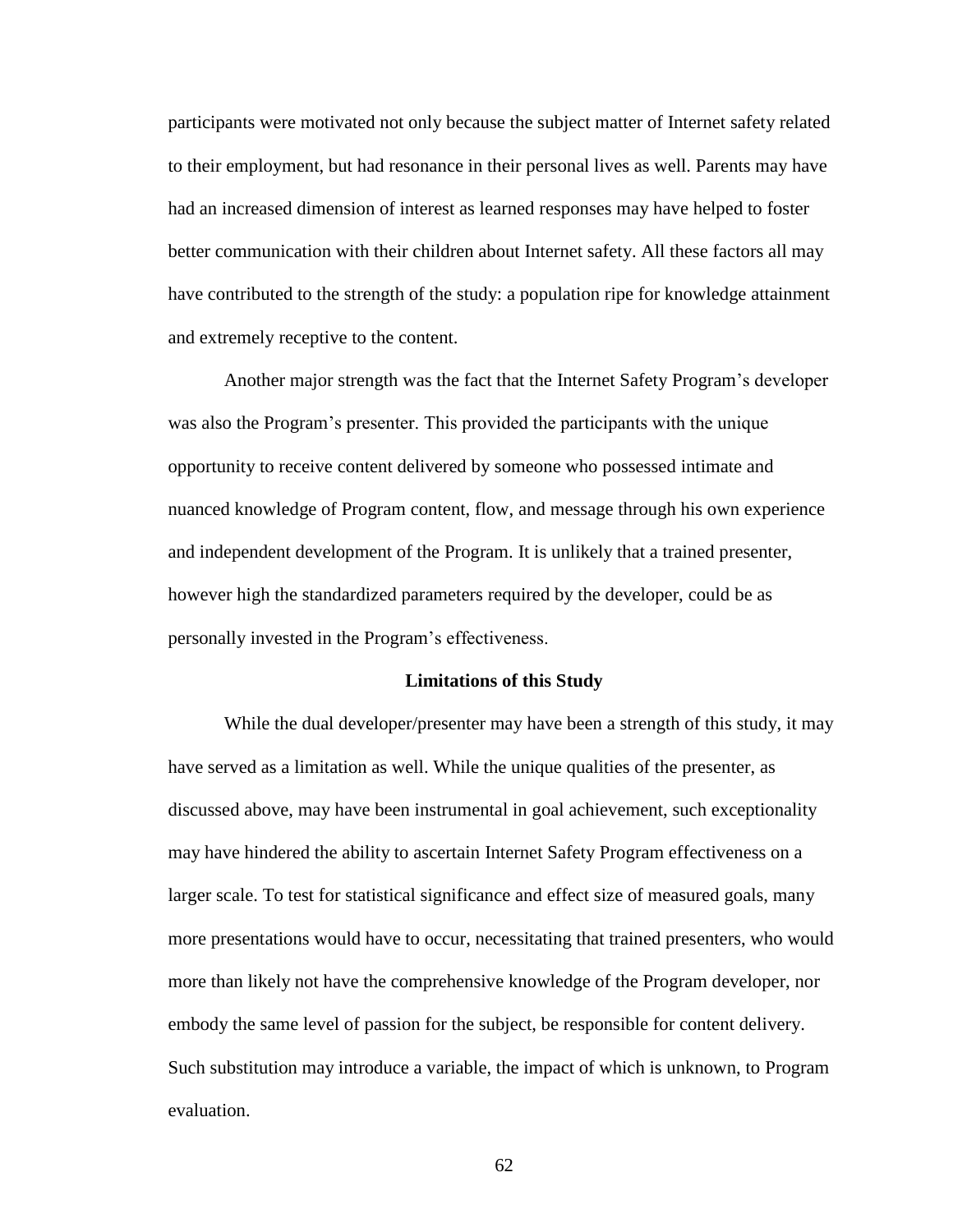After presenting the Internet Safety Program, analyzing the results, and exploring its impact as an exploratory study, two major limitations, attributed to design, implementation, and evaluation, became apparent: the number of participants and needs assessment determination. While the relatively minimal number of participants, or small *n*, fit the parameters of this exploratory study, such a small sample made it difficult for the study to be interpreted as a true representation of any population. A larger number could have provided Program planners or evaluators with a group sufficient to obtain (a) a greater representative sample of a school population, (b) powerful effect size, and (c) statistical significance. Thus, while the descriptive statistics this study produced were helpful in describing outcomes of an exploratory study conducted with these particular individuals, a larger, more standardized and representative sample of participants might have resulted in a more powerful study, the results of which might be extrapolated to a greater universe.

A related issue was that the narrow subject focus of the survey restricted its representativeness as well. While the participants might have provided a valid snapshot of the Internet Safety Program's value for paraprofessionals in the District, paraprofessionals comprise a small segment of the school population. Paraprofessionals and teachers, for example, have different educational backgrounds; occupational requirements; roles within the school; and responsibilities to the students, their families, and the school's administration. The current design might not have equivalent value with students or other school staff members. For example, the simple scope of the study may have been appropriate for the target population, but the evaluation of the Program as having value beyond that of an initial study was severely limited.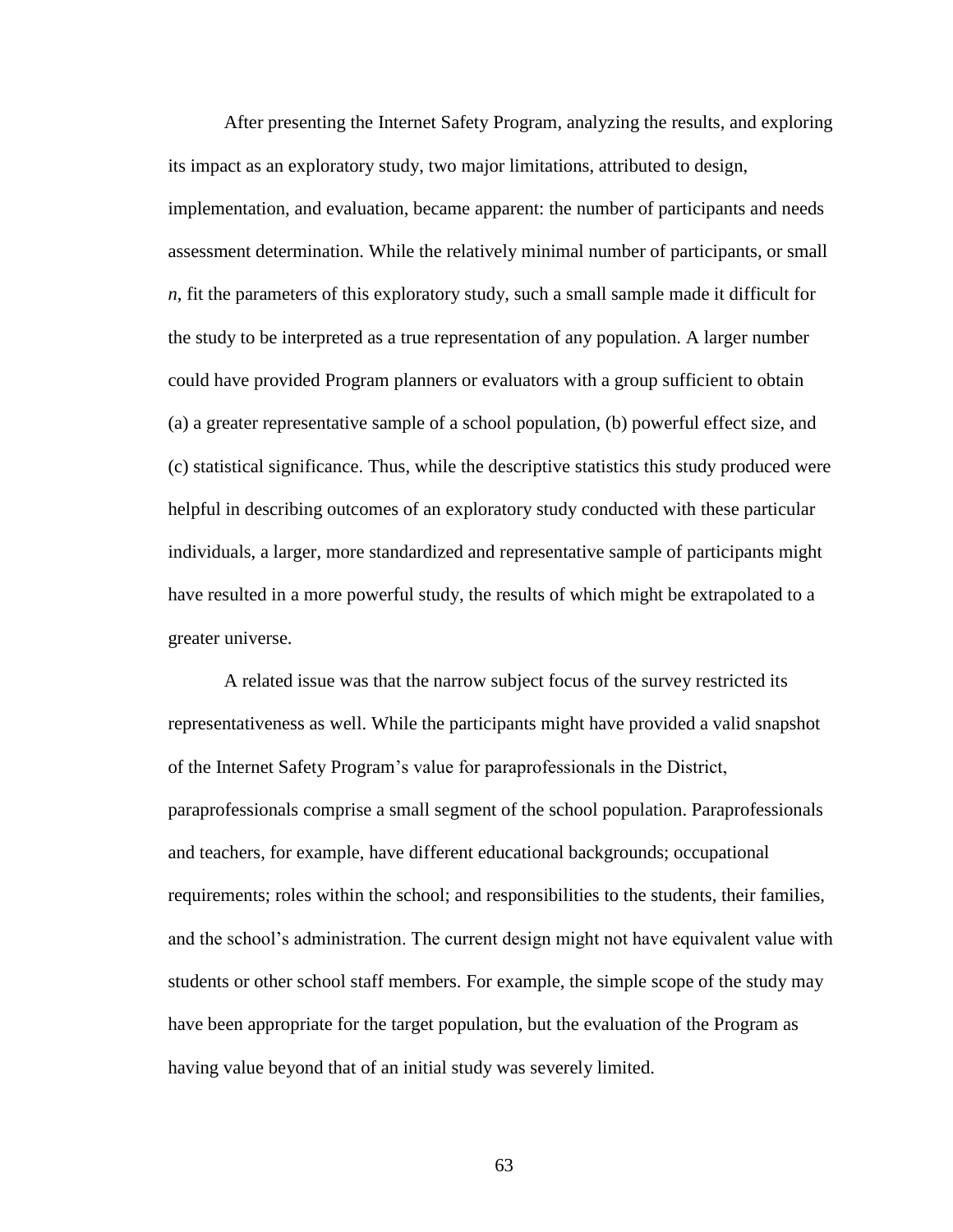In addition to issues arising out of the size and scope of the population, the Internet Safety Program lacked a formal needs assessment, as discussed above, which may have had an impact on analysis of results and goal attainment. A formal process, with its more comprehensive ability of delineation and clarification, could have identified a more standardized and accepted set of needs. Domains of exploration were determined in interviews with a District official, the Director, rather than as a result of formal survey of the entire staff population. While such interviews provided adequate knowledge for the purposes of this study, a more formalized needs assessment would have provided greater confidence in addressing needs, and a streamlined process of clarification of target knowledge domains. The domains in the present study were the functions of the administration's best guesses as to what information was lacking. That process, while not ideal, was nonetheless in accordance with many accepted needs determinations in other empirically supported programs. However, a formal needs assessment would have had far greater potential to produce a more valid set of goals to fill measured needs.

While subjects consistently gained knowledge in most sections, goal attainment was mixed. In some cases, goals were attained with greater ease when participants possessed significant amounts of "incoming knowledge," as such goals could be reached with little need for "learned responses." In that case, the current state of knowledge was the desired state. An example of this could be seen with respect to goal 1: all participants possessed the prior knowledge that a cyberbullying incident must be reported to a superior. A formal needs assessment would have been aware of this prior to Internet Safety Program development, thus allowing more appropriate goals, addressing the true current gaps in knowledge, to be constructed.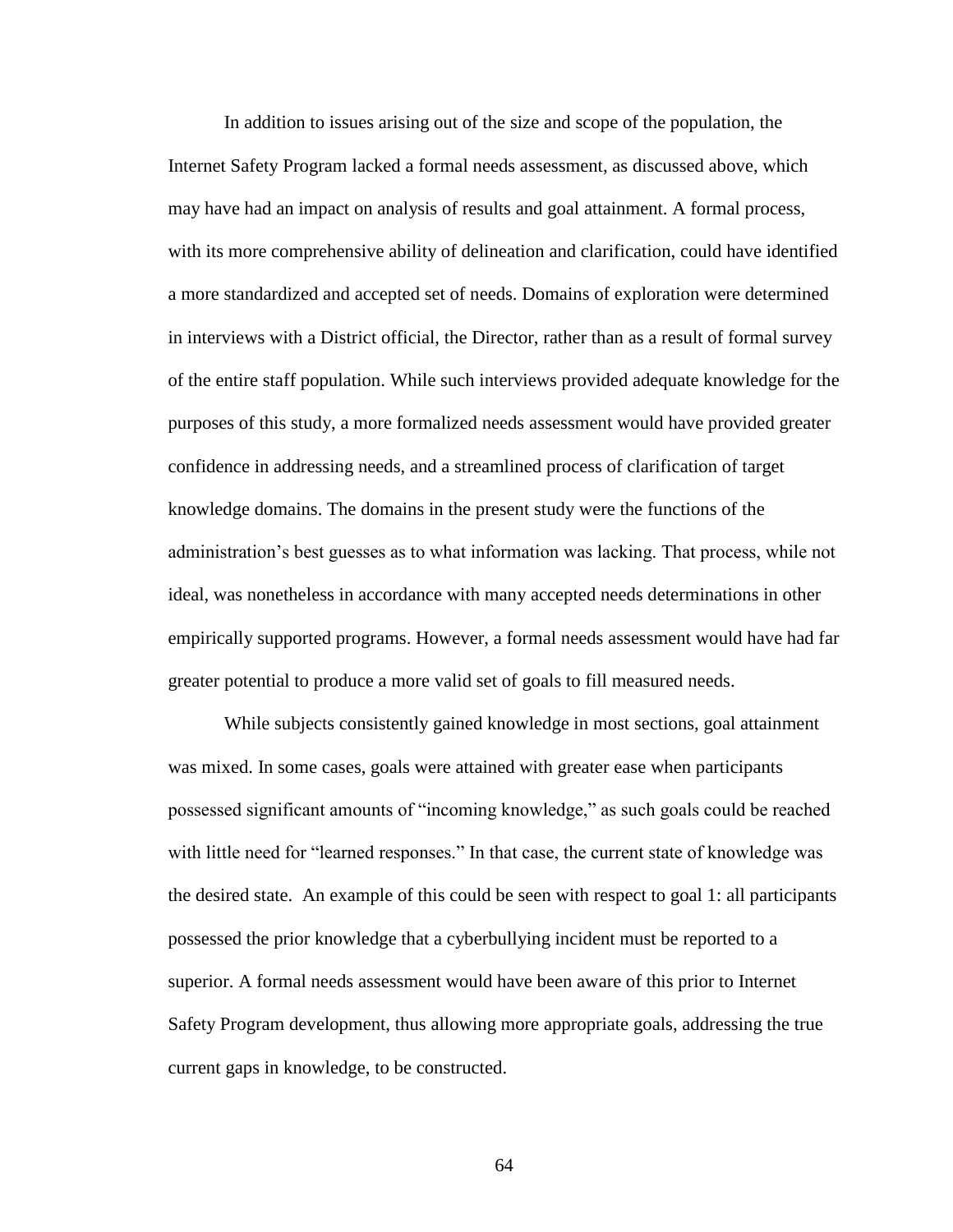#### **Implications and Recommendations**

#### **Implications for Future Research**

After completing the needs assessment, design, presentation, and evaluation of this Internet Safety Program, several issues emerged that could improve the value, efficiency, and richness of the Program in the future. First and foremost, future research should be conducted with significantly increased sample sizes. A larger participant pool (*n*) could (a) facilitate a more detailed statistical analysis, (b) assess for statistical significance and effect size, and (c) greater capture the value provided for the target population.

The goals assessed in the surveys could be reworked for greater specificity in measurement and accuracy in addressing identified need. As was stated above, a formal needs assessment completed through a presurvey with a sample of future participants would have greatly aided in the development of a set of goals that truly captured weaknesses in the target area, i.e., knowledge of Internet safety. Administrative surveys and discussions were valuable components in helping to construct goals during Internet Safety Program development, but were based on informal observations and anecdotal information. A specific survey conducted directly with participants before goal development would have been far more accurate. For example, as discussed above, the first goal achieved an "incoming knowledge" measurement of 100%, signifying that each participant already knew to report a cyberbullying incident. The "desired state of affairs" had been attained in the absence of any training. A formal needs assessment could have accounted for this, adjusting goals to address actual areas of need, instead of corroborating already existing knowledge.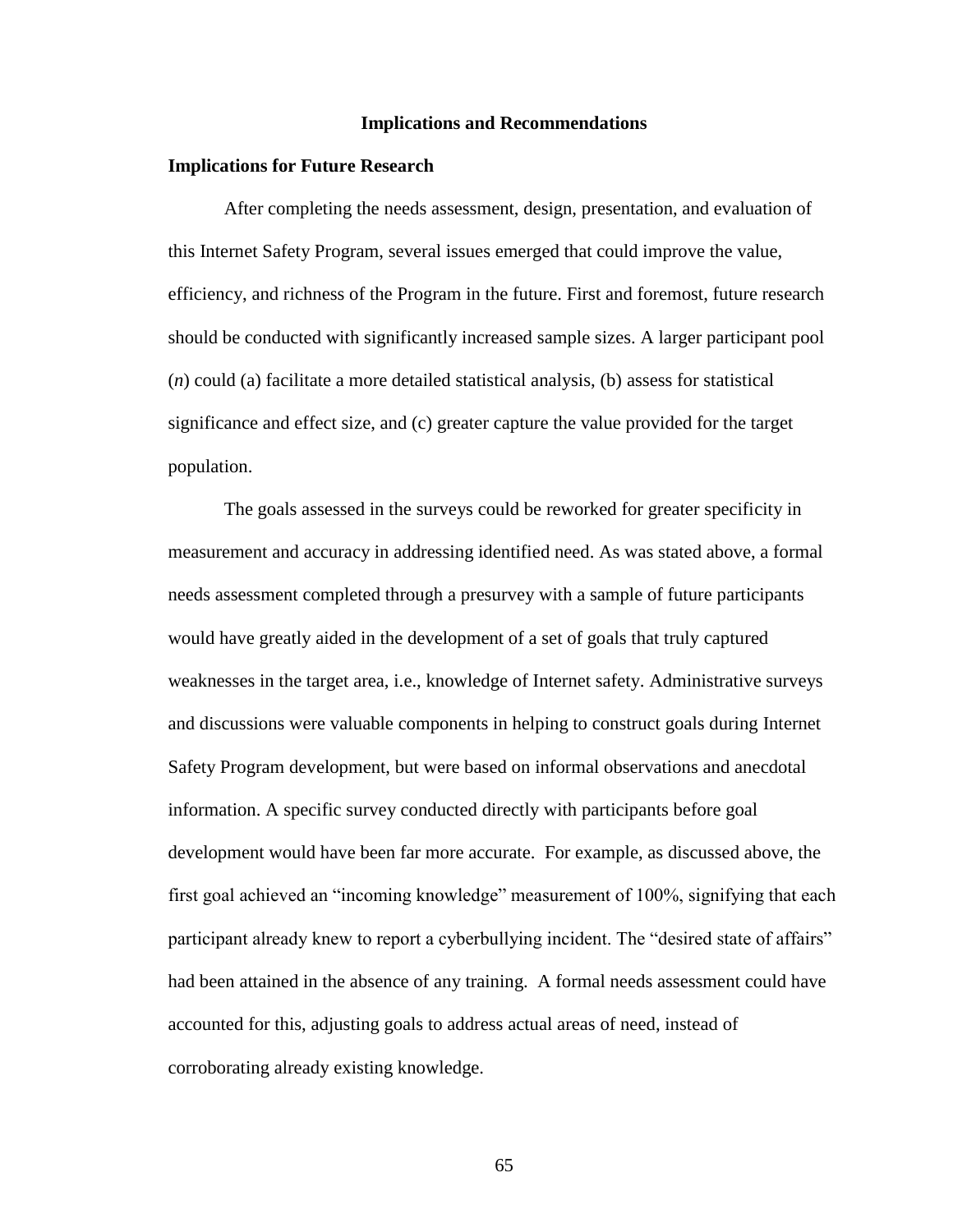In addition, goals could be measured on scales with more precise instruments, like multiple choice responses or a Likert scale. Open-ended responses have their benefits, but when determining whether specific, targeted information was conveyed by a presentation, a more efficient and streamlined measurement system could help analyze data from larger sample sizes and produce more accurate information.

Subject size, scope and breadth could be increased to address specific needs in other populations present in or associated with schools, such as students, parents, teachers, administrative staff, and mental health professionals. Needs assessments could be performed for each group, tailoring the content of presentations to a specific group of participants. Were this to occur, greater value would be provided for the school community and for the Internet Safety Program itself.

One distinct feature of this program's administration was that the Internet Safety Program's developer was also its presenter, as discussed above. This fact, presenting as both a benefit and weakness of the Program, could be mitigated in impact in future research by preparation of a training module built by the developer so as to allow for additional presenters and, thus, expand the Program. Such training module would conform presentations to a uniformly high standard.

For the purposes of this exploratory study, the Internet Safety Program was presented and assessed largely in a vacuum. A variety of sources supported its development, including (a) accepted standards and practices presented in the program *NetSmartz* and supplemented by information from the Cyberbullying Research Center and the National Society for the Prevention of Cruelty to Children, (b) the enthusiastic knowledge of the presenter, and (c) discussions with a District decision maker. It would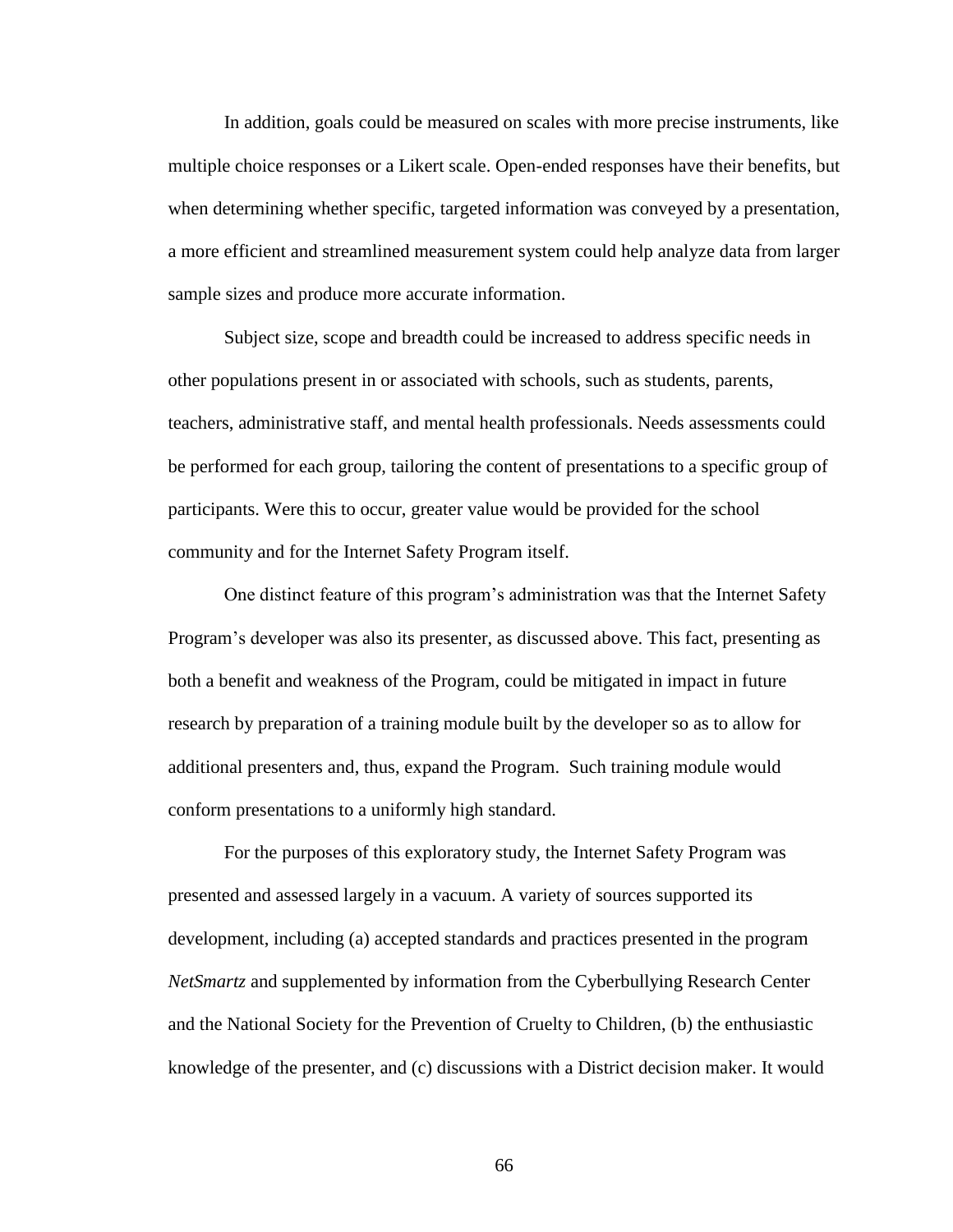be helpful to compare the Program's value with older, more widely used and accepted programs, such as *NetSmartz*, so that Program content could be modified, if needed.

Changes in the school population could be tracked as well in order that those students who are in particular need of training in Internet safety, but whose connection to the Internet Safety Program is only peripheral in the form of interaction with prior participants, could be identified. This might be accomplished through reference to school behavioral and disciplinary records, police reports related to Internet issues, and formal reports related to cyberbullying that fall into the harassment, intimidation, and bullying categories addressed by state legislation. This information could be tracked over time to compare how the establishment of a standardized Internet safety program could affect behavioral change in its participants, and whether those changes can be evidenced in the school and/or larger community. These factors could be analyzed longitudinally to account for the Program's impact on the population of participants and its value with the larger numbers who might benefit from its peripheral influence.

An extremely important component during the conceptualization and development phases of the Internet Safety Program was the prospect of emotional response and connection with the audience through the powerful images and messages that would be presented. However, during the later phase of Program development, planning for evaluation and capturing programmatic value, the focus shifted to analyzing information presented by participants in the specific goal areas. It would be interesting to discover whether a deeper emotional connection to the material fosters a greater level of attention and care on the part of Program participants. The ability to measure emotional response through a scale or survey question could help support the Program's value when compared against other standalone, existing Internet safety programs. A measure to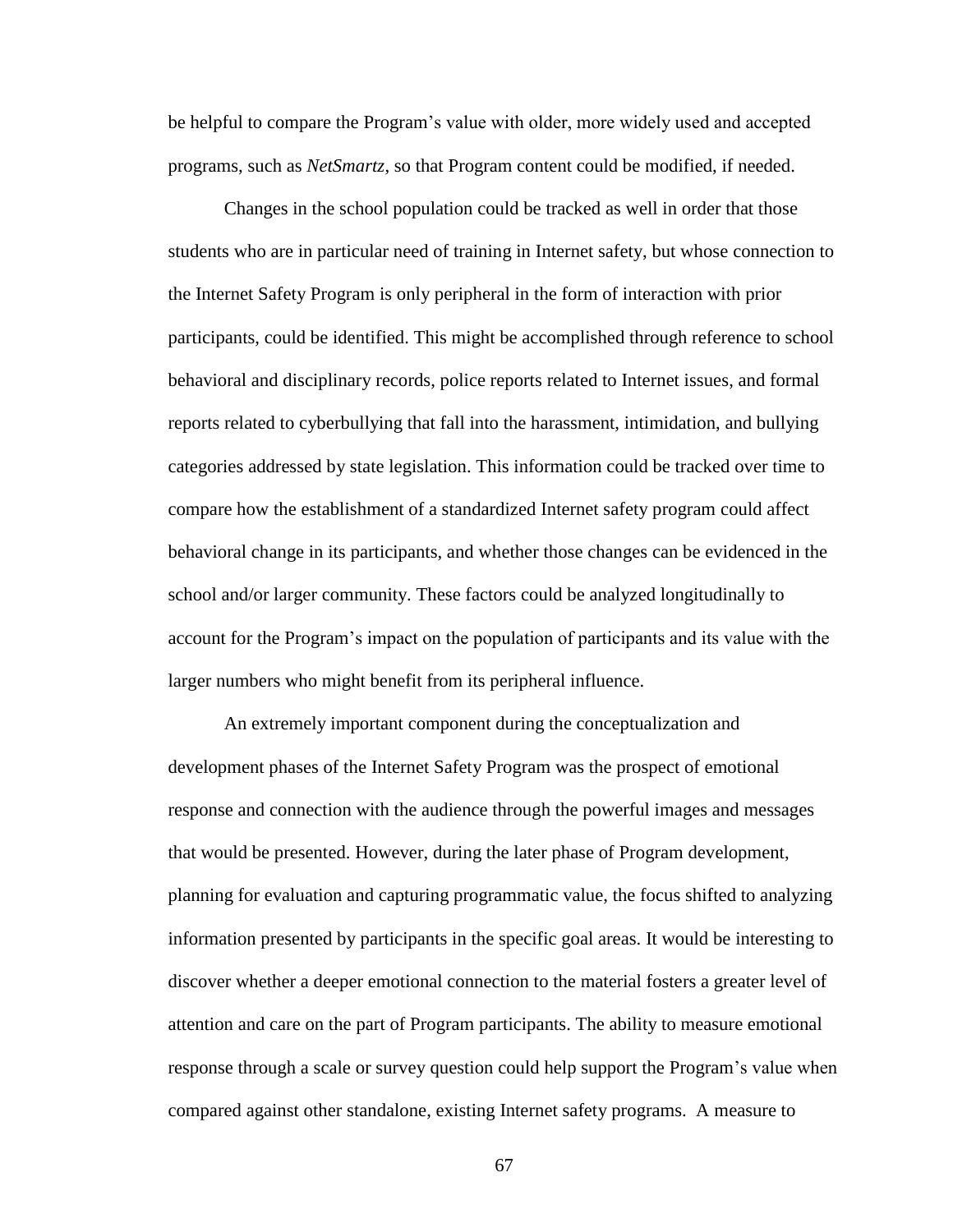account for the emotional response of participants could be extremely effective in future program iterations and analysis.

### **Implications for Future Trainings**

In expanding upon the concept of developing a formalized training module that could standardize the deliverance of future programs by more than one presenter, as discussed above, knowledge gained from prior presentations of the Internet Safety Program could be incorporated into the training module to help create a standard of practice that provides the greatest programmatic value. These might include updated information for existing topics, adding new topics when relevant, and structural improvements, i.e., better flow. Such training could include provisions for tailoring the Internet Safety Program to meet the needs of specific populations, so that language, content, and other elements may be adapted for each group of participants, whether it be students, teachers, parents, or administrative personnel.

There must also be a degree of flexibility so that a presenter can respond to a situation that may be relevant to Internet Safety Program goals and of vital concern to participants, but absent from a training module. For example, while the focus of the developed Program, as a District-approved in-service activity, was to address Internet safety issues faced by paraprofessionals working with students, it was evident during the discussion phase that the participants, as parents, were extremely invested in Internet safety as it related to their own children. An ability to pivot to focus on participants' relevant concerns not only improves the connection between presenter and participants, but encourages them to feel as though the Program has resonance in their lives. An additional example of the importance of flexibility arose when the participants expressed great interest in news stories related to presentation content. The researcher obliged with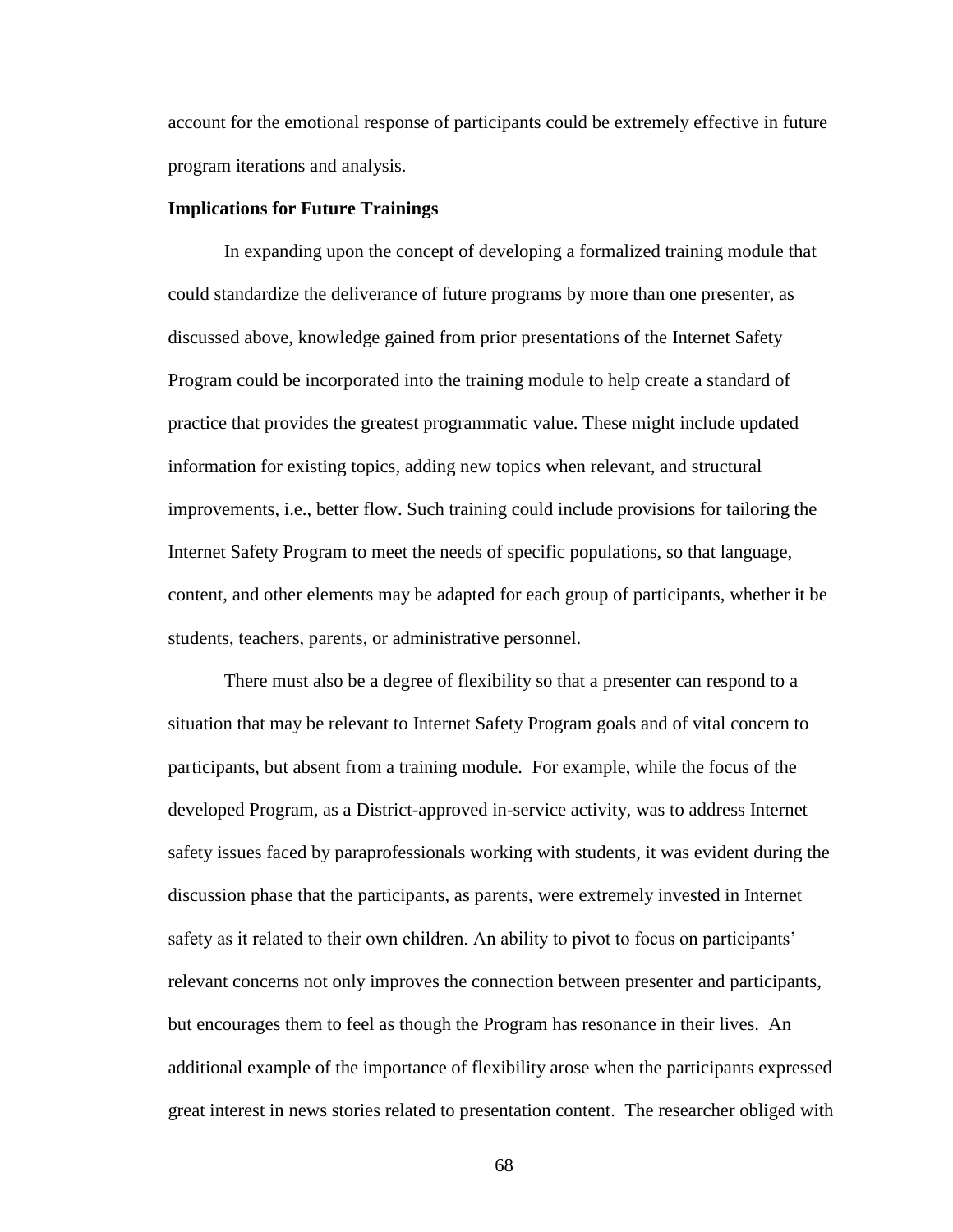a quick overview of the interplay between those current events and the need for safe and private online practices.

### **Implications for Future Internet Safety Program Dissemination**

While this Internet Safety Program has only been delivered to one target population, this presentation, as well past presentations of earlier Internet safety programs elicited a number of requests for more information. Frequently, the researcher is requested to repeat the Program to additional audiences, i.e., classrooms, assemblies, or parents. These examples, while anecdotal, indicate that a great deal of need may exist for widespread expansion and dissemination of such a program. Exploring that need could expose untapped potential in other school districts, communities, or even states for standardized and powerful Internet safety programming.

Were this expansion to occur, more standardized and complete needs assessments must be included so that the content is appropriate for the target population concerned. For example, the needs of a school district other than R may not align with R's. Thus, the Internet safety program would have to be varied and flexible enough to accommodate fluctuations in need. In addition, as the realm of Internet safety is extremely elastic and unusually sensitive to cultural trends and technological advances, great care would need to be taken to ensure that the topics covered remain current and relevant, Thus, provisions for revisions would have to be developed so that such information is disseminated as it is known. In addition, presenters would be required to be informed regarding the constant evolution of Internet safety, placing on the researcher/developer the responsibility to disseminate all material related to technological advances and local trends in the area. Given the ever-evolving online threats and dangers, the need for Internet safety programs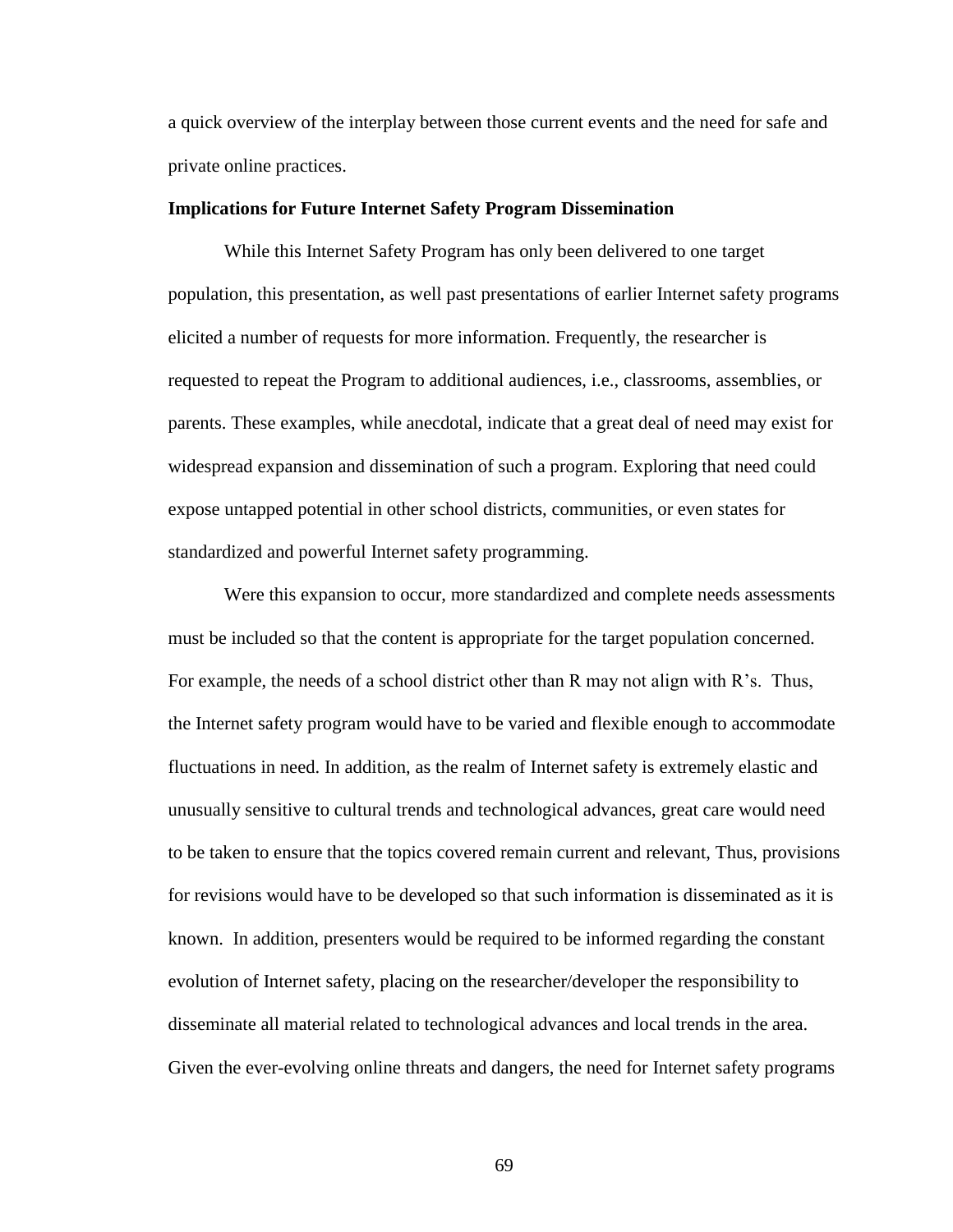is not likely to be obsolete any time soon and a program that can keep pace with such challenges will be valuable to many populations.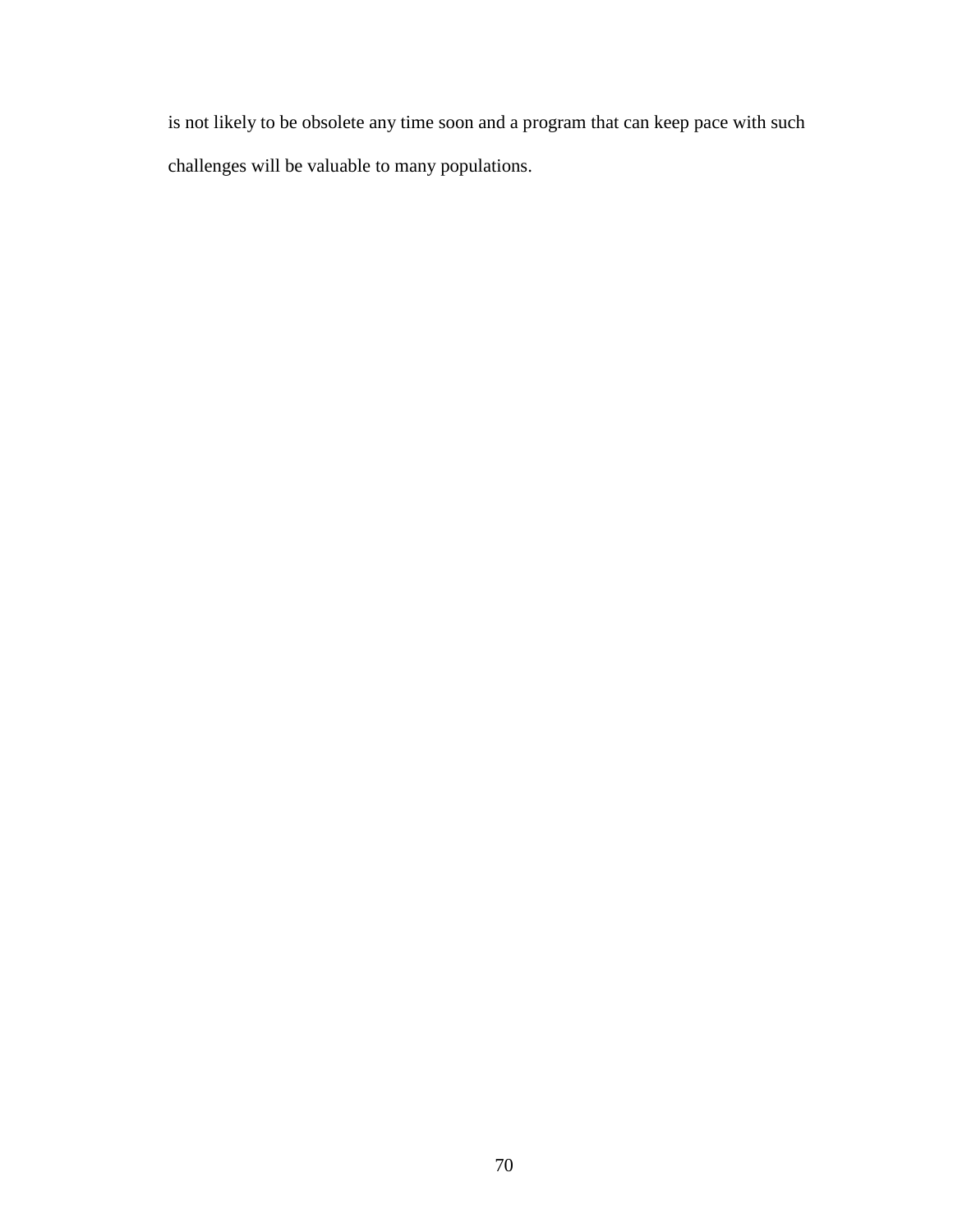#### References

Acohido, B. (2011). Facebook tracking is under scrutiny. *USA Today*. Retrieved from http://usatoday30.usatoday.com/tech/news/story/2011-11-15/facebook-privacytracking-data/51225112/1

Anti-Bullying Bill of Rights Act, P.L. 122 § N.J.S.A. 18A:37-13 (2010, Amended 2012).

Aston, H., & Brzyska, B. (2012). *Protecting children online: Teachers' perspectives on eSafety*. Milton Keynes: Vital. Retrieved from http://www.nfer.ac.uk/publications/95001/95001.pdf

- Atkinson, C., & Newton, D. (2010). Online behaviours of adolescents: Victims, perpetrators, and Web. 2.0. *Journal of Sexual Aggression, 16*(1), 107-120.
- Brookshire, M., & Maulhardt, C. (2005). Evaluation of the Effectiveness of the NetSmartz Program: A Study of Maine Public Schools. Retrieved from www.netsmartz.org/sitecore/content/Netsmartz/~/media/Netsmartz/Pdf/gw\_evalu ation.ashx
- Chibnall, S.; Wallace, M.; Leicht, C., & Lunghofer, L. (2006, January). *I-Safe evaluation*. Retrieved from https://www.ncjrs.gov/pdffiles1/nij/grants/213715.pdf
- Common Sense Media (2012, 2013). *Privacy and internet safety*. Retrieved from https://www.commonsensemedia.org/privacy-and-internet-safety

Common Sense Media (2015). *Our mission*. Retrieved from https://www.commonsensemedia.org/about-us/our-mission#about-us

David-Ferdon, C., & Hertz, M. (2007). Electronic media, violence, and adolescents: An emerging public health problem. *Journal of Adolescent Health, 41*(6), Supplement: S1-S5.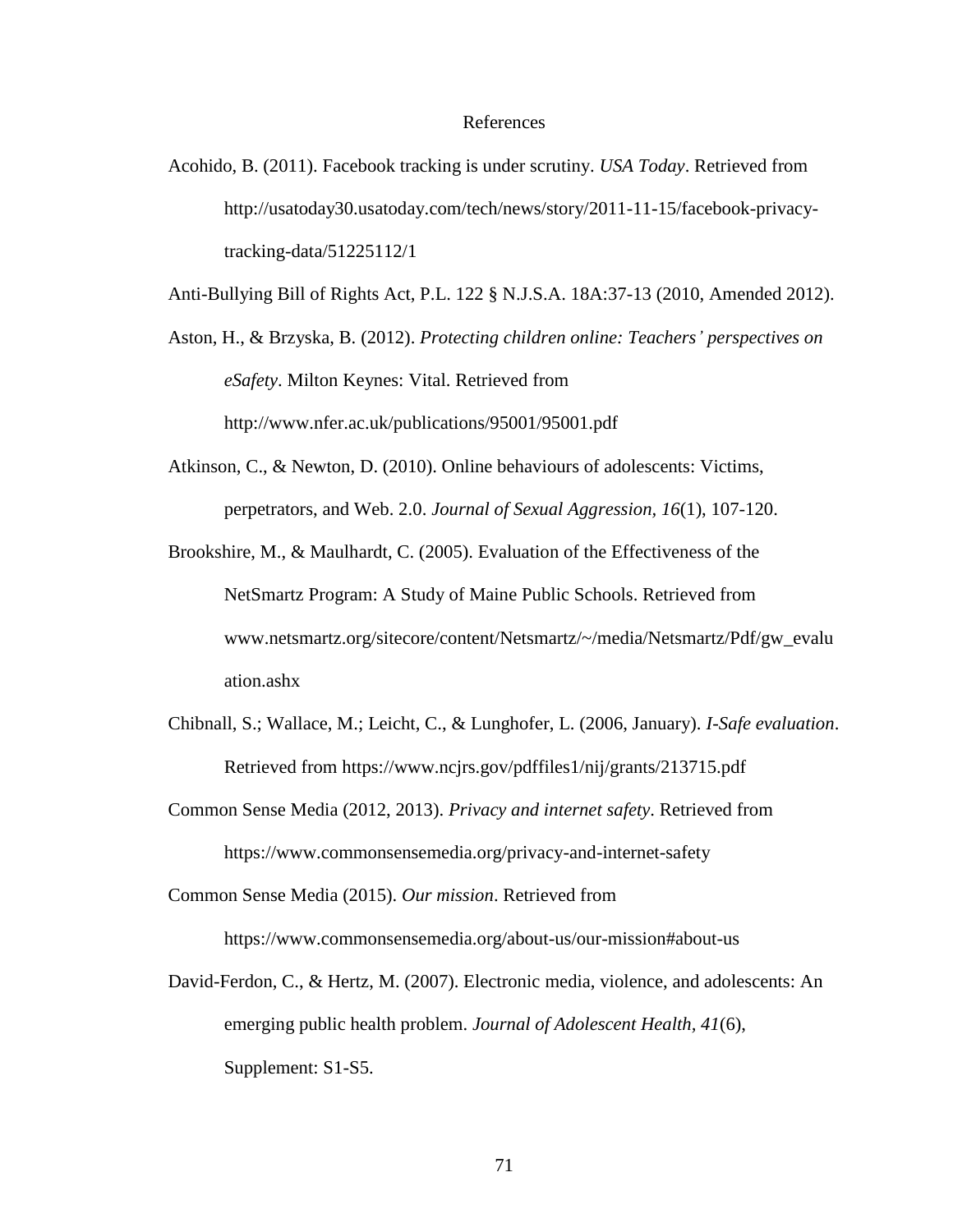Department for Children, School and Families (2010). *Working together to safeguard children: A guide to inter-agency working to safeguard and promote the welfare of children*. London: DCSF. Available from https://www.education.gov.uk/publications/eOrderingDownload/00305- 2010DOM-EN.pdf

- Dombrowski, S., Gischlar, K., & Durst, T. (2007). Safeguarding young people from cyber pornography and cyber sexual predation: A major dilemma on the internet. *Child Abuse Review, 16*(2), 153-170.
- Duff, R., & Leggett, S. (2012). *Trends in media use*. UK Council for Child Internet Safety. London: Childwise Research, RH28. Retrieved from http://www.saferinternet.org.uk/content/childnet/safterinternetcentre/downloads/R esearch\_Highlights/UKCCIS\_RH\_28\_Childwise.pdf
- Hart Research Associates (2012). *The online generation gap: Contrasting attitudes and behaviors of parents and teens*. Family Online Safety Institute. Retrieved from http://safekids.com/pdfs/fosireport2012.pdf
- Hinduja, S., & Patchin, J. W. (2008). Cyberbullying: An exploratory analysis of factors related to offending and victimization. *Deviant Behavior, 29*(2), 129-156.
- Hinduja, S., & Patchin, J. W. (2009). *Bullying beyond the schoolyard: Preventing and responding to cyberbullying.* Thousand Oaks, CA: Sage Publications.
- Hinduja, S., & Patchin, J. W. (2010). *Cyberbullying research.* Cyberbullying Research Center. Retrieved 2015 from www.cyberbullying.us
- Hinduja, S., & Patchin, J. W. (2013, 2015). *Cyberbullying facts.* Cyberbullying Research Center. Retrieved 2013, 2015 from www.cyberbullying.us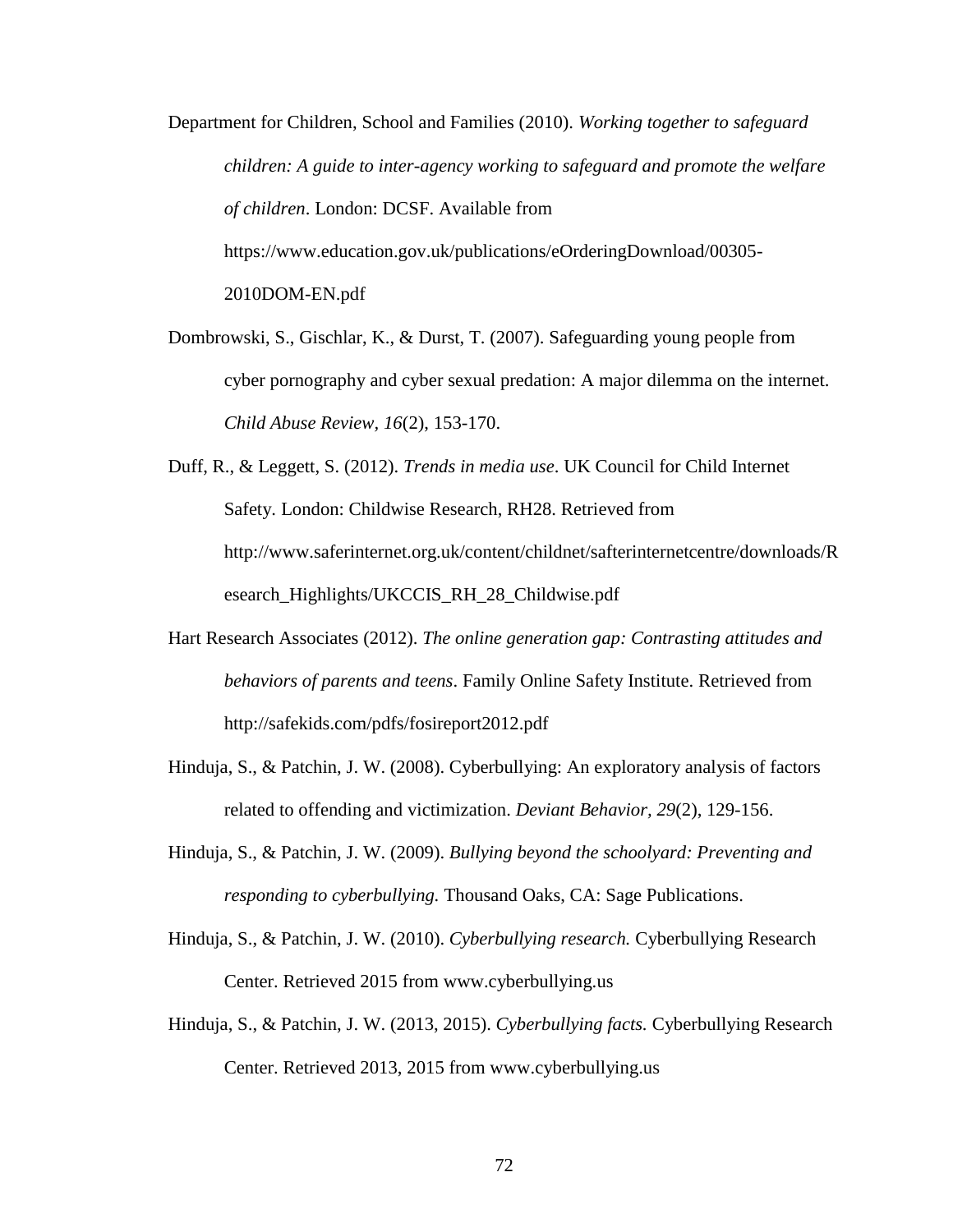- i-SAFE Inc. (2012). *i-SAFE, The leader in e-safety education*. Retrieved from http://www.isafe.org/
- i-SAFE Inc. (2012a). *i-SAFE, The leader in e-safety education*. Retrieved from http://www.isafe.org/about

Jones, L., Mitchell, K., & Finkelhor, D. (2013). Online harassment in context: Trends from three youth internet safety surveys (2000, 2005, 2010). *Psychology of Violence, 3*(1), 53-69. Retrieved from

http://www.unh.edu/ccrc/pdf/Online%20Harassment%20in%20Context.pdf

- Juvonen, J., & Gross, E. F. (2008). Extending the school grounds?—Bullying experiences in cyberspace. *Journal of School Health, 78*, 496–505.
- Kam, K. (2014). *4 Dangers of the Internet, WebMD Feature*. Retrieved from http://www.webmd.com/parenting/features/4-dangers-internet

Kessel-Schneider S., O'Donnell, L., Stueve, S., & Coulter, R. W. S. (2012).

- Cyberbullying, school bullying, and psychological distress: A regional census of high school students. *American Journal of Public Health*, *102*(1), 171.
- Lazuras, L., Pyzalksi, J., Barkoukis, V., & Tsorbatzoudis, H. (2013). A process model of cyberbullying in adolescence. *Computers in Human Behavior, 29*(3), 881.

Livingstone, S., & Davidson, J. (2013). *Child online safety: Summary of recent research findings*. UK Council for Child Internet Safety. Retrieved from http://www.saferinternet.org.uk/content/childnet/safterinternetcentre/downloads/R esearch\_Highlights/Child\_Online\_Safety\_- \_Summary\_of\_Recent\_Research\_Findings.pdf

Livingstone, S., & Palmer, T. (2012). *Identifying vulnerable children online and what strategies can help them*. London: UK Safer Internet Centre.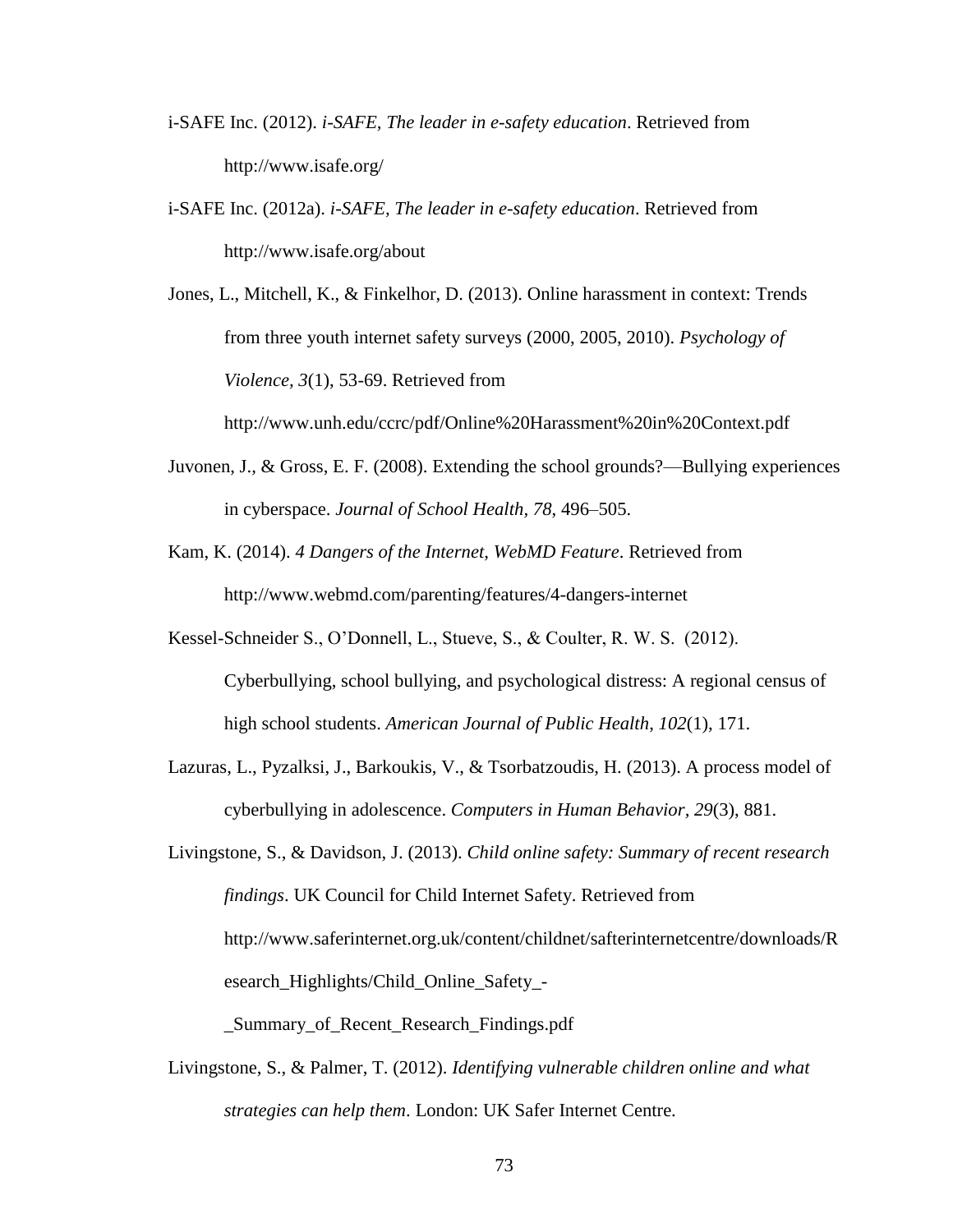Malware [Def. 1]. (n.d.). In *Oxford's US English Dictionary*. Oxford University Press. Retrieved January 15, 2015, from http://www.oxforddictionaries.com/us/definition/american\_english/malware?searc hDictCode=all

McAfee (2014). *Teens and the screen study*. Retrieved from http://blogs.mcafee.com/consumer/teens-and-screens

Miller, C., & Sengupta, S. (2013) Selling secrets of phone users to advertisers. *The New York Times*. Retrieved from

http://www.nytimes.com/2013/10/06/technology/selling-secrets-of-phone-usersto-advertisers.html?pagewanted=all&\_r=0

- National Center for Missing & Exploited Children (2012). *NetSmartz internet safety presentation: Educate parents & communities*. NetSmartz Workshop. Retrieved from http://www.netsmartz.org/Presentations
- National Center for Missing & Exploited Children (2012a). *About us*. NetSmartz Workshop. Retrieved from http://www.netsmartz.org/Overview/AboutUs
- New Jersey Department of Education (2015). *Keeping our kids safe, healthy & in school: Harassment, intimidation, and bullying (HIB)*. Retrieved from http://www.state.nj.us/education/students/safety/behavior/hib/

The National Campaign to Prevent Teen and Unplanned Pregnancy. (2008). *Sex and tech: Results from a survey of teens and young adults*. Retrieved from http://thenationalcampaign.org/sites/default/files/resource-primarydownload/sex\_and\_tech\_summary.pdf

National Society for the Prevention of Cruelty to Children (2011). *Safe network: Safe activities for everyone*. Retrieved from http://www.safenetwork.org.uk/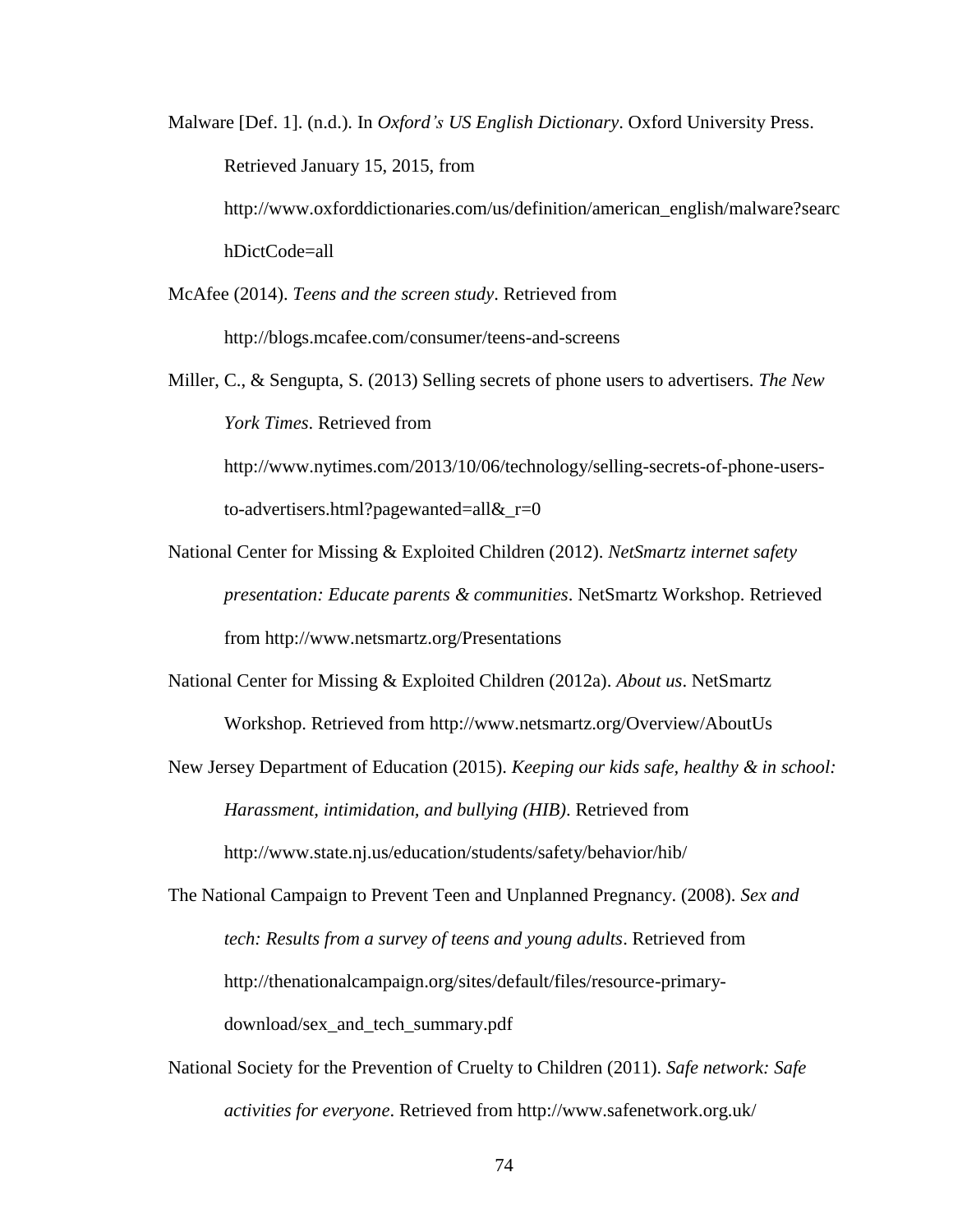National Society for the Prevention of Cruelty to Children (2012). *Children, young people and "sexting": Summary of a qualitative study*. London: NSPCC.

National Society for the Prevention of Cruelty to Children (2015). *Keeping children safe online*. London: NSPCC. Retrieved from

http://www.nspcc.org.uk/Inform/trainingandconsultancy/learningresources/keepin g-children-safe-online\_wda90164.html

- National Society for the Prevention of Cruelty to Children (2015a). *Child protection course: An introduction.* London: NSPCC. Retrieved from http://www.nspcc.org.uk/what-you-can-do/get-expert-training/child-protectionintroduction/
- Olweus, D. (1994). Bullying at school: Basic facts and effects of a school based intervention program. *Journal of Child Psychology and Psychiatry, 35*(7), 1171- 1190.

Phishing [Def. 1]. (n.d.). In *Oxford's US English Dictionary*. Oxford University Press. Retrieved January 15, 2015 from http://www.oxforddictionaries.com/us/definition/american\_english/phishing?searc

hDictCode=all

Prensky, M. (2001). Digital natives, digital immigrants. *On the Horizon, 9*(5). Retrieved from http://www.marcprensky.com/writing/Prensky%20- %20Digital%20Natives,%20Digital%20Immigrants%20-%20Part1.pdf

Priebe, G., Mitchell, K. J., & Finkelhor, D. (2013). To tell or not to tell? Youth's responses to unwanted internet experiences. *Cyberpsychology: Journal of Psychosocial Research on Cyberspace, 7*(1), article 6.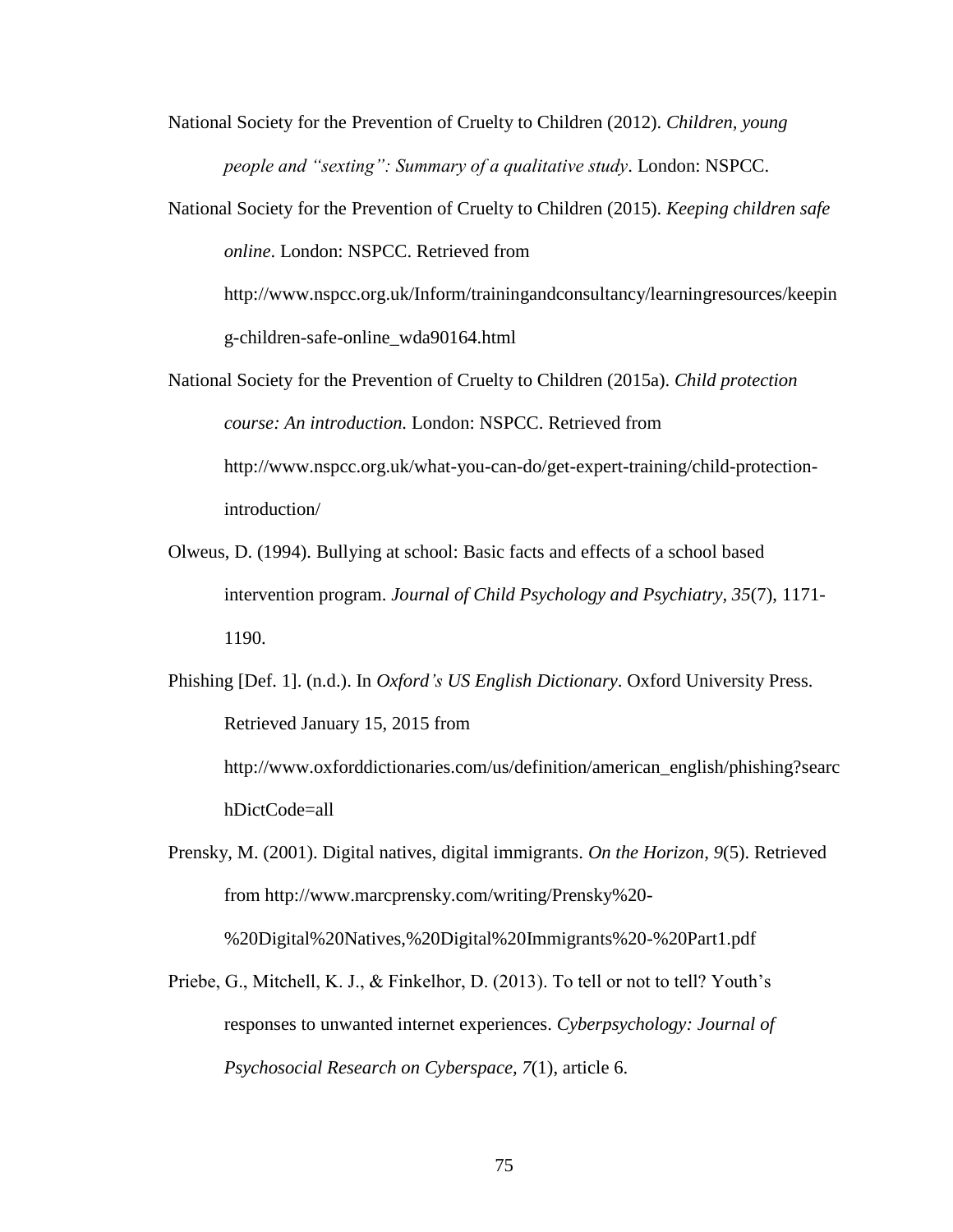Rafferty, R., & Vander Ven, T. (2014). "I hate everything about you": A qualitative examination of cyberbullying and on-line aggression in a college sample. *Deviant Behavior, 35*(5), 364.

Ringrose, J., Gill, R., Livingstone, S., & Harvey, L. (2012). *A qualitative study of children, young people and "sexting": A report prepared for the NSPCC*. London: NSPCC. Retrieved from http://www.nspcc.org.uk/globalassets/documents/research-reports/qualitativestudy-children-young-people-sexting-report.pdf

- Sticca, F., Ruggieri, S., Alsaker, F., & Perren, S. (2013). Longitudinal risk factors for cyberbullying in adolescence. *Journal of Community & Applied Social Psychology*, *23*(1).
- Smith, C., & Warner, H. (2013). *E-safety in schools - The results of the London e-safety survey and the impact on schools*. The London Grid for Learning Esafety Board. Retrieved from

http://files.lgfl.net/eSafety/Survey/LGFL%20Esafety%20Survey%20Report%202 013%20%28full%20version%20with%20Exec%20Summary%29.pdf

- Snakenborg, J., Acker, R., & Gable, R. (2011). Cyberbullying: Prevention and intervention to protect our children and youth. *Preventing School Failure: Alternative Education for Children and Youth, 55*(2), 88-95.
- Strohmaier, H., Murphy, M., & DeMatteo, D. (2014). Youth sexting: Prevalence rates, driving motivations, and the deterrent effect of legal consequences. *Sexuality Research and Social Policy, 11*(3), 245-255.
- UK Council for Child Internet Safety. (2013a). *About*. UK Safer Internet Centre. Retrieved from http://www.saferinternet.org.uk/about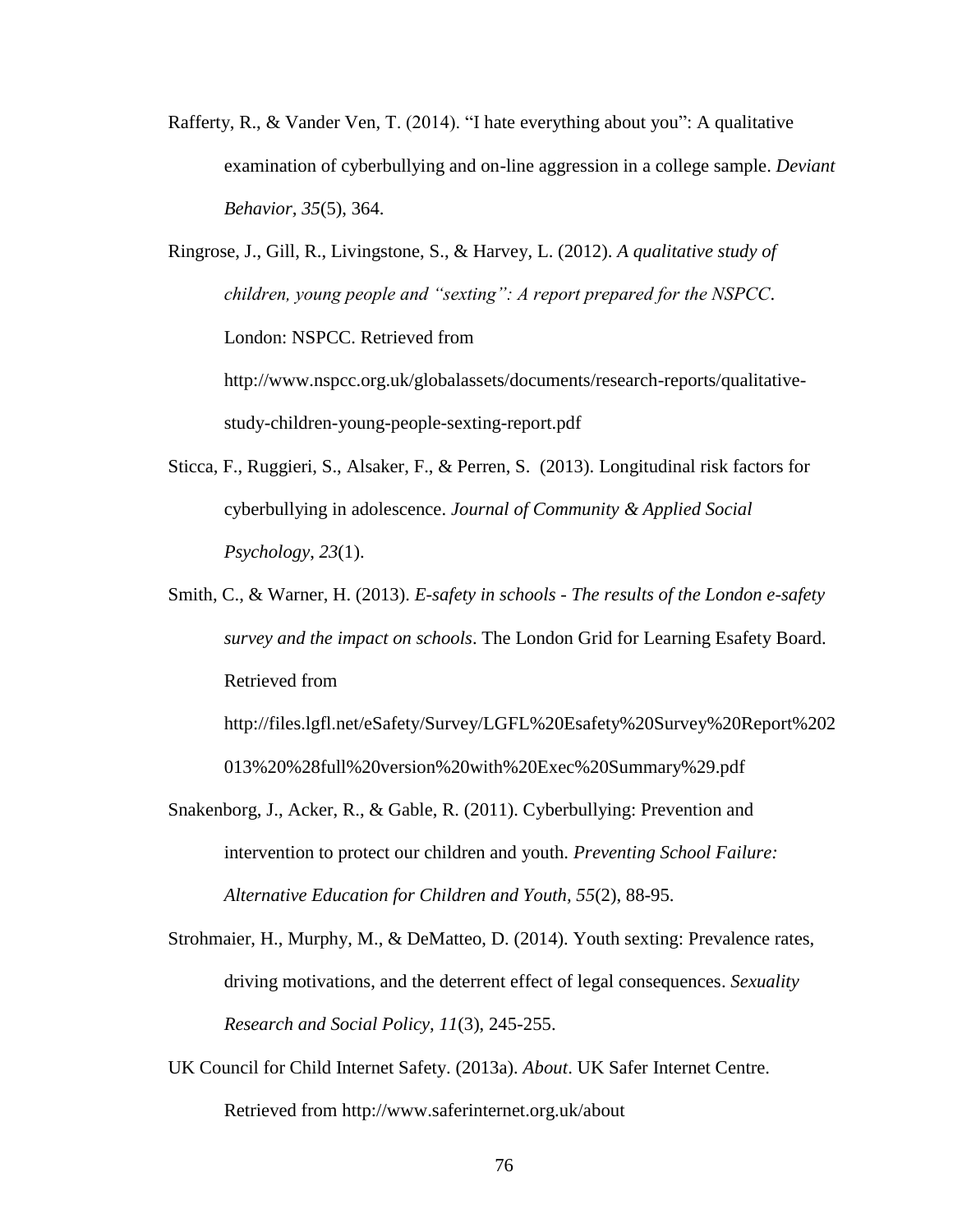- UK Council for Child Internet Safety. (2013b). *Research highlights series: UKCCIS evidence group*. UK Safer Internet Centre. Retrieved from http://www.saferinternet.org.uk/content/childnet/safterinternetcentre/downloads/R esearch\_Highlights/Introduction\_to\_the\_Research\_Highlight\_series.pdf
- UK Council for Child Internet Safety. (2013c). *Research: Research summaries from the evidence group of the UK Council for Child Internet Safety*. UK Safer Internet Centre. Retrieved from http://www.saferinternet.org.uk/research
- Whittle, H., Hamilton-Giachritsis, C., & Beech, A. (2013). Victims' voices: The impact of online grooming and sexual abuse. *University Journal of Psychology, 1*(2),59- 71. Retrieved from http://www.hrpub.org/download/201308/ujp.2013.010206.pdf
- Whittle, H., Hamilton-Giachritsis, C., Beech, A., & Collings, G. (2013). A review of online grooming: Characteristics and concerns. *Aggression and Violent Behavior, 18*, 62-70.
- Zur, O. & Zur, A. (2011). *On digital immigrants and digital natives: How the digital divide affects families, educational institutions, and the workplace*. Zur Institute - Online Publication. Retrieved on month/day/year from http://www.zurinstitute.com/digital\_divide.html.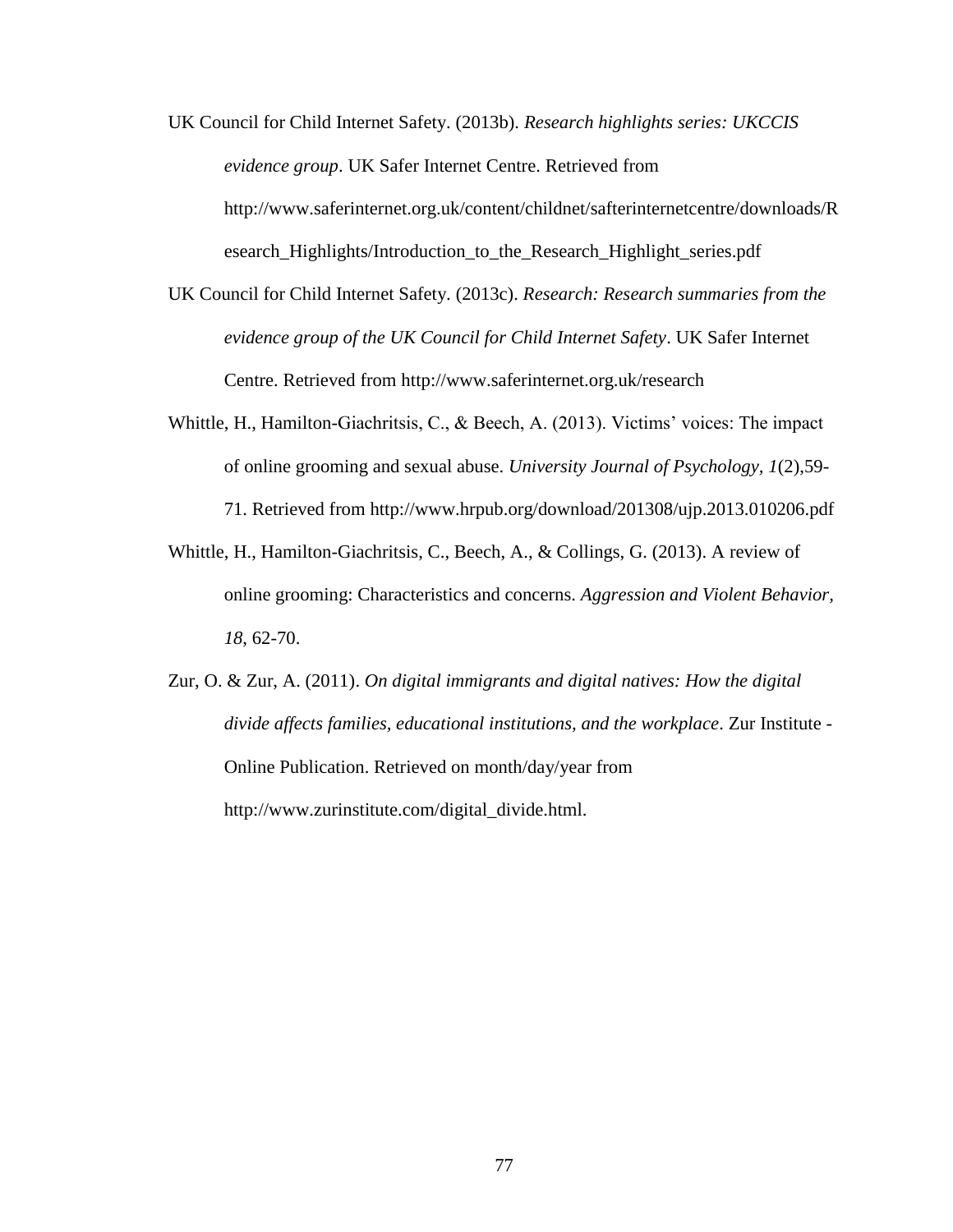## Appendix A

# **Program Procedure and Materials**

- 1. Preprogram stage
	- a. Emails disseminated to target population informing of program
	- b. Information about program posted on the school district's website
- 2. Program preparatory stage
	- a. Enter designated classroom one hour prior to program start time
	- b. Set up equipment
		- i. Plug in and turn on laptop, load internet safety program in Microsoft PowerPoint
		- ii. Connect to internet and prepare online components
		- iii. Plug in and test speakers, microphone, and amplifier
- 3. Program introduction (12-12:35pm)
	- a. Consent forms handed out, completed, and collected
	- b. Program survey handed out, completed, and collected
	- c. PowerPoint program commenced, introduction slides presented to paraprofessionals
- 4. Internet safety program, phase I: Staying safe and private online (12:35-12:50pm)
	- a. Presentation of corresponding PowerPoint slides
	- b. Index cards used by presenter to orally deliver program
- 5. Internet safety program, phase II: Specific dangers that exist online (12:50- 1:15pm)
	- a. Presentation of corresponding PowerPoint slides
	- b. Index cards used by presenter to orally deliver program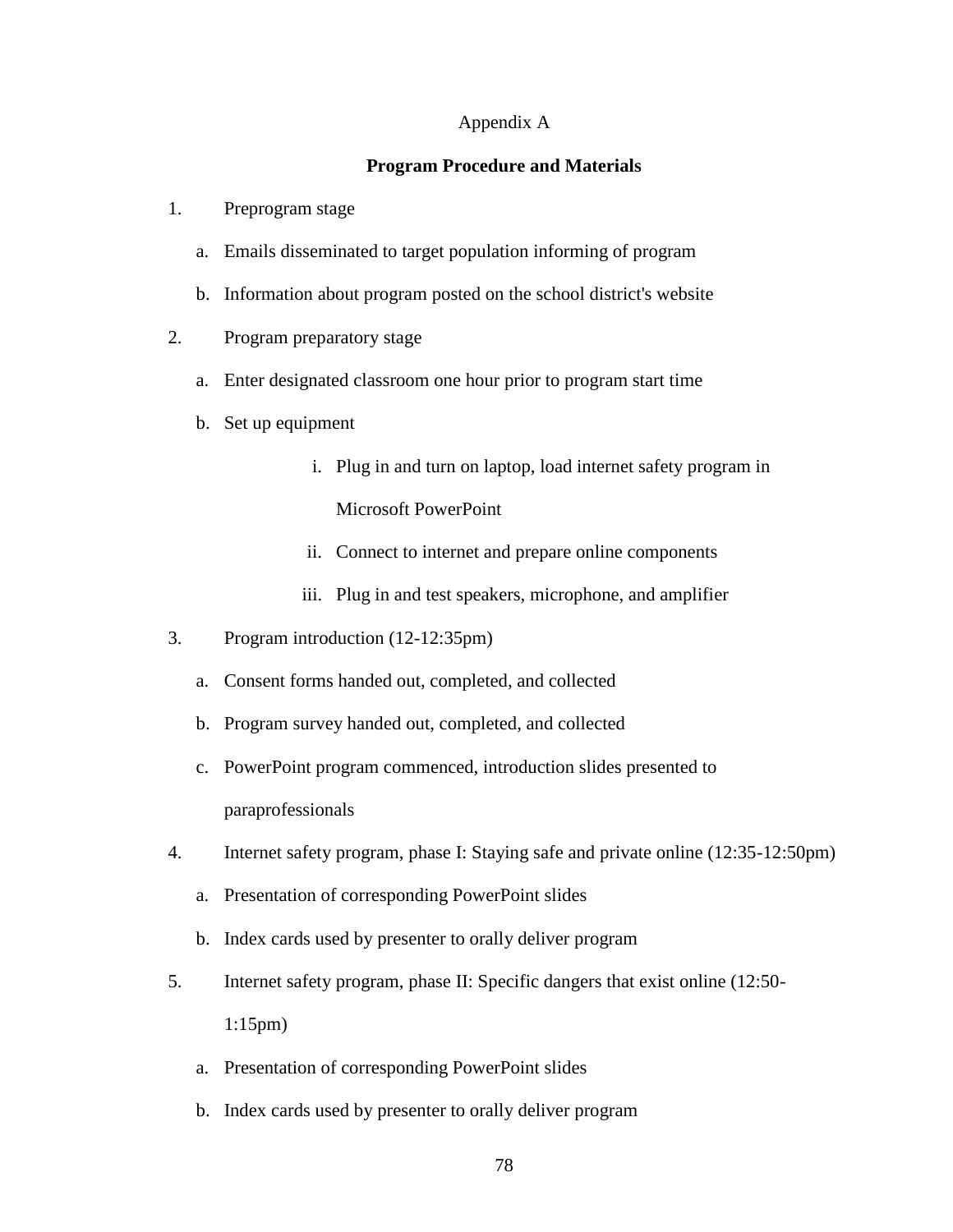- 6. Internet safety program, phase III: Cyberbullying (1:15-1:35pm)
	- a. Presentation of corresponding PowerPoint slides
	- b. Index cards used by presenter to orally deliver program
- 7. Question & answer, clarification period (1:35-2:00pm)
	- a. Presenter fields questions from participants
	- b. Presenter discusses strategies for talking to students about internet safety and leads discussion
	- c. Paraprofessionals fill out program survey for second time, survey is collected
- 8. Break-down stage
	- a. Laptop shut down and materials gathered for departure
	- b. Materials organized for evaluation and storage

# **Materials**

- 50 copies of statistical handouts per class
- Two copies of the internet safety program
	- o One copy in Microsoft PowerPoint form
	- o One copy as a physical printout
- One printed copy of the 2012 NetSmartz internet safety program (for reference)
- One set of index cards with program notes
- Three black pens, for presenter use

# **Equipment**

- One wireless internet-enabled laptop computer, running Microsoft Office
- One microphone
- One amplifier for the microphone
- One digital projector, projecting the image created by the laptop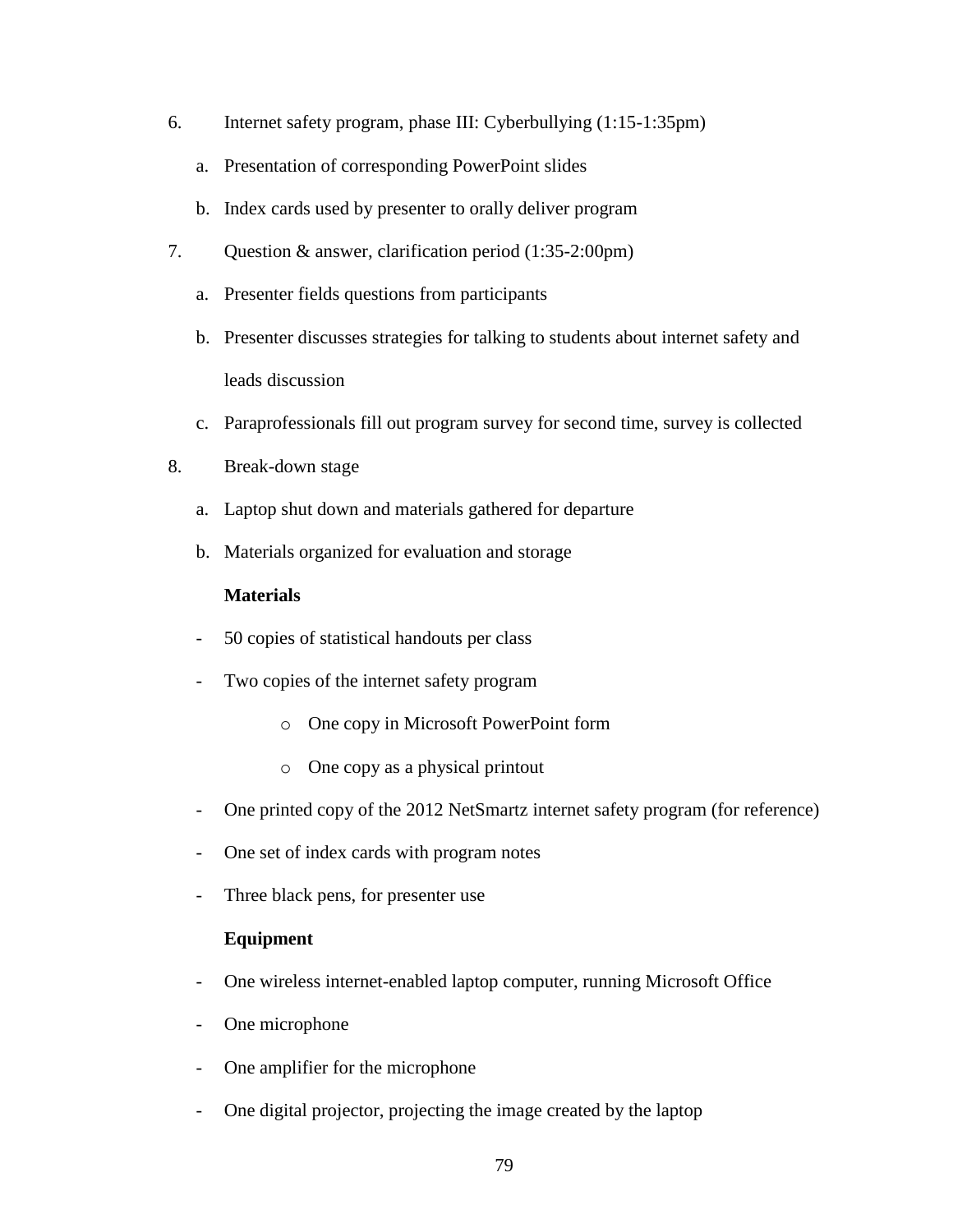- One pair of computer speakers to project sound from the laptop
- One 4 gigabyte USB flash drive

# **Facilities**

- R High School cafeteria
- o Cafeteria features adequate presenter space, seating for subject pool, and audiovisual equipment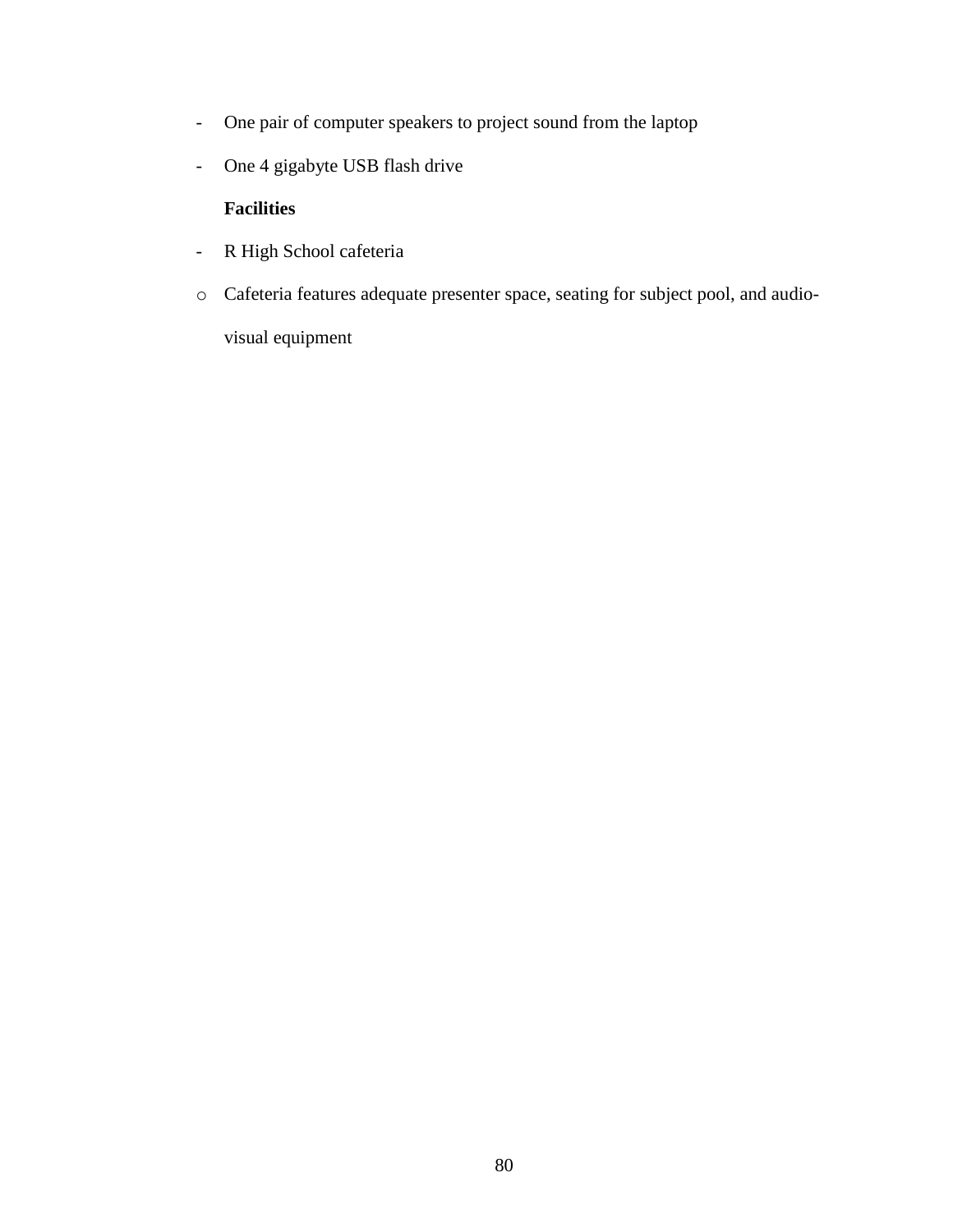#### Appendix B

### **Consent Form**

# **Agreement to Participate in Research**

Principal Investigator: Scott Kraiterman, Psy.M.

Title of Protocol: Internet Safety Program Survey

1. I am requesting that you participate in a survey for research that intends to investigate the value of an internet safety presentation. It will attempt to assess for knowledge gained in the areas of cyberbullying, specific dangers that exist in the online community, and safe and private online behavior.

2. You will be asked to fill out two surveys about your knowledge in these areas. No previous knowledge about any of these topics is necessary.

3. Completing these surveys involves no risk to you.

4. The program length will vary depending on the number of questions following its presentation. My part of the presentation usually lasts about an hour and a half. Completing each survey typically takes about 5-10 minutes.

5. You have been chosen by the administration of the district of R to attend this program as an in-service presentation for today, February 18, 2013. It will count toward your required in-service hours in the same manner in which every other district sponsored in-service presentation would.

6. You and the other participants in this presentation will benefit if the results are used by the district to improve the quality of internet safety education in the district. You may also benefit from a greater wealth of knowledge about the realm of internet safety as well as gaining tools that can be used in an academic setting.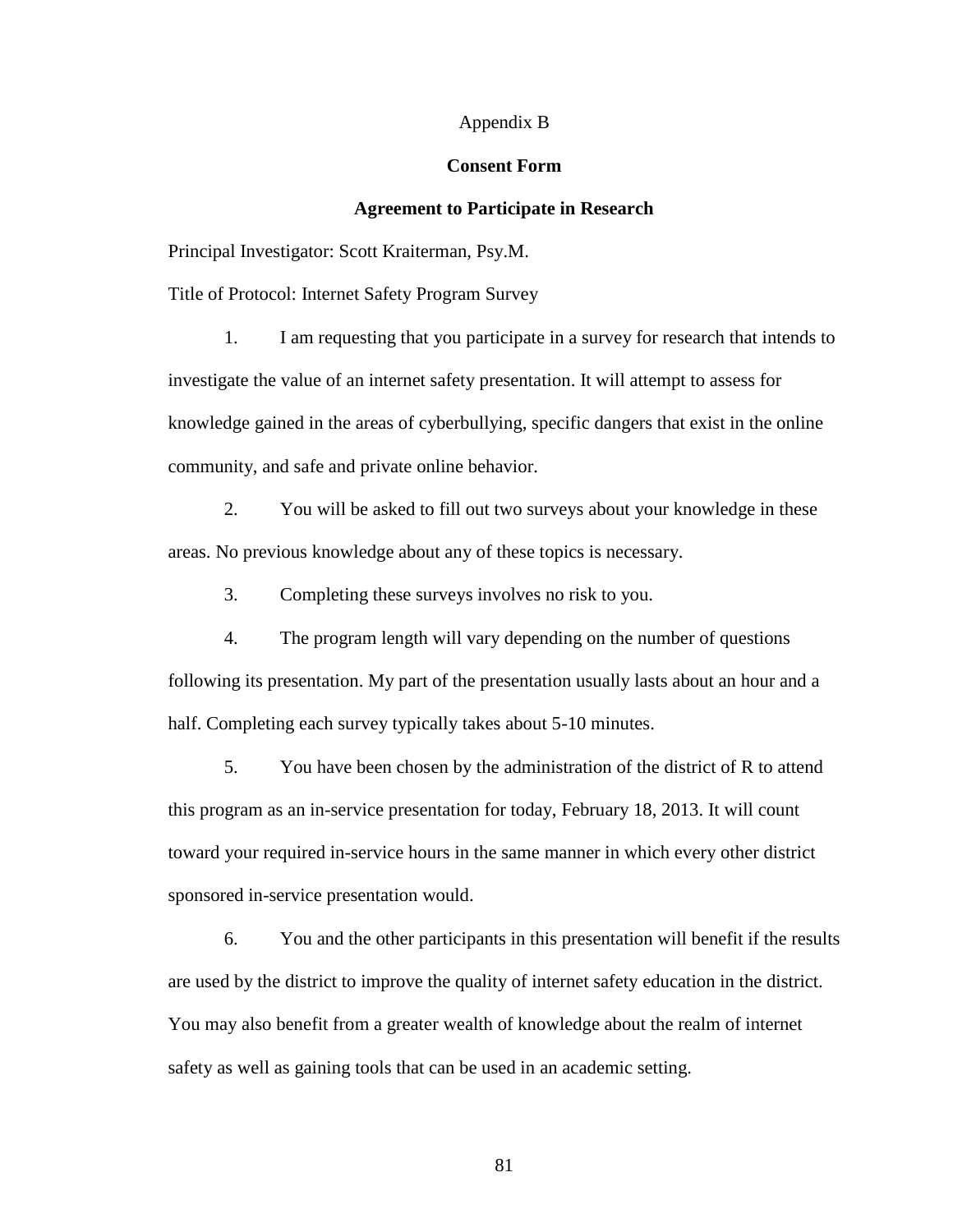7. If you would not like to be included in the study, you may wish to not sign this form or fill out the surveys. This will be done at no penalty to you, as participation in the in-service **with or without completing the surveys** will earn you in-service hours. You may still opt out of the survey after completing the first survey and it will not be counted in the study.

8. All those that fill out both surveys and attend this presentation will be included in the study, if they wish. The surveys and presentation may be delivered again during this school year, at which time both groups' surveys will be included in the final research. No more than 100 people will be included in the study.

9. Although the results of this survey may be published, **no identifying information** that could identify you personally will be included. Participants will remain completely anonymous.

10. Questions about any of this research may be directed at Scott Kraiterman, 732-572-2289 x2547. Complaints about the research may be directed at Susan Forman, Chair of the school psychology program at Rutgers' Graduate School of Applied and Professional Psychology, 848-445-3975.

11. The results of the study will be provided, if requested, after June 20, 2013 at skraiterman@pway.org.

12. You will receive a copy of this letter for your records.

It is not expected that any participants in this study feel any adverse or negative effects resulting from participation. However, if you should feel any adverse or negative effects, please contact Scott Kraiterman at 732-572-2289 x2547 or Nancy Boyd-Franklin, Ph.D., at 848-445-3924.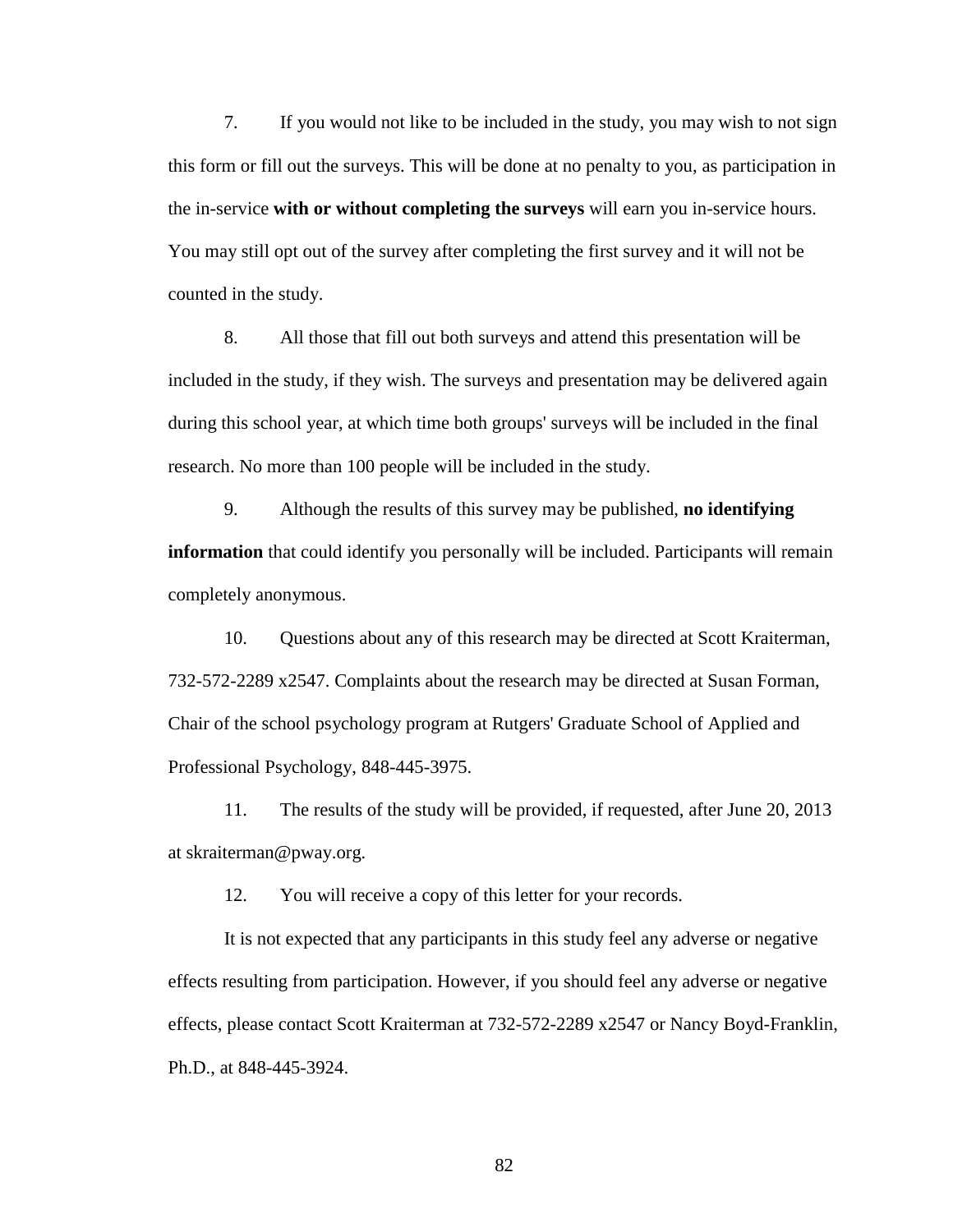If you have any questions about your rights as a research subject, you may contact

the IRB (a committee that reviews research studies in order to protect research

participants) by contacting the IRB Administrator at Rutgers University at:

Rutgers University, the State University of New Jersey Institutional Review Board for the Protection of Human Subjects Office of Research and Sponsored Programs 3 Rutgers Plaza New Brunswick, NJ 08901-8559 Tel: 848-932-0150 Email: [humansubjects@orsp.rutgers.edu](mailto:humansubjects@orsp.rutgers.edu)

You may contact the investigator of this survey at:

Scott Kraiterman School Psychologist/Therapist 732-572-2289 x2547 Email: skraiterman@pway.org

Thank you for participating in this survey!

Sincerely,

Scott Kraiterman, Psy.M. Participant

\_\_\_\_\_\_\_\_\_\_\_\_\_\_\_\_\_\_\_\_\_\_\_\_\_\_\_\_\_\_\_\_\_ \_\_\_\_\_\_\_\_\_\_\_\_\_\_\_\_\_\_\_\_\_\_\_\_\_\_\_\_\_\_\_\_\_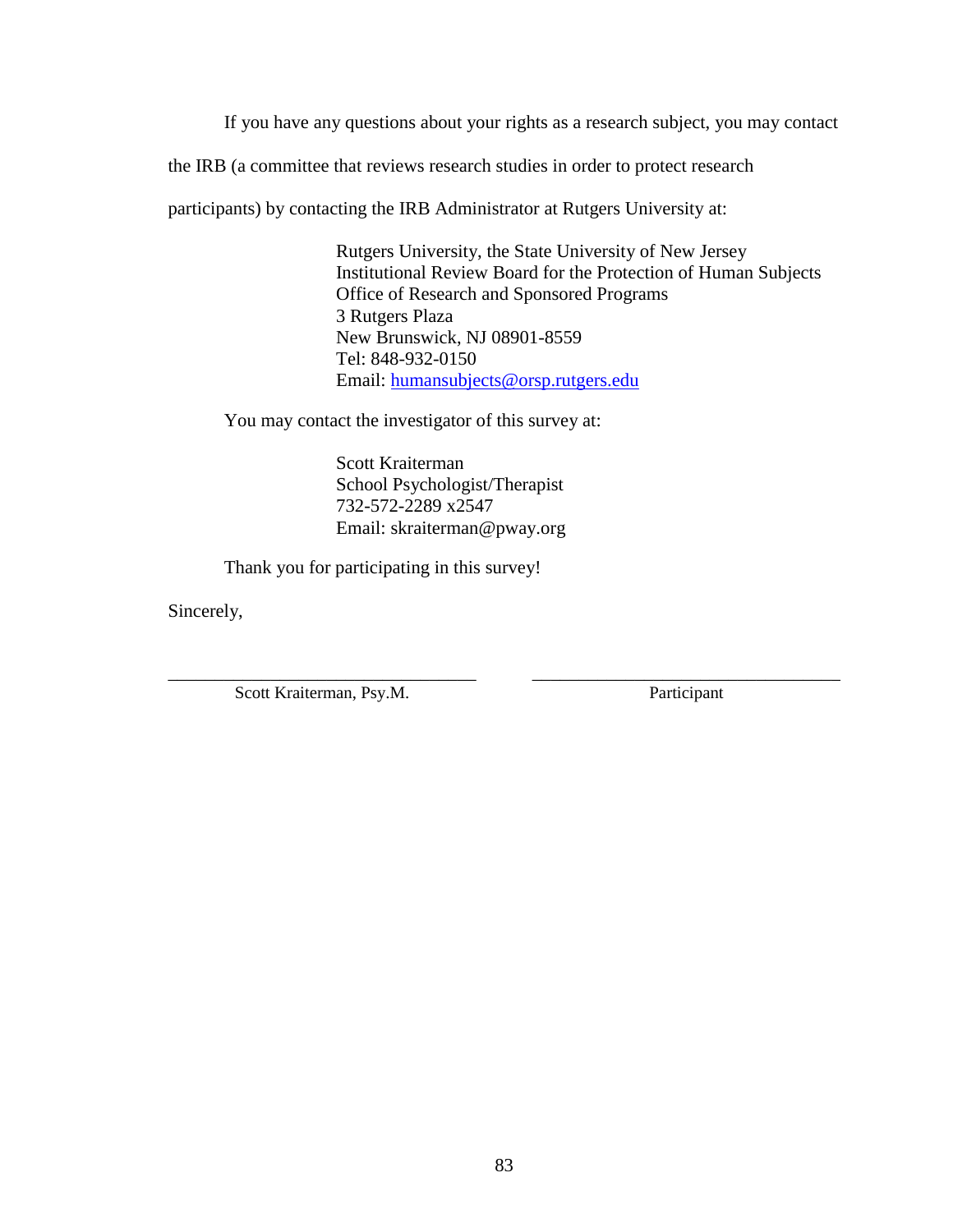# Appendix C

### **Survey (Pre-Assessment and Post-Assessment)**

Participant Code: \_\_\_\_\_

Internet Safety Program Survey

Thank you for filling out our survey! Please answer all questions to the best of

your ability. The answers are all anonymous and will never be linked to any individuals.

Please be as honest as you can.

1. How many hours a day do you spend online? \_\_\_\_\_\_\_\_\_\_\_\_\_\_\_\_\_\_\_\_\_\_\_\_\_\_\_\_\_\_\_\_\_\_\_

2. What social networking sites (Facebook, Tumblr, reddit, etc.) do you use

regularly?

3. Do you have computers at home? If so, where are they located within the

\_\_\_\_\_\_\_\_\_\_\_\_\_\_\_\_\_\_\_\_\_\_\_\_\_\_\_\_\_\_\_\_\_\_\_\_\_\_\_\_\_\_\_\_\_\_\_\_\_\_\_\_\_\_\_\_\_\_\_\_\_\_\_\_\_\_

\_\_\_\_\_\_\_\_\_\_\_\_\_\_\_\_\_\_\_\_\_\_\_\_\_\_\_\_\_\_\_\_\_\_\_\_\_\_\_\_\_\_\_\_\_\_\_\_\_\_\_\_\_\_\_\_\_\_\_\_\_\_\_\_\_\_

\_\_\_\_\_\_\_\_\_\_\_\_\_\_\_\_\_\_\_\_\_\_\_\_\_\_\_\_\_\_\_\_\_\_\_\_\_\_\_\_\_\_\_\_\_\_\_\_\_\_\_\_\_\_\_\_\_\_\_\_\_\_\_\_\_\_

\_\_\_\_\_\_\_\_\_\_\_\_\_\_\_\_\_\_\_\_\_\_\_\_\_\_\_\_\_\_\_\_\_\_\_\_\_\_\_\_\_\_\_\_\_\_\_\_\_\_\_\_\_\_\_\_\_\_\_\_\_\_\_\_\_\_

\_\_\_\_\_\_\_\_\_\_\_\_\_\_\_\_\_\_\_\_\_\_\_\_\_\_\_\_\_\_\_\_\_\_\_\_\_\_\_\_\_\_\_\_\_\_\_\_\_\_\_\_\_\_\_\_\_\_\_\_\_\_\_\_\_\_

home and who is the primary user of each one?

4. Are you currently sharing any of the following information on ANY social

networking sites? (check all that apply)

| a. Full name         |  |
|----------------------|--|
| h Collections number |  |

- b. Cell phone number \_\_\_\_\_\_\_
- c. Home address \_\_\_\_\_\_\_
- d. Names of family members \_\_\_\_\_\_\_
- e. School information
- f. Job information
- g. Others notable personal inclusions (please list)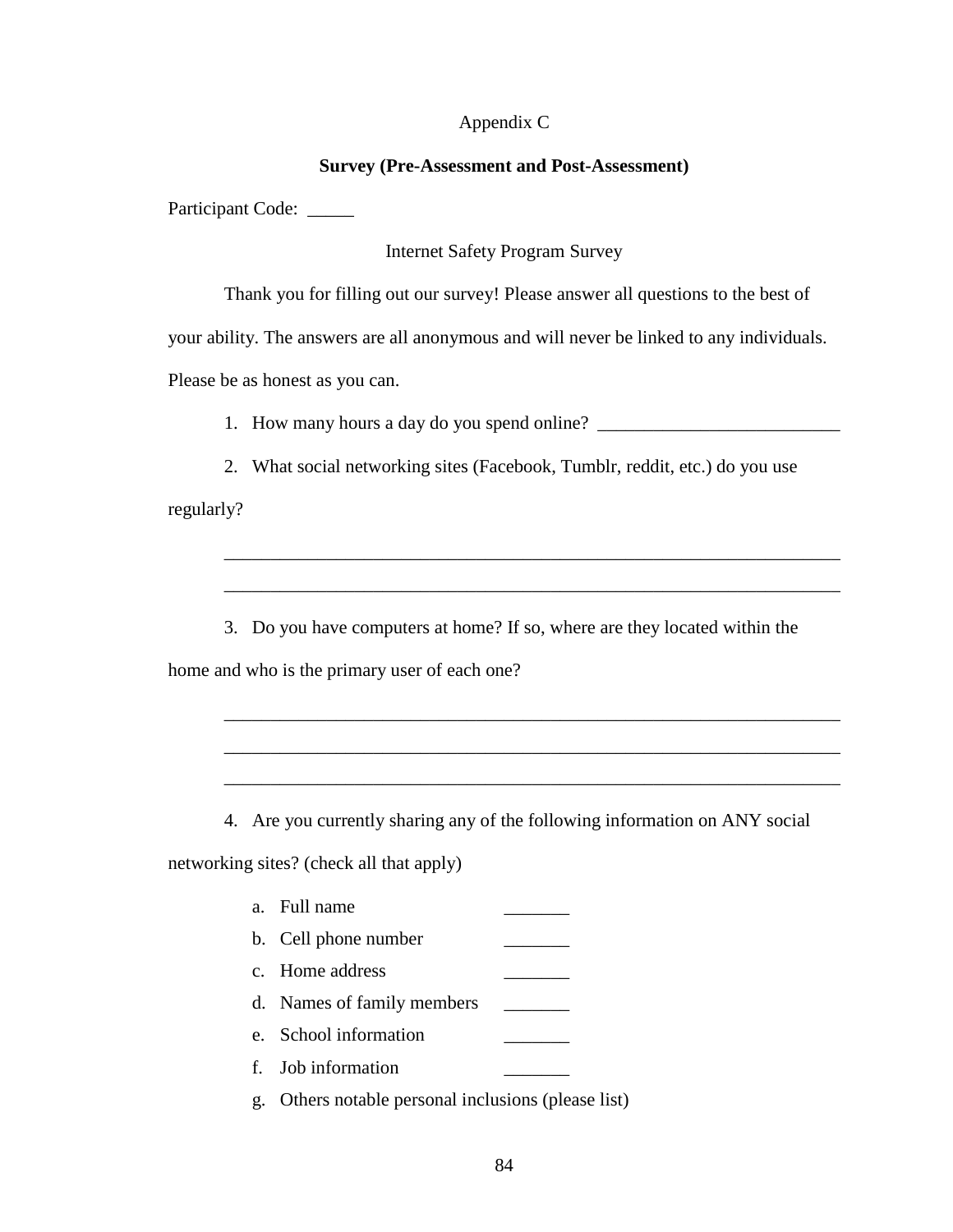5. Please answer the following questions to the best of your ability.

a. A student in you school comes to you and reports an incident of what you believe to be cyberbullying. What advice do you provide that student on how to respond? Please list as many responses as you can.

\_\_\_\_\_\_\_\_\_\_\_\_\_\_\_\_\_\_\_\_\_\_\_\_\_\_\_\_\_\_\_\_\_\_\_\_\_\_\_\_\_\_\_\_\_\_\_\_\_\_\_\_\_\_\_\_\_\_\_\_\_\_\_\_\_\_

\_\_\_\_\_\_\_\_\_\_\_\_\_\_\_\_\_\_\_\_\_\_\_\_\_\_\_\_\_\_\_\_\_\_\_\_\_\_\_\_\_\_\_\_\_\_\_\_\_\_\_\_\_\_\_\_\_\_\_\_\_\_\_\_\_\_

\_\_\_\_\_\_\_\_\_\_\_\_\_\_\_\_\_\_\_\_\_\_\_\_\_\_\_\_\_\_\_\_\_\_\_\_\_\_\_\_\_\_\_\_\_\_\_\_\_\_\_\_\_\_\_\_\_\_\_\_\_\_\_\_\_\_

\_\_\_\_\_\_\_\_\_\_\_\_\_\_\_\_\_\_\_\_\_\_\_\_\_\_\_\_\_\_\_\_\_\_\_\_\_\_\_\_\_\_\_\_\_\_\_\_\_\_\_\_\_\_\_\_\_\_\_\_\_\_\_\_\_\_

\_\_\_\_\_\_\_\_\_\_\_\_\_\_\_\_\_\_\_\_\_\_\_\_\_\_\_\_\_\_\_\_\_\_\_\_\_\_\_\_\_\_\_\_\_\_\_\_\_\_\_\_\_\_\_\_\_\_\_\_\_\_\_\_\_\_

b. Think about a social networking website like Facebook. What privacy controls are good for students to activate in order to help them stay as safe and private as possible?

\_\_\_\_\_\_\_\_\_\_\_\_\_\_\_\_\_\_\_\_\_\_\_\_\_\_\_\_\_\_\_\_\_\_\_\_\_\_\_\_\_\_\_\_\_\_\_\_\_\_\_\_\_\_\_\_\_\_\_\_\_\_\_\_\_\_

\_\_\_\_\_\_\_\_\_\_\_\_\_\_\_\_\_\_\_\_\_\_\_\_\_\_\_\_\_\_\_\_\_\_\_\_\_\_\_\_\_\_\_\_\_\_\_\_\_\_\_\_\_\_\_\_\_\_\_\_\_\_\_\_\_\_

\_\_\_\_\_\_\_\_\_\_\_\_\_\_\_\_\_\_\_\_\_\_\_\_\_\_\_\_\_\_\_\_\_\_\_\_\_\_\_\_\_\_\_\_\_\_\_\_\_\_\_\_\_\_\_\_\_\_\_\_\_\_\_\_\_\_

c. Think about usernames and passwords that a person may utilize online. What are some safe practices that a student can use when creating or changing usernames or passwords that could help them stay as safe and private as possible?

\_\_\_\_\_\_\_\_\_\_\_\_\_\_\_\_\_\_\_\_\_\_\_\_\_\_\_\_\_\_\_\_\_\_\_\_\_\_\_\_\_\_\_\_\_\_\_\_\_\_\_\_\_\_\_\_\_\_\_\_\_\_\_\_\_\_

\_\_\_\_\_\_\_\_\_\_\_\_\_\_\_\_\_\_\_\_\_\_\_\_\_\_\_\_\_\_\_\_\_\_\_\_\_\_\_\_\_\_\_\_\_\_\_\_\_\_\_\_\_\_\_\_\_\_\_\_\_\_\_\_\_\_

\_\_\_\_\_\_\_\_\_\_\_\_\_\_\_\_\_\_\_\_\_\_\_\_\_\_\_\_\_\_\_\_\_\_\_\_\_\_\_\_\_\_\_\_\_\_\_\_\_\_\_\_\_\_\_\_\_\_\_\_\_\_\_\_\_\_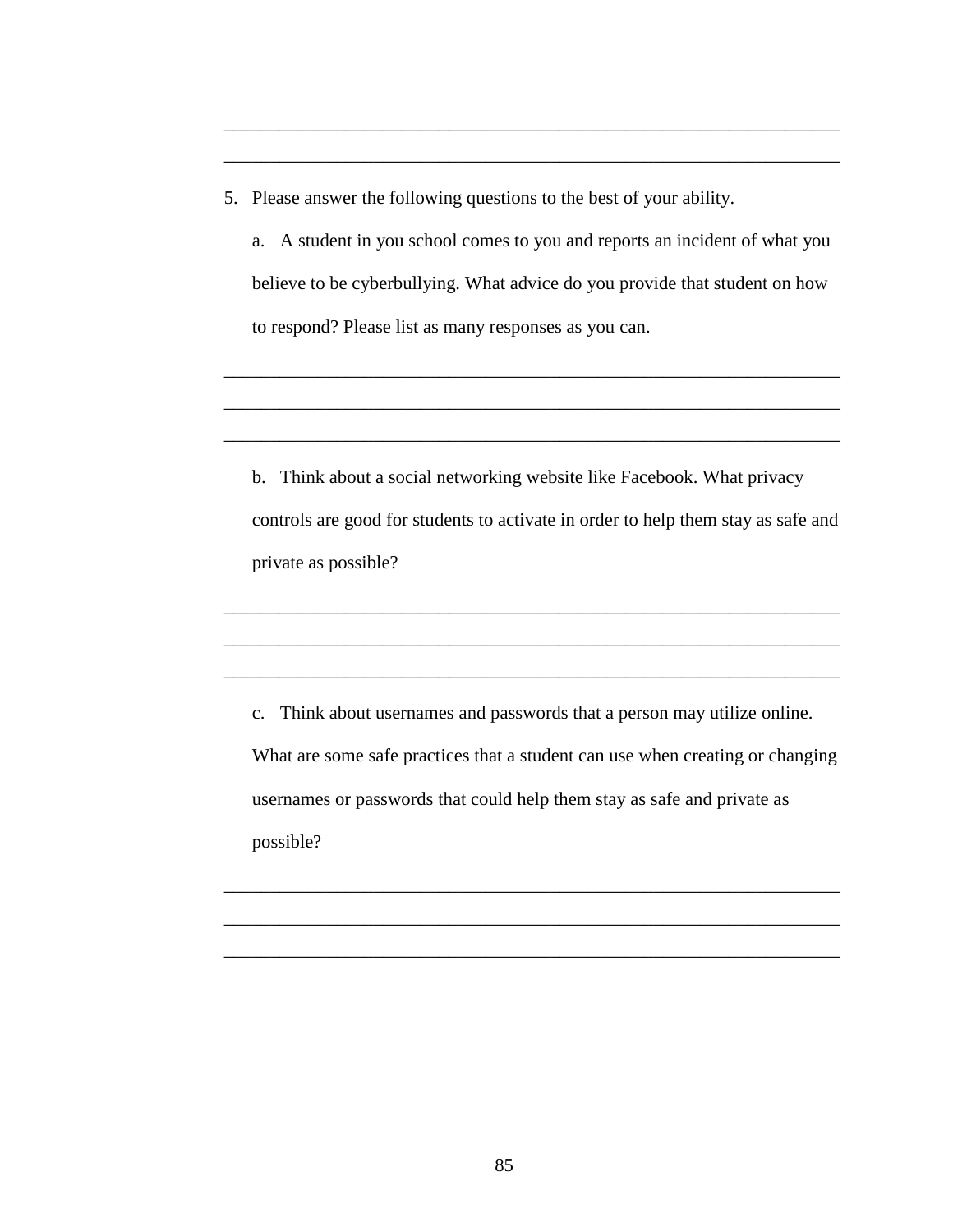| d. What are some changes you can make RIGHT now to your online<br>behavior that could help improve your own online safety?          |  |  |
|-------------------------------------------------------------------------------------------------------------------------------------|--|--|
|                                                                                                                                     |  |  |
| Name as many websites or types of website tools as you can that are<br>e.<br>frequented by online predators.                        |  |  |
|                                                                                                                                     |  |  |
| Name as many methods as you can that online predators use to "groom" or<br>f.<br>entrap children.                                   |  |  |
|                                                                                                                                     |  |  |
| Name as many ways that you can that a typical student can take to<br>g.<br>immediately decrease their exposure to online predators. |  |  |
|                                                                                                                                     |  |  |
| Thank you very much!<br>Scott Kraiterman, Psy.M.                                                                                    |  |  |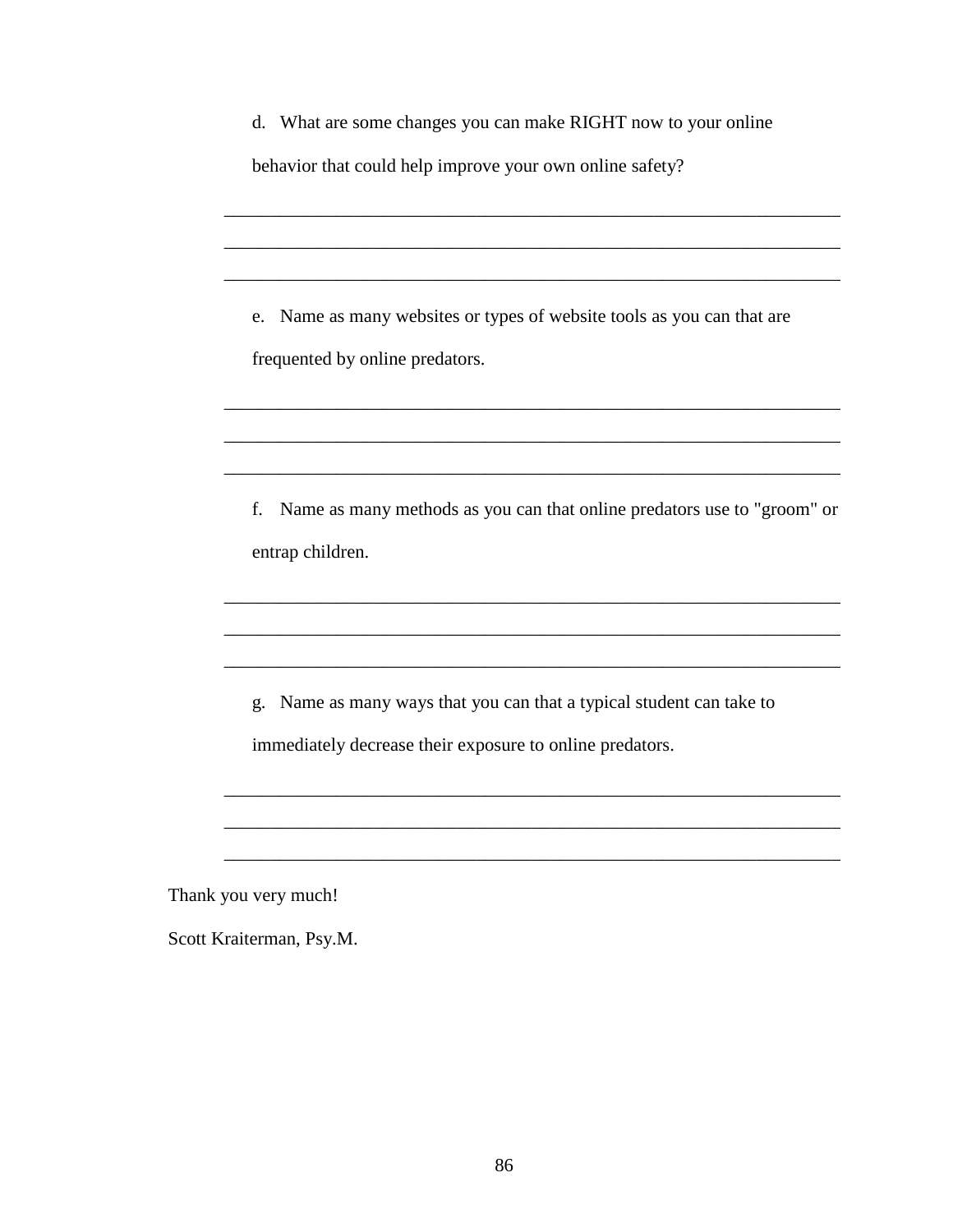# Appendix D

# **Internet Safety Program Slides**

**(For the full presentation, see** 

**[https://drive.google.com/file/d/0B0c5GnsUFUJDQ1RBanBkVzhBUWM/view?usp=sharing.](https://drive.google.com/file/d/0B0c5GnsUFUJDQ1RBanBkVzhBUWM/view?usp=sharing))**

Slide 1 Slide 2



Slide 3 Slide 4

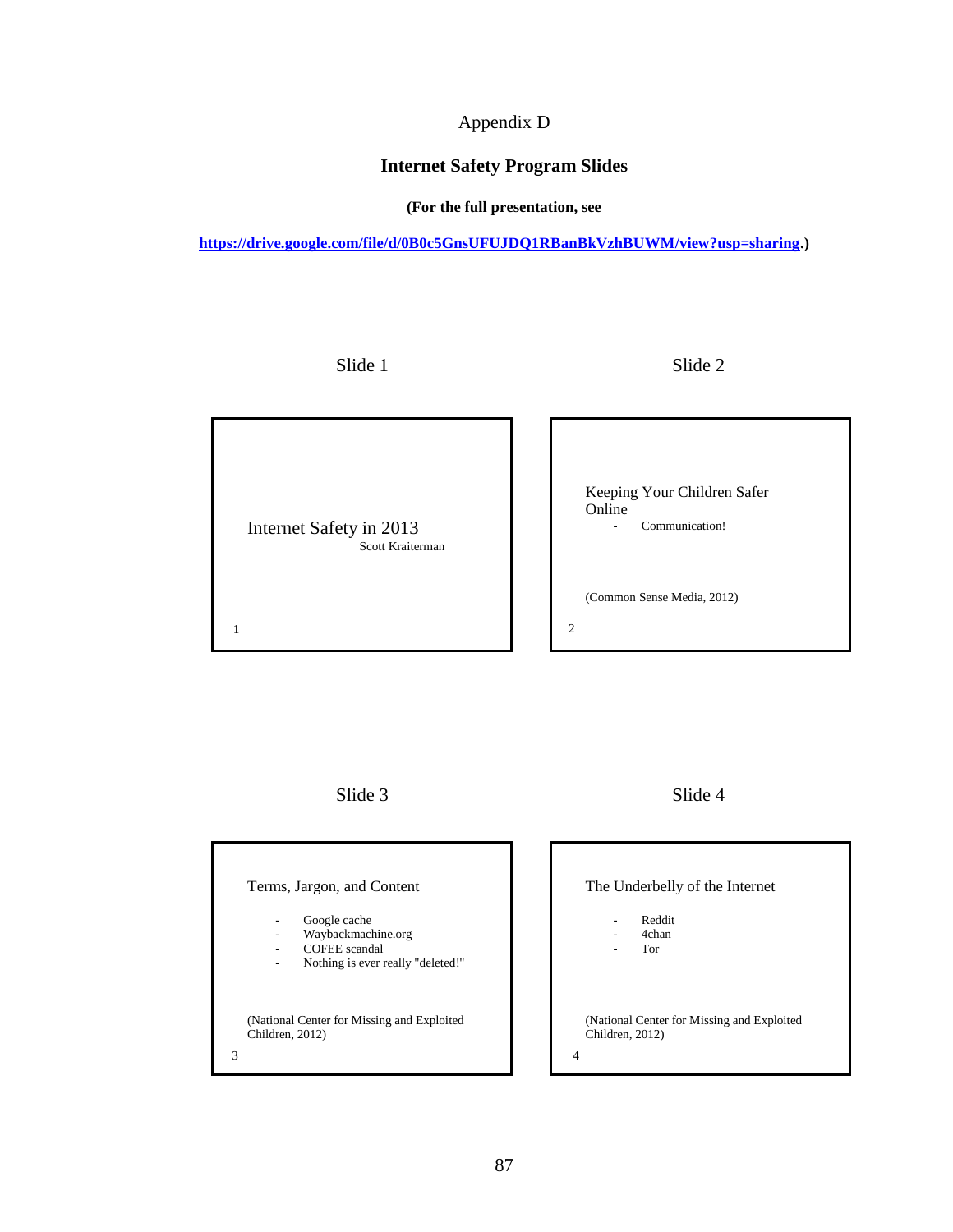Slide 5 Slide 6



Slide 7 Slide 8

| Youtube!<br>(video)                                            | <b>Risky Online Behaviors</b><br>Sending or posting provocative<br>images<br>Sharing passwords with friends<br>Embarrassing or harassing people<br>Posting personal information |
|----------------------------------------------------------------|---------------------------------------------------------------------------------------------------------------------------------------------------------------------------------|
| (National Center for Missing and Exploited)<br>Children, 2012) | Clicking on pop-ups<br>(National Center for Missing and Exploited)<br>Children, 2012)<br>8                                                                                      |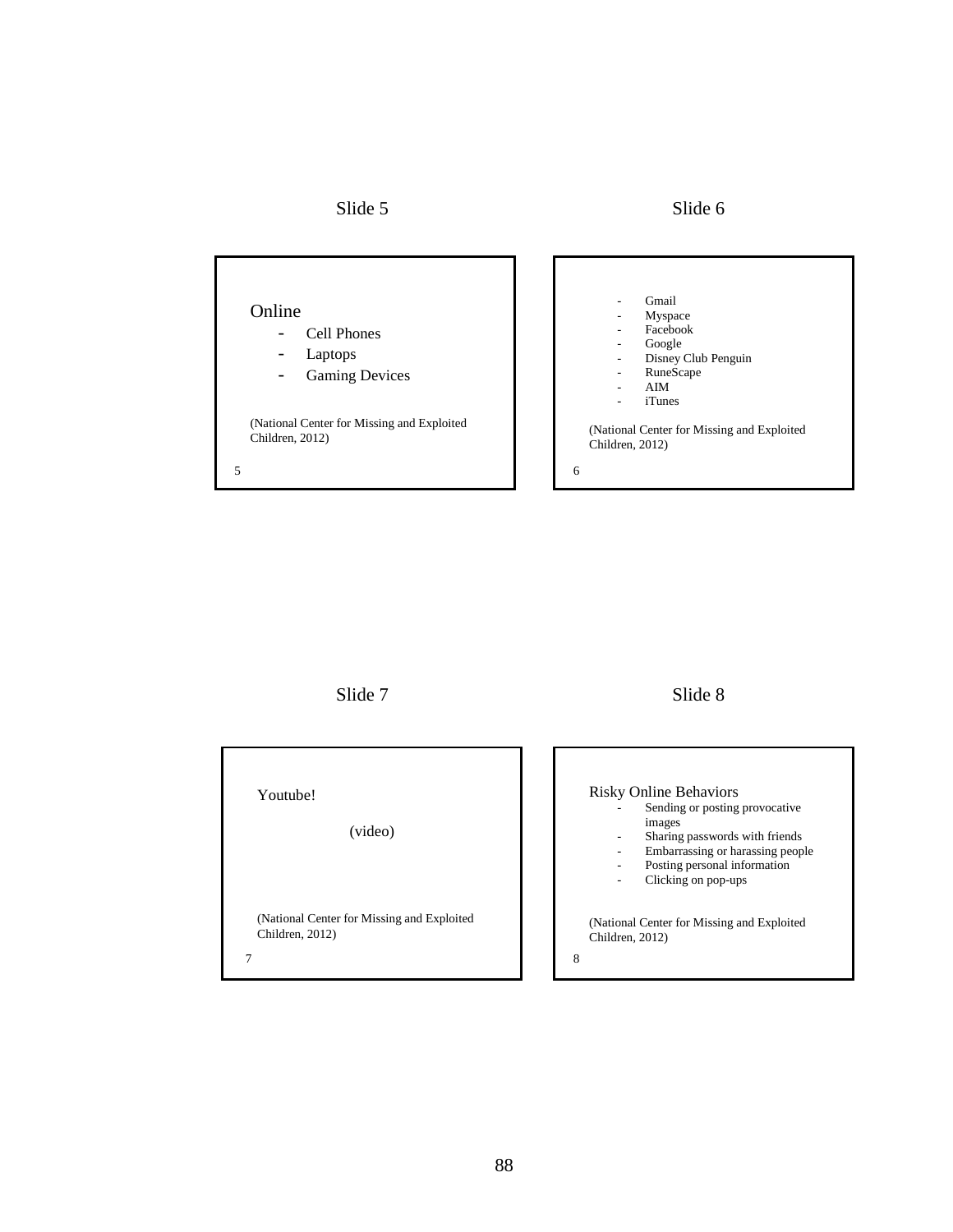#### Slide 9 Slide 10



### Slide 11 Slide 12

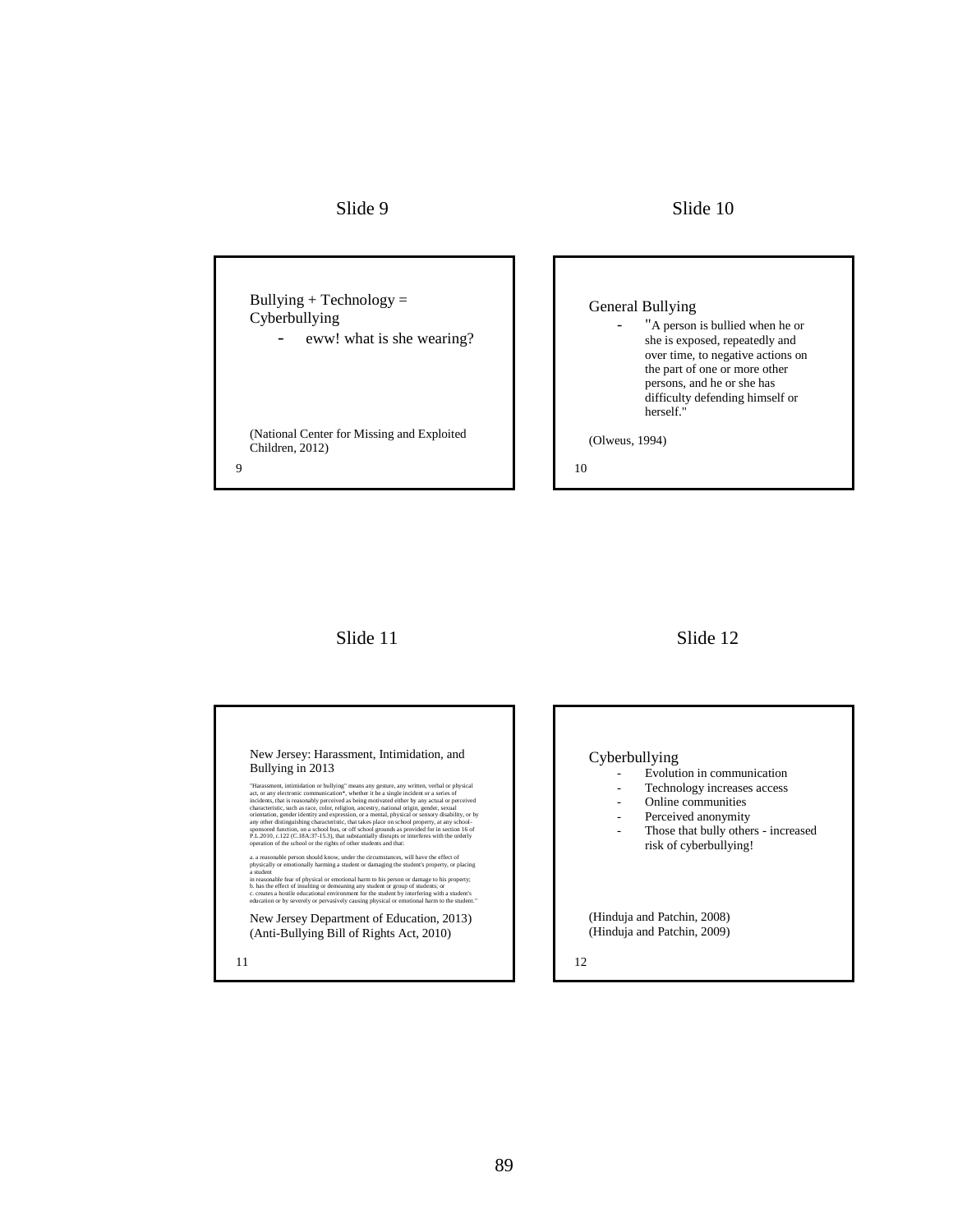# Slide 13 Slide 14





j

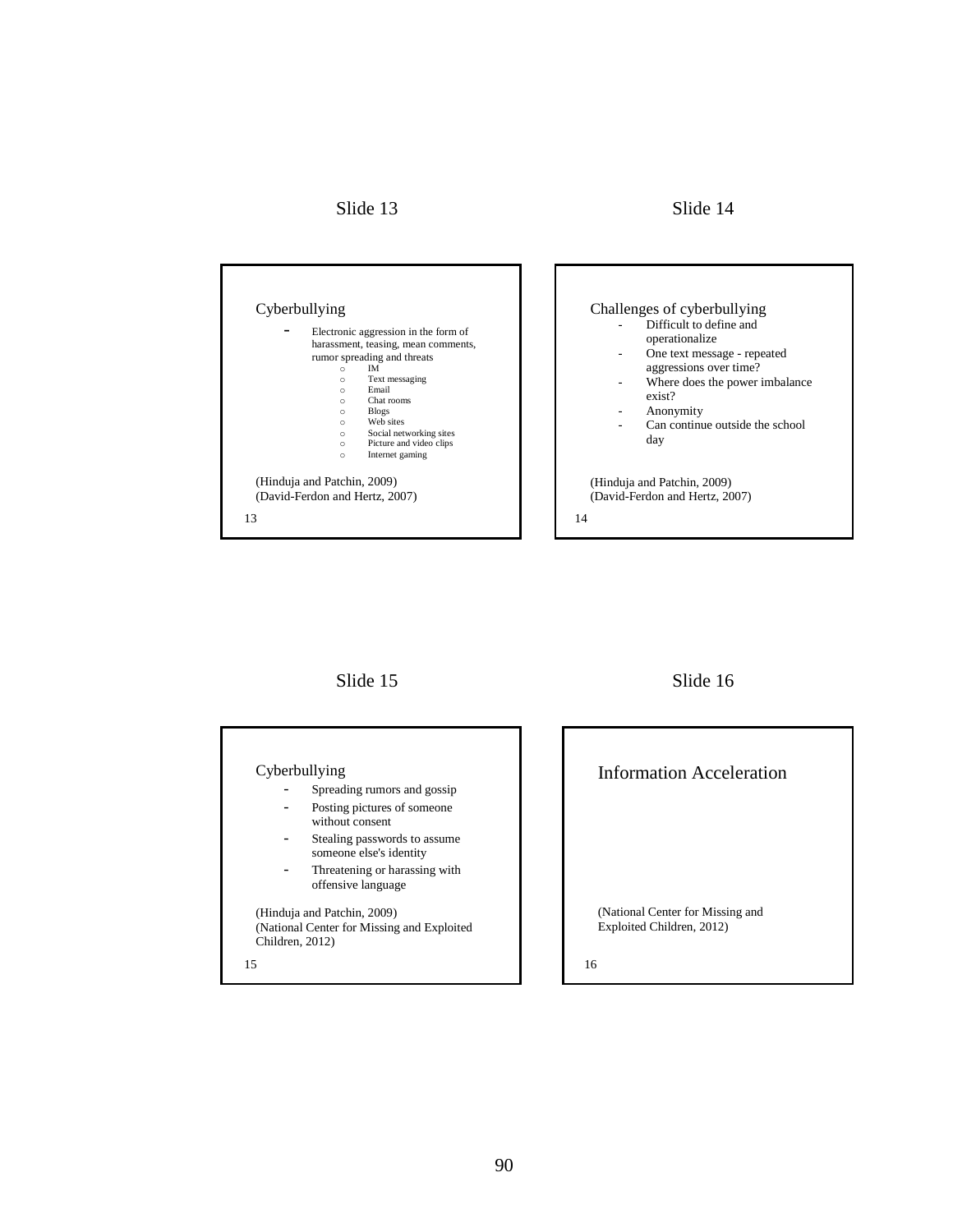Slide 17 Slide 18





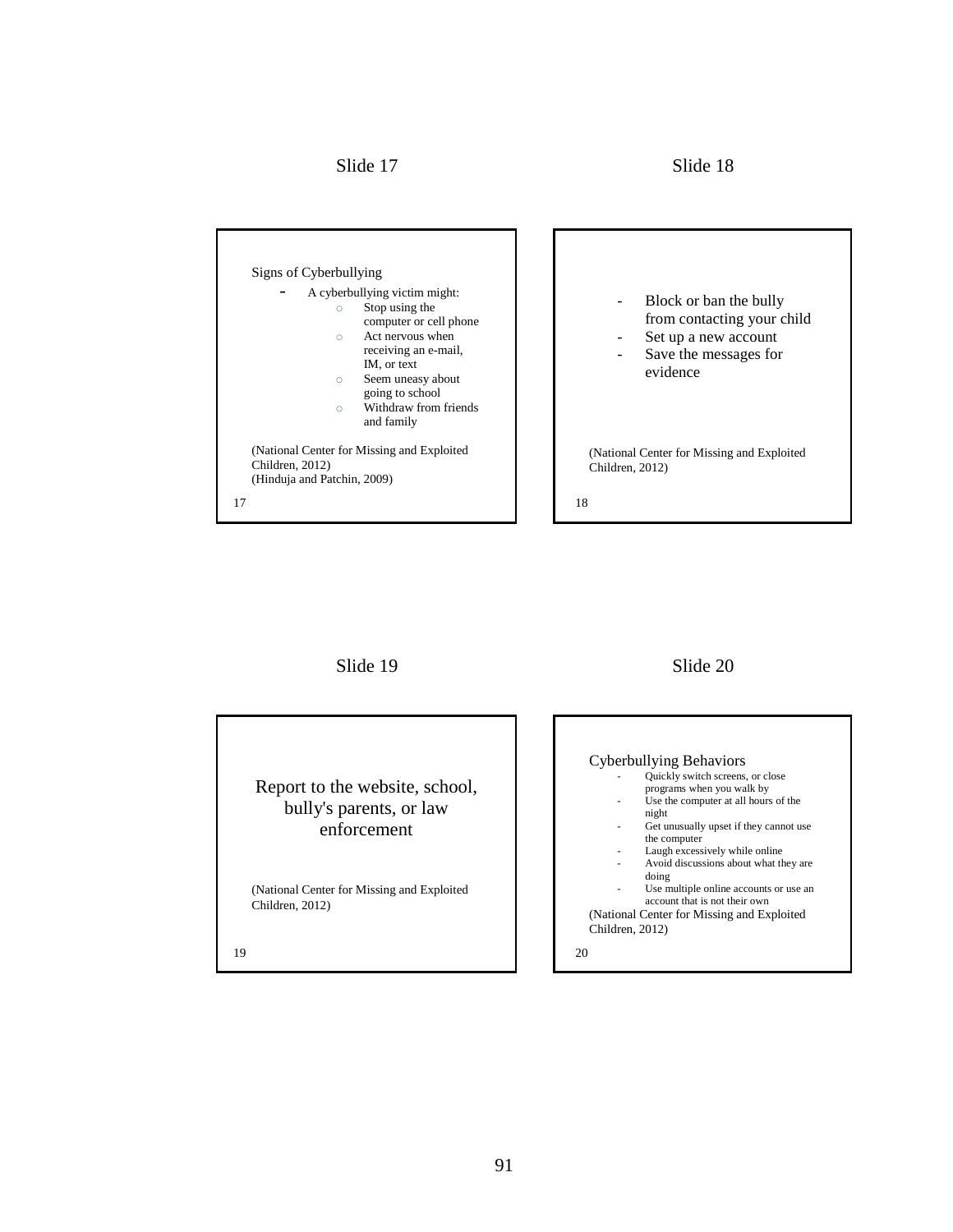Cyberbullying - "You Can't Take it Back" (National Center for Missing and Exploited Children, 2012) (NetSmartz Workshop video) (National Center for Missing and Exploited Children, 2012) 21 22

Slide 23 Slide 24

| Consequences of Cyberbullying                                       |  |
|---------------------------------------------------------------------|--|
| (National Center for Missing and Exploited<br>Children, 2012)<br>23 |  |

Don't just be a bystander! (National Center for Missing and Exploited Children, 2012)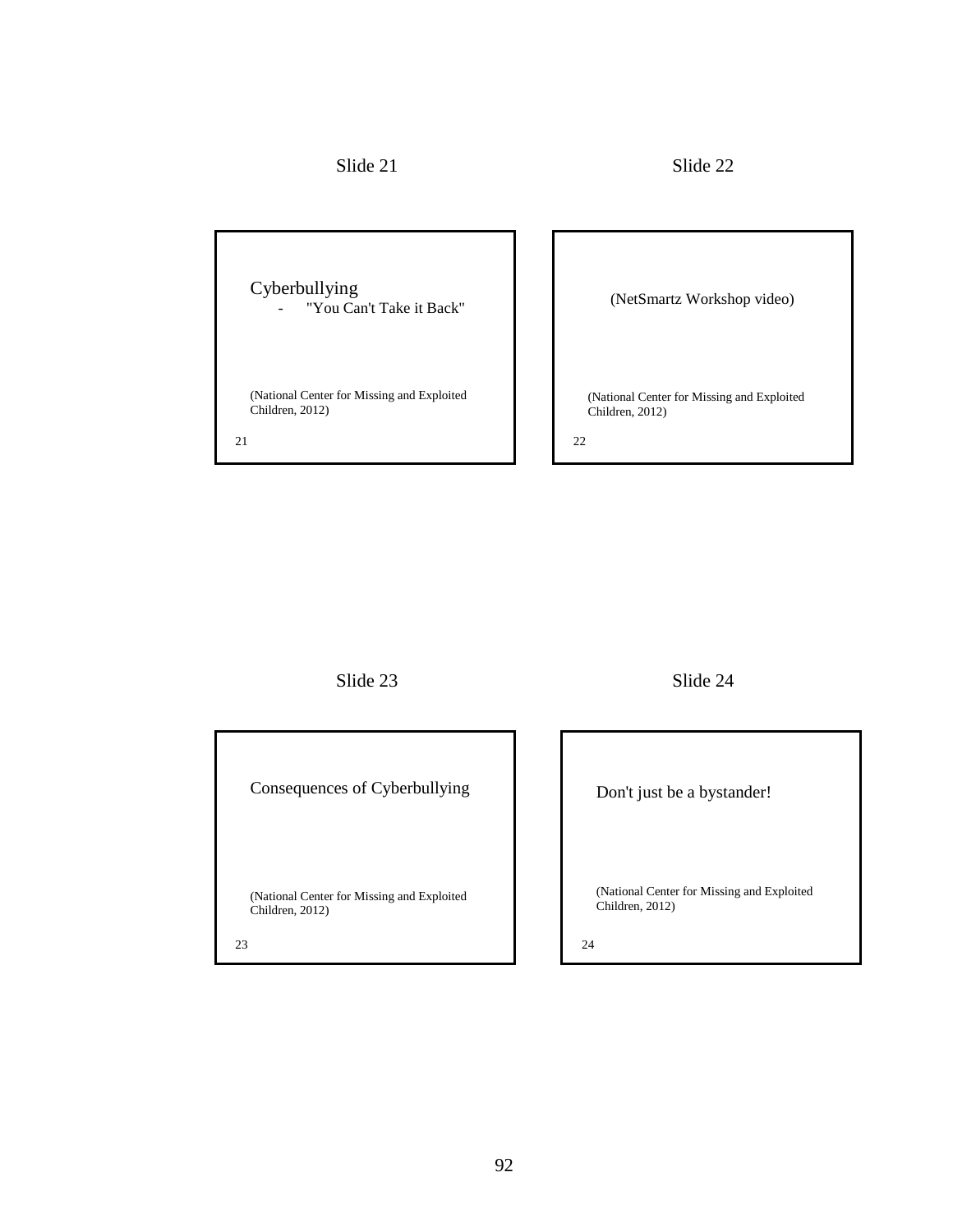Slide 25 Slide 26

Talk to your kids! - Pay attention. Take action. (National Center for Missing and Exploited Children, 2012) Who are they talking to? What are they talking about? What are they sharing online? (National Center for Missing and Exploited Children, 2012)

25 26

Slide 27 Slide 28

Facebook Friends

(National Center for Missing and Exploited Children, 2012)

Friend Requests

(National Center for Missing and Exploited Children, 2012)

27  $\hspace{1.5cm}$  28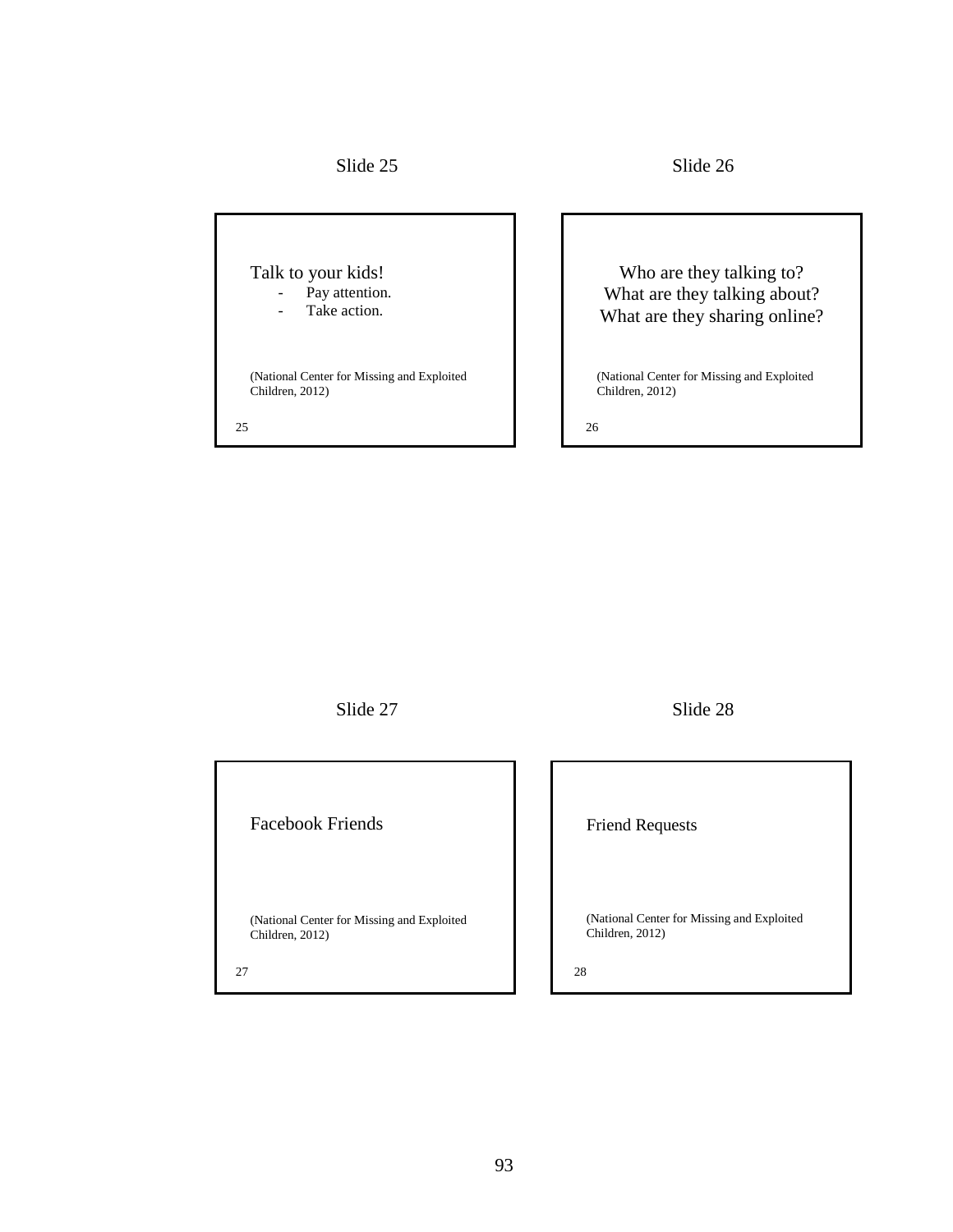

Talk to your kids! - Pay attention.

- Take action.

(National Center for Missing and Exploited Children, 2012)

# When can your comments get you into trouble?

- "Teenager fired for complaining about her job on Facebook."

(National Center for Missing and Exploited Children, 2012)

 $29$  30

Slide 31 Slide 32

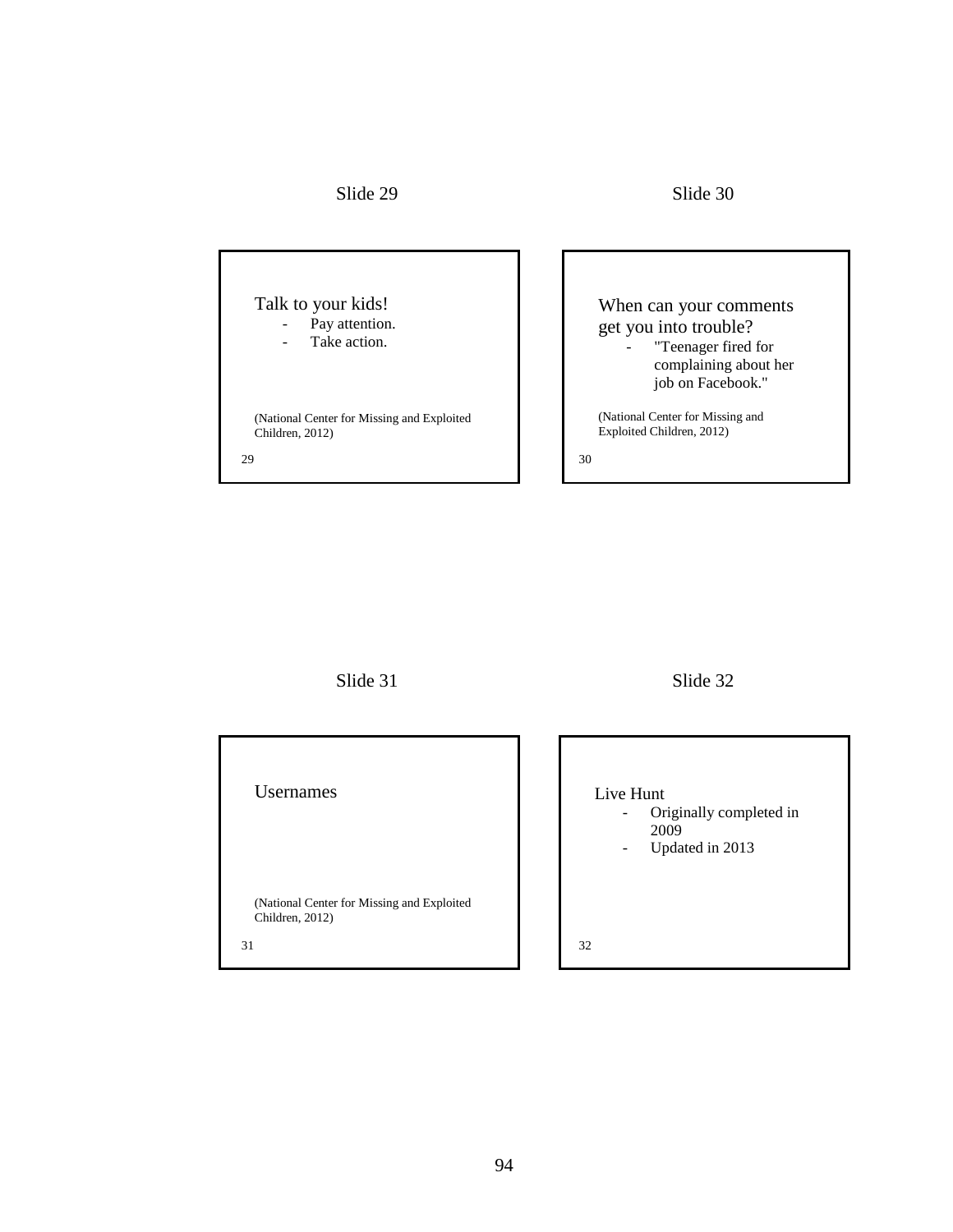

Slide 35 Slide 36

| MySpace<br>- "ALINA<br>$^{\prime\prime}$ | MySpace<br>- "ALINA_<br>$^{\prime\prime}$<br>(continued) |
|------------------------------------------|----------------------------------------------------------|
| 35                                       | 36                                                       |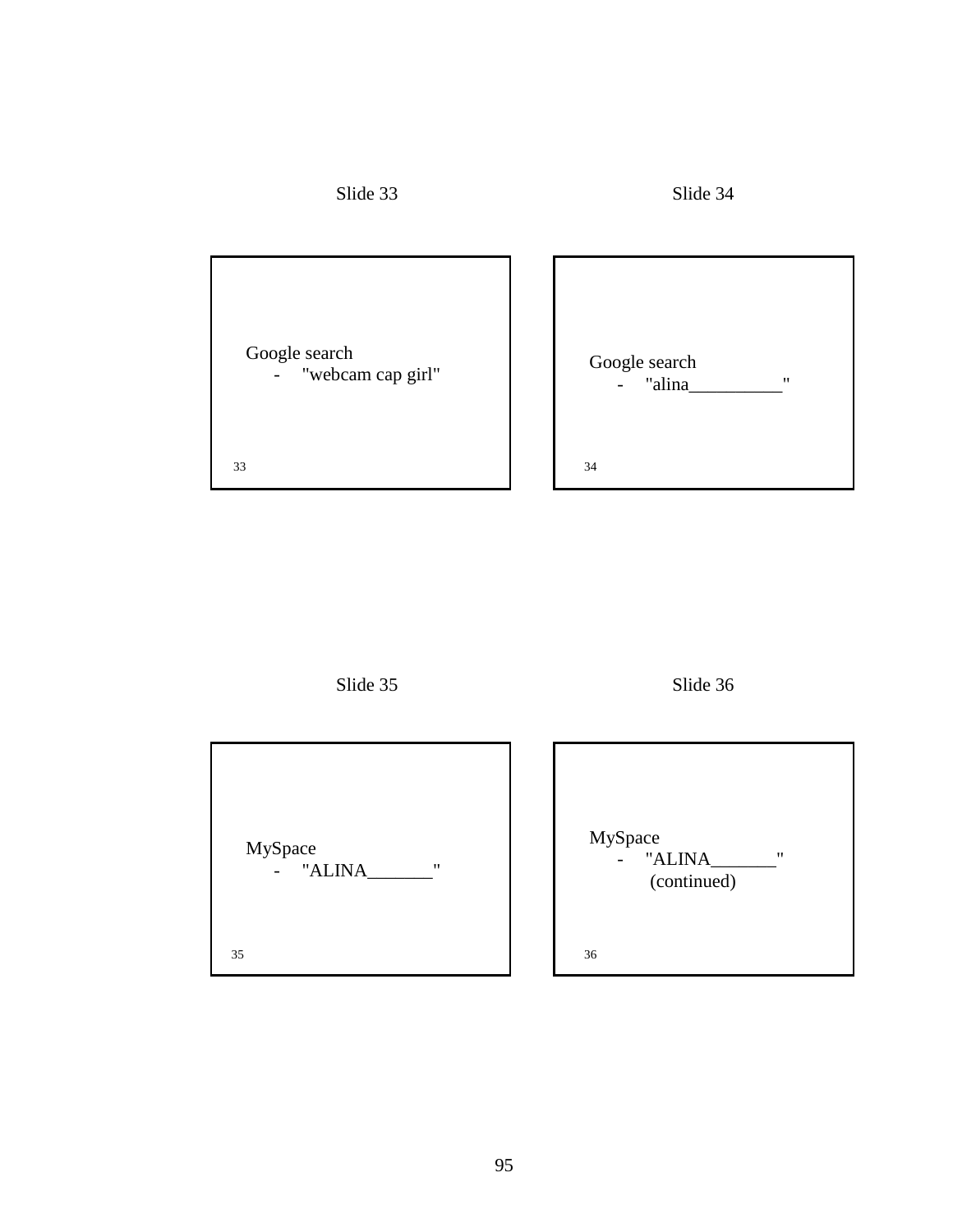

Slide 39 Slide 40

MySpace - "ALINA\_\_\_\_\_\_\_'s blog" o "The Best People I Know) Facebook - "Kristen \_\_\_\_"<br>- "Port Washingt "Port Washington High"  $39$  40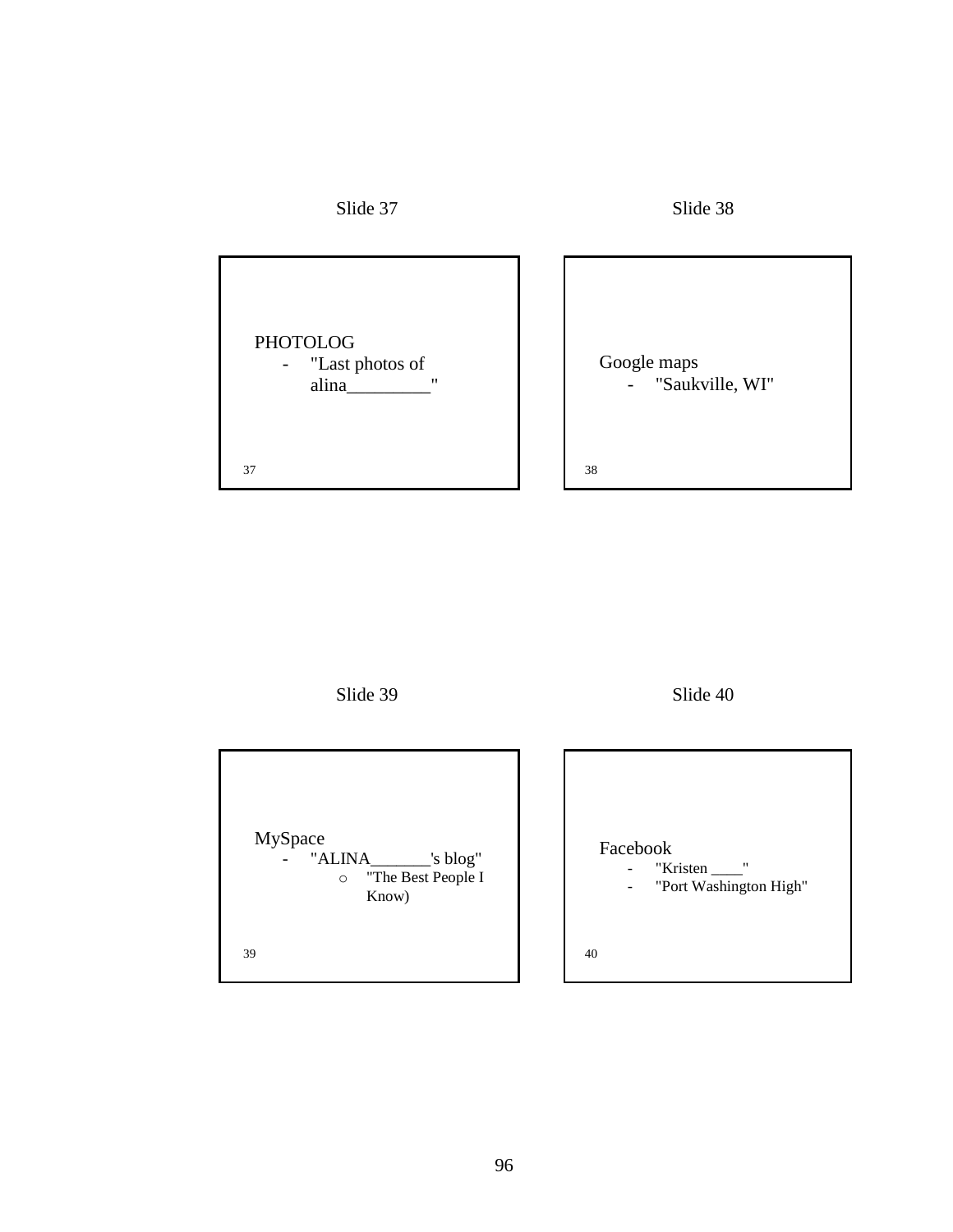





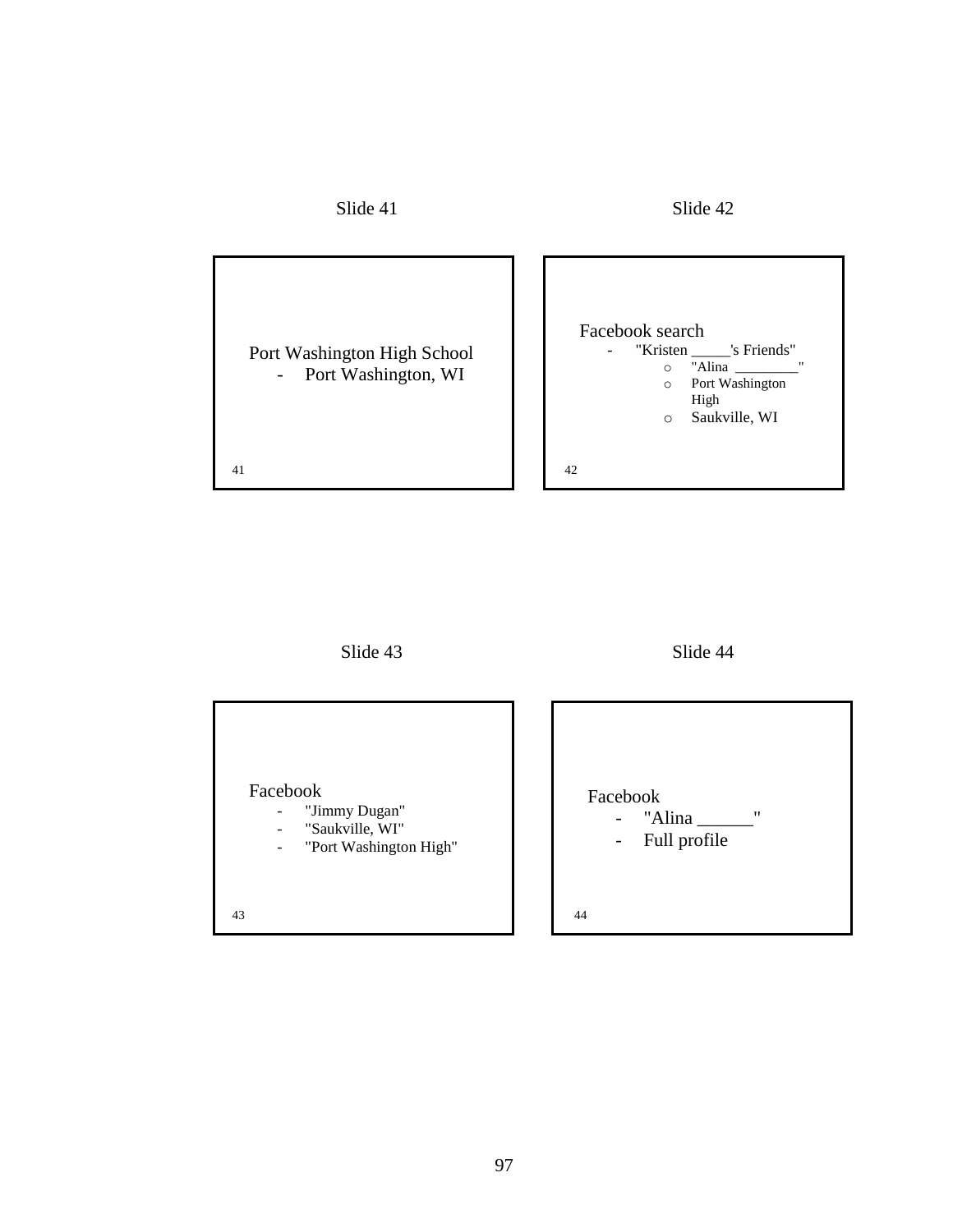





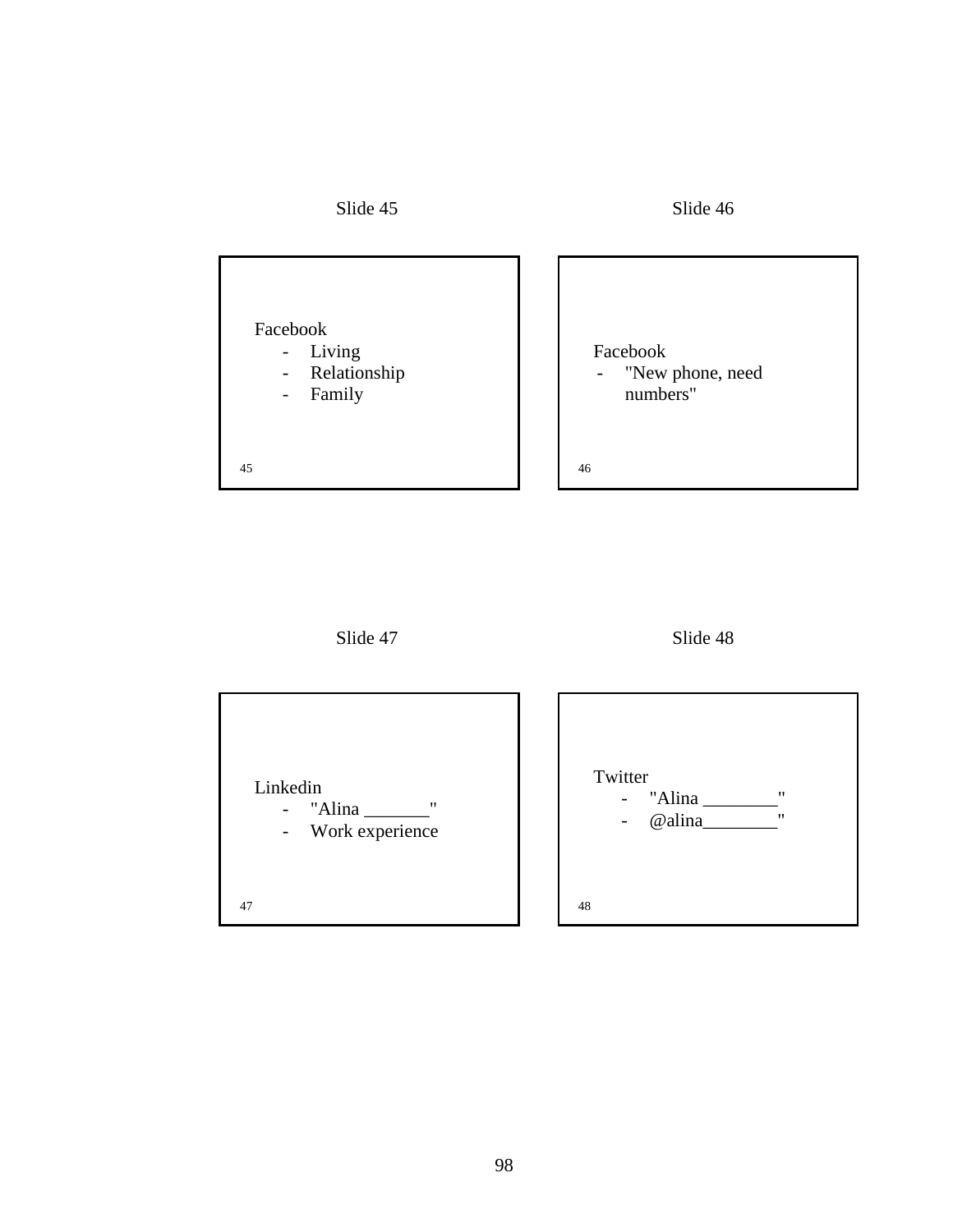



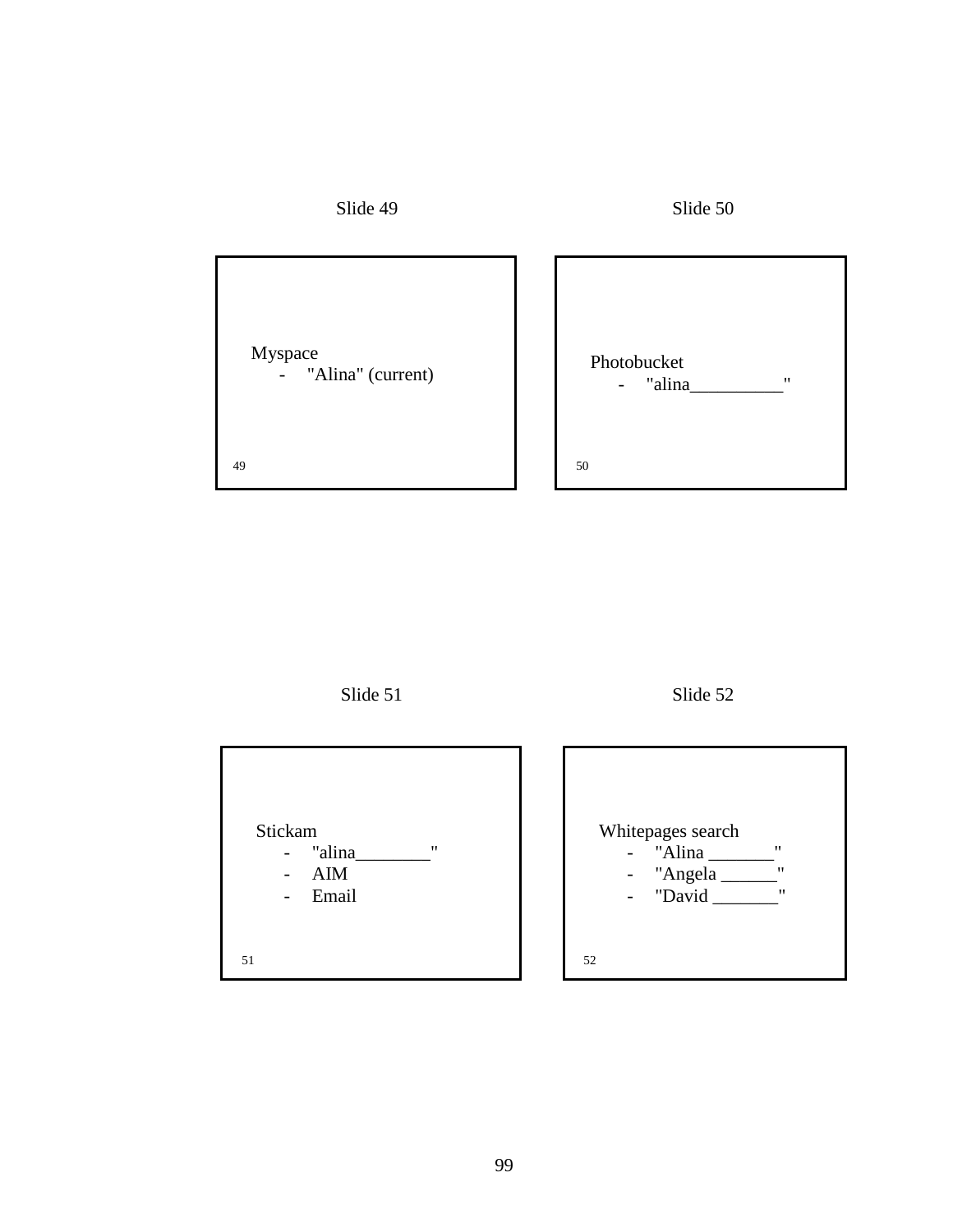



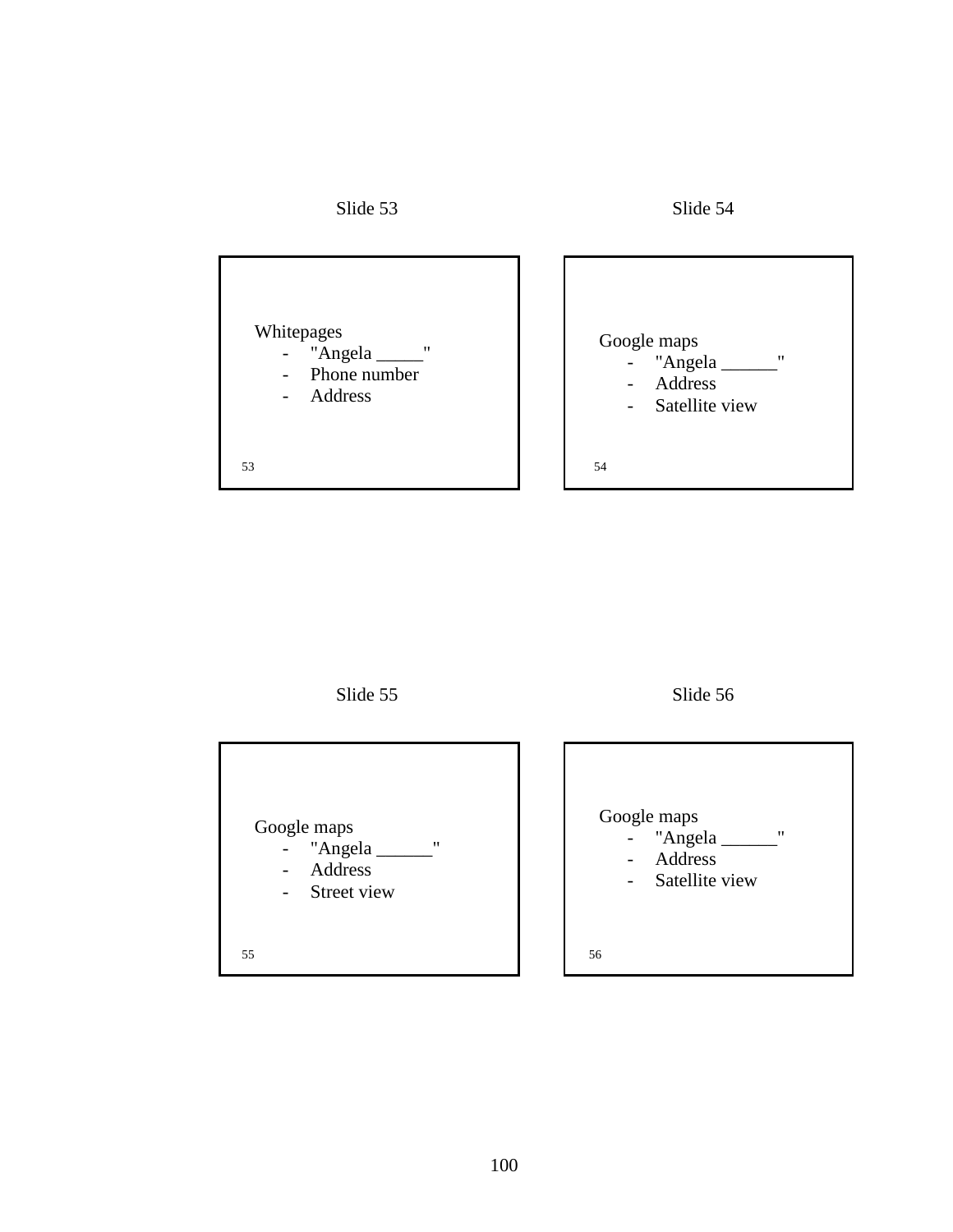

Google search - "webcam cap girl"

## Slide 57 Slide 58



Slide 59 Slide 60



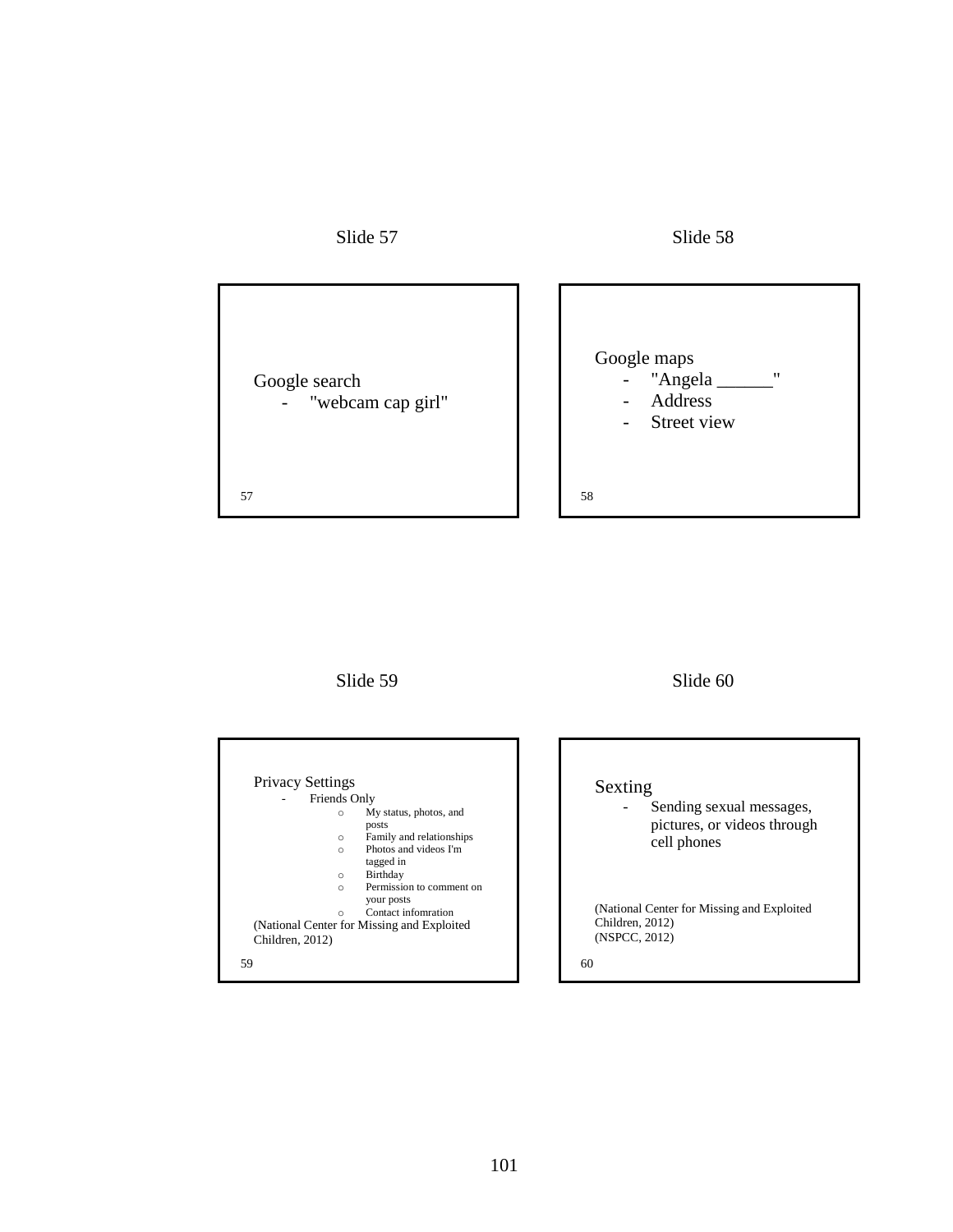## Slide 61 Slide 62

1 in 6 teens ave received a "sext."

(National Center for Missing and Exploited Children, 2012)

# Your Photo Fate

(National Center for Missing and Exploited Children, 2012)

61 62

Slide 63 Slide 64

| (NetSmartz video)                                             |    |
|---------------------------------------------------------------|----|
| (National Center for Missing and Exploited<br>Children, 2012) |    |
| 63                                                            | 64 |

Consequences of Sexting

(National Center for Missing and Exploited Children, 2012)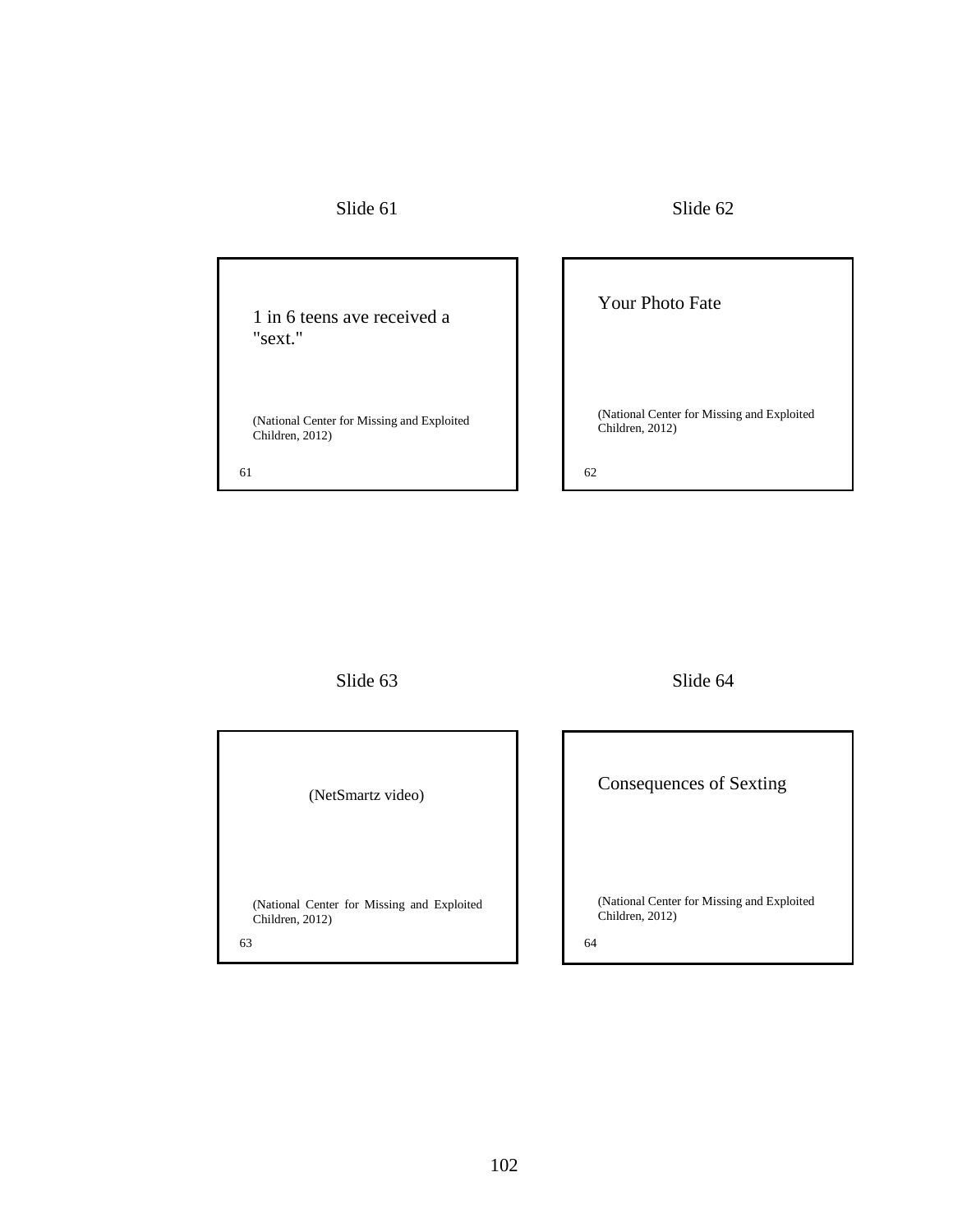### Slide 65 Slide 66

"Can I see what you've been posting online?"

(National Center for Missing and Exploited Children, 2012)

## What comes to mind when you think of online predators?

(National Center for Missing and Exploited Children, 2012)

65 66

Slide 67 Slide 68

Pedophile or Predator?

(National Center for Missing and Exploited Children, 2012)

67 68

"She's with him?"

(National Center for Missing and Exploited Children, 2012)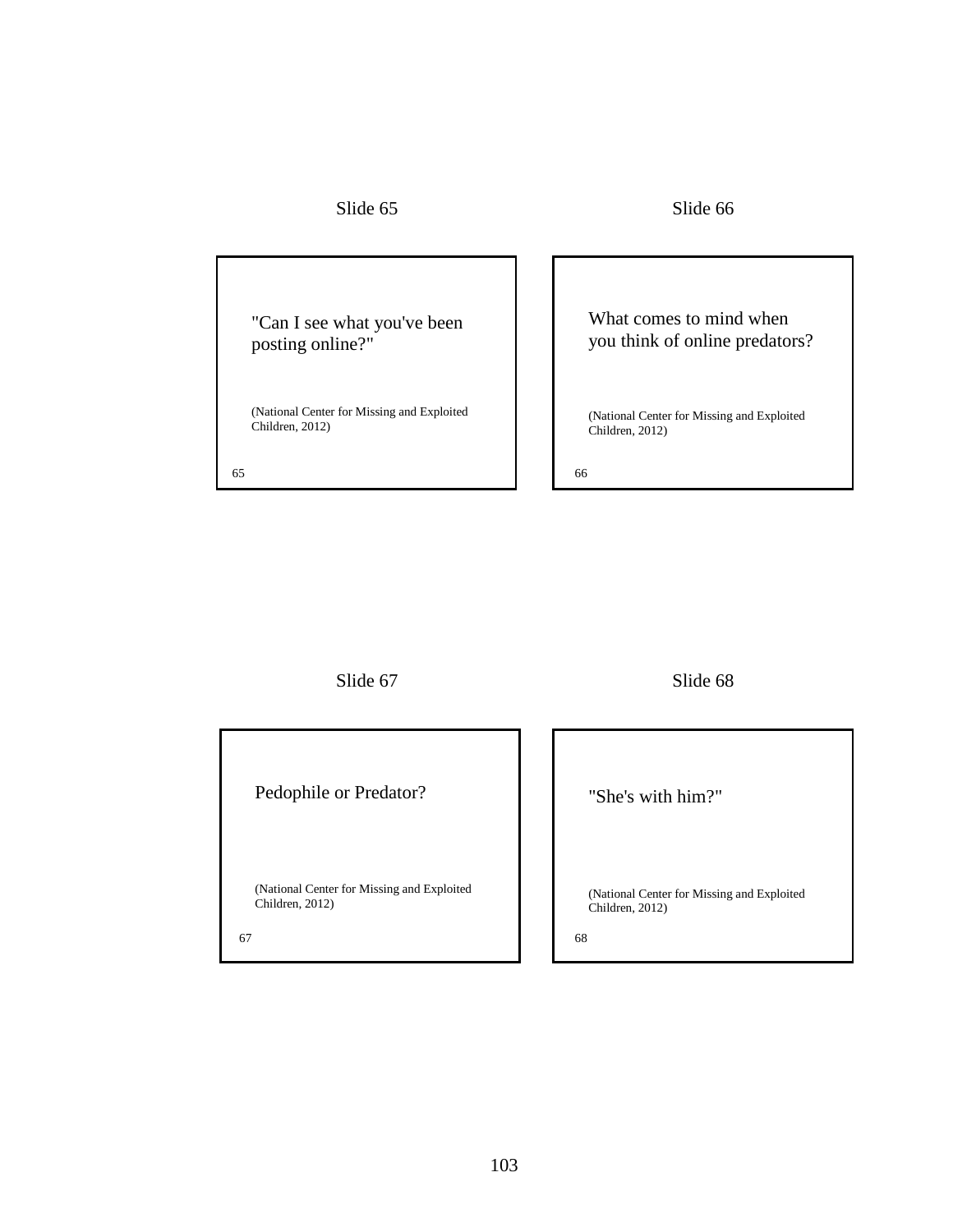| Slide 69 |
|----------|
|----------|

Slide 69 Slide 70

| "She's with him?" (continued)                                       | (photo graphic)                                                      |
|---------------------------------------------------------------------|----------------------------------------------------------------------|
| (National Center for Missing and Exploited<br>Children, 2012)<br>69 | (National Center for Missing and Exploited)<br>Children, 2012)<br>70 |

Slide 71 Slide 72

What puts children more at risk?

(National Center for Missing and Exploited Children, 2012)

Survivor Diaries

(National Center for Missing and Exploited Children, 2012)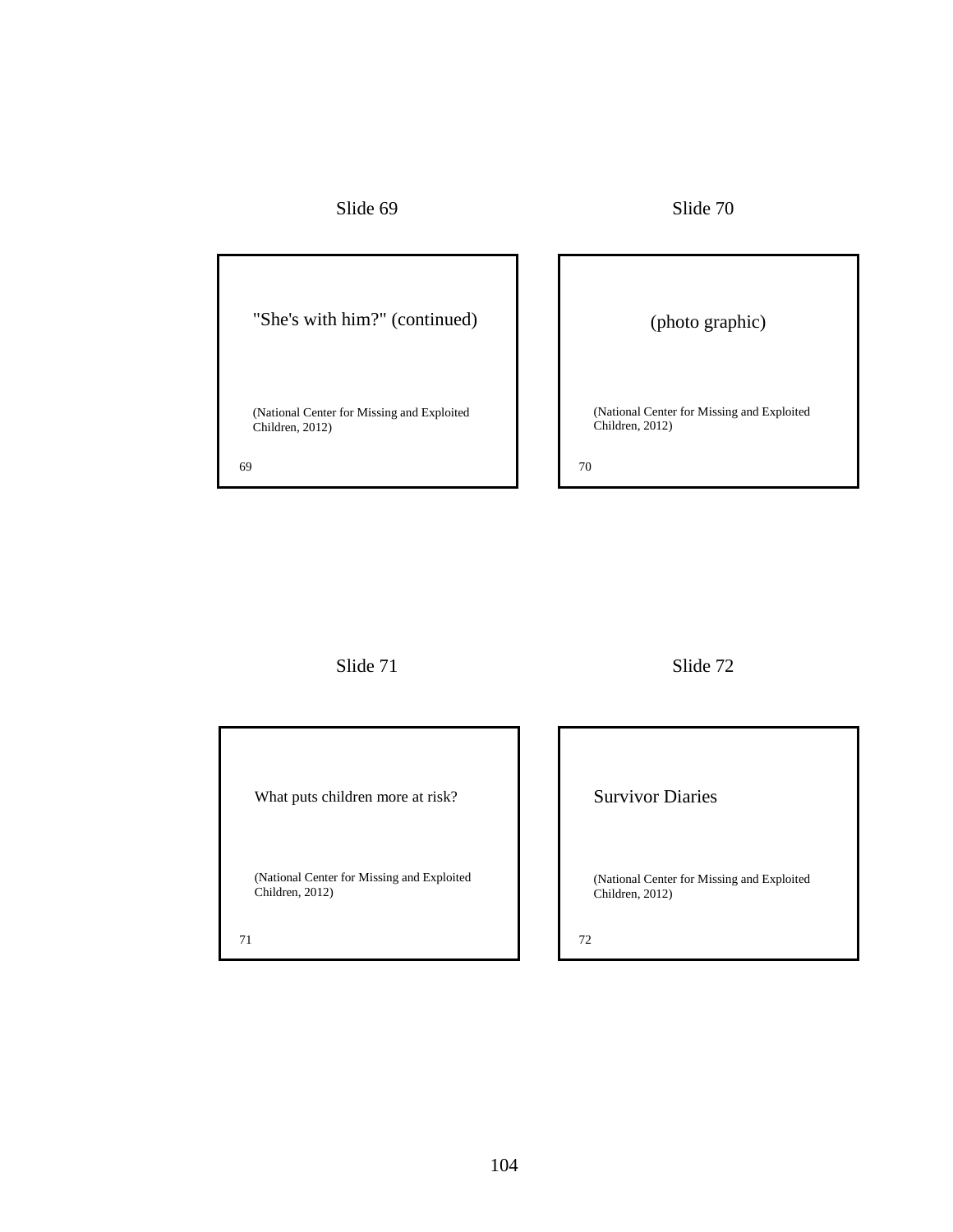Slide 73 Slide 74



### Slide 75 Slide 76

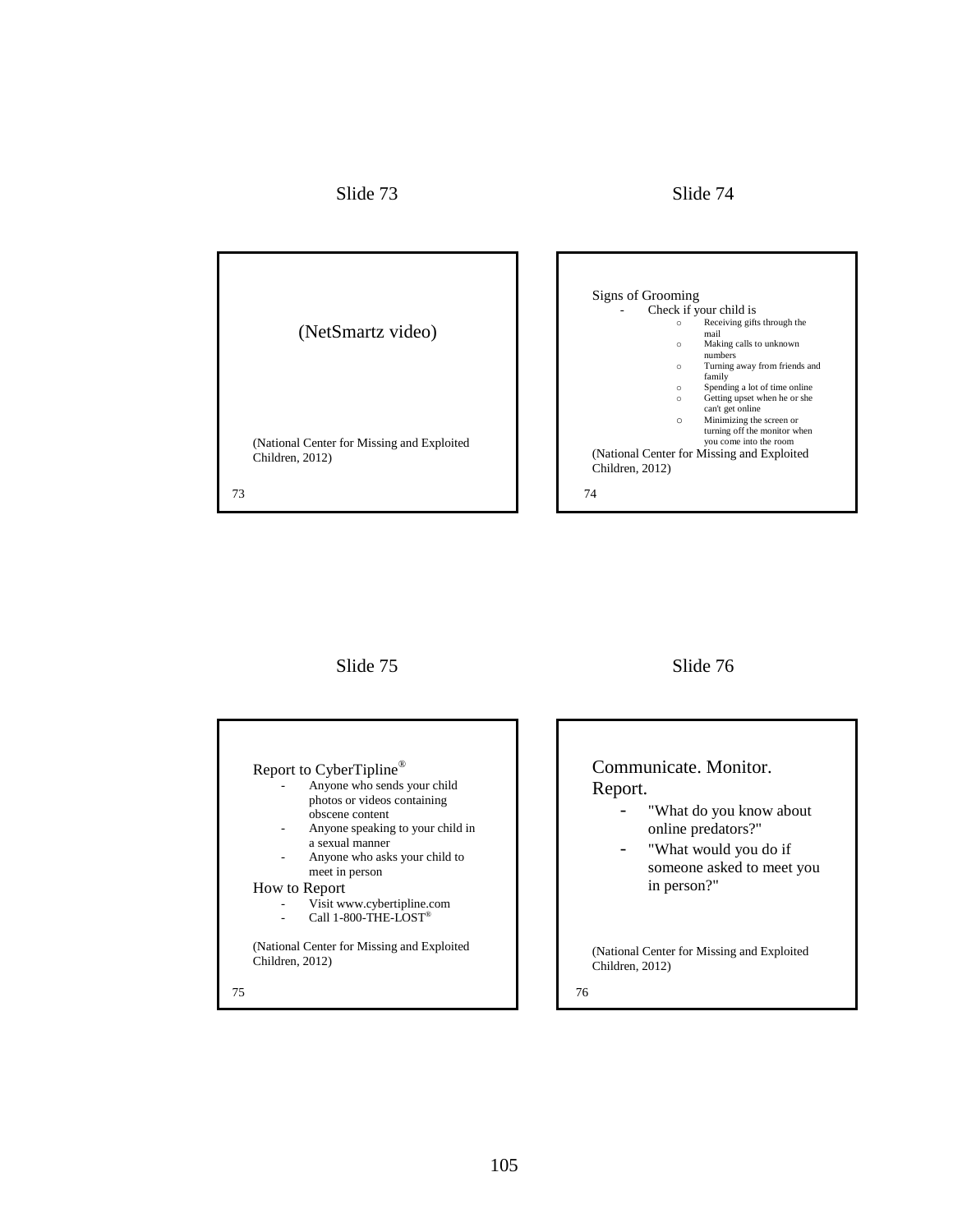Slide 77 Slide 78

Teach your child how to use technology responsibly. (National Center for Missing and Exploited Children, 2012) - Anti-virus software - Filtering programs - Monitoring software - Parental supervision (National Center for Missing and Exploited Children, 2012) 77 78

Slide 79 Slide 80

(National Center for Missing and Exploited

| Establish rules for your child's                                                               | Monitor laptop activity. |
|------------------------------------------------------------------------------------------------|--------------------------|
| Internet use.                                                                                  |                          |
| What sides can they visit?<br>Who can they talk to?<br>How much time can they<br>spend online? |                          |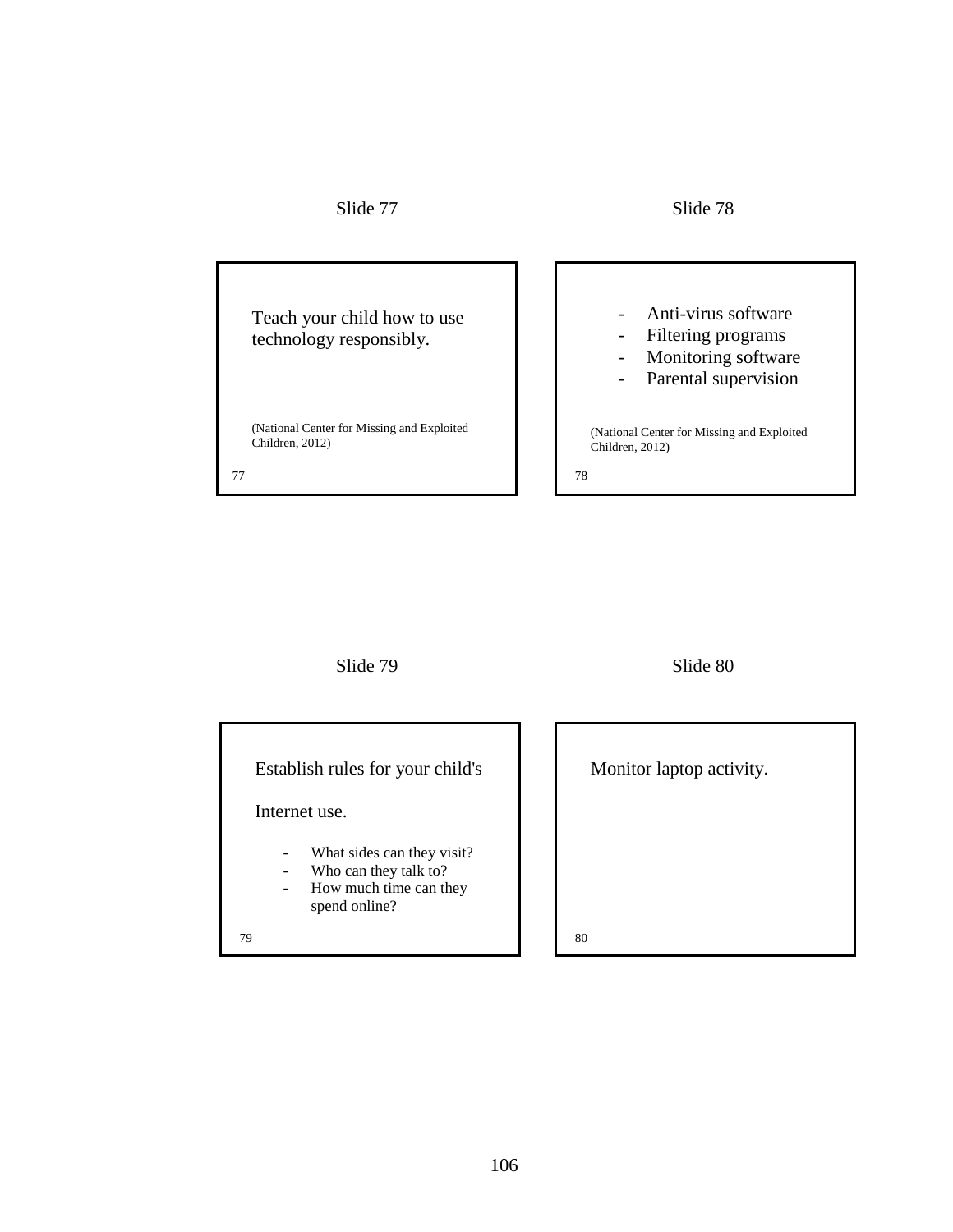### Slide 81 Slide 82

Monitor mobile technologies. (National Center for Missing and Exploited Children, 2012) "What's your favorite thing to do online?" "Show me the funniest YouTube video." "Let's play your favorite online game." (National Center for Missing and Exploited Children, 2012) 81 82

## Slide 83 Slide 84

#### NetSmartz.org

- Activities
- Discussion Starters
- Games
- Read about the issues
- Safety Pledges
- Tip Sheets
- Videos

(National Center for Missing and Exploited Children, 2012)

# Help people in your community.

- Tell your friends about these resources
- Encourage your PTA to set up presentations
- And talk to your child's school about using NetSmartz

(National Center for Missing and Exploited Children, 2012)